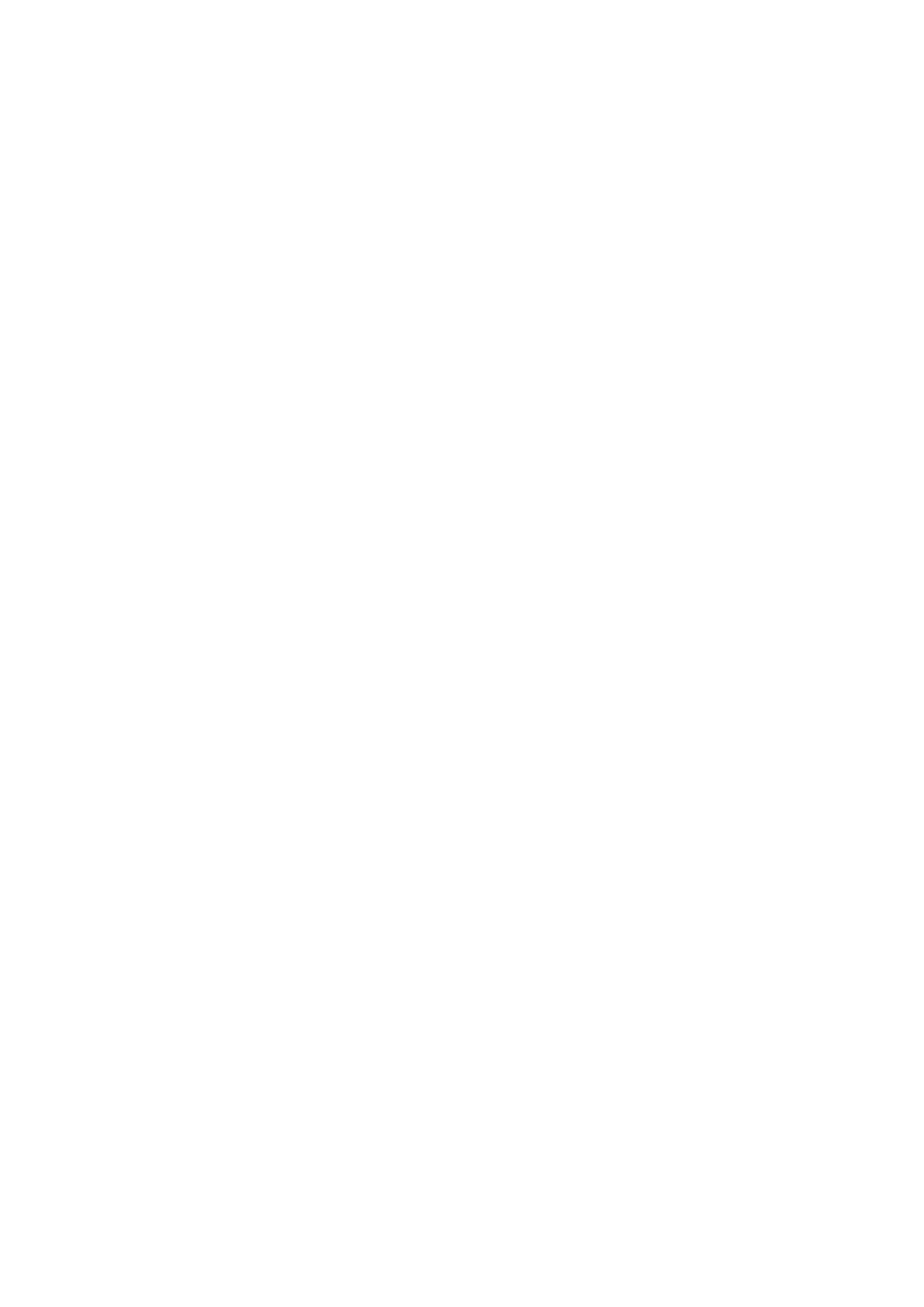# **CITY OF COCKBURN**

## **SUMMARY OF AGENDA TO BE PRESENTED TO THE ORDINARY COUNCIL MEETING TO BE HELD ON TUESDAY, 19 SEPTEMBER 2000 AT 7:30 P.M.**

# **Page**

 $\overline{a}$ 

| 1 <sub>1</sub> |                                                    |                                                                                                                                                             |                                  |
|----------------|----------------------------------------------------|-------------------------------------------------------------------------------------------------------------------------------------------------------------|----------------------------------|
| 2.             | APPOINTMENT OF PRESIDING MEMBER (IF REQUIRED) 1    |                                                                                                                                                             |                                  |
| 3.             |                                                    |                                                                                                                                                             |                                  |
| 4.             | ACKNOWLEDGEMENT OF RECEIPT OF WRITTEN DECLARATIONS |                                                                                                                                                             |                                  |
| 5.             |                                                    |                                                                                                                                                             |                                  |
| 6.             | ACTION TAKEN ON PREVIOUS PUBLIC QUESTIONS TAKEN ON |                                                                                                                                                             |                                  |
| 7.             |                                                    |                                                                                                                                                             |                                  |
| 8.             | 8.1<br>8.2                                         | (Ocm1_9_2000) - ORDINARY COUNCIL MEETING - 15/8/2000<br>(Ocm1 9 2000) - SPECIAL MEETING OF COUNCIL - 13/9/2000                                              | $\overline{4}$<br>$\overline{4}$ |
| 9.             |                                                    |                                                                                                                                                             |                                  |
| 10.            |                                                    |                                                                                                                                                             |                                  |
| 11.            | BUSINESS LEFT OVER FROM THE PREVIOUS MEETING (If   |                                                                                                                                                             |                                  |
| 12.            |                                                    |                                                                                                                                                             |                                  |
|                | 12.1                                               | (Ocm1 9 2000) - PROPOSED AMENDMENT TO THE LOCALITY<br>BOUNDARY OF YANGEBUP AND BEELIAR (1050) (LCD) (ATTACH)                                                | $\overline{4}$                   |
|                | 12.2                                               | (Ocm1 9 2000) - PROPOSED AMENDMENT TO THE JANDAKOT/BANJUP<br>LOCALITY BOUNDARY (1050) (LCD) (ATTACH)                                                        | $\overline{7}$                   |
|                |                                                    | 12.3 (Ocm1_9_2000) - SPECIAL ELECTORS MEETING - 10 AUGUST 2000 -<br>COCKBURN SOUND MANAGEMENT COUNCIL REPRESENTATIVE (RWB)<br>(9334)                        | 8                                |
|                | 12.4                                               | (Ocm1 9 2000) - REVIEW OF CITY OF COCKBURN BY-LAWS RELATING<br>TO PEST PLANTS (1133) (LCD) (ATTACH)                                                         | 11                               |
|                | 12.5                                               | (Ocm1 9 2000) - REVIEW OF BY-LAWS RELATING<br><b>THE</b><br>TO T<br>ESTABLISHMENT, MAINTENANCE AND EQUIPMENT OF BUSH FIRE<br>BRIGADES (1114) (LCD) (ATTACH) | 13                               |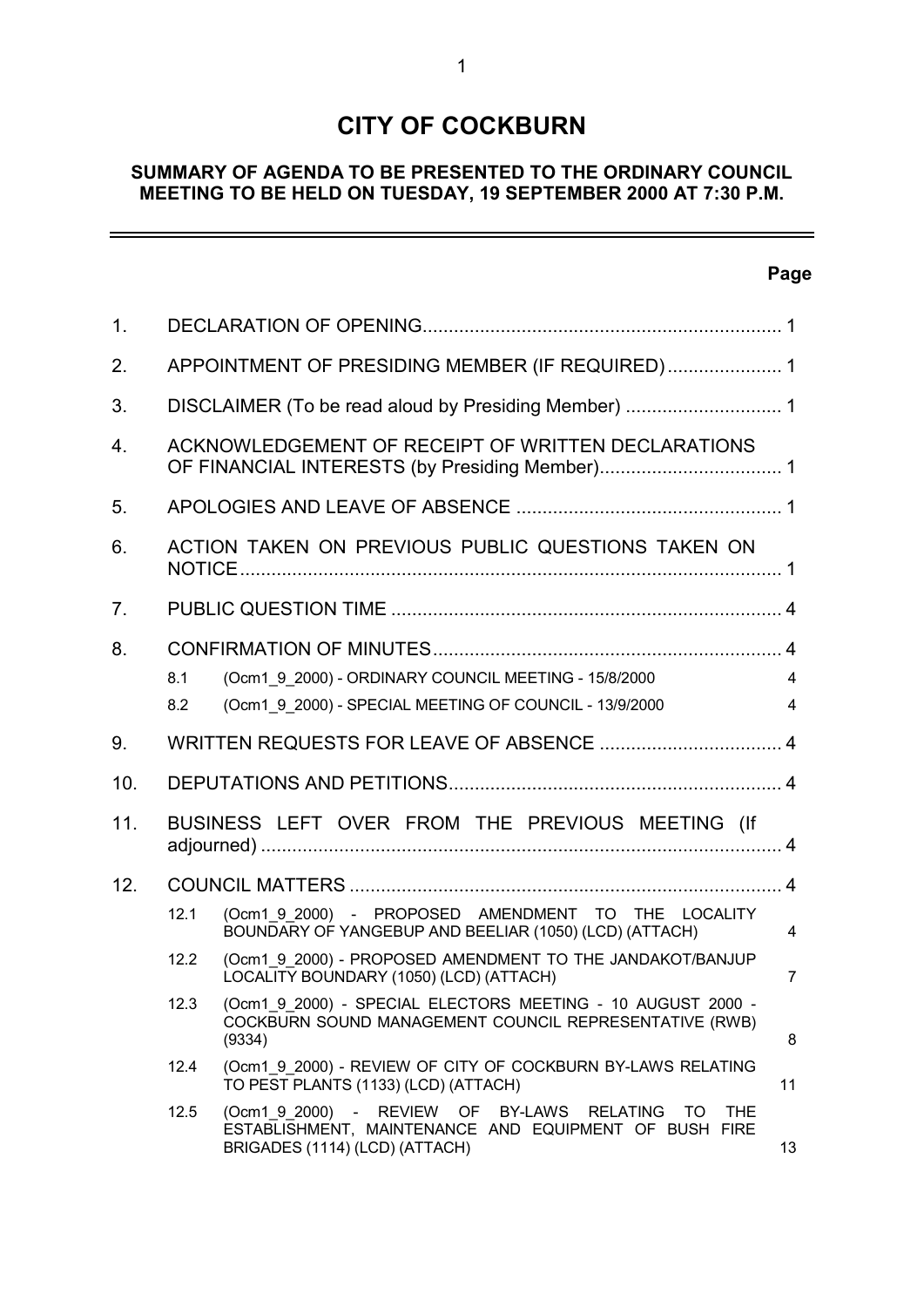|     | 12.6  | (Ocm1 9 2000) - COSTS OF THE INQUIRY INTO THE CITY OF<br>COCKBURN - LEGAL ADVICE RECEIVED (1335) (RWB) (ATTACH)                                                                                                                     | 14 |
|-----|-------|-------------------------------------------------------------------------------------------------------------------------------------------------------------------------------------------------------------------------------------|----|
| 13. |       |                                                                                                                                                                                                                                     | 16 |
|     | 13.1  | (Ocm1 9 2000) - POLICY PD53<br>- COMMUNITY<br><b>FACILITIES</b><br>INFRASTRUCTURE - 10 YEAR FORWARD PLAN (9003) (SMH) (ATTACH)                                                                                                      | 16 |
|     | 13.2  | (Ocm1 9 2000) - POLICY PD17 STANDARD DEVELOPMENT CONDITIONS<br>AND FOOTNOTES - ADDITIONAL ENVIRONMENTAL CONDITION (9003)<br>(SMH)                                                                                                   | 18 |
|     | 13.3  | (Ocm1 9 2000) - RURAL STREET ADDRESSING (3002) (AJB)                                                                                                                                                                                | 19 |
|     | 13.4  | (Ocm1 9 2000) - LAKE COOGEE WALKWAY - MAINTENANCE AND<br>LIABILITY (9100) (AJB) (ATTACH)                                                                                                                                            | 24 |
|     | 13.5  | (Ocm1 9 2000) - BEELIAR REGIONAL PARK, HENDERSON - VESTING<br>AND MANAGEMENT (AJB) (9509) (ATTACH)                                                                                                                                  | 30 |
|     | 13.6  | (Ocm1 9 2000) - DISTRICT ZONING SCHEME NO. 2 - AMENDMENT NO.<br>205 - RIGBY AVENUE, PACKHAM - URBAN FOCUS (92205) (SMH)<br>(ATTACH)                                                                                                 | 33 |
|     | 13.7  | (Ocm1 9 2000) - PROPOSED MOBILE PHONE TOWER AND BASE<br>STATION - PT LOT 202; 39 MIGUEL ROAD, BIBRA LAKE - OWNER:<br>BIRIGHITTI HOLDINGS PTY LTD - APPLICANT: THE PLANNING GROUP<br>(4413026) (MT) (MAP NO. 8) (ATTACH)             | 37 |
|     | 13.8  | (Ocm1 9 2000) - PROPOSED COMMERCIAL VEHICLE PARKING - LOT<br>145, 10 HURFORD ROAD, HAMILTON HILL - OWNER/APPLICANT: T<br>GALINDO (2212192) (SA) (ATTACH)                                                                            | 39 |
|     | 13.9  | (Ocm1 9 2000) - PROPOSED SHOWROOM GARDEN CENTRE - LOT 500<br>ARMADALE ROAD, JANDAKOT - OWNER: COMMERCIAL PROPERTIES<br>WEST PTY LTD - APPLICANT: DEVELOPMENT PLANNING STRATEGIES<br>(5517201) (CC) (ATTACH)                         | 42 |
|     | 13.10 | (Ocm1 9 2000) - PLANNING AND DEVELOPMENT DIVISION POLICY<br>MANUAL REVIEW (SCHEME POLICIES) (9004) (MT) (ATTACH)                                                                                                                    | 46 |
|     | 13.11 | (Ocm1 9 2000) - REVIEW OF THE CITY OF COCKBURN HEALTH BY-<br>LAWS - EATING HOUSES (1149) (LCD) (ATTACH)                                                                                                                             | 49 |
|     |       | 13.12 (Ocm1_9_2000) - DEVELOPER CONTRIBUTION ARRANGEMENTS FOR<br>THOMAS AND BRIGGS STREET, SOUTH LAKE STRUCTURE PLAN AREA -<br>OWNER: VARIOUS - APPLICANT: DAVID BARNAO &<br>CELL 21 -<br>ASSOCIATES (9628) (AJB) (MAP 14) (ATTACH) | 50 |
|     | 13.13 | (Ocm1 9 2000) - DISTRICT ZONING SCHEME NO. 2 AMENDMENT NO.<br>217 - LOTS JAA 241 AND 242 RUSSELL ROAD, WATTLEUP - BSD<br>CONSULTANTS - ADDITIONAL USE - LANDFILL (92217) (SR) (ATTACH)                                              | 54 |
| 14. |       | FINANCE AND CORPORATE SERVICES DIVISION ISSUES                                                                                                                                                                                      | 56 |
|     | 14.1  | (Ocm1 9 2000) - LIST OF CREDITORS PAID (KL) (5605) (ATTACH)                                                                                                                                                                         | 56 |
|     | 14.2  | (Ocm1 9 2000) - CITY OF COCKBURN INQUIRY - COSTS - MINISTER FOR<br>LOCAL GOVERNMENT (1335) (ATC)                                                                                                                                    | 57 |
|     | 14.3  | (Ocm1 9 2000) - DEDICATION OF PORTION OF RESERVE 27950 TO<br>ROAD RESERVE - KENTUCKY COURT, JANDAKOT (4500024; 450959)<br>(KJS) (ATTACH)                                                                                            | 67 |
| 15. |       |                                                                                                                                                                                                                                     | 68 |
|     | 15.1  | (Ocm1_9_2000) - REGIONAL RESOURCE RECOVERY CENTRE - DRAFT<br>SECURED LENDING FACILITY AGREEMENT (4904) (BKG) (ATTACH)                                                                                                               | 68 |
|     |       |                                                                                                                                                                                                                                     |    |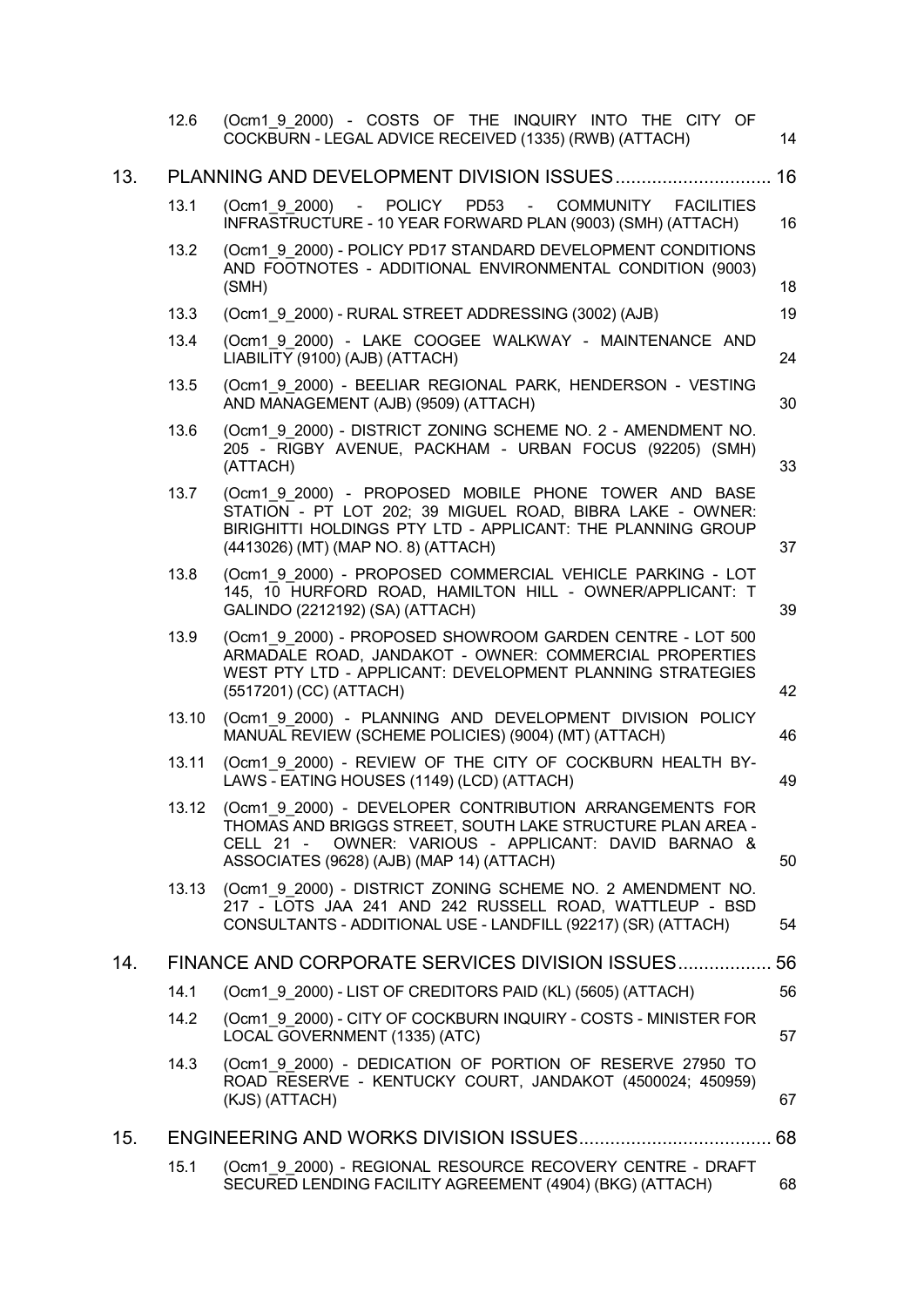|     | 15.2                                                        | (Ocm1 9 2000) - TENDER NO. 18/2000 - ONE (1) WHEEL LOADER CLASS<br>90KW-120KW (4407) (BKG) (ATTACH)                               | 72 |
|-----|-------------------------------------------------------------|-----------------------------------------------------------------------------------------------------------------------------------|----|
|     | 15.3                                                        | (Ocm1 9 2000) - TENDER NO. 66/2000 - TRAFFIC SIGNAL ALTERATIONS<br>PHOENIX ROAD/ROCKINGHAM ROAD (WEST) (450498) (450005) (JR)     | 73 |
|     | 15.4                                                        | (Ocm1 9 2000) - TENDER NO. 73/2000 - SUPPLY AND INSTALLATION OF<br>INFIELD IRRIGATION AT ANNING PARK (4412) (AC)                  | 76 |
| 16. |                                                             |                                                                                                                                   |    |
|     | 16.1                                                        | (Ocm1 9 2000) - ENVIRONMENTAL MANAGEMENT REPORT -<br>SUBDIVISION OF LOT 14 PROGRESS DRIVE, BIBRA LAKE (1100231)<br>(LCD) (ATTACH) | 77 |
|     | 16.2                                                        | (Ocm1_9_2000) - BEELIAR COMMUNITY FACILITIES (9519) (RA)                                                                          | 78 |
| 17. |                                                             |                                                                                                                                   |    |
| 18. |                                                             | MOTIONS OF WHICH PREVIOUS NOTICE HAS BEEN GIVEN 81                                                                                |    |
| 19. |                                                             | NOTICES OF<br>MOTION GIVEN AT THE MEETING FOR                                                                                     |    |
| 20. |                                                             |                                                                                                                                   |    |
| 21. |                                                             | MATTERS TO BE NOTED FOR INVESTIGATION, WITHOUT                                                                                    |    |
| 22. |                                                             |                                                                                                                                   |    |
| 23. | RESOLUTION OF COMPLIANCE (Section 3.18(3), Local Government |                                                                                                                                   |    |
| 24. |                                                             |                                                                                                                                   |    |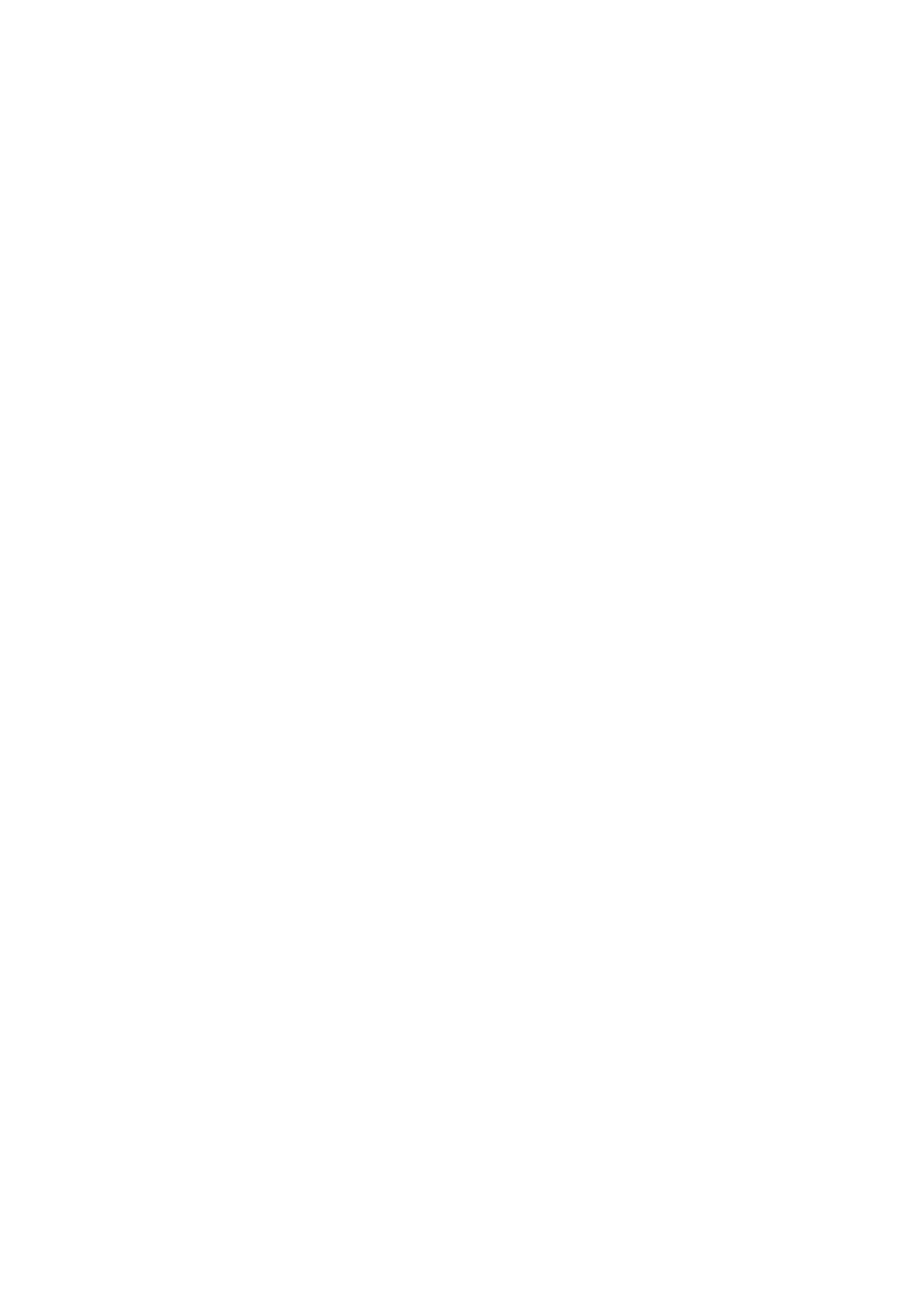# **CITY OF COCKBURN**

**AGENDA TO BE PRESENTED TO THE ORDINARY COUNCIL MEETING TO BE HELD ON TUESDAY, 19 SEPTEMBER 2000 AT 7:30 P.M.**

# **1. DECLARATION OF OPENING**

**2. APPOINTMENT OF PRESIDING MEMBER** (IF REQUIRED)

#### **3. DISCLAIMER (To be read aloud by Presiding Member)**

Members of the public who attend Council Meetings, should not act immediately on anything they hear at the Meetings, without first seeking clarification of Council's position. Persons are advised to wait for written advice from the Council prior to taking action on any matter that they may have before Council.

## **4. ACKNOWLEDGEMENT OF RECEIPT OF WRITTEN DECLARATIONS OF FINANCIAL INTERESTS (by Presiding Member)**

## **5. APOLOGIES AND LEAVE OF ABSENCE**

| Mr R. Brown | <b>Annual Leave</b> |
|-------------|---------------------|
| Mr B. Greay | Apology             |

#### **6. ACTION TAKEN ON PREVIOUS PUBLIC QUESTIONS TAKEN ON NOTICE**

**Mr Colin Crook - Public Question Time - Special Council Meeting - 25 July 2000** - Mr Crook tabled a letter at the meeting which criticized staff for the delay in having the complete agenda budget booklets available for public scrutiny until after their acceptance.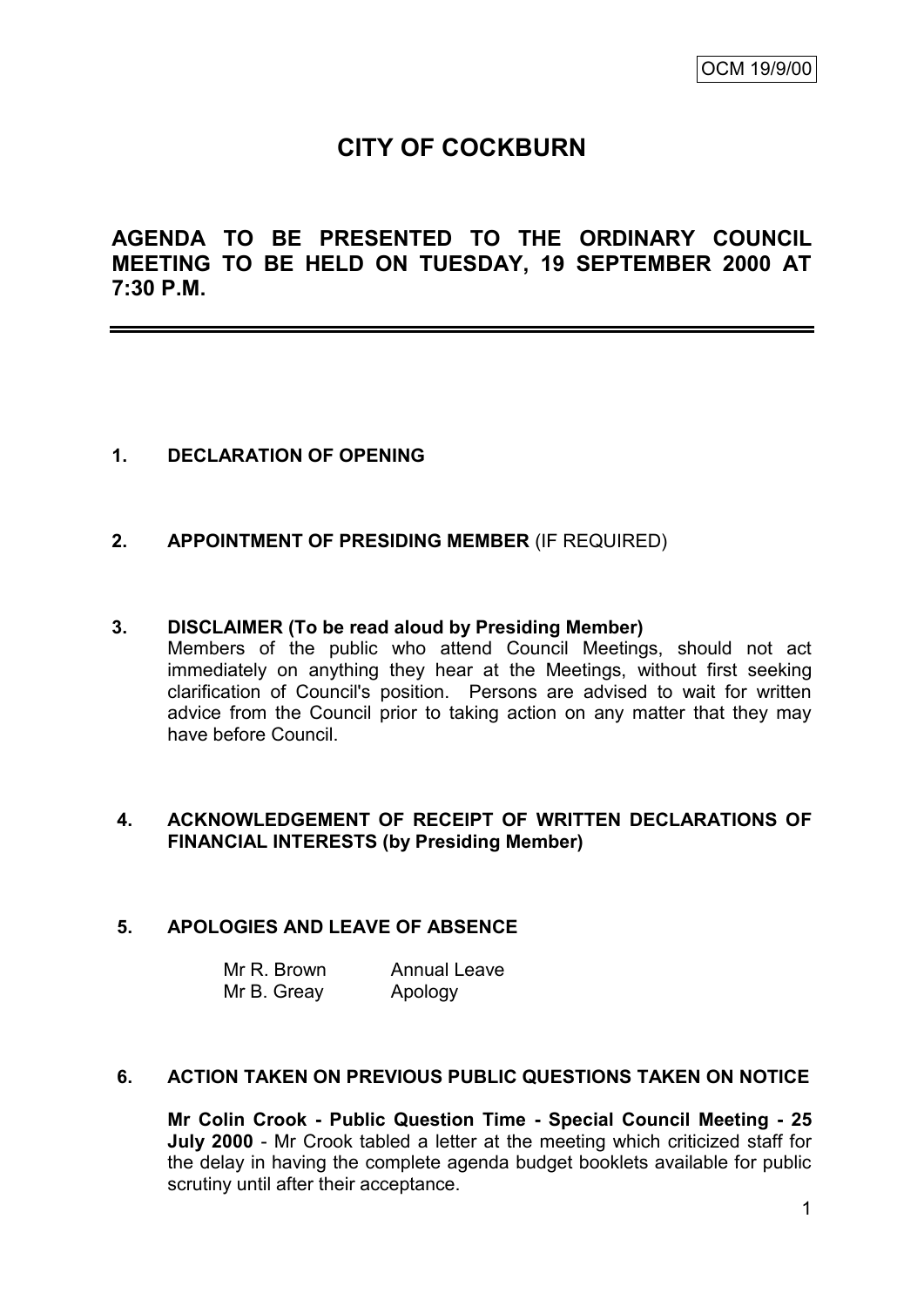A response dated 7th August 2000 from the Director Finance, clarified that Book I of the Budget was available for inspection by 5pm on the 21st July 2000. This Book contained all the details of fees and charges, projects, works, plant and equipment purchases etc for the 2000/01 Budget, as well as a report by the Director, Finance and Corporate Services, giving an overview of the entire Budget. Book II, which represented the Budget in a statutory summarised format, was available by 2:45pm on the 24th July. Therefore the Budget Papers were not kept from public scrutiny until after their acceptance as stated by Mr Crook.

**Mrs Mary Jenkins - Public Question Time - Special Council Meeting - 25 July 2000** - felt that the \$20,000 allocated to upgrade the changing rooms and toilets at Coogee Beach was insufficient to carry out the necessary works. Cmr Donaldson had responded that the Works Department would be approached to consider the Coogee Beach toilets and see if the Budget allocation was sufficient.

A response dated 14th August 2000 advised that the capital works allocation of \$20,000 was for the following improvement works:

- Rendering of all internal & external walls to a limestone finish
- Commercial grade floor tiling through the ablution building
- Wall tiling to shower cubicles
- · Graffiti coating to rendered walls.

In addition, approximately \$3,000 of the maintenance budget for the building would be used to:

- Replace eight damaged doors
- Repair chipped internal wall partitions
- Repaint previously painted surfaces.

Mrs Jenkins also took issue with the safety of children using playground equipment with the risk of syringes and other material being discarded in sand and requested that Council remove the sand as soon as possible from all playgrounds in Cockburn and be replaced with a safe floor covering such as rubber or synthetic floor covering.

Letter dated 8th August 2000 informed Mrs Jenkins that the City was unable to agree to her request at this time as the cost of replacing the sand in each of the City's 103 playgrounds was estimated to be \$1.5 million. However, Council is aware of the danger of needle sticks and therefore as part of routine park maintenance, sand pits will be raked and cleaned each time a scheduled maintenance visit is undertaken.

Using rubber under-surfacing was still being considered and a single small playground has had rubber under-surfacing installed as a test site. Elements being tested are the cleaning requirements, resistance to vandalism (particularly from being set on fire) and ongoing maintenance costs.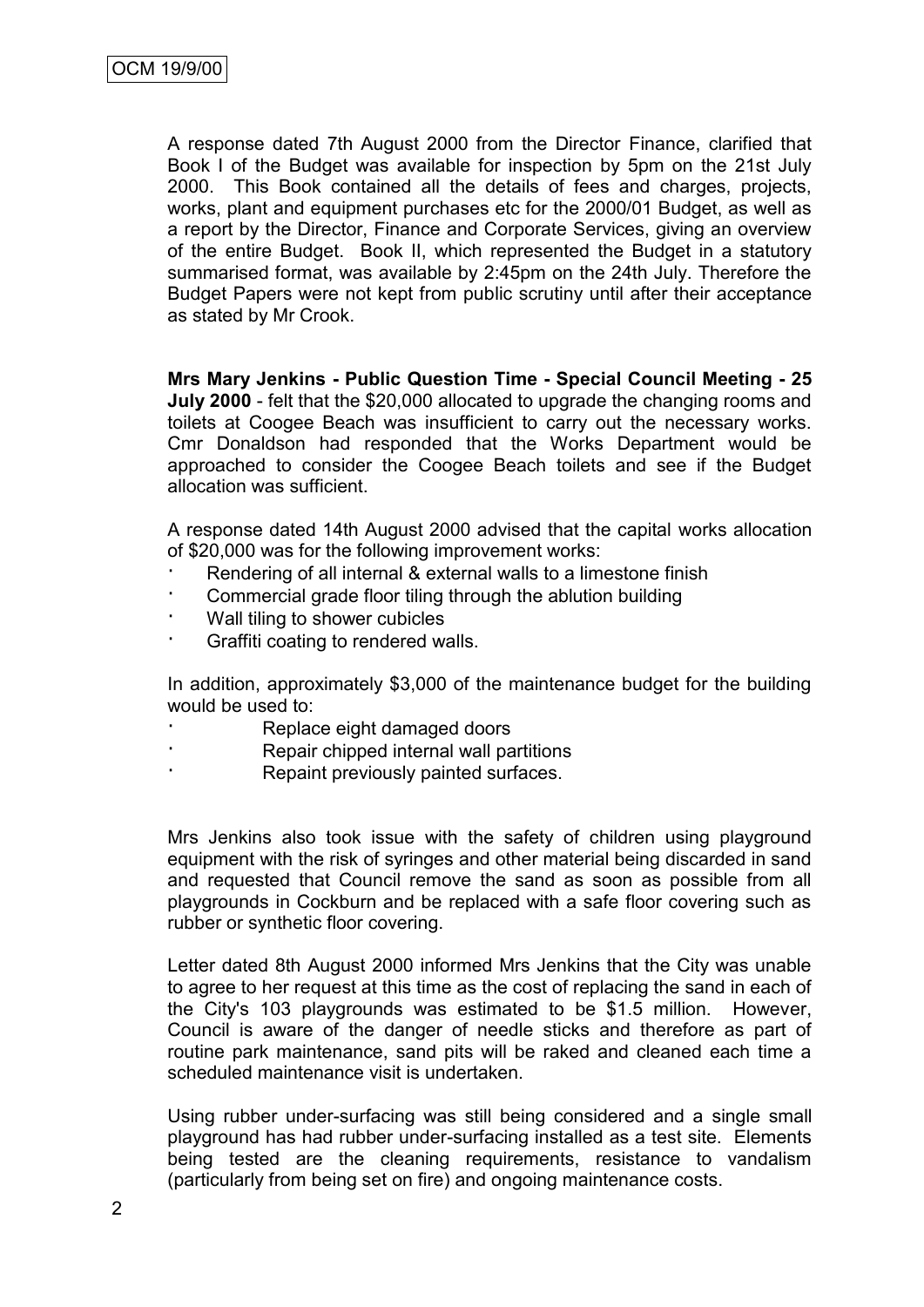**Stewart Bonser - Public Question Time - Ordinary Council Meeting - 15 August 2000** - in relation to the WA Croatian Association project on Lot 14 Progress Drive, asked how can the cost, for example for clearing/vegetating, be met where Council, as joint proponents, are limited to \$3,000 expenditure? Also why Council was continuing to support the WA Croatian Association giving them a further extension to a contract of sale.

In a response dated 5 September 2000, Mr Bonser was provided with a copy of the Business Plan adopted in 1998, which depicted anticipated levels of expenditure for various activities including funds for revegetation and site works. In September 1998, Council resolved that Council's liability for the compliance audit would be limited to a maximum of \$3,000.

In response to Mr Bonser's second question, Council is the proponent to the subdivision of Lot 14 Progress Drive. The Western Australian Planning Commission issued the conditions of subdivision to the City of Cockburn (not the WA Croatian Association). Under the Contract of Sale, Council has an obligation to finalise the subdivision of Lot 14 Progress Drive and is working toward that end and non-compliance of this obligation may leave Council open to action.

**Mary Jenkins - Public Question Time - Ordinary Council Meeting - 15 August 2000** - asked if there could be an appeal to the Governor on the decision that the Minister for Local Government has made, with regard to funding the Inquiry.

A letter dated 4th September 2000, informed Mrs Jenkins that Council had instructed that legal advice be sought to ascertain if any avenues for appeal exists. When that advice is available, it will be presented to Council.

**Harley King - Public Question Time - Ordinary Council Meeting - 15 August 2000** - was concerned about safety issues at the Waverley Road/North Lake Road and Winterfold Road/North Lake Road intersections due to the installation of light poles on the median strips obstructing visibility.

Letter dated 6 September advised that an on-site inspection indicated that the light poles at the Waverley Road/North Lake Road intersection represent a nuisance however, they do not obstruct visibility with normal care and attention and the Road Traffic Rules being observed.

The sight distance at the Winterfold Road/North Lake Road intersection in regard to the City of Melville limestone wall entry statement in the median, although compromised, is adequate for traffic to negotiate safely. Drivers' sight distance is not compromised by the entry statement if motorists exercise safe practice. However, to improve safety, the City of Melville have indicated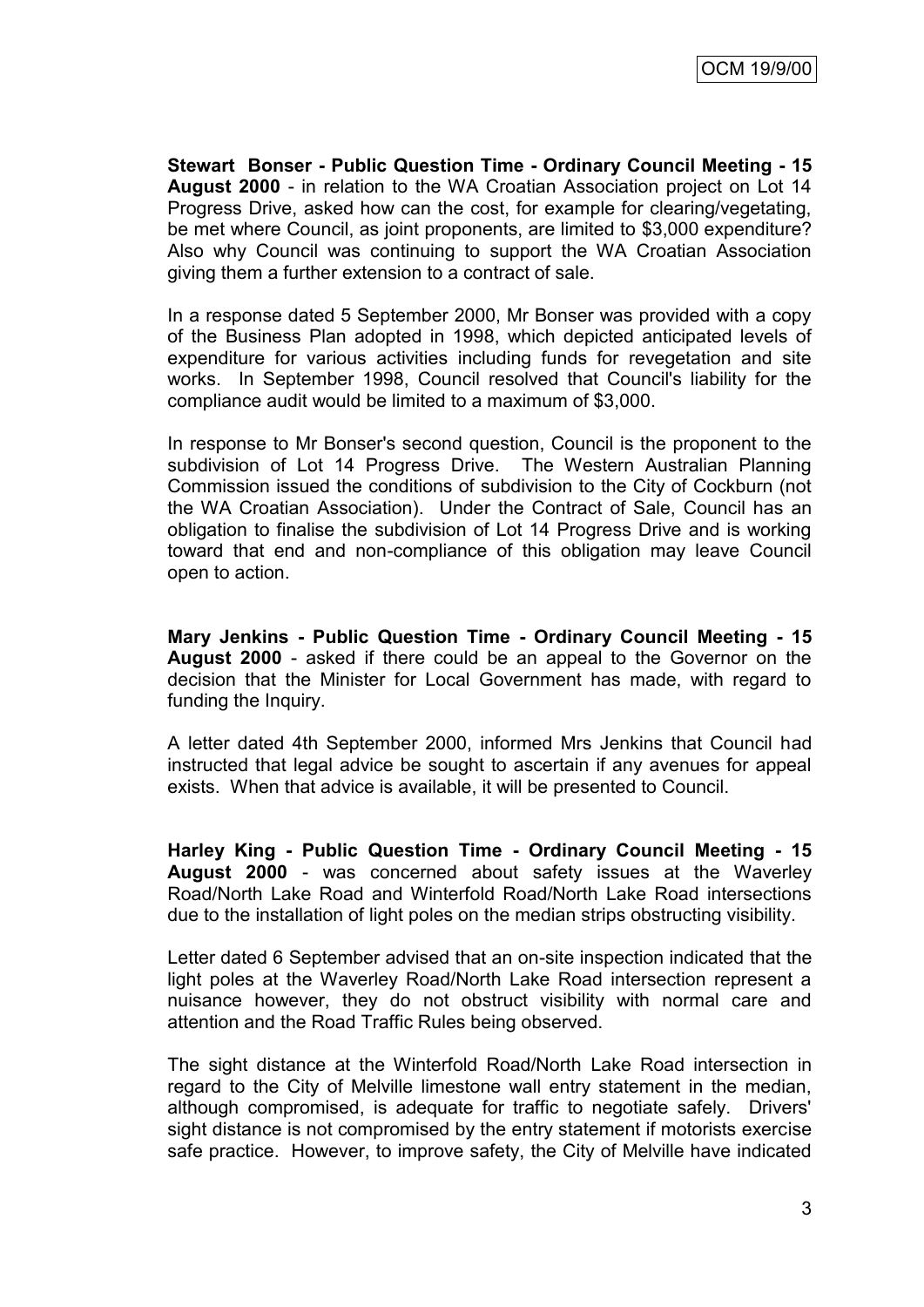they will propose the construction of a seagull island in the median break in their forward plan.

# **7. PUBLIC QUESTION TIME**

## **8. CONFIRMATION OF MINUTES**

## **8.1 (Ocm1\_9\_2000) - ORDINARY COUNCIL MEETING - 15/8/2000**

**8.2 (Ocm1\_9\_2000) - SPECIAL MEETING OF COUNCIL - 13/9/2000**

# **9. WRITTEN REQUESTS FOR LEAVE OF ABSENCE**

Nil

# **10. DEPUTATIONS AND PETITIONS**

Nil

# **11. BUSINESS LEFT OVER FROM THE PREVIOUS MEETING (If adjourned)**

Nil

# **12. COUNCIL MATTERS**

**12.1 (Ocm1\_9\_2000) - PROPOSED AMENDMENT TO THE LOCALITY BOUNDARY OF YANGEBUP AND BEELIAR (1050) (LCD) (ATTACH)**

# **RECOMMENDATION**

That Council inform Urban Focus that it is not willing to support the changing of the locality boundary name as shown on Attachment B to the Agenda from Yangebup to Beeliar.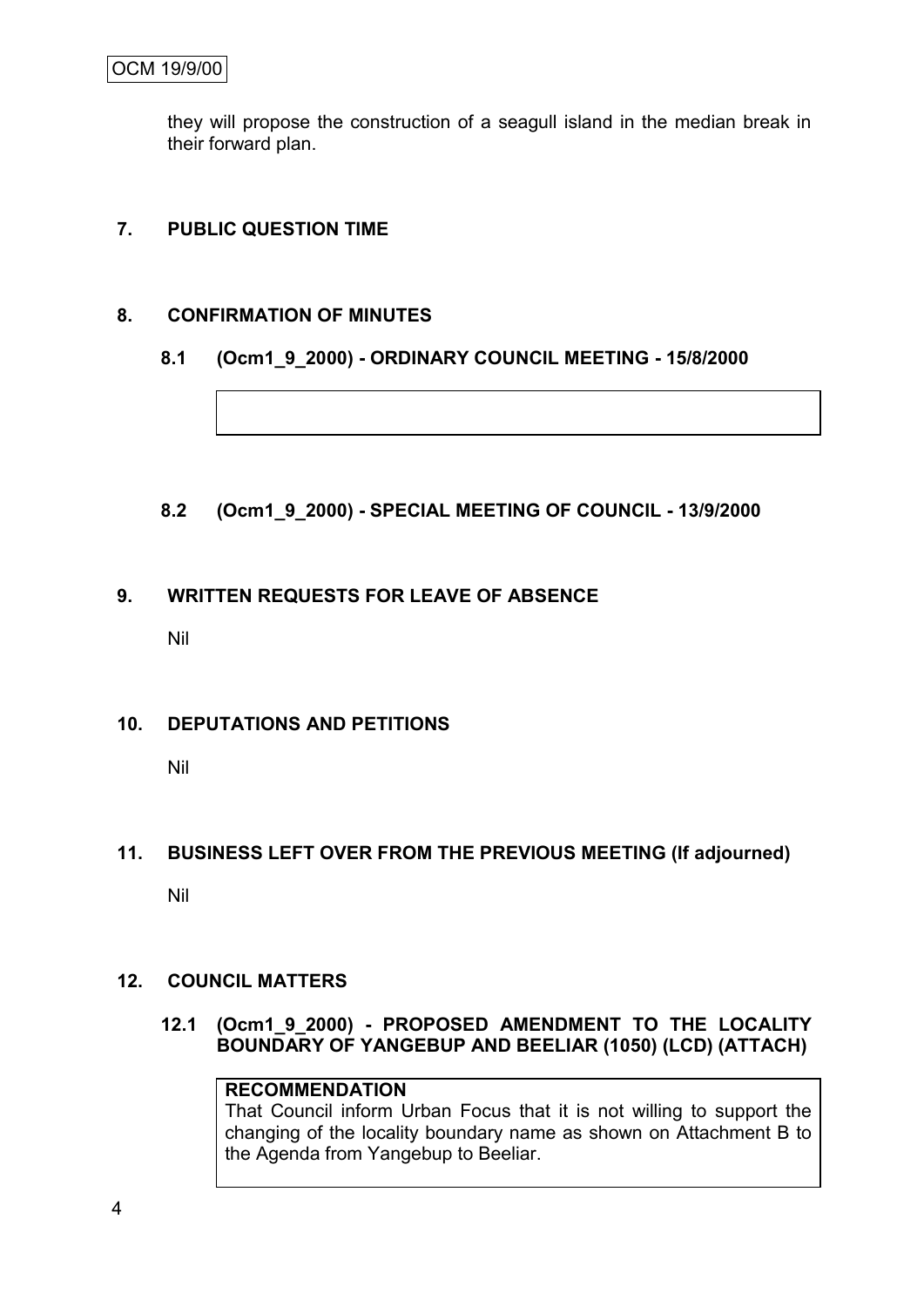## **COUNCIL DECISION**

### **Background**

The present locality boundary of Yangebup and Beeliar is shown on Attachment A and has been in that position for sometime, however Urban Focus has made an application on behalf of the landowners of the land hatched in Attachment A, to change the locality name to Beeliar.

#### **Submission**

The submission presented by Urban Focus reads:-

"*We have been formally appointed by landowners in the Cell 9 Development 9 to assist in the development of their properties to create a residential housing estate.*

*A number of owners in the area have indicated a preference for the Cell 9 area to be incorporated into the suburb of Beeliar.*

*The area is currently bounded by Yangebup Road to the north, Spearwood Avenue to the east, the proposed Beeliar Drive to the south and a railway line to the west. The area covers approximately 55 ha comprising twenty six certificates of title under the ownership of twenty individual proprietors. The east/west orientation of Yangebup Road and the Railway Line is considered a logical and appropriate demarcation between the suburbs of Yangebup and Beeliar.* 

*Owners have indicated their desire to create an estate, which will require new purchasers to abide by building guidelines incorporating specifications on dwellings, outbuildings, fences and gardens. Owners of each new lot created will be required to comply with the guidelines via the imposition of a restrictive covenant. Furthermore, intersection treatments and landscaping are proposed to provide an attractive high standard development. A significant number of lots within the Cell 9 area will have ocean views and a number with views of the Darling Escarpment.*

*It is considered that the implementation of the proposed covenants in addition to the landscaping feature will meet the high expectation of the purchasers.*

*It is intended the area will be developed to meet the expectations of second and third homebuyers, thus incorporating a number of two*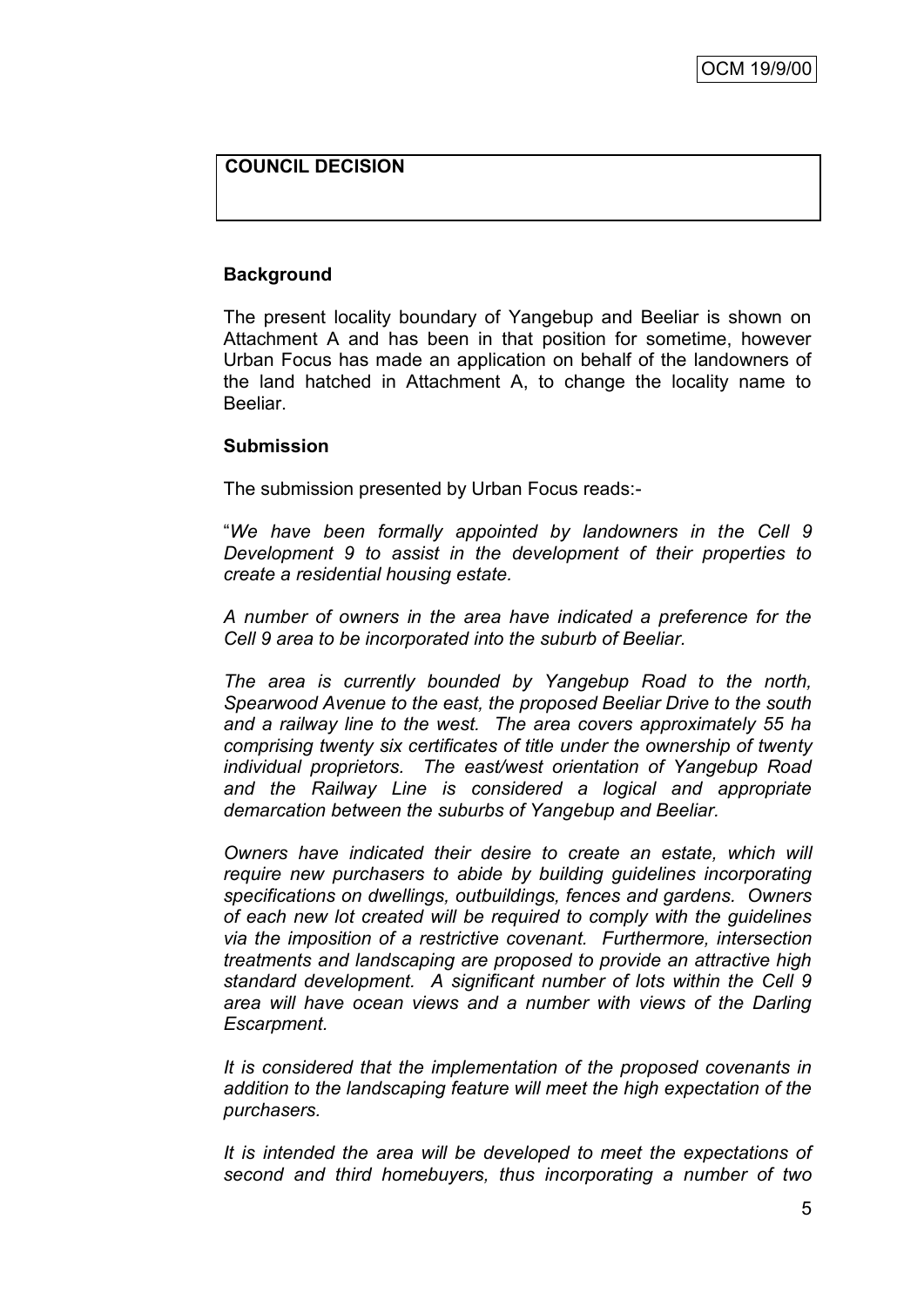*storey homes. The existing landowners are strongly of the view that the suburb name "Beeliar" is more directly related to the planned status of the Bayview Estate that is currently under construction.*

*It is the owners wish that their land be included in the Beeliar locality as it is likely they, with new owners, will also patronise the proposed Beeliar Commercial and Shopping Centre adjacent to the railway line, have their children attend the proposed Beeliar Primary School and use the existing area of public open space on Watson Road and/or the proposed area of public open space on the south west corner of Cell 9. It is also proposed to create a local neighbourhood centre in Cell 9.*

*We trust you are able to give this request your favourable consideration and we look forward to an opportunity to meet and discuss the proposal with you. For your further reference and in support of the above request, we also enclose sixteen duly signed Support Statements from the existing owners that fervently support the name change. A plan listing the properties of those owners that have signed the above referred statements is also enclosed.*

#### **Report**

It is submitted that the proposal presented by Urban Focus to change the present Yangebup/Beeliar locality boundary is somewhat unsubstantiated and preliminary comments from the Geographic Names Committee supports this view. There are twenty-six landowners involved in the proposal to change the locality name. Letters of support for the proposal have been received from fifteen landowners and the acceptance rate is better than 50%.

The existing suburb of Beeliar lies south of Beeliar Drive and will have an ultimate population of between 9,000 and 9,500 people. The proposal put forward by Urban Focus would add an additional 1,000 people to the suburb of Beeliar. Furthermore it would be the only area north of Beeliar Drive included in the suburb of Beeliar. There seems to be a somewhat tenuous link suggesting that the suburb of Beeliar is more marketable than Yangebup, even though the developer will probably give the area an estate name.

#### **Strategic Plan/Policy Implications**

Key Result Area "Planning Your City" refers.

#### **Budget/Financial Implications**

N/A

#### **Implications of Section 3.18(3) Local Government Act, 1995**

Nil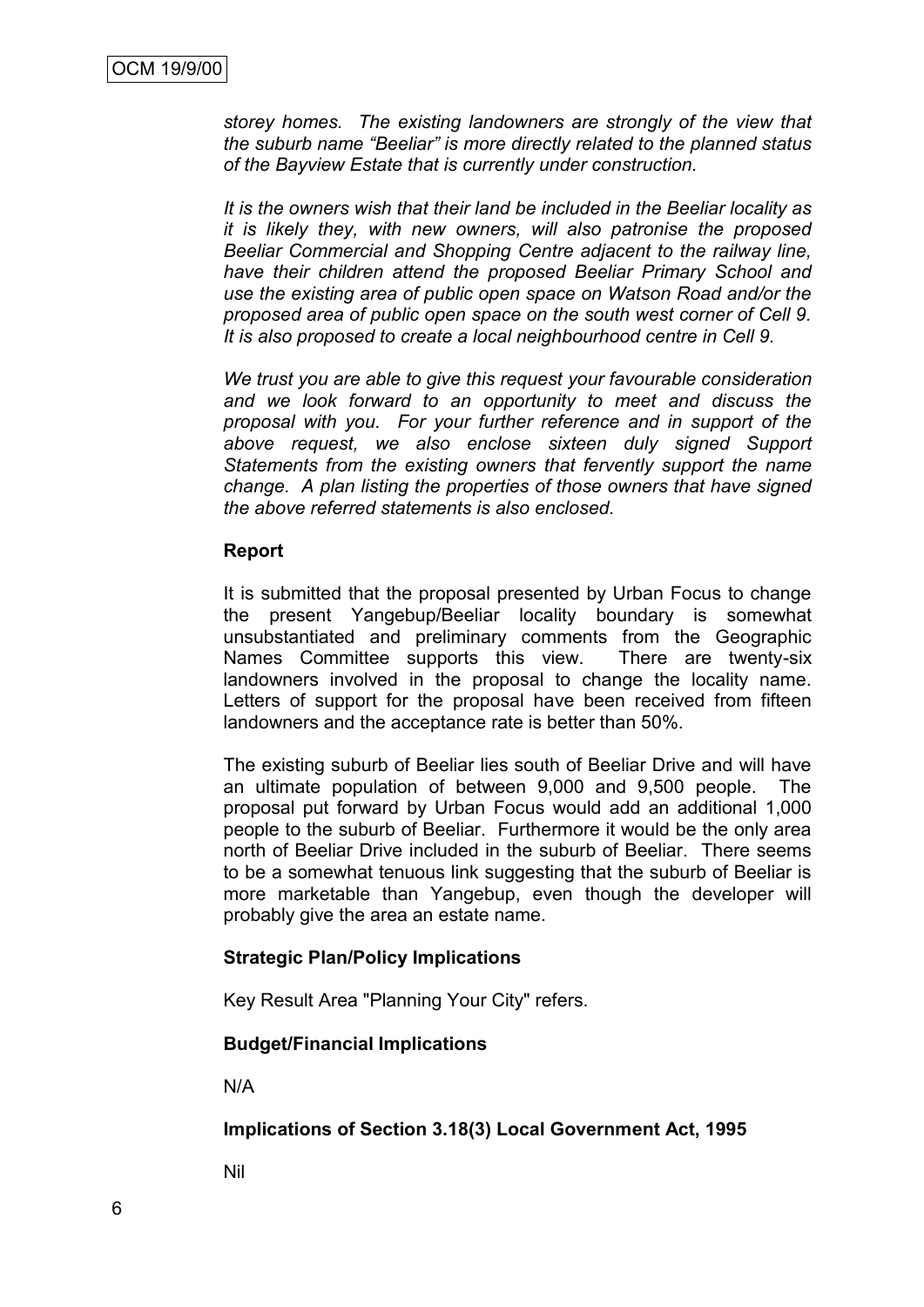#### **12.2 (Ocm1\_9\_2000) - PROPOSED AMENDMENT TO THE JANDAKOT/BANJUP LOCALITY BOUNDARY (1050) (LCD) (ATTACH)**

## **RECOMMENDATION**

That Council recommend to the Geographic Names Committee, that the current locality of Jandakot and Banjup as shown on Attachment A to the Agenda, be amended to reflect what is shown in Attachment B to the Agenda.

# **COUNCIL DECISION**

## **Background**

The present location of the Jandakot/Banjup locality boundary is shown on Attachment A. However an application has been lodged by the town planning consultancy of Koltasz Smith and Partners on behalf of the owners of Lots 12 and 13 Solomon Road and Lot 14 Dollier Street, to amend the locality boundary.

#### **Submission**

N/A

#### **Report**

Lots 12 and 13 Solomon Road and Lot 14 Dollier Street are currently in the locality of Banjup and under Town Planning Scheme No 2, the land is zoned Noxious Industry and it is intended under the proposed Town Planning Scheme No 3 to rezone the land to Mixed Business.

The owners of the property Navarac Pty Ltd are currently subdividing the land into commercial size lots for sale and therefore, the proposition is advantaged in that the proposed commercial precinct should be within the locality of Jandakot rather than Banjup. The latter locality is linked to rural pursuits.

A preliminary approach has been made to the Geographic Names Committee regarding this proposal and a favourable reply has been received. All that is required from Council is a plan showing the overall planning of the area. The Proposed Town Planning Scheme No 3 will meet this requirement.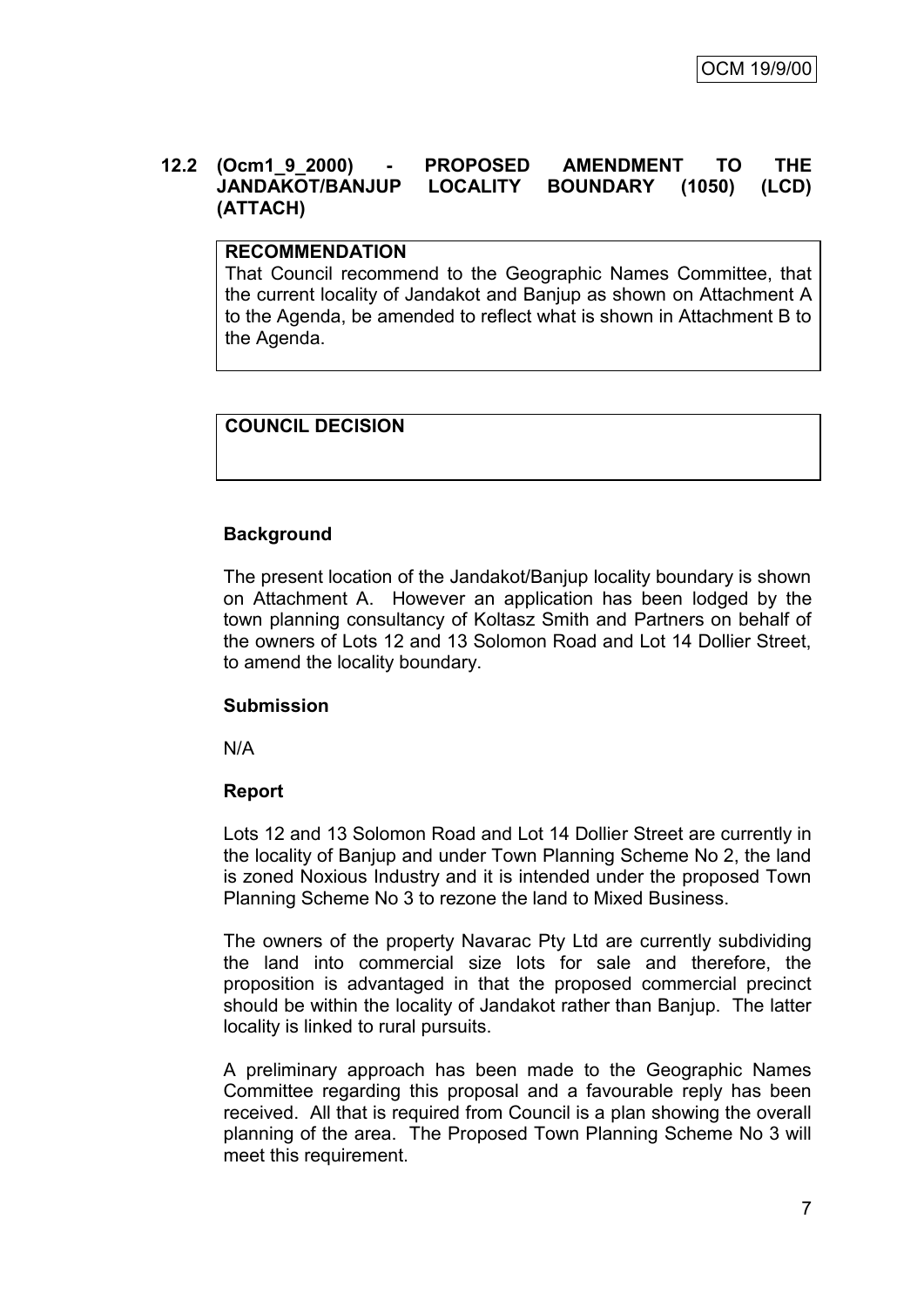## **Strategic Plan/Policy Implications**

Key Result Area "Planning Your City" refers.

### **Budget/Financial Implications**

N/A

### **Implications of Section 3.18(3) Local Government Act, 1995**

Nil

## **12.3 (Ocm1\_9\_2000) - SPECIAL ELECTORS MEETING - 10 AUGUST 2000 - COCKBURN SOUND MANAGEMENT COUNCIL REPRESENTATIVE (RWB) (9334)**

#### **RECOMMENDATION** That :

- (1) Council receive the motion passed at the Special Electors Meeting held on the 10th August 2000 in regards to Council's representation on the Cockburn Sound Management Council; and
- (2) given the timeframes required by the Water and Rivers Commission to make a change of representation, Council continue to be represented by Cmr Smithson until such time as an Elected Member is appointed following the 6th December elections.

# **COUNCIL DECISION**

# **Background**

At the Ordinary Meeting of Council in May 2000, it was resolved that Cmr Smithson be appointed as Cockburn's representative to the Cockburn Sound Management Council.

The Council was established by the State Government for the purpose of co-ordinating planning and environmental management of Cockburn Sound to protect the marine environment. It has been established as a Committee of the Board of the Water and Rivers Commission.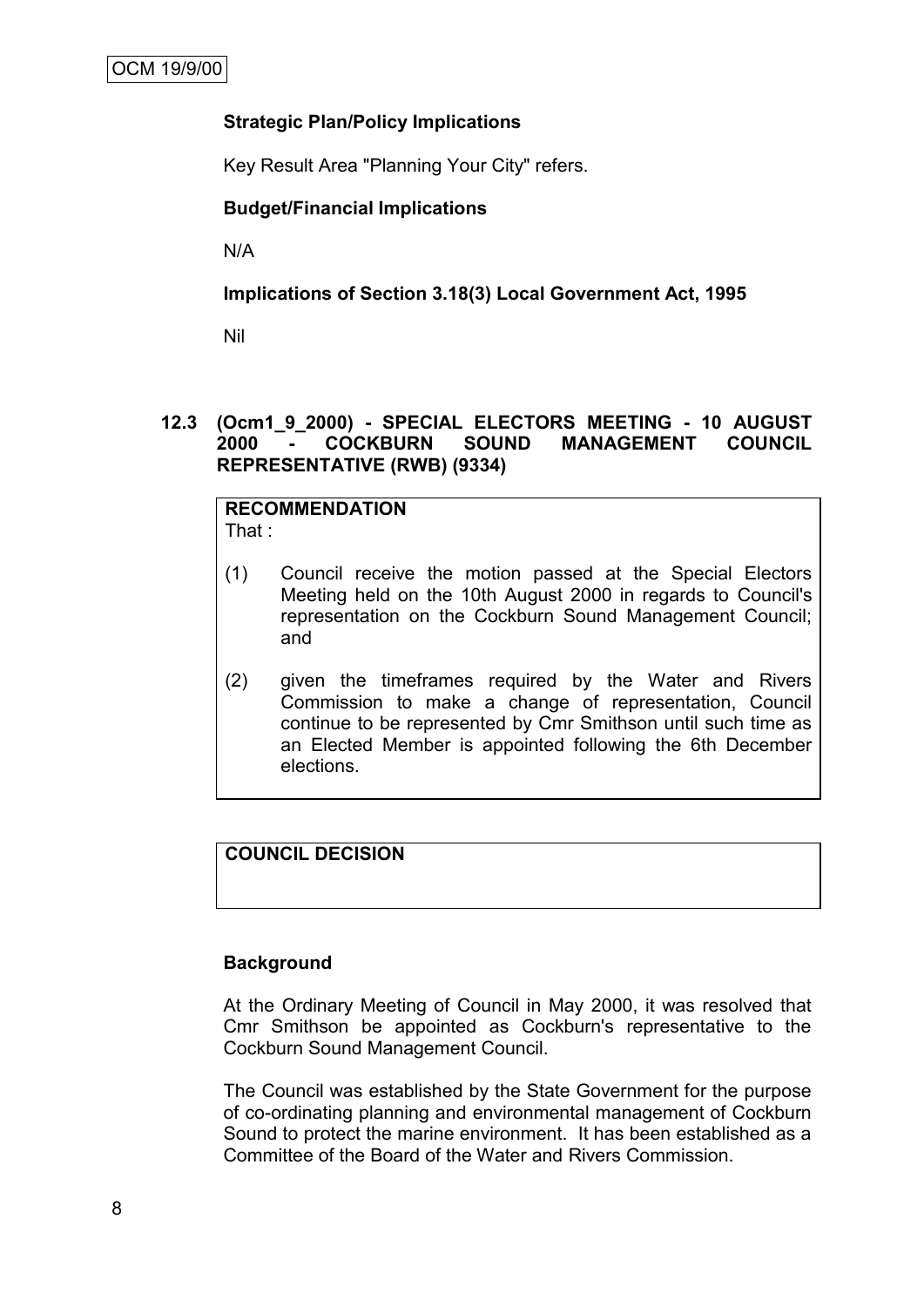The membership of the Council is 26 members comprising an independent Chairman, individual community groups, community groups (including Com-Net nominee, conservation, recreation and fishing groups), industry and Local, State and Commonwealth Government representatives.

At the time of selecting a nominee, Council was of the opinion that it was important that an Elected Member (or in this instance, a Commissioner) should be appointed to represent the interests of **Cockburn** 

This is still the Administration's belief.

It should be noted that the representatives from the Town of Kwinana and the City of Rockingham are an Elected Member.

#### **Submission**

On the 10th August 2000, Council convened a Special Meeting of Electors at which approximately 70 people attended.

At the meeting, the following resolution was carried:-

#### "**Cockburn Management Authority: Council representation on the committee.**

MOVED Mrs Mary Jenkins SECONDED Mrs Heather Smedley, that the residents of Cockburn request Council, that they be represented by Allan Blood or another permanent employee in his department, on the Cockburn Management Committee, as this would offer the community of Cockburn, long term representation and commitment as well as continuity on this important committee."

#### **Report**

At the 16th May 200 Council Meeting, Cmr Smithson was appointed as Council's representative. It was considered that she was best placed to represent the community, due to her experience and knowledge and on the basis that in the future, an Elected Member would be Council's representative and therefore, it was not appropriate for an officer to be appointed.

This nomination has been received on the basis that she be Council's representative until the end of the Commissioner's term of office.

The first meeting of the Committee was held on the 9th August 2000. A staff representative attended the meeting as Cmr Smithson was out of the country at the time.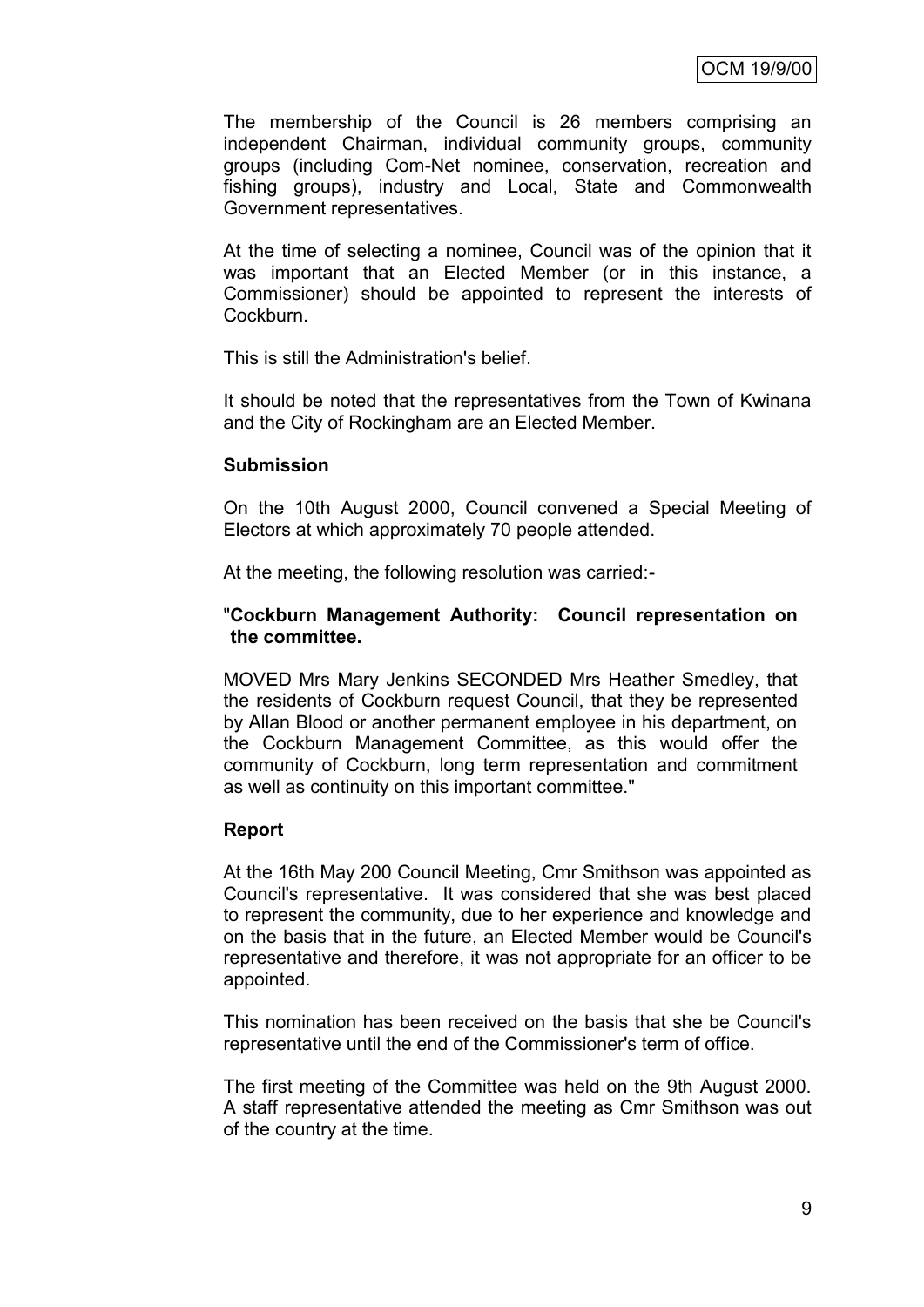As a result of the public concern expressed at the Special Electors Meeting and in the media, the Administration contacted the Water and Rivers Commission, seeking their advice. The following information was received:-

- Q1. Are there to be any other Management Council meetings to be held before the 6th December 2000?
- A. The next meeting is expected to be held in early November (final date to be confirmed).
- Q2. What is the process involved in having Cmr Smithson replaced by another Council representative, given the term of her office and the timetable involved?
- A. The appointment process to replace Cmr Smithson is as follows:
	- A formal request is made to the Board of the Water and Rivers Commission to consider the change in membership at its monthly meeting - the last Friday of each month.
	- The Board's recommendation is then forwarded to the Chairman of the Ministerial Council for Cockburn Sound. The Chairman (Minister for Water Resources) refers the recommendation to the other five Ministers on the Ministerial Council for consideration.
	- Following consideration by the Ministerial Council, a Cabinet Submission is prepared and submitted.
	- Following the Cabinet decision, the Board of Commission is required to formally ratify the appointment.

The timeframe normally allowed for this process is approximately eight to twelve weeks, as it is dependant in part, on the Cabinet workload.

- Q3. Should Cmr Smithson remain Council's nominee until 6th December, what is the process for Council to put forward a replacement nominee and the timetable involved?
- A. Following the replacement of the Commissioners by the local election process, the City of Cockburn will need to advise the Board of the Commission of its new representative.
- Q4. What is the process to enable a proxy to represent the appointed member, should an appointed member be not able to attend a meeting?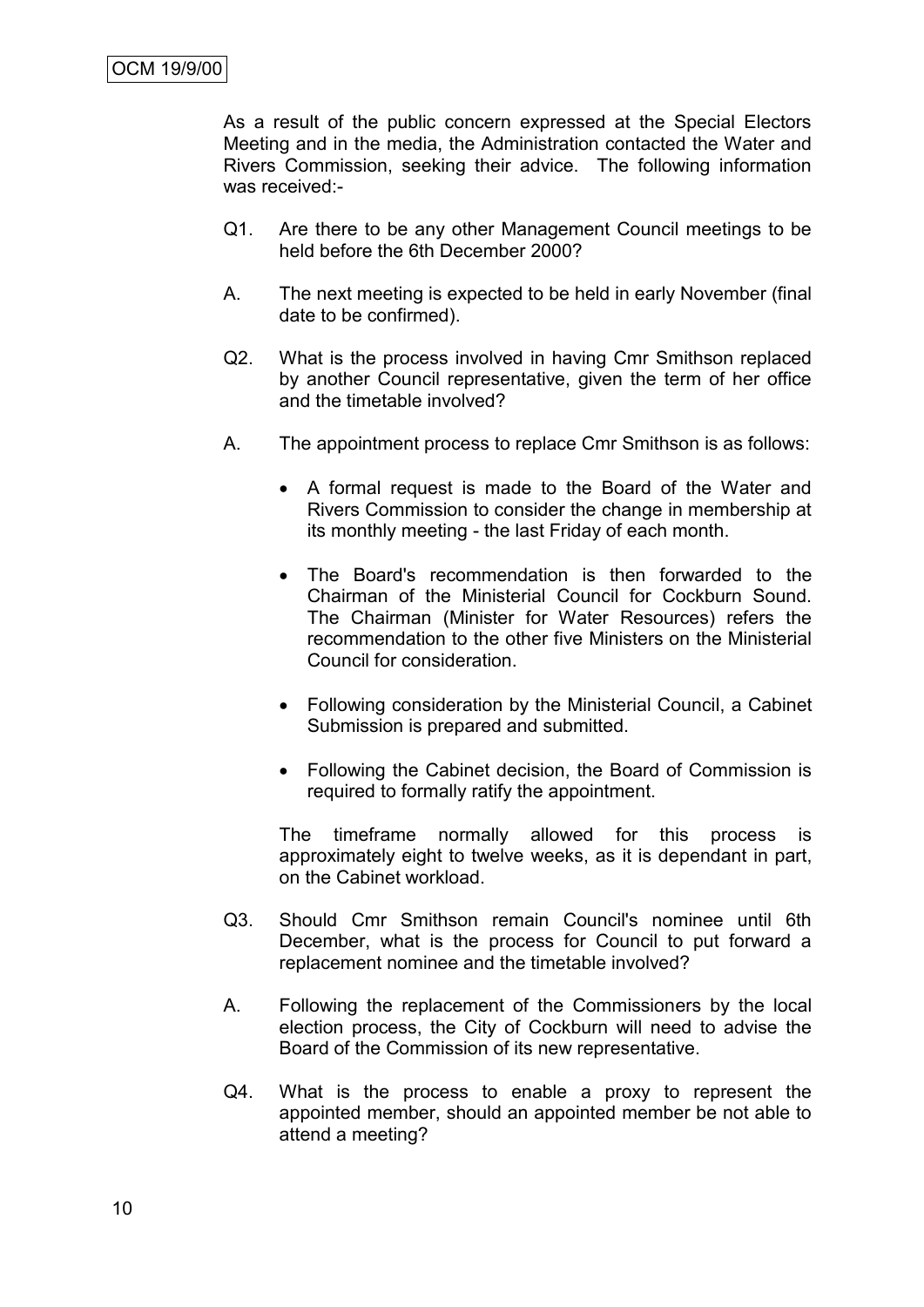A. Proxy members for non-government agencies are not permitted for meetings of the Council. However, where an appointed member is unable to attend, permission from the Chairman can be sought for an *observer* to attend prior to the meeting.

Once the newly elected Council is in place and appoints their representative to the Cockburn Sound Management Council, it is simply a matter of Council advising the Board of the replacement, the Board would accept that advice at its monthly meeting and the new representative would then be able to attend the next meeting which is anticipated to be in February and quarterly thereafter.

Given that a period of 8-12 weeks is required to make an immediate change of representative, the December election is 11 weeks away and that the next meeting is expected to be in November, it is considered reasonable to continue with Cmr Smithson as the appointed representative, until an Elected Member can be selected.

# **Strategic Plan/Policy Implications**

Participation on the Cockburn Sound Management Council appears consistent with the City of Cockburn's stated objectives of:

- 1. "To conserve the quality, extent and uniqueness of the natural environment that exists within the district"; and
- 2. "To ensure that the development of the district is undertaken in such a way that the balance between the natural and human environment is maintained."

# **Budget/Financial Implications**

No sitting fees are available for government members.

# **Implications of Section 3.18(3) Local Government Act, 1995**

Nil

# **12.4 (Ocm1\_9\_2000) - REVIEW OF CITY OF COCKBURN BY-LAWS RELATING TO PEST PLANTS (1133) (LCD) (ATTACH)**

# **RECOMMENDATION**

That Council:

1. receive the proposed City of Cockburn Local Law relating to Pest Plants 2000, as attached to the Agenda and which forms part of this report; and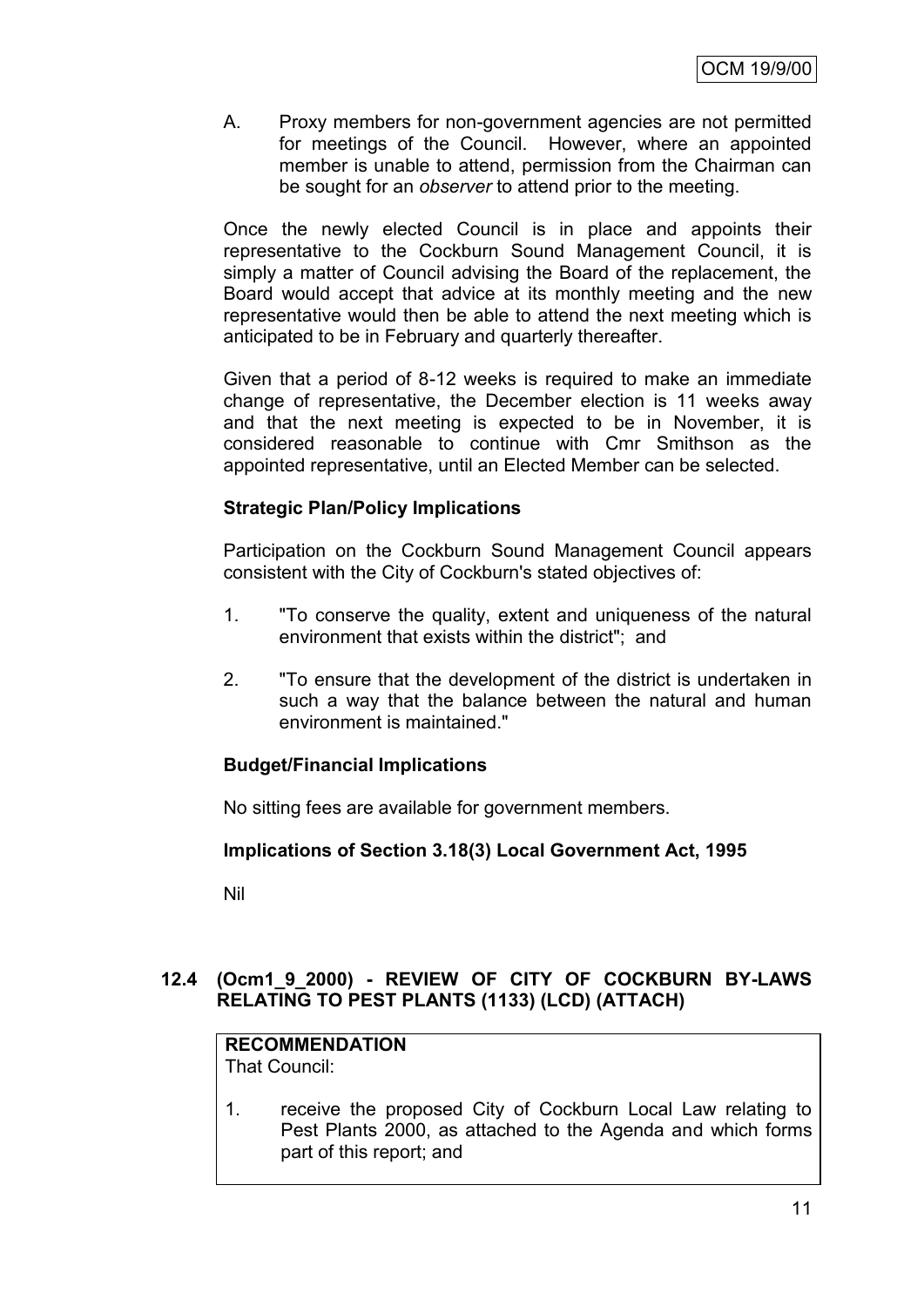2. advertise the proposed Local Law for public comment pursuant to section 3.12 of the Local Government Act 1995.

## **COUNCIL DECISION**

#### **Background**

The City of Cockburn By-laws relating to Pest Plants was published in the Government Gazette of 31 December 1981.

#### **Submission**

The following statement is to be read aloud to the meeting.

"**The purpose and effect of this local law is to provide for the regulation, control and management of noxious weeds within the district**."

#### **Report**

Council is required to review all of its local laws before 31 December 2000 and this review of the By-laws relating to Pest Plants will comply with the requirement so stated.

Although the local laws are made primarily under the Agriculture and related resources Protection Act 1976, the procedures of the Local Government Act 1995 for the making of a local law will apply.

#### **Strategic Plan/Policy Implications**

Key Result Area "Conserving and Improving Your Environment" refers.

#### **Budget/Financial Implications**

N/A

#### **Implications of Section 3.18(3) Local Government Act, 1995**

Nil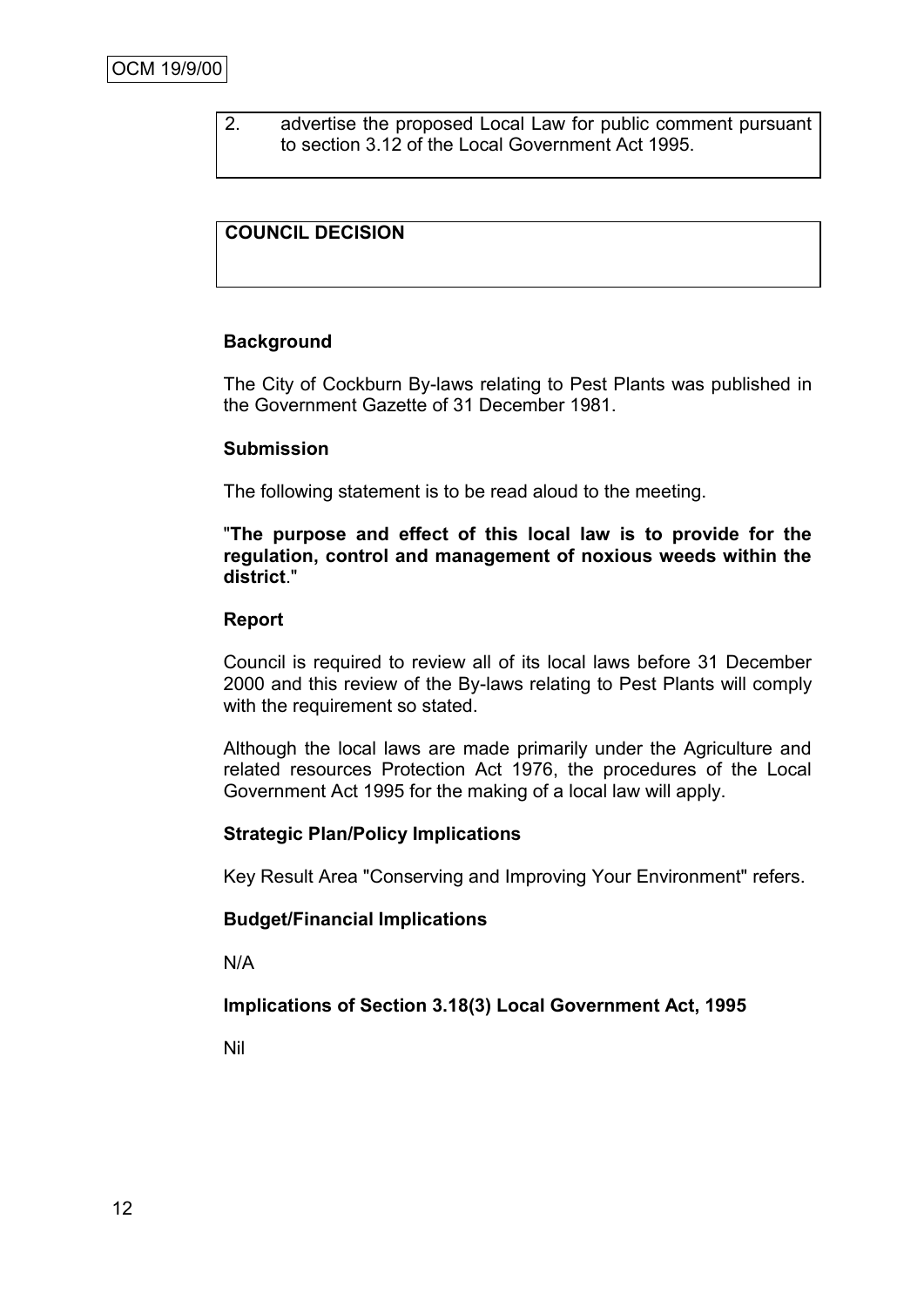#### **12.5 (Ocm1\_9\_2000) - REVIEW OF BY-LAWS RELATING TO THE ESTABLISHMENT, MAINTENANCE AND EQUIPMENT OF BUSH FIRE BRIGADES (1114) (LCD) (ATTACH)**

**RECOMMENDATION** That Council:

- (1) receive the proposed City of Cockburn Bush Fire Brigade Local Law 2000 as attached to the Agenda and which forms part of this report; and
- (2) advertise the proposed Local Law for public comment pursuant to section 3.12 of the Local Government Act 1995.

# **COUNCIL DECISION**

#### **Background**

The By-laws Relating to the Establishment, Maintenance and Equipment of Bush Fire Brigades was adopted by Council on the 13th July 1982 and published in the Government Gazette on the 24th September 1982.

This by-law is somewhat out of date and the review has produced a more up-to-date local law.

#### **Submission**

The following statement is to be read aloud to the meeting:-

"**The purpose and effect of this local law is to provide for the regulation, control and management of Bush Fire Brigades within the district**."

#### **Report**

The City of Cockburn Bush Fire Brigade Local Law 2000 has been drafted in a manner to provide better control over the brigades by putting in place, requirements for the brigades to meet.

For example; there is a structure relating to the officers of the brigade command at a fire, the making of rules to govern the brigades. Also the managerial role of the Chief Bush Fire Control Officer is covered, the duties of the Chief Bush Fire Control Officer are provided for and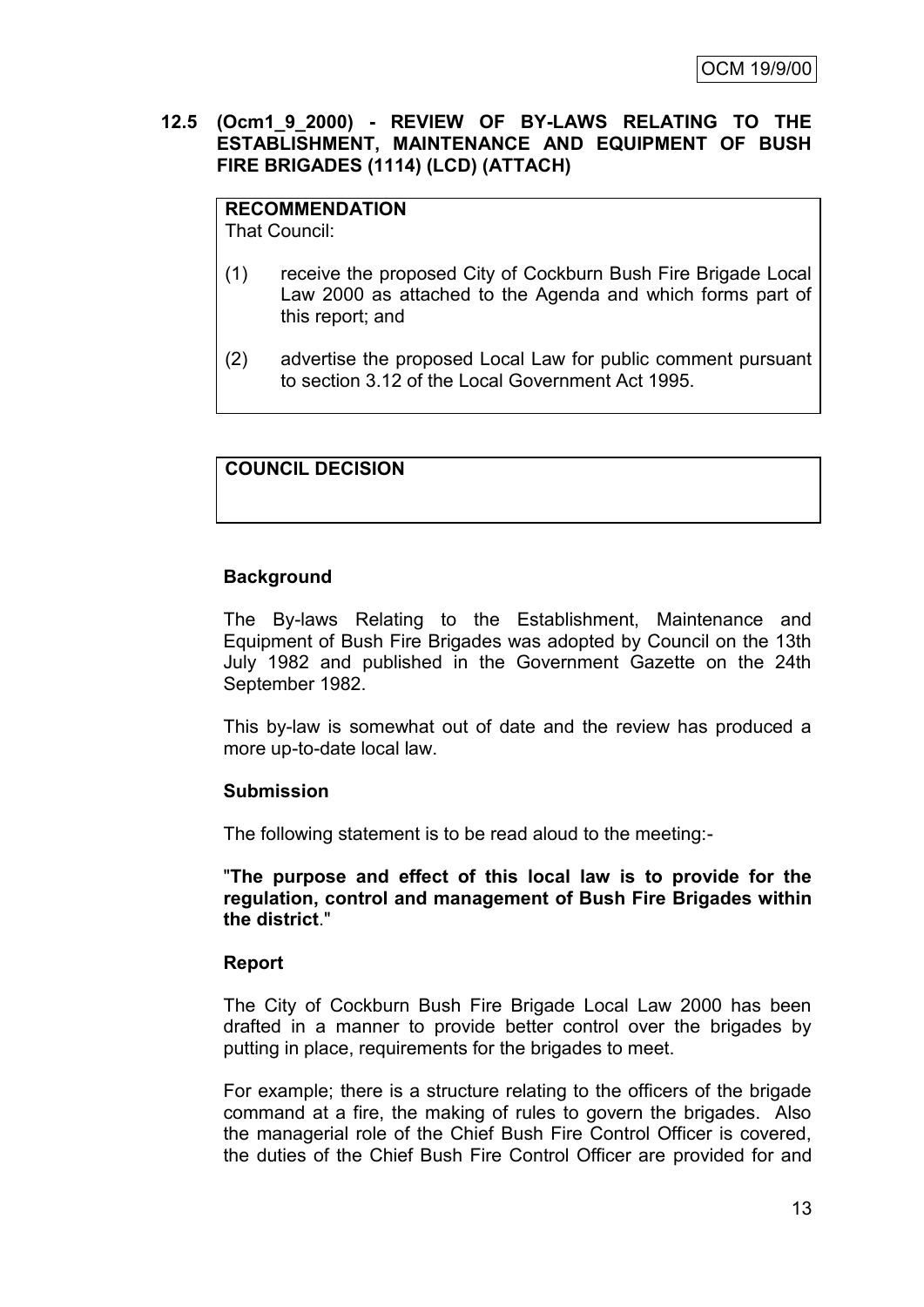the conduct relating to meetings and the membership of the bush fire brigades. The old by-laws did not deal with such matters.

If the proposed City of Cockburn Bush Fire Brigade Local Law 2000 is adopted, the provisions of section 3.12 of the Local Government Act 1995 will be implemented, allowing the public the opportunity to comment on the proposed local law.

#### **Strategic Plan/Policy Implications**

N/A

## **Budget/Financial Implications**

N/A

#### **Implications of Section 3.18(3) Local Government Act, 1995**

Nil

## **12.6 (Ocm1\_9\_2000) - COSTS OF THE INQUIRY INTO THE CITY OF COCKBURN - LEGAL ADVICE RECEIVED (1335) (RWB) (ATTACH)**

# **RECOMMENDATION**

That Council:

- (1) receive the advices from Clayton Utz dated 4 and 12 September 2000, regarding avenues of appeal against the Minister for Local Government's decision for Council to pay the cost of the Inquiry;
- (2) based on the advice from Clayton Utz, take no further action to appeal the legal legitimacy of the decision; and
- (3) note the response dated 29 August 2000 from the Minister for Local Government, that he does not propose reviewing his decision with regard to the City of Cockburn paying the Inquiry cost.

# **COUNCIL DECISION**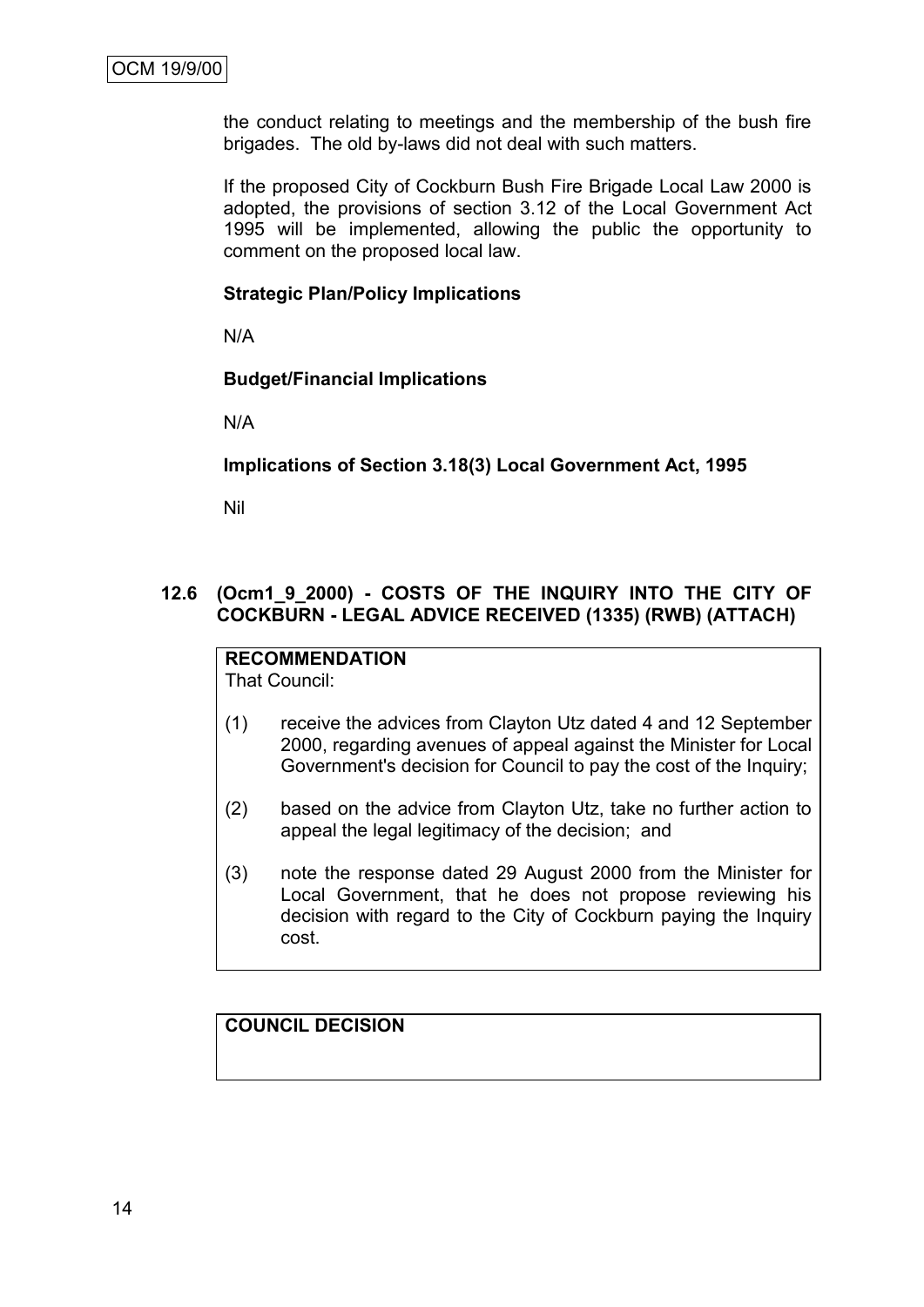# **Background**

At its meeting of the 15th August 2000, Council determined the following:

"3) seek legal advice on any avenues which may be open to it to appeal the decision taken by the Hon. Minister under Section 8.27 of the Local Government Act 1995*;*"

#### And

"That Council, on behalf of the residents of Cockburn, appeal to the Minister for Local Government, Paul Omodei and the Premier, Richard Court, to reconsider their decision to force the City of Cockburn to pay any of the costs (\$1.8m) of the Inquiry into the City of Cockburn, on the grounds that :-

- 1) The ramifications of their decision to make residents pay the full costs could have serious implications for every serving Mayor and Councillor in local government in WA today; and
- 2) The Douglas Inquiry into Cockburn highlights, not only time consuming costs and inefficiencies, but also the limited and questionable terms of reference of such an inquiry, which does not have the legitimacy of a Royal Commission. "

Clayton Utz was requested to provide legal advice.

#### **Submission**

A copy of the advices from Clayton Utz are attached to the Agenda.

#### **Report**

Council has requested legal advice on any avenues of appeal against the Minister's decision for Council to pay for the cost of the Inquiry into the City.

Original advice received on 4th September, stated the view that the "only avenue open to the City is to commence Supreme Court *proceedings against the Minister on administrative law grounds. We do not recommend that the City pursue this avenue as; based on our present instructions, the prospects of success are minimal*"

The advice from Clayton Utz canvasses the various reasons for consideration of an appeal to the Supreme Court and in each instance, does not support a proposition for Council to proceed with an appeal.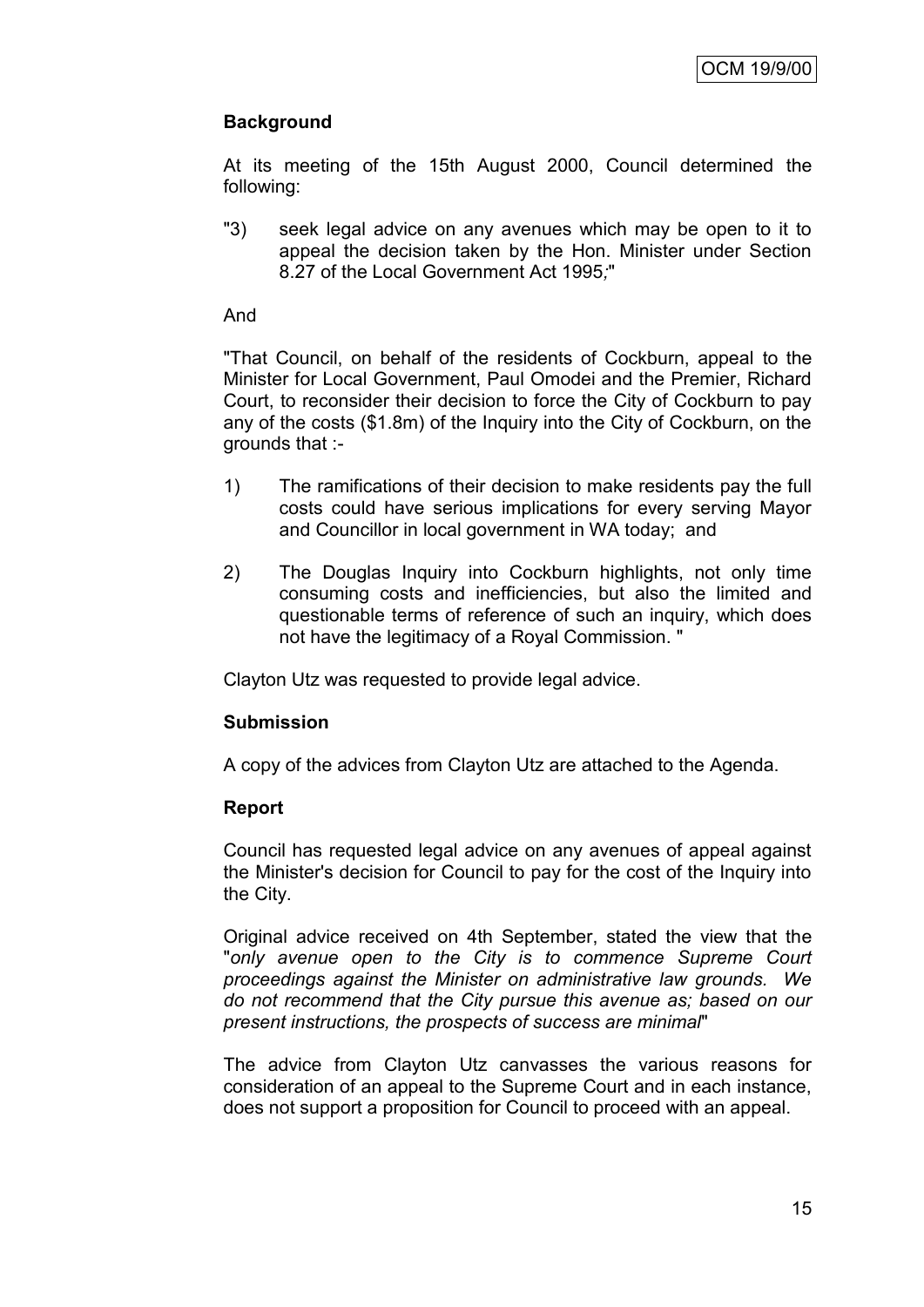Clayton Utz was asked to comment on the proposition of an appeal to the Governor. A petition of residents to this effect has been circulating in the community. The petition, in part, states :-

"*Under the symbol of the Magna Carta, which guarantees many kinds of inherited rights to the citizens of the Crown against unjust fines imposed upon them, I plead with your Excellency, to relieve the citizens of Cockburn from this massive debt that is against the principle [sic] of natural justice*."

The advice from Clayton Utz is that there is no authority quoted, whether by Magna Carta or elsewhere, in regard to the foregoing paragraph.

The advice from Clayton Utz traces through various legislative empowerment.

They conclude with the view that "even admitting the theoretical possibility that just such a petition could be made and secondly, that it could be acted upon by the Governor, I do not consider that there is any worthwhile prospect of such actions occurring."

Based on the advice, it is not considered appropriate for Council to pursue the matter of appeal further.

It should be noted that by letter dated 29th August 2000, Minister Omodei has advised that he does not propose to review his decision.

#### **Strategic Plan/Policy Implications**

N/A

#### **Budget/Financial Implications**

N/A

**Implications of Section 3.18(3) Local Government Act, 1995**

Nil

#### **13. PLANNING AND DEVELOPMENT DIVISION ISSUES**

**13.1 (Ocm1\_9\_2000) - POLICY PD53 - COMMUNITY FACILITIES INFRASTRUCTURE - 10 YEAR FORWARD PLAN (9003) (SMH) (ATTACH)**

| <b>RECOMMENDATION</b> |  |
|-----------------------|--|
| That Council:         |  |
|                       |  |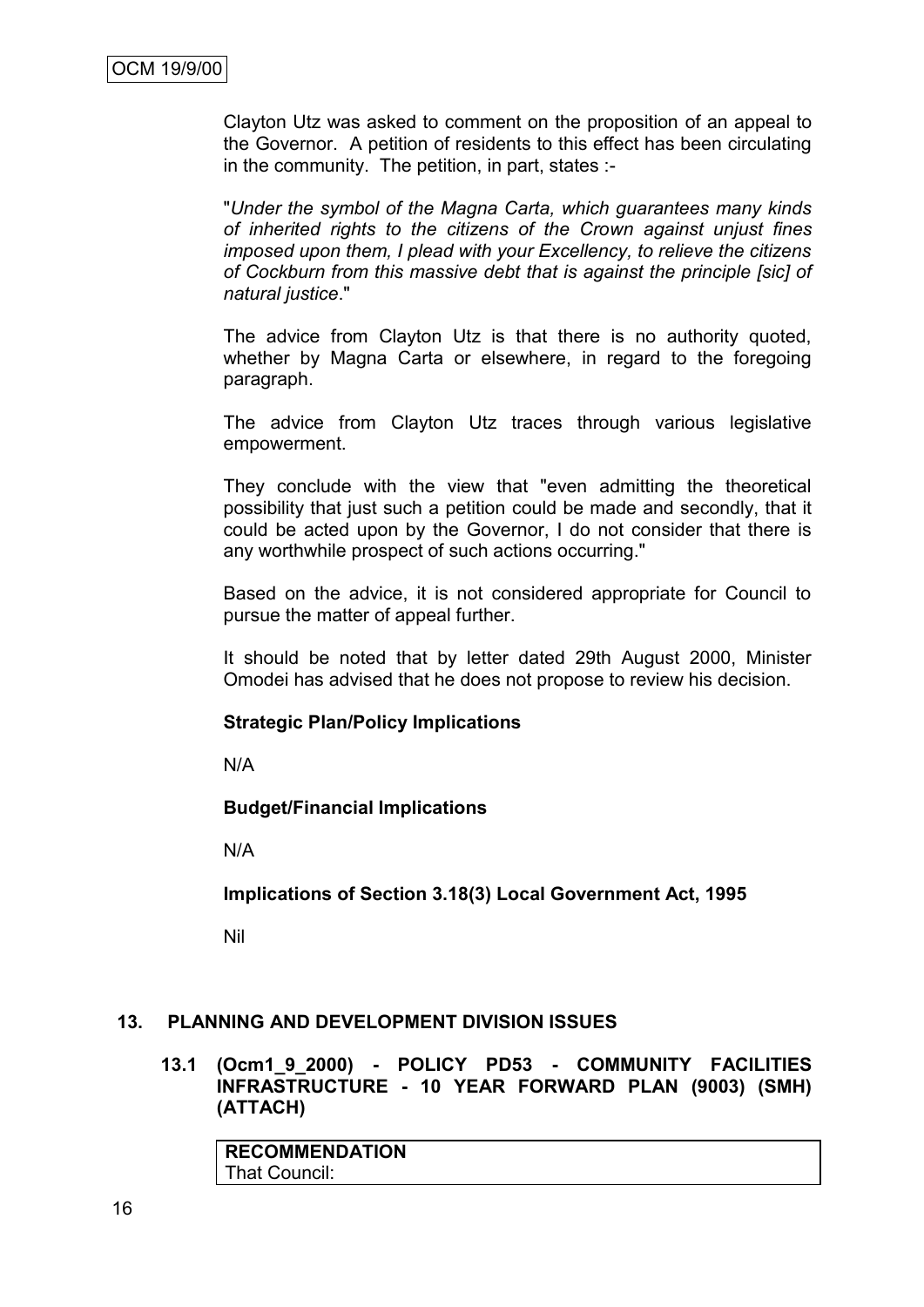- (1) receive the report; and
- (2) adopt Policy PD53 "Community Facilities Infrastructure 10 Year Forward Plan" as attached to the Agenda and incorporate it into the Council Policy Manual.

# **COUNCIL DECISION**

## **Background**

The Council's Strategic Planning and Community Services Department have worked together over the past months, to prepare a plan for the existing and future provision of community and active recreation facilities, to serve the needs of the projected resident population for the district to the year 2010.

#### **Submission**

N/A

#### **Report**

Because of the potential for infill development in the existing residential areas within the district, together with the development of additional residential areas in the south-west and south-east sectors, there is a need to determine the type, extent and location of facilities to meet the need of the future resident population.

A report entitled "Community Facilities Infrastructure - 10 Year Forward Plan" was prepared and is attached to the proposed Policy, which incorporates the Community and Active Recreation Facilities Plan.

The plan is important to ensure that the planning of existing and new communities by others, includes the provision of adequate facilities in locations that rationalise the catchments regardless of land ownership. Moreover, it is important that landowners and their consultants are aware of the likely requirements before they commence the planning of areas within the district.

#### **Strategic Plan/Policy Implications**

The Corporate Strategic Plan Key Result Areas which apply to this item are:-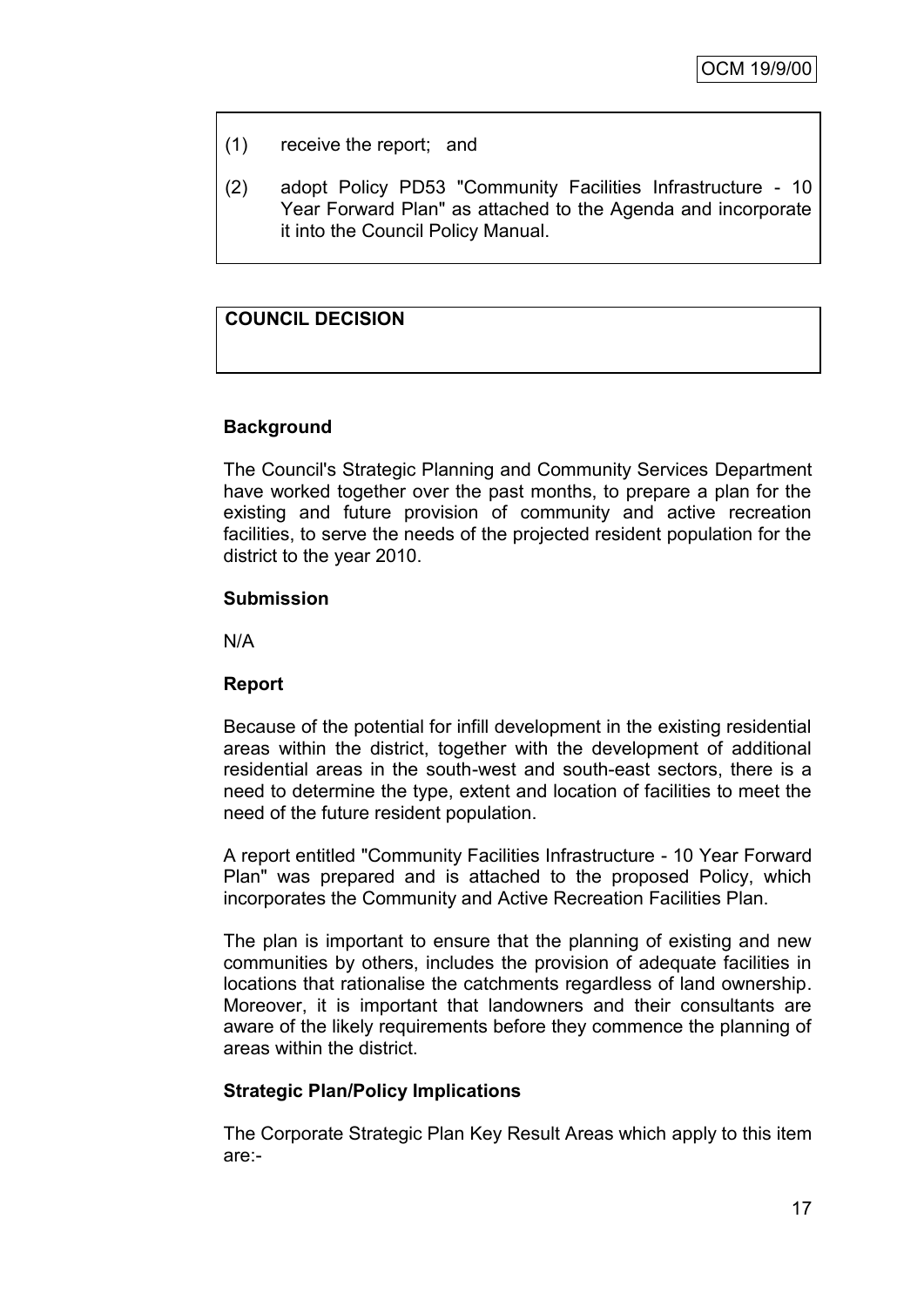- 2. Planning Your City
	- *"To ensure that the planning of the City is based on an approach which has the potential to achieve high levels of convenience for its citizens."*
	- *"To foster a sense of community within the district generally and neighbourhoods in particular."*
- 4. Facilitating the needs of Your Community
	- *"To facilitate and provide an optimum range of community services."*

#### **Budget/Financial Implications**

N/A

#### **Implications of Section 3.18(3) Local Government Act, 1995**

Nil

#### **13.2 (Ocm1\_9\_2000) - POLICY PD17 STANDARD DEVELOPMENT CONDITIONS AND FOOTNOTES - ADDITIONAL ENVIRONMENTAL CONDITION (9003) (SMH)**

#### **RECOMMENDATION** That Council:

- (1) receive the report;
- (2) advertise the following condition for public comment in accordance with Clause 11.1.1 of District Zoning Scheme No.  $2:$

#### " *Flora and Fauna Survey*

D42A Before any site works are commenced, the developer is to have provided a flora and fauna survey of the land and a management plan identifying measures to minimise the clearing of existing vegetation and to provide for the protection/relocation of fauna."

## **COUNCIL DECISION**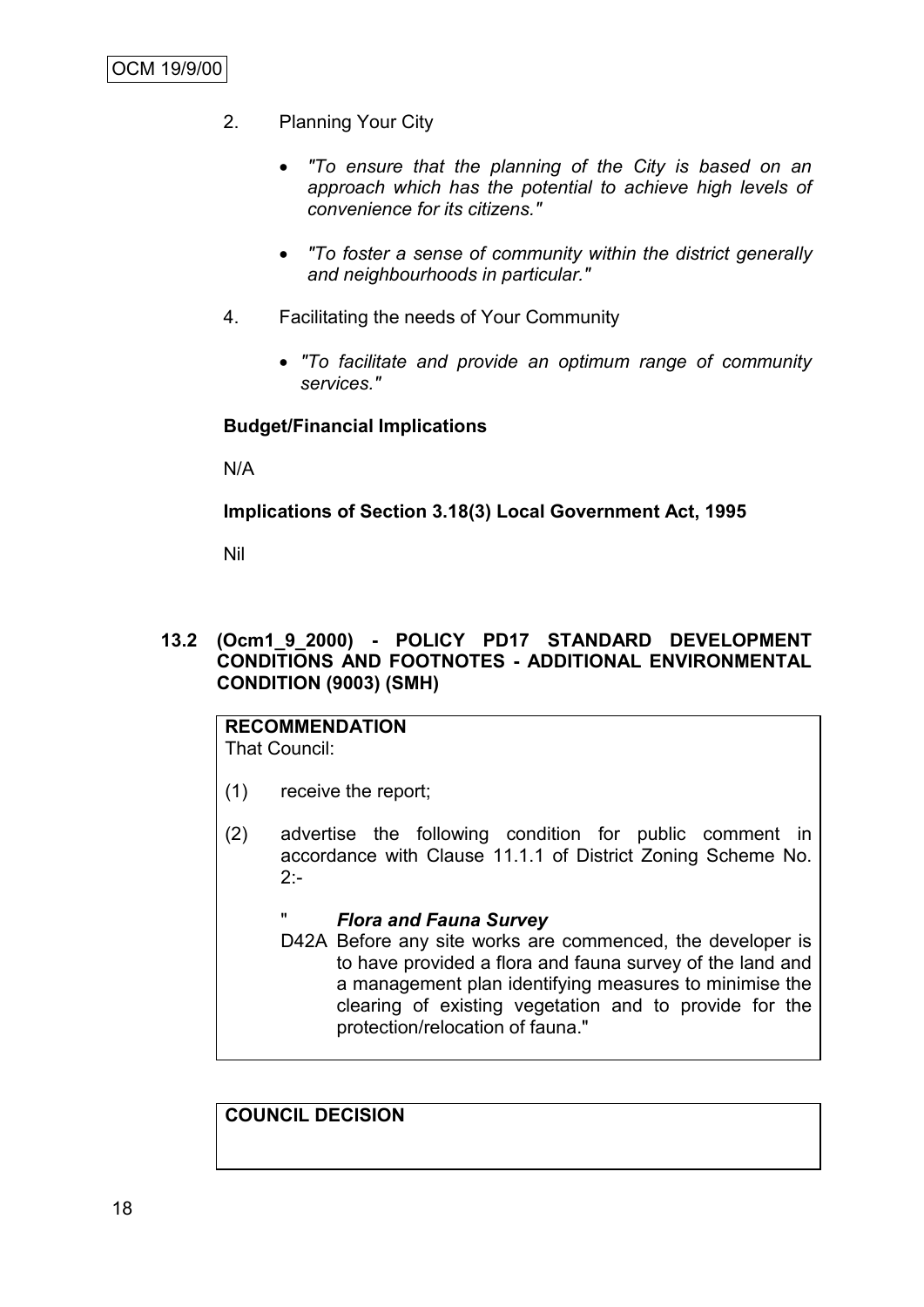# **Background**

The Council has a similar condition relating to standard conditions for subdivision, namely S69A.

## **Submission**

N/A

# **Report**

Council adopted a Policy relating to the protection and conservation of flora and fauna habitats within the City some time ago.

The policies are currently being reviewed.

As part of the review, it was found that a standard condition for subdivision recommendations relating to flora and fauna surveys had been added to reflect the Council Policy, but had not been added to the standard development conditions.

The standard subdivision condition S69A should also apply to development conditions.

Policy PD17 "Standard Development Conditions and Footnotes" should be advertised so that it can be made consistent.

# **Strategic Plan/Policy Implications**

Policy PD17 "Standard Development Conditions and Footnotes" applies.

# **Budget/Financial Implications**

N/A

# **Implications of Section 3.18(3) Local Government Act, 1995**

Nil

# **13.3 (Ocm1\_9\_2000) - RURAL STREET ADDRESSING (3002) (AJB)**

#### **RECOMMENDATION** That Council:

(1) advise the Department of Land Administration that it is prepared to continue with the Rural Street Addressing Program and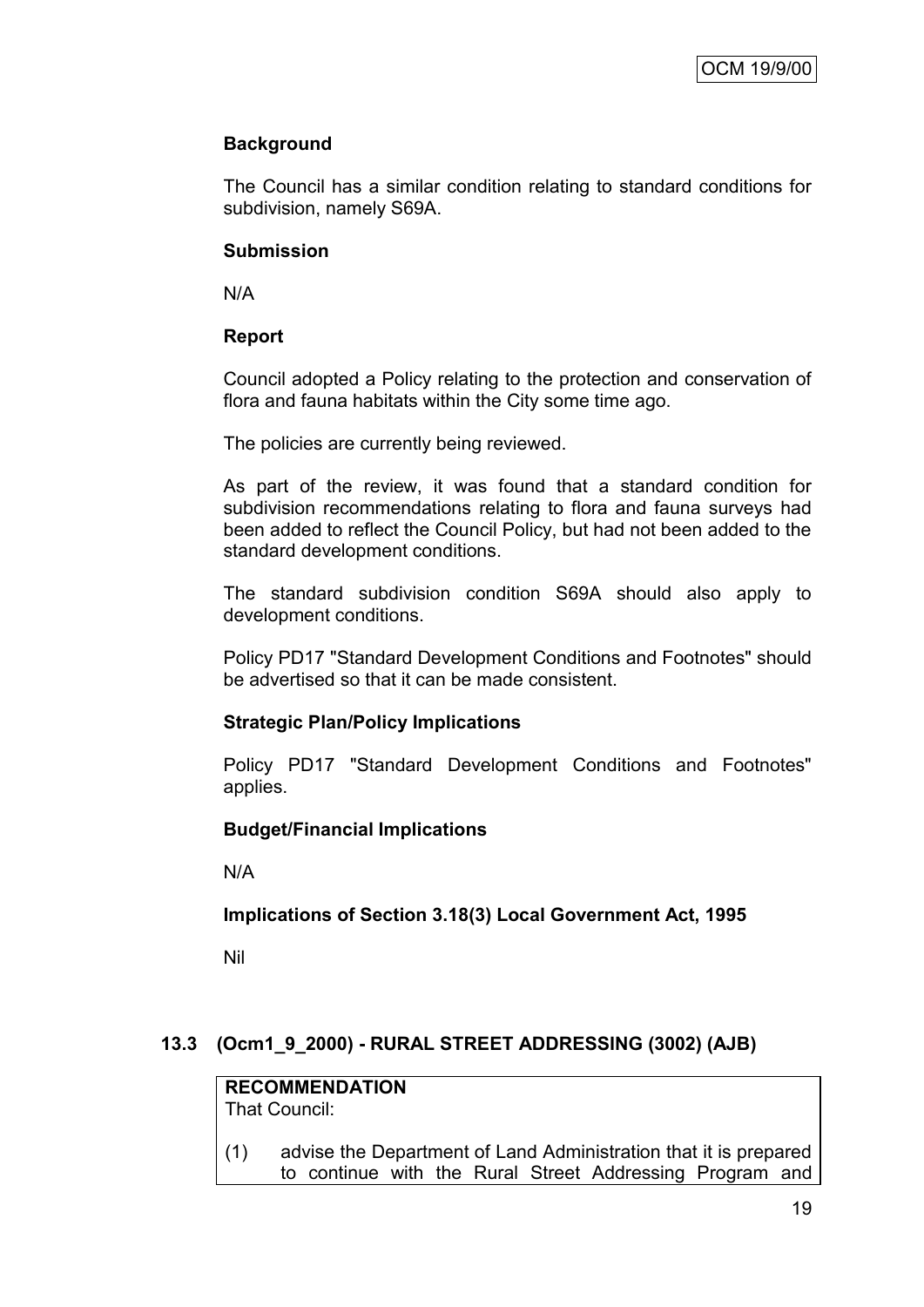supply the posts and numbers for the residents to erect in accordance with the Department's Guidelines;

- (2) agree to charge rural landowners a fee equivalent to the cost of the materials which is to be paid at the time of collection of a building licence; and
- (3) amend the 2000/01 Budget by creating appropriate income and expenditure accounts for the amount of \$1,000.

# **TO BE CARRIED BY AN ABSOLUTE MAJORITY OF COUNCIL**

# **COUNCIL DECISION**

## **Background**

In February 1998, the Department of Land Administration (DOLA) wrote to Council regarding the Rural Street Addressing Project. Under the Scheme, lot numbers are replaced by a sequential number based on the distance of the house from the start of the road.

The benefits of the Scheme are:

- Ensure properties have a logically established street address;
- Is sufficiently flexible to handle future land subdivisions;
- Emergency services will be able to respond more quickly to a call;
- Assist local government officers locate properties in the field;
- Help local government in the delivery of services and administration;
- Make it easier for those who deliver mail and other goods.

Council at its meeting held on 18 August 1998, resolved to support the Rural Street Numbering Scheme and authorise DOLA to implement the Scheme on Council's behalf.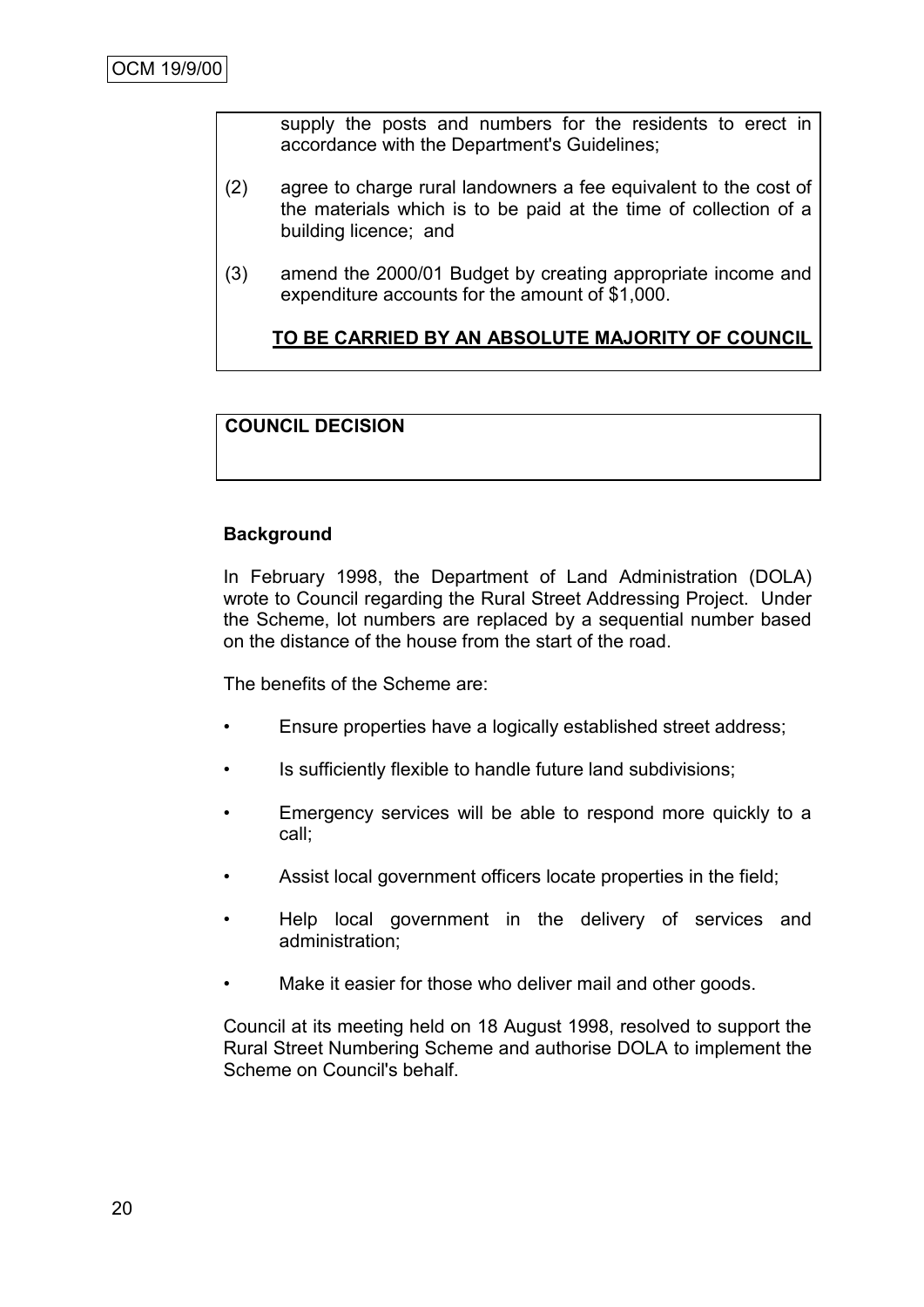## **Submission**

DOLA has requested Council to consider supplying posts and street numbering plates within the rural areas in accordance with the Rural Street Addressing Project.

### **Report**

Implementation of the Rural Street Number Scheme has resulted in the allocation of street numbers to rural buildings based on their distance from the start of the road and the erection of a green backing plate with white reflective numbers which is mounted on a post located within the verge area.

Agreed responsibilities for the Scheme were as follows:

- 1. Council: Authorise DOLA to commence rural addressing in the City of Cockburn
- 2. DOLA: Nominate road start points for rural numbering
- 3. Council: Validate road start points for rural numbering
- 4. DOLA: Nominate property numbers within the City of **Cockburn**
- 5. Council: Validate property numbers within the City of Cockburn
- 6. DOLA/Council: Liaise to finalise outstanding issues
- 7. DOLA: Liaise with local community group to erect post and numbers
- 8. DOLA: Purchase posts, number plates, numerals and fixing hardware for the City of Cockburn
- 9. DOLA: Supply final plots with addresses for entire City to Council and to the local community group
- 10. DOLA: Prepare, print and post resident notification package
- 11. DOLA: Supply posts, number plates, numerals, fixing hardware and appropriate installation tools (on loan) to local community group
- 12. Council: Liaise timing with local community group for erection of numbers to coincide with postage of resident notification flyer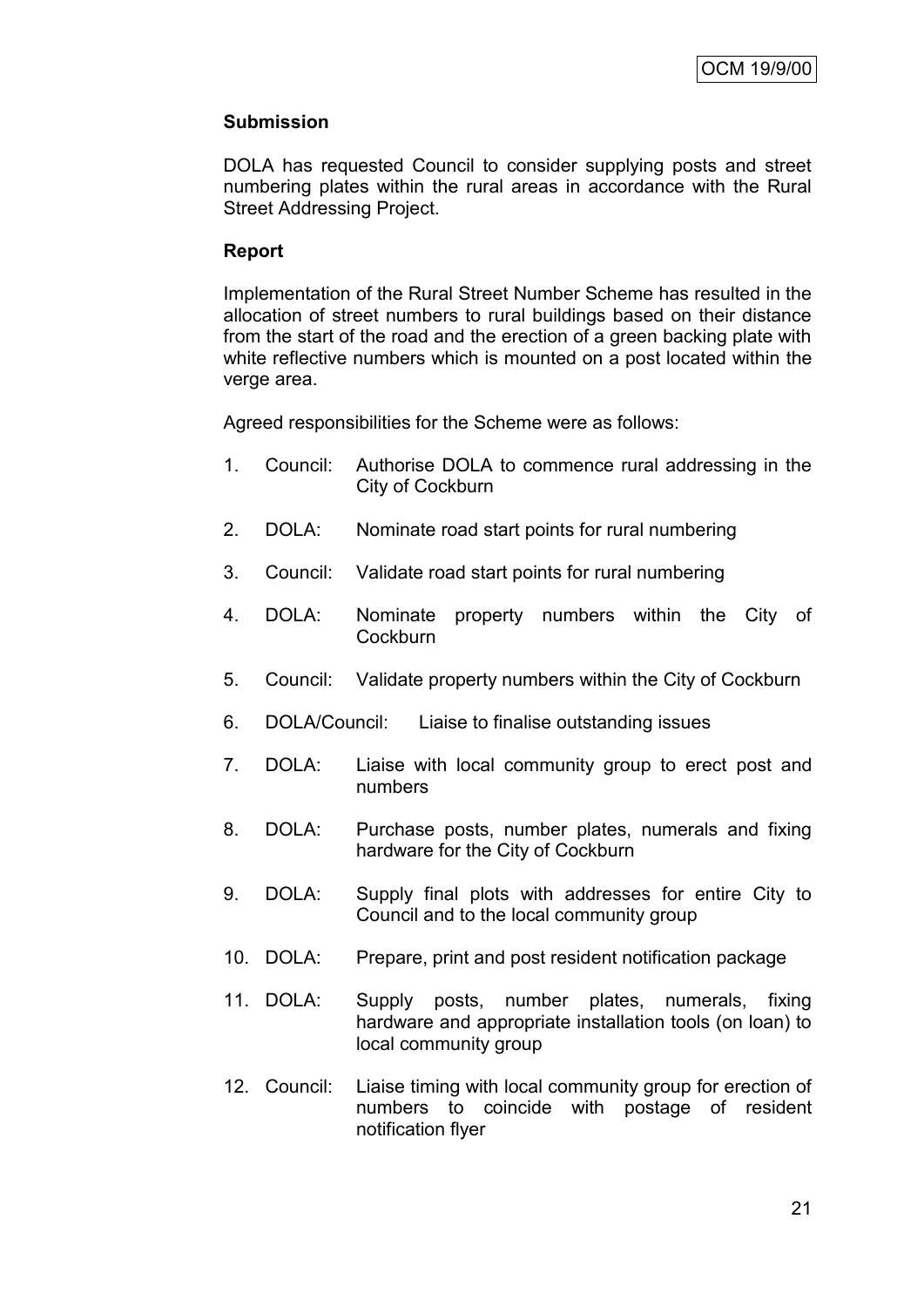- 13. DOLA: Send advice notices to WA Police, Australia Post, Fire Brigade, Bureau of Statistics, WA Electoral Commission, Water Corporation, Australian Electoral Commission, St. John Ambulance
- 14. Council: Supply and erect road signage with number ranges to meet the Australian standard
- 15. DOLA: Changes made to PSA database
- 16. Council: Changes made to Council database

The project has now been completed and all affected properties have been required to use their new numbers since December 1999.

We are now in the *maintenance* stage of the project ensuring that the new rural street numbering system is used when new buildings are erected on rural properties.

This is currently being achieved by:

- 1. Identifying all new rural dwellings in the monthly building report.
- 2. Where the Building Licence Site Plan shows the location of the proposed driveway, a new street number is allocated to the building in accordance with the Rural Street Numbering Guidelines.
- 3. The new number is added to Council's Maps and the Property System and the owner is advised of the new address by letter. The owners are requested to display the number clearly in a prominent position near the driveway entrance.

No requirements for the style or standard of numbers are specified.

DOLA has advised that national experience has shown that unless numbered plates are provided to residents, implementation of the program can be uneven with serious impacts on the benefits to the community. The handbook circulated by DOLA, promotes the purchase of posts and plates by Council with the associated costs being passed on to the residents when they apply for building licences. DOLA advises that this procedure has been endorsed by the Western Australian Municipal Association (WAMA) as best practice.

DOLA has requested Council to consider providing the posts and plates as per their handbook. Investigations with other Councils participating in the program, show most Councils charge an additional fee of \$10.00 at the time of issuing a building licence and the owners are requested to collect the numbers from the Council offices. City of Gosnells and the Shire of Serpentine-Jarrahdale install the numbers for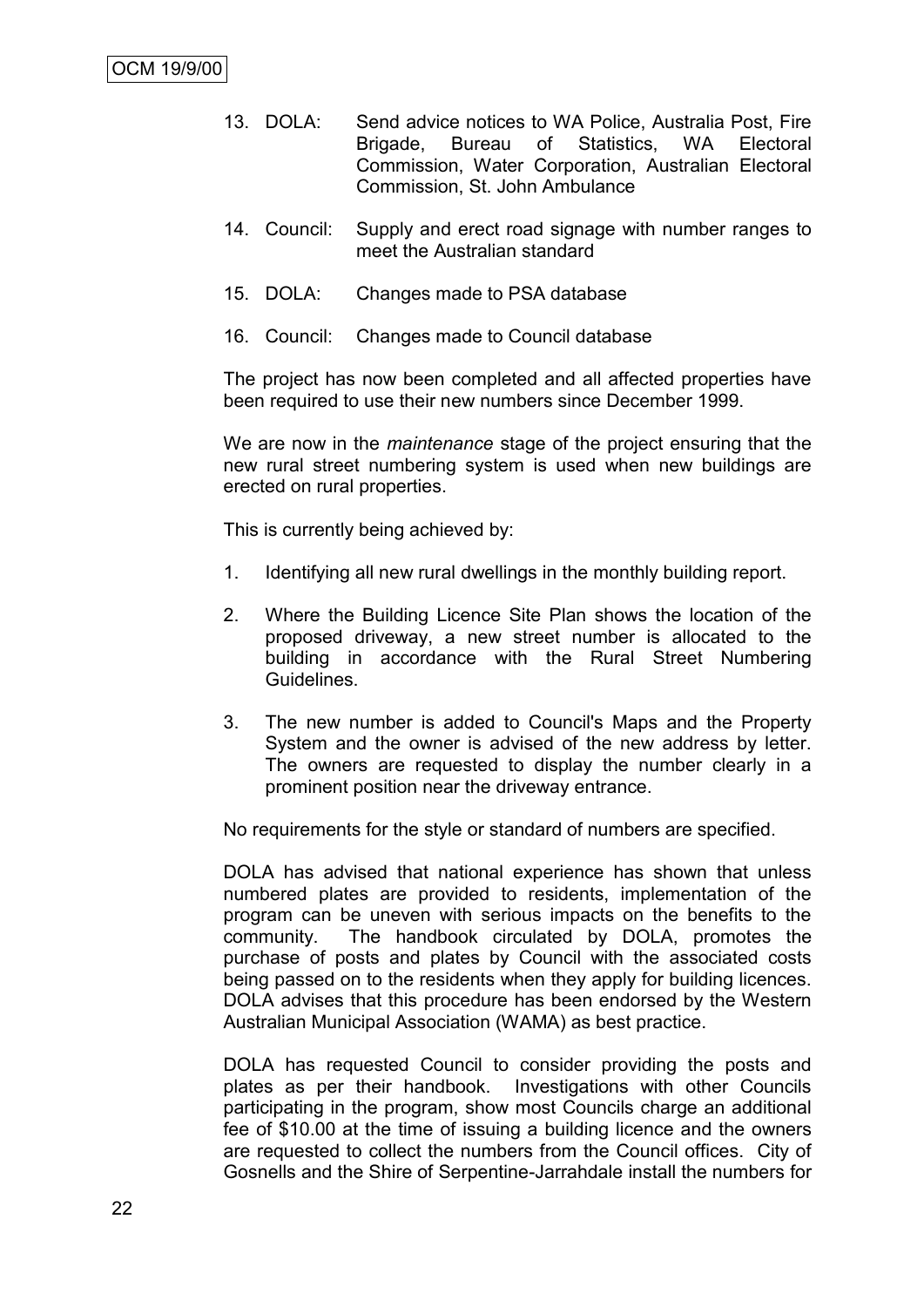the residents. It is considered more practical in terms of Council resources, for residents to collect the numbers from Council offices.

Enquiries with the suppliers indicate a cost of \$5.75 for the green plate with six reflective numbers and \$5.17 for the post. Approximately 25- 30 rural houses are approved annually giving a total cost of approximately \$300.00. Further investigations are necessary to determine minimum quantities particularly for the plates which are manufactured in Queensland.

It is recommended that:

- Council agree to continue its participation in the Rural Street Numbering Program.
- Council charge rural landowners an additional fee at the time of getting a building licence to cover the cost of materials.
- The Cartographic Officer continue to allocate numbers for houses in the rural area, be responsible for the purchase of the plates and posts and the notification of these details to residents.
- The Director, Finance and Corporate Services make the necessary modifications to the 2000/01 Budget to allocate sufficient funds to acquire the materials and create a new account under the Schedule of Fees and Charges.

#### **Strategic Plan/Policy Implications**

The Corporate Strategic Plan Key Result Area which applies to this item is:

1. Managing Your City *To deliver services and to manage resources in a way that is cost competitive without compromising quality.*

#### **Budget/Financial Implications**

No funds have been allocated for the purchase of materials. Changes to the 2000/01 Budget will be necessary if the program is to be implemented this financial year.

#### **Implications of Section 3.18(3) Local Government Act, 1995**

Nil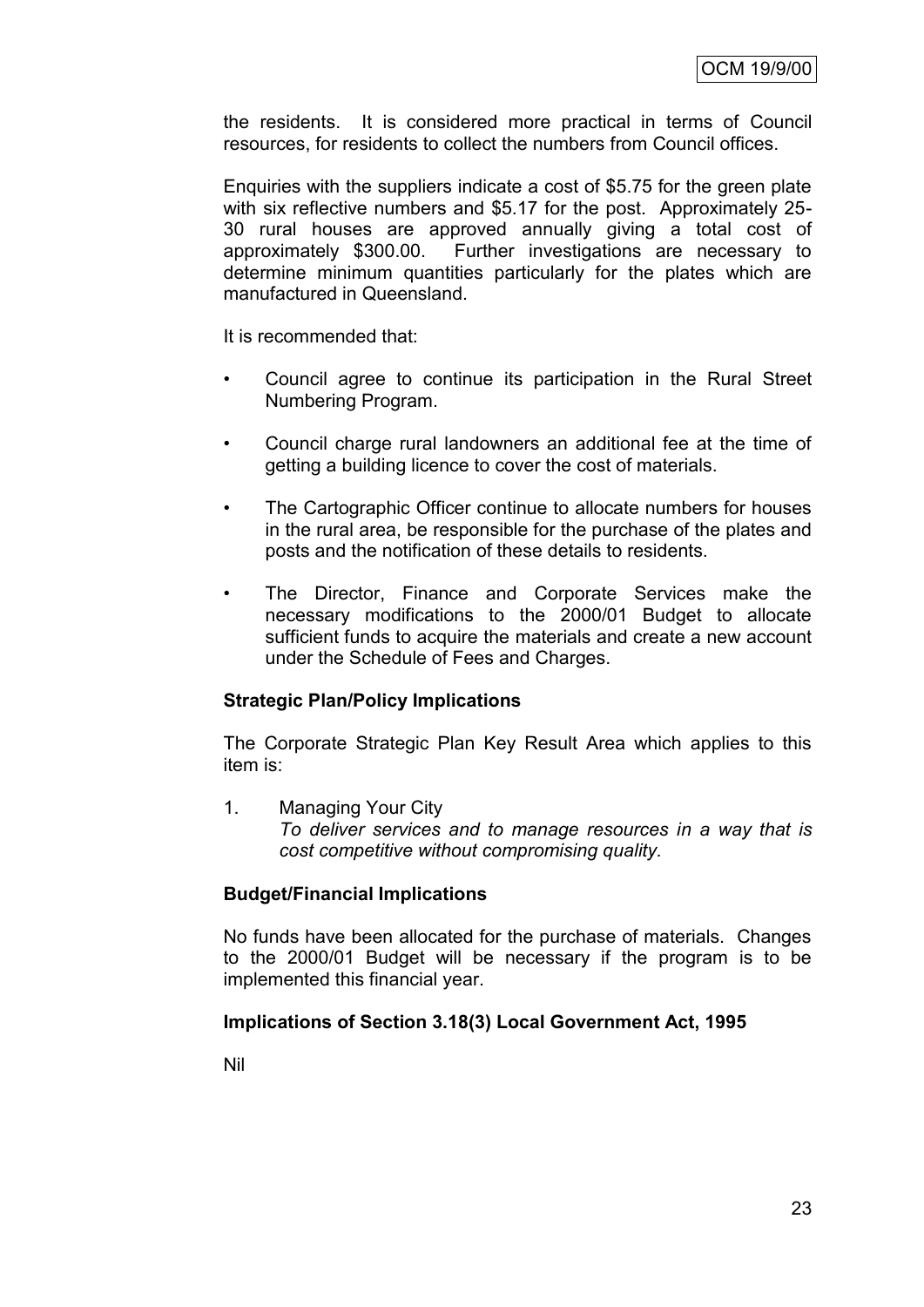### **13.4 (Ocm1\_9\_2000) - LAKE COOGEE WALKWAY - MAINTENANCE AND LIABILITY (9100) (AJB) (ATTACH)**

## **RECOMMENDATION**

That Council:

- (1) advise the Water Corporation that it is prepared to enter into an arrangement to secure an easement over the Lake Coogee Walkway subject to:
	- 1. The negotiation of acceptable terms and conditions.
	- 2. The easement covering the dual use path and the bridge area between Fawcett Road and the southern boundary of the Water Corporation's land.
	- 3. Council paying 50% of the costs associated with preparing the necessary documentation and statutory fees and charges.
- (2) authorise the City Surveyor/Land Officer to negotiate suitable terms and conditions with the Water Corporation in consultation with Council's Insurers and Solicitors.

# **COUNCIL DECISION**

#### **Background**

The Water Corporation is upgrading the Woodman Point Wastewater Treatment Plant which includes a new pump station (No.3) west of Lake Coogee and the extension of the Bibra Lake main sewer from the existing Mayor Road pump station across the northern edge of Lake Coogee to pump station 3.

Council at its meeting held on 16 February 1999, considered the Public Environmental Review Report and advised the Water Corporation as follows:

*"(1) its preferred option for the proposal is the location of the new pump station on the western side of Lake Coogee with the main sewer alignment within the proposed Beeliar Drive road reservation;*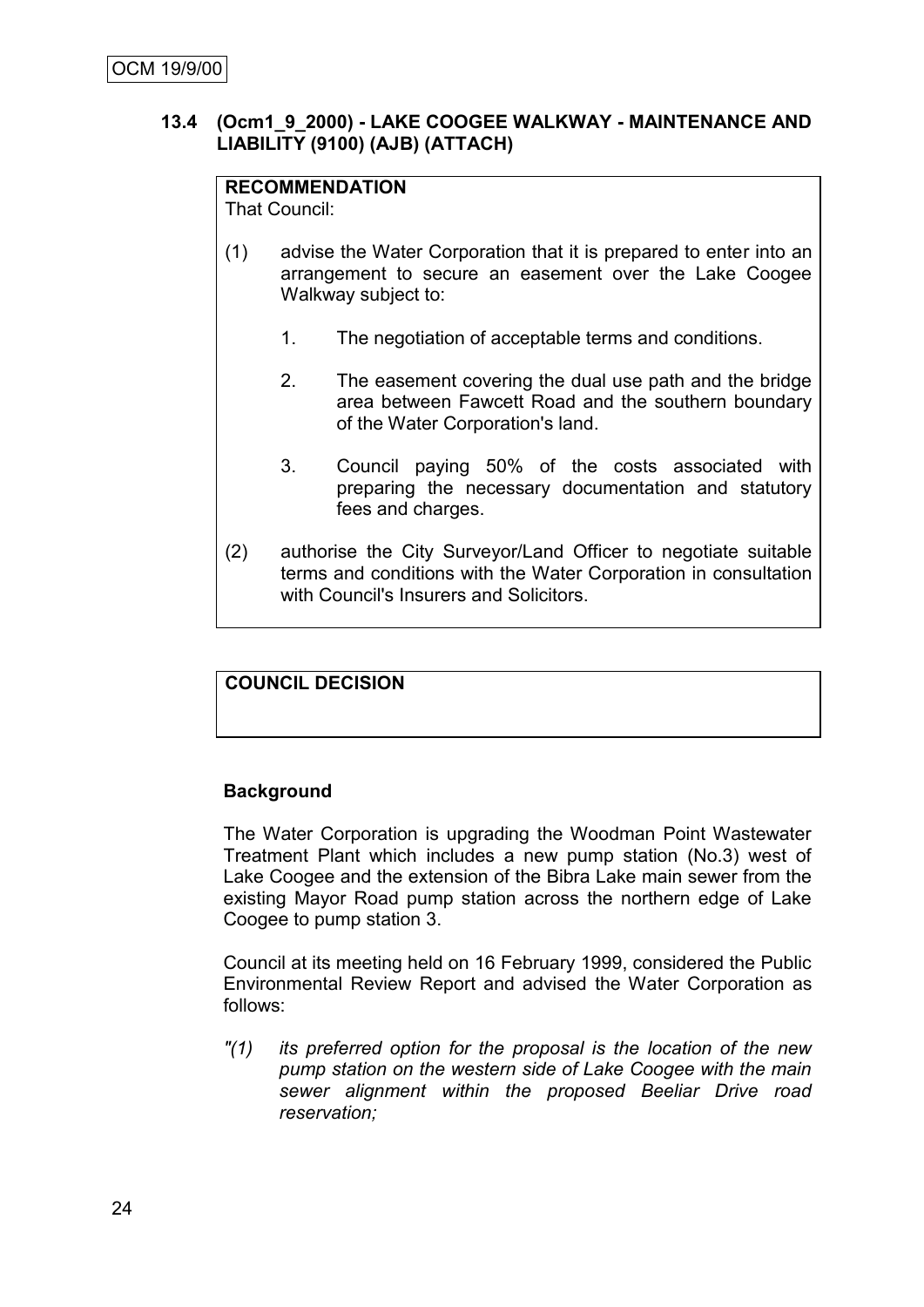*(2) that given the constraints associated with the use of the Beeliar Drive road reservation, that the proposed low bridge route is acceptable."*

Planning and design of the infrastructure has proceeded on the basis of the low bridge option across the northern edge of Lake Coogee.

The bridge has been designed to accommodate a pedestrian/cycle path and observation platform and integrates with an overall plan for Lake Coogee.

To accommodate the proposed main sewer the Water Corporation requires an easement over a portion of Council Reserve 30861. In October 1999 the City Surveyor advised the Corporation through its agent DTZ Debenham International that an easement would be supported and that Council sought an access easement over the Corporation's land to give public access to Lake Coogee as identified in the Lake Coogee Management Plan.

#### **Submission**

The Water Corporation has proposed to grant Council an easement over the bridge and pedestrian/cycle path to allow public access, subject to Council accepting responsibility for the maintenance of the walkway structure and insuring liabilities (copy attached to Agenda).

#### **Report**

As part of the upgrading of the Woodman Point Wastewater Treatment Plant, it is necessary to construct a gravity sewer line across the northern edge of Lake Coogee. The initial design was for this to be a pipeline on piles. However, following discussion with the City of Cockburn, the design was modified to include a pedestrian/cycleway deck and observation platform which would form part of the public pathway system around the lake which is shown on the plan included in the Agenda attachments.

The bridge structure is to be built to the following specifications:

- Concrete super-structure painted in green tones and anti-graffiti paint.
- Red bitumen pavement.
- Canter-levered timber observation platform.
- Galvanised handrail.

The structure is being built to a high standard and general maintenance is expected to be minimal. The design minimises the opportunity for graffiti. Nevertheless cleaning may be required from time to time.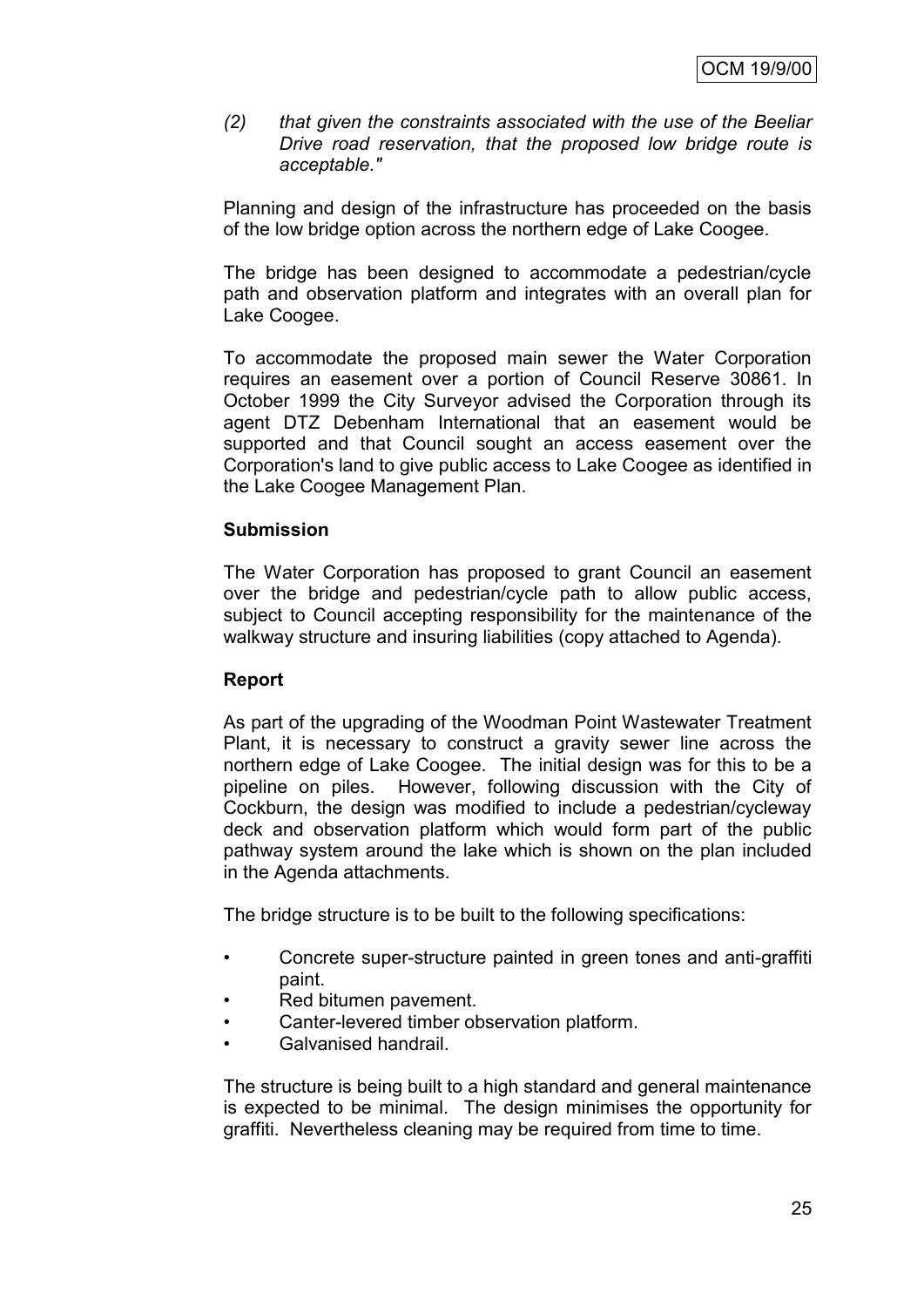The bridge structure is being built over land owned by the Water Corporation and a Council reserve (30861 - Lake Coogee). The connecting link to Fawcett Road and to the west of Lake Coogee, is on Water Corporation land.

Points that need to be taken into account in considering the request from the Water Corporation are as follows:

- Council's Lake Coogee Environmental Management Plan (March 1993) provides for a dual use path around Lake Coogee with a link roughly in the location of the Water Corporation bridge structure (copy attached to Agenda).
- The initiative by the Water Corporation is consistent with the Management Plan.
- If the dual use path was constructed by Council as per the Management Plan, Council would be responsible for the ongoing maintenance as well as the initial capital costs, albeit through grants and/or general purpose revenue.
- The bridge will be a feature of the Lake Coogee dual use path system, offering elevated views of both the Lake and adjoining wetland. The viewing platform was located to maximum view potential and was the result of an on-site inspection using an elevated platform.
- Council previously advised the Water Corporation and the Department of Environmental Protection, that the main sewer should be constructed within the proposed Beeliar Drive Road Reserve.
- The Beeliar Drive option was unacceptable to Water Corporation and the low bridge option was pursued by the Water Corporation as the preferred option.
- The inclusion of the dual use path on top of the pipe structure by the Water Corporation, was seen as an opportunity to minimise the environmental impact (ie. rather than having a separate pipe and dual use path across the existing access causeway) and to provide community betterment through the project.
- There was no discussion at the time, of Council being responsible for the maintenance and insuring liabilities.
- The proposed bridged pathway more easily achieves disabled access particularly for the section between Fawcett Road and Lake Coogee.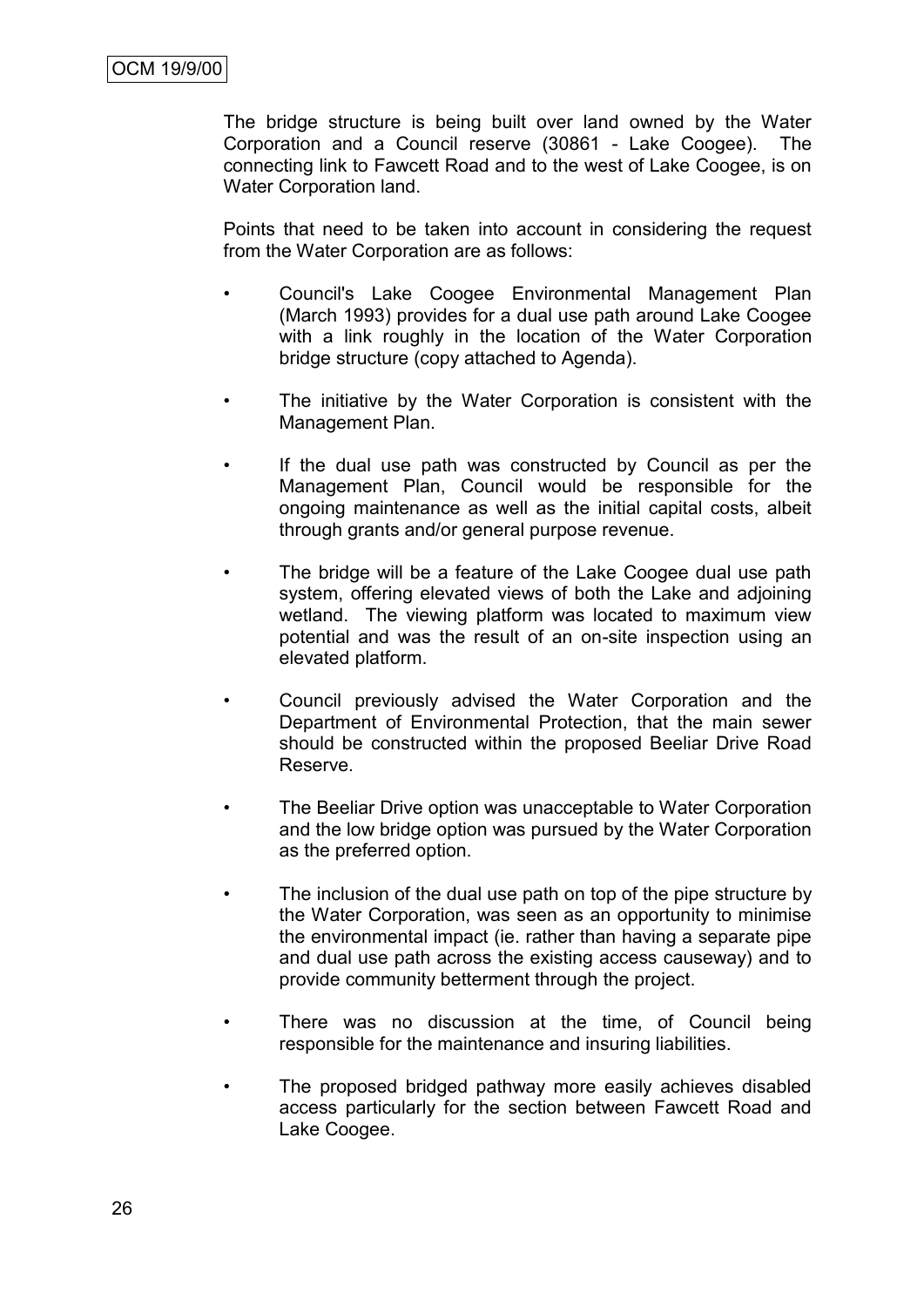Whilst not in the original Lake Coogee Environmental Management Plan, the proposed bridged pathway is regarded as an important element in the Lake Coogee Dual Use Path System. In overall terms, the cost of maintenance and liability associated with the bridged pathway, will not be significantly different to that associated with the originally proposed dual use path and on this basis, it is recommended that Council enter into arrangements with the Water Corporation to secure an easement over the bridge and dual use path within the Water Corporation land and accept the management, maintenance and insuring liabilities associated with the infrastructure.

Comments on specific responsibilities outlined in the Water Corporation's letter are as follows:

*(a) The walkway of the structure including replacement as and when necessary*

This should be limited to the pavement materials on the bridge structure being the bitumen and timber decking and the base material and bitumen to the balance of the dual use path (ie. excludes expansion joints and the like which are part of the structure).

*(b) All handrails and those parts of the structure which are ordinarily painted*

Council should only be responsible for the handrails. The superstructure should remain the responsibility of the Water Corporation.

*(c) All improvements and signs which may at a later date be erected or carried out by Council*

Accepted subject on the proviso that the pathway and bridge shall not be open to the public until appropriate signs have been erected.

*(d) Council will be responsible for all public liability issues and is to specifically indemnify the Water Corporation against any and all loss or claims*

The Water Corporation will not grant public access unless Council agrees to this item.

*(e) The City shall assume a managing role over the structure carrying out all repairs for which it is liable in a responsible manner*

Repairs should be limited to the pavement, handrails, signs and graffiti removal. Water Corporation should be responsible for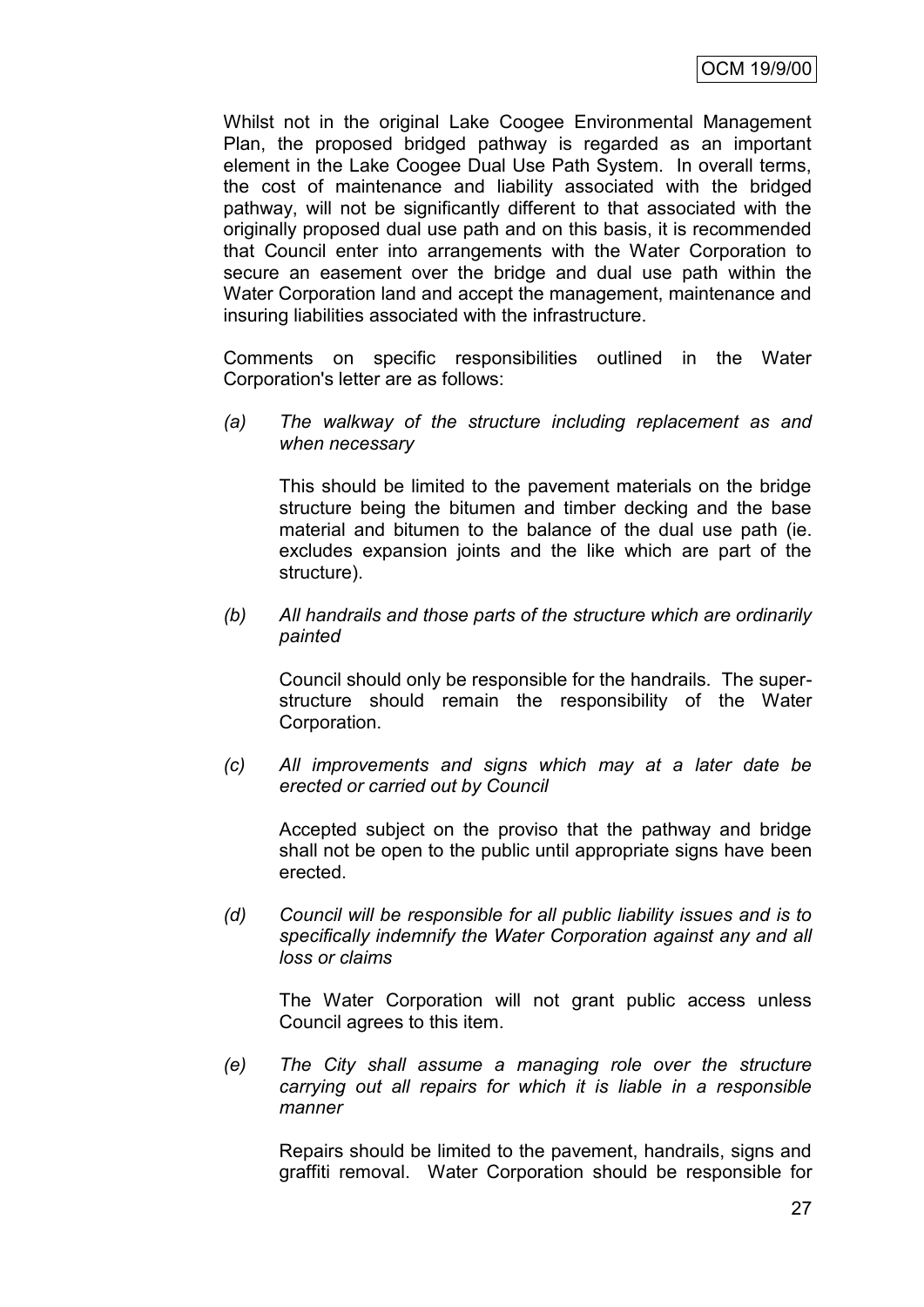general maintenance of the structure including painting and reinstatement of the pavement following any maintenance work or other damage caused by Water Corporation activities.

#### *(f) The Water Corporation is to have access to the bridge structure and can close off the structure at any time with or without notice*

The right of the Water Corporation to access the bridge structure and to prevent public access is acknowledged. However, it should be specified that the right to prevent public access should only be as a result of maintenance repairs or an emergency where public safety or health is at risk.

The Water Corporation should be required to provide advance notice whenever possible and if not possible, then as soon after the closure as is practical. Such advice should include the expected duration of a closure so that the public can be adequately advised.

*(g) Council is to pay all costs associated with the easement document*

The Water Corporation requires Council to pay the cost of preparing the easement document stamp duty and other outgoings. The cost to prepare the easement documents is expected to be in the order of \$1,000.00.

It is recommended that Council only agree to pay 50% of the costs given that the proposed development is beneficial to both parties and that Council's Solicitors will also be required to review the documentation at Council's cost prior to signing.

In addition to the above costs, it will be necessary to allow for the following in the 2001/02 budget:

#### **Capital Costs**:

• Provision and erection of appropriate signage.

#### **Ongoing Maintenance Costs**:

- Replacement of signs.
- Maintenance of the area immediately adjacent to the pathway (Manager, Parks advises this could be in the order of \$4,000 - \$5,000 p.a.)

#### **Strategic Plan/Policy Implications**

The Corporate Strategic Plan Key Result Areas which apply to this item are: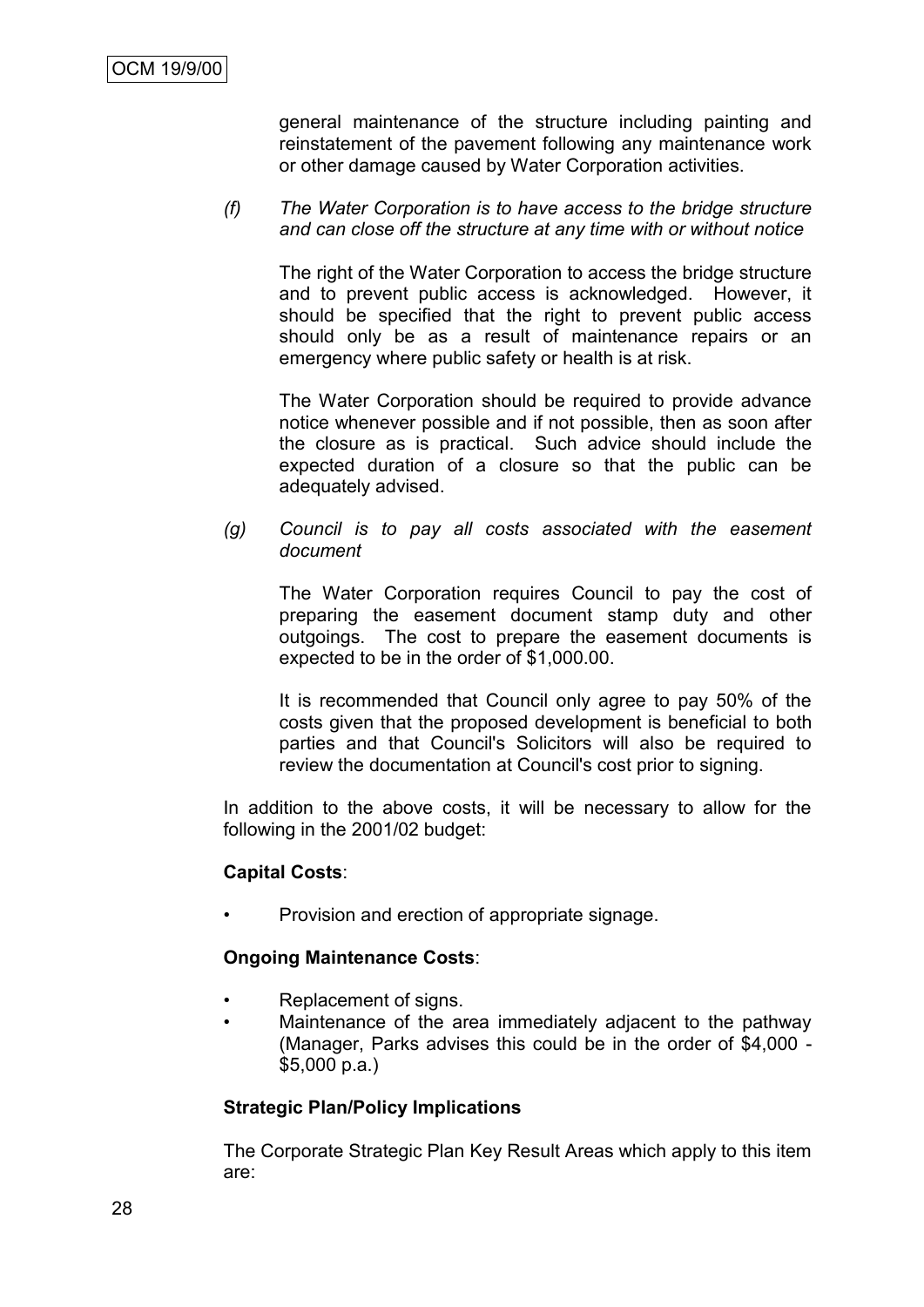- 1. Managing Your City
	- *• To deliver services and to manage resources in a way that is cost competitive without compromising quality.*
- 2. Planning Your City
	- *• To ensure that the planning of the city is based on an approach which has the potential to achieve high levels of convenience for its citizens.*
	- *• To ensure that the development will enhance the levels of amenity currently enjoyed by the community.*
	- *• To foster a sense of community within the district generally and neighbourhoods in particular.*
- 3. Conserving and Improving Your Environment
	- *To conserve the quality extent and uniqueness of the natural environment that exists within the district.*
	- *• To ensure that the development of the district is undertaken in such a way that the balance between natural and human environment is maintained.*
- 4. Maintaining Your Community Facilities
	- *To construct and maintain parks which are owned or vested in the Council, in accordance with recognised standards and are convenient and safe for public use*.

#### **Budget/Financial Implications**

Council's costs involved in preparing the easement document should be paid from Account No.495320 - Legal Fees (\$3,000). The cost of signage can be paid from Account No.497968 - Lake Coogee Enhancement (\$20,000).

The cost of ongoing maintenance will need to be included in either budgets for Environmental Services or Parks, with an appropriate adjustment in the Principal Activity Plan.

#### **Implications of Section 3.18(3) Local Government Act, 1995**

Nil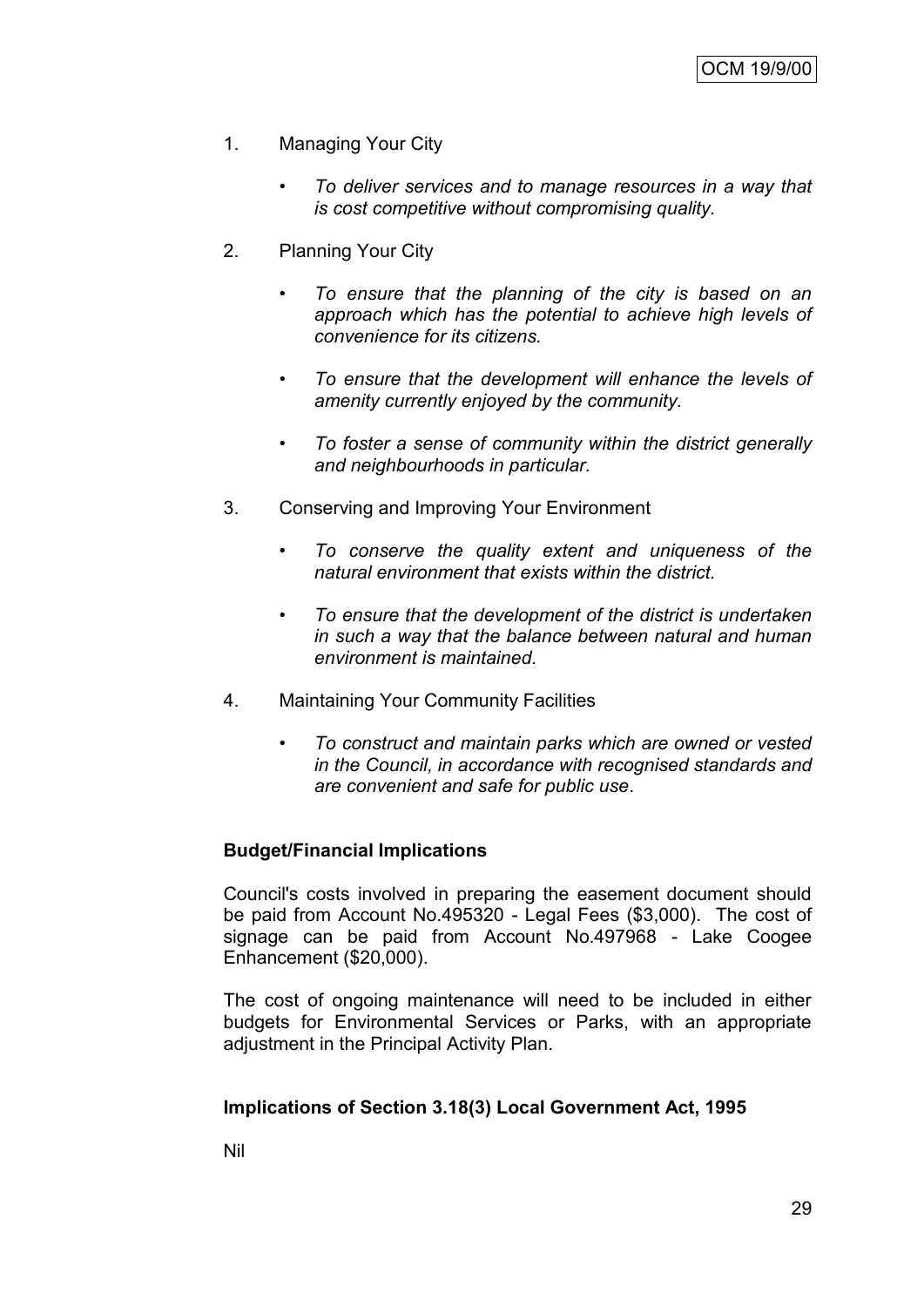## **13.5 (Ocm1\_9\_2000) - BEELIAR REGIONAL PARK, HENDERSON - VESTING AND MANAGEMENT (AJB) (9509) (ATTACH)**

# **RECOMMENDATION**

That Council:

- (1) advise the Department of Conservation and Land Management that Council supports the transferring of the reserves nominated in CALM's letter dated 7 August 2000, including Lot 3000 Rockingham Road (unallocated Crown Land) to the National Parks and Nature Conservation Authority to enable CALM to manage the area for conservation purposes as part of the Beeliar Regional Park, subject to CALM providing written agreement to the following:-
	- 1. The land is to be used for conservation purposes and no further leases or exclusive use rights will be granted to private clubs, companies, etc;
	- 2. In the event that existing leases on Reserves 39455 and 37426 are not renewed at any time by either CALM or the lessees, then consideration will be given to rehabilitating the areas as an integral part of the Park or they be used for public purposes.

In the event that an alternative use is considered for those reserves then CALM will consult with and seek Council's agreement;

- 3. In respect to the lease by the WA Radio Modellers Club on Reserve 39584, that no transfer of the lease to any other entity or a change in use be permitted and in the event that the lease ceases, the area be developed as a public activity area within the Park or rehabilitated in keeping with the surrounding bushland.
- 4. CALM agreeing to take over and administer the existing leases.
- 5. CALM continuing to liaise with Council as appropriate on the finalisation of the draft Beeliar Regional Park Management Plan and its subsequent review, together with any proposal which is inconsistent with the Management Plan.
- (2) recommend that the Naval Base Caravan Park Reserve 24308 be transferred to CALM as part of the Beeliar Regional Park for the purpose of care, control and management subject to the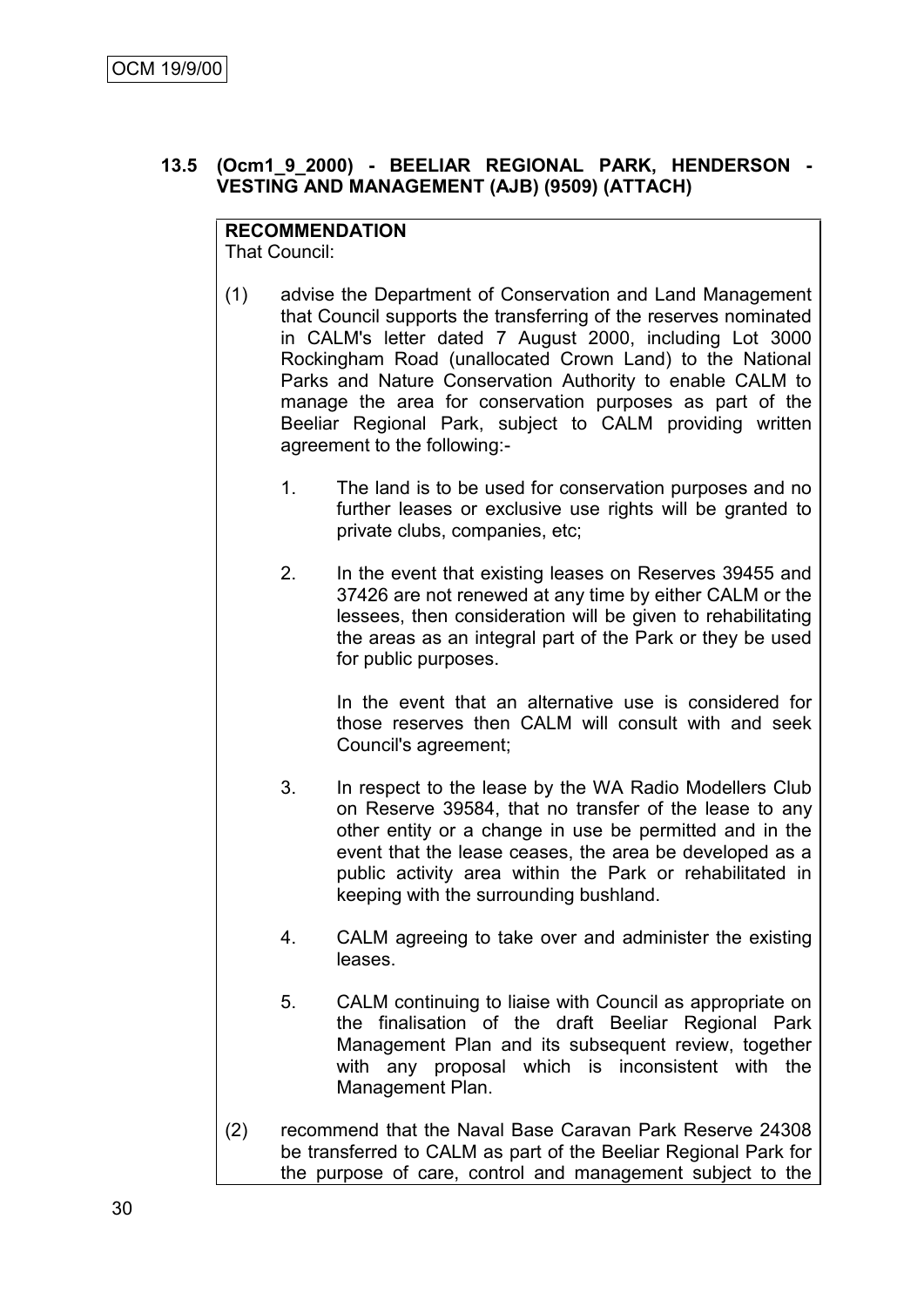land continuing to be used as a caravan park until it is required for other conservation purposes and that the lessees rights and privileges are protected; and

(3) advise current leaseholders of Council's decision.

# **COUNCIL DECISION**

# **Submission**

The Department of Conservation and Land Management (CALM) has requested the City to formally consider the proposal for that portion of the Beeliar Regional Park area located between the coast and Rockingham Road which is under Council control to be transferred to the National Parks and Nature Conservation Authority so that the area can be managed by CALM as a single entity in accordance with the Beeliar Regional Park Management Plan.

# **Report**

A significant proportion of the Henderson section of the Beeliar Regional Park is vested in the City of Cockburn. A schedule of reserves and location maps is included in the Agenda Attachments.

There are a number of leases over the area including the Coastal Motorcycle Club (Reserve 39455), Tiger Kart Club (Reserve 37426), Sea Search & Rescue (Reserve 39584) and WA Radio Modellers Club (Reserve 39584). These leases should be taken over by CALM as a result of the transfer. The area proposed to be transferred to CALM does not include the Naval Base Caravan Park being Reserve 24308.

Given the location of the Naval Base Caravan Park, this should be included within the Beeliar Regional Park under the care, control and management of CALM. It is emphasised that the Council recommends that the use as a caravan park be continued and the rights of the existing lessees be protected.

In addition to Council's reserves, the Regional Park is to include Part Lot 3000 Rockingham Road which is unallocated crown land. CALM needs Council support for this to be included under their control.

CALM advises that significant capital works are required in the area in the near future to help protect the area's unique conservation values and to provide for appropriate recreation facilities, such as walkpaths and interpretation signs that have been identified in the draft Beeliar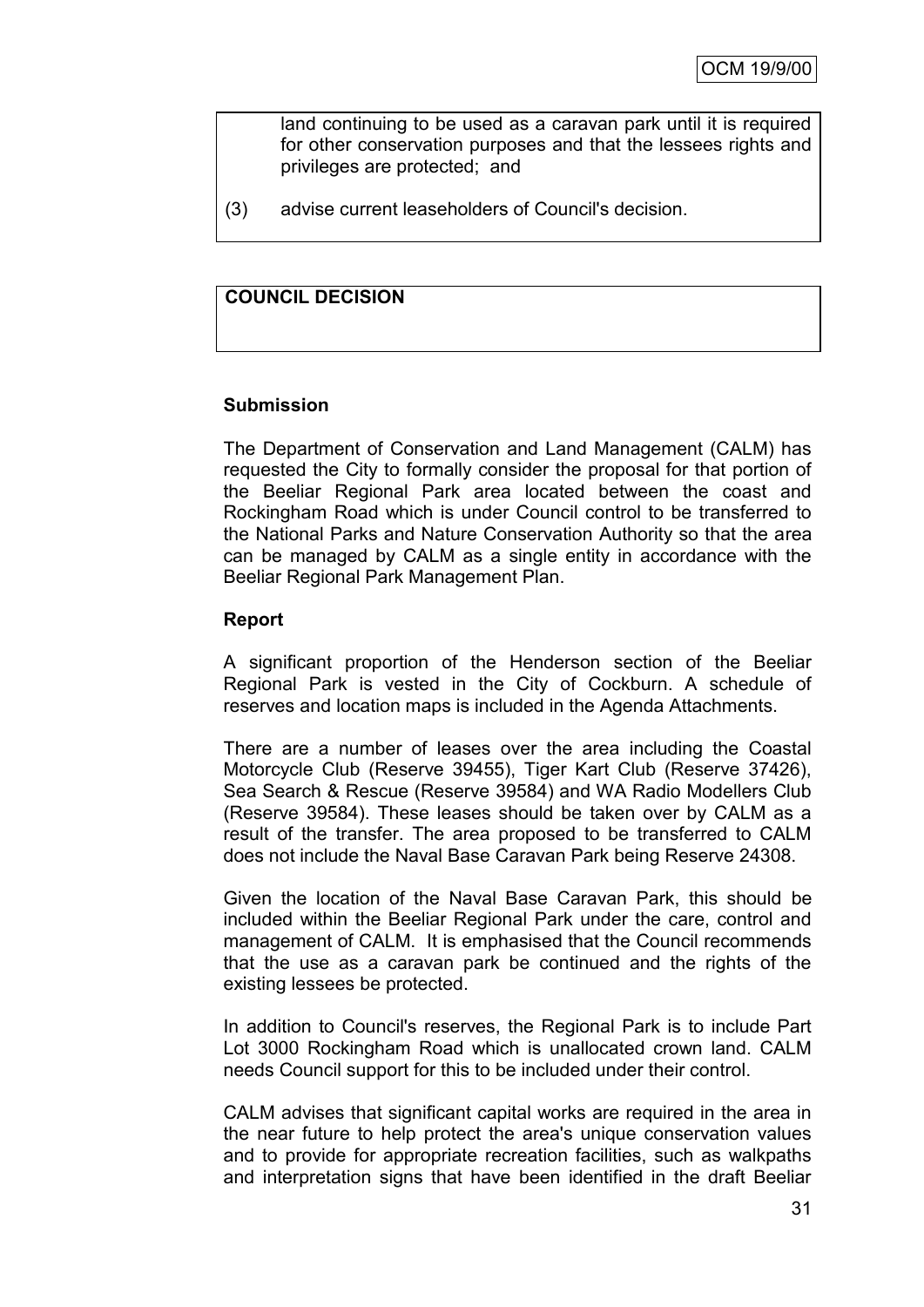Regional Park Management Plan and the Jervoise Bay Conservation and Recreation Enhancement Plan.

CALM will be in a position to commence the works shortly whilst the process of finalising the Beeliar Regional Park Management Plan and subsequent tenure changes will take some time to complete.

Since taking on the responsibility for co-ordinating the management of Beeliar Regional Park, CALM has been working in close liaison with the City regarding the Park's future management. This has included the preparation of the Beeliar Regional Park Management Plan.

Given Council's strong interest in the conservation of the Henderson section of the Beeliar Regional Park, it is imperative that Council continues to take an active interest in the development and management of the area.

In agreeing to the transfer it is considered that assurances should be sought from CALM on the following:-

- That the land is to be used for conservation purposes and that no further leases or exclusive use rights will be granted to private clubs, companies, etc.
- That in the event that existing leases on Reserves 39455 and 37426 are not renewed at any time by either CALM or the lessees then consideration will be given to rehabilitating the areas as an integral part of the Park or they be used for public purposes.

In the event that an alternative use is considered for those reserves then CALM will consult with and seek Council's agreement.

• In respect to the lease to WA Radio Modellers Club on Reserve 39584, that no transfer of the lease to any other entity or a change in use be permitted and in the event that the lease ceases the area be developed as a public activity area within the Park or rehabilitated in keeping with the surrounding bushland.

It is considered that the above assurances are necessary to ensure that uses that are not compatible with the conservation objectives and function of the Park are excluded in perpetuity.

Subject to receiving assurances on the above the proposed transfer of the nominated reserves and unallocated crown land to the National Parks and Nature Conservation Authority and being managed by CALM is supported.

All formalities required to effect the changes will be undertaken by CALM at no cost to the City.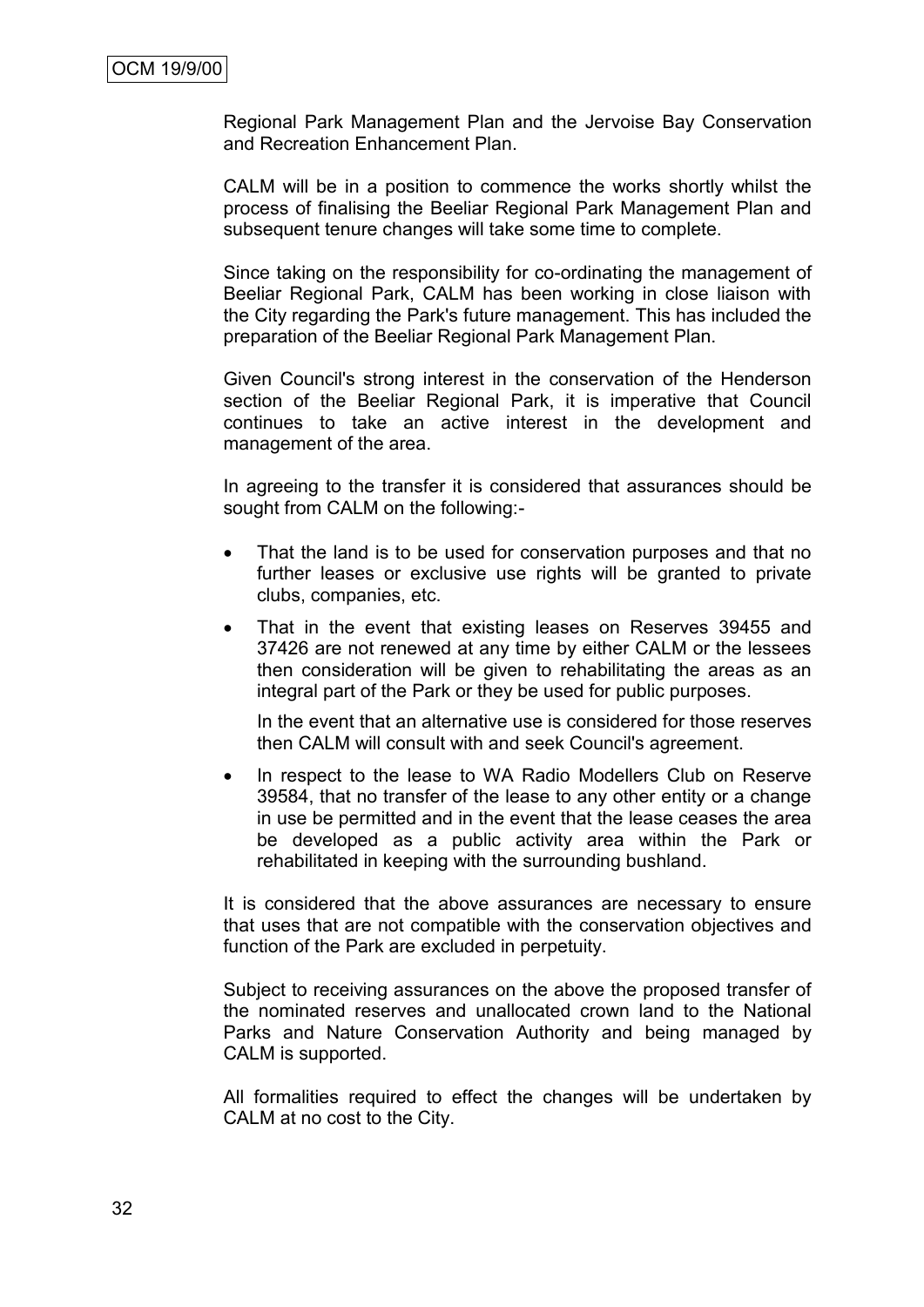# **Strategic Plan/Policy Implications**

The Corporate Strategic Plan Key Result Areas which apply to this item are:-

- 1. Managing Your City
	- *"To deliver services and to manage resources in a way that is cost competitive without compromising quality."*
- 2. Planning Your City
	- *"To ensure that the planning of the City is based on an approach which has the potential to achieve high levels of convenience for its citizens."*
	- *"To ensure that the development will enhance the levels of amenity currently enjoyed by the community."*
- 3. Conserving and Improving Your Environment
	- *"To conserve the quality, extent and uniqueness of the natural environment that exists within the district."*
	- *"To conserve the character and historic value of the human and built environment."*

# **Budget/Financial Implications**

Loss of income from the leases based on 1999/00 rates being \$10,085.

# **Implications of Section 3.18(3) Local Government Act, 1995**

Nil

# **13.6 (Ocm1\_9\_2000) - DISTRICT ZONING SCHEME NO. 2 - AMENDMENT NO. 205 - RIGBY AVENUE, PACKHAM - URBAN FOCUS (92205) (SMH) (ATTACH)**

# **RECOMMENDATION**

- That Council:
- (1) amend its resolution dated 18 July 2000 to advertise Amendment No. 205 to District Zoning Scheme No. 2, by deleting (2) 3 of the resolution which stated:-
	- "*(2) 3. No subdivision or development of incompatible uses will be permitted within the 500m generic buffer associated with the operation of market gardens located within the Packham Urban Development Area, until the buffer is*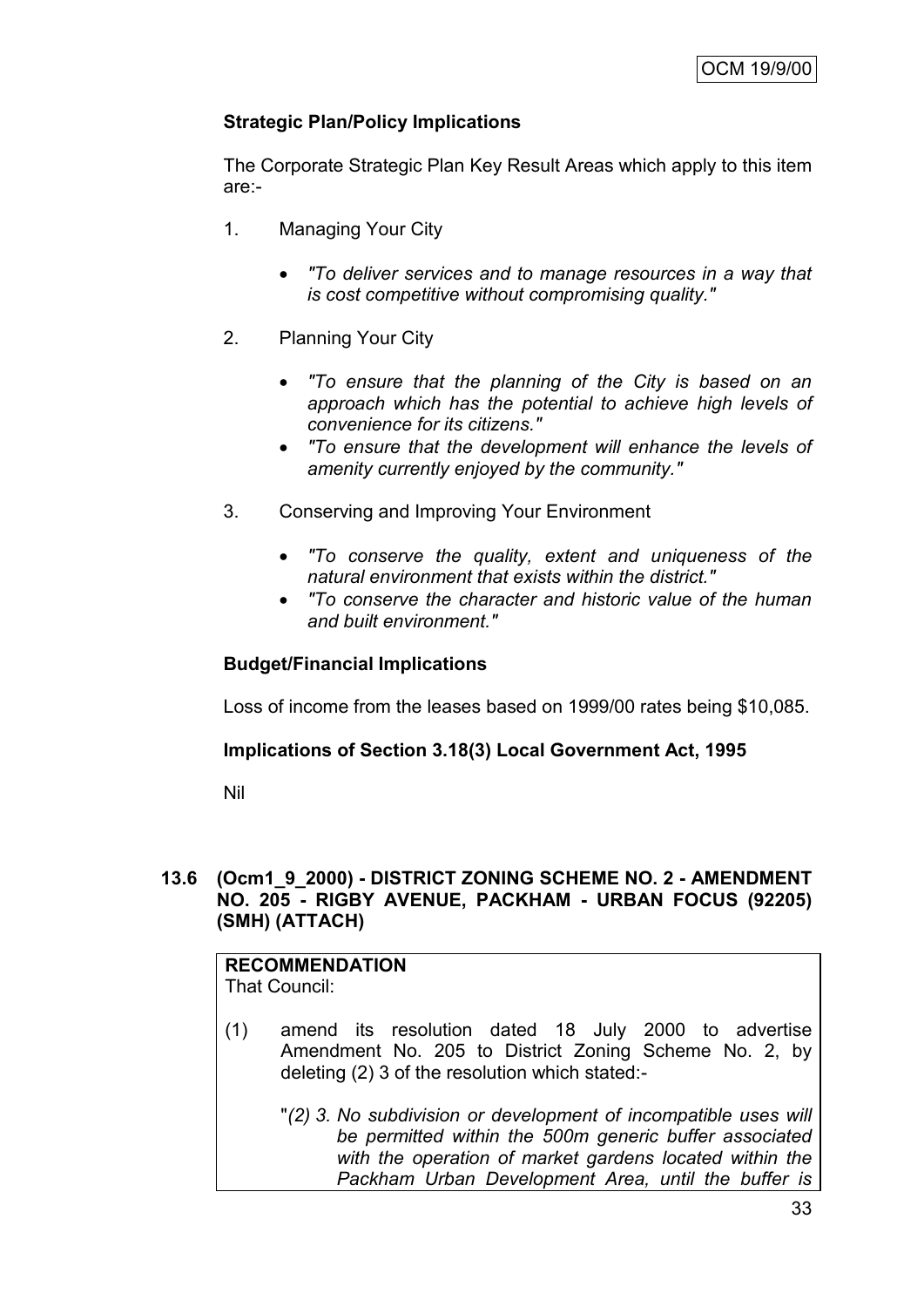*scientifically determined and approved by the Department of Environmental Protection or the use ceases."*

(2) advise the Western Australian Planning Commission, the Department of Environmental Protection and the applicant accordingly.

# **COUNCIL DECISION**

# **Background**

Council at its meeting held on 18 July 2000 adopted the following recommendation:-

- *"(1) forward a copy of the signed document and a copy of Council's report, to the Western Australian Planning Commission with a request to advertise the amendment,*
- *(2) modify Part 8 of District Zoning Scheme No. 2 Clause 8.11 "Packham Urban Development Area" to include the following provisions:*
	- *"2. No subdivision or development of incompatible uses will be permitted within the 500m generic buffer prescribed for the rendering plant at Watsons which is located within the "Special Industry B" zone, until the buffer is scientifically determined and approved by the Department of Environmental Protection, and*
	- *3. No subdivision or development of incompatible uses will be permitted within the 500m generic buffer associated with the operation of market gardens located within the Packham Urban Development Area, until the buffer is scientifically determined and approved by the Department of Environmental Protection or the use ceases."*
- *(3) advise the Western Australian Planning Commission, the Department of Environmental Protection, Watson's and the applicant of Council's decision, accordingly."*

This recommendation was based on the advice of the DEP following referral of the amendment as required under the Planning Act. The advice was:-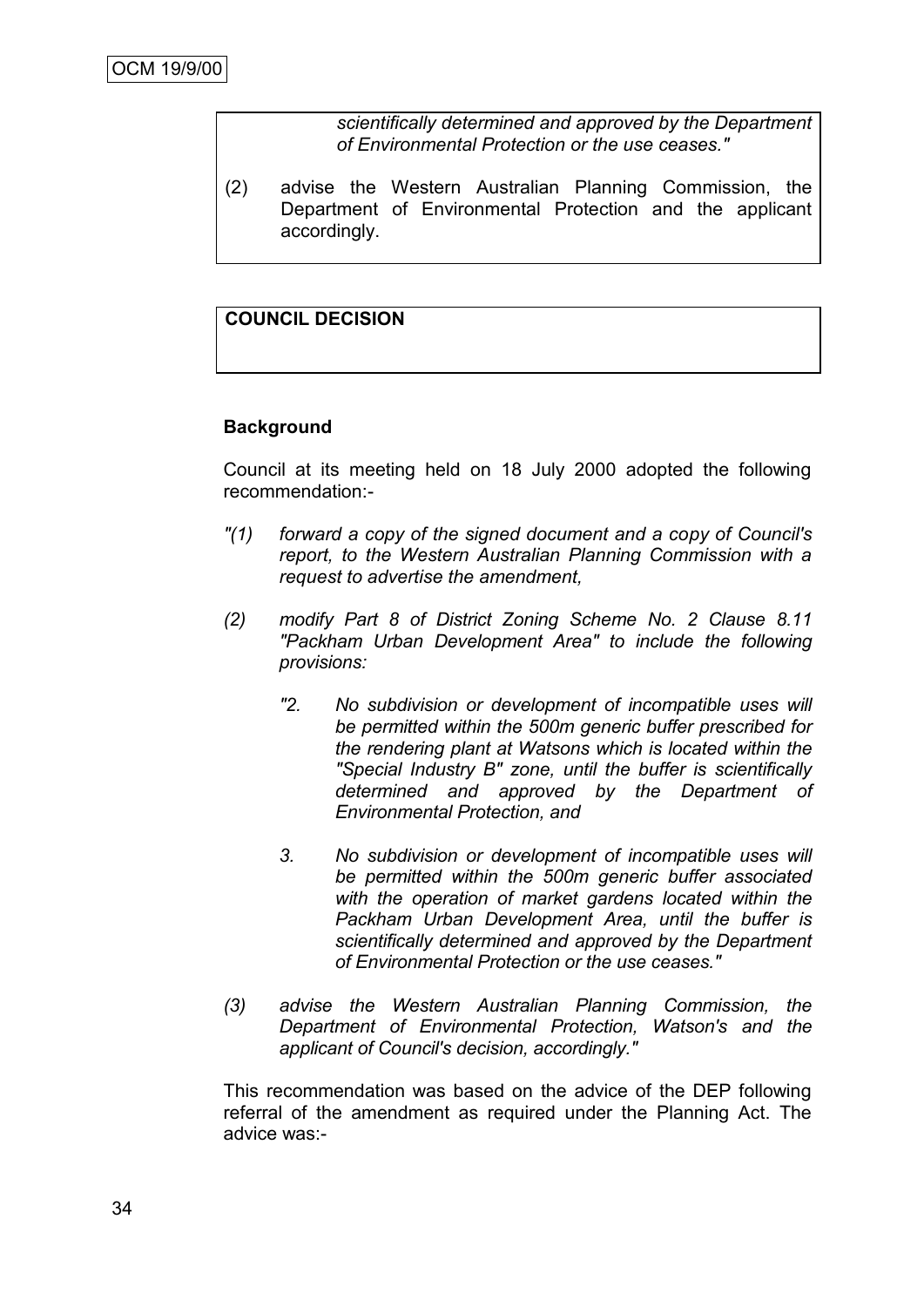#### "*Odour - buffer around Watsons Foods*

*The north west corner of the site is within 500 metres of the Watsons Foods Plant.*

*The 500 metre buffer from the Plant should be maintained until such time as a modified buffer is agreed to, taking into account the latest odour/air quality studies undertaken for Watsons Foods. It is understood that the Kwinana branch of the Department has received a copy of a recent odour survey but has not finalised its review of the survey.*

*It is recommended that the planning authorities continue to liaise with the Department on the matter of the buffer.*

#### *Odour, dust, noise - market gardens*

*Should any market gardens remain near the subject land, it is recommended that subdivision and development should be prohibited within 500 metres of the market garden or within such lesser area as is demonstrated through modelling and site studies to be acceptable to the relevant authorities."*

The advice from the DEP is not legally binding.

#### **Submission**

The amendments documents were sent to Urban Focus to be modified in accordance with the Council resolution.

Urban Focus are concerned about the provision to be included in the amendment relating to the 500 metre buffer to operating market gardens.

A copy of the Urban Focus response dated 4 September 2000 is attached to the Agenda.

Urban Focus want (2)3 of the Council resolution deleted because it has an adverse impact on the subdivisional potential of the land.

# **Report**

The case put by Urban Focus in its letter is considered acceptable and appropriate in the circumstances.

The matters raised by Urban Focus in support of its case are self explanatory.

The buffer relating to operating market gardens in the Packham Urban Development Area is inappropriate and impractical given the context of the Packham Area, the Structure Plan and the fact it is zoned urban under the MRS.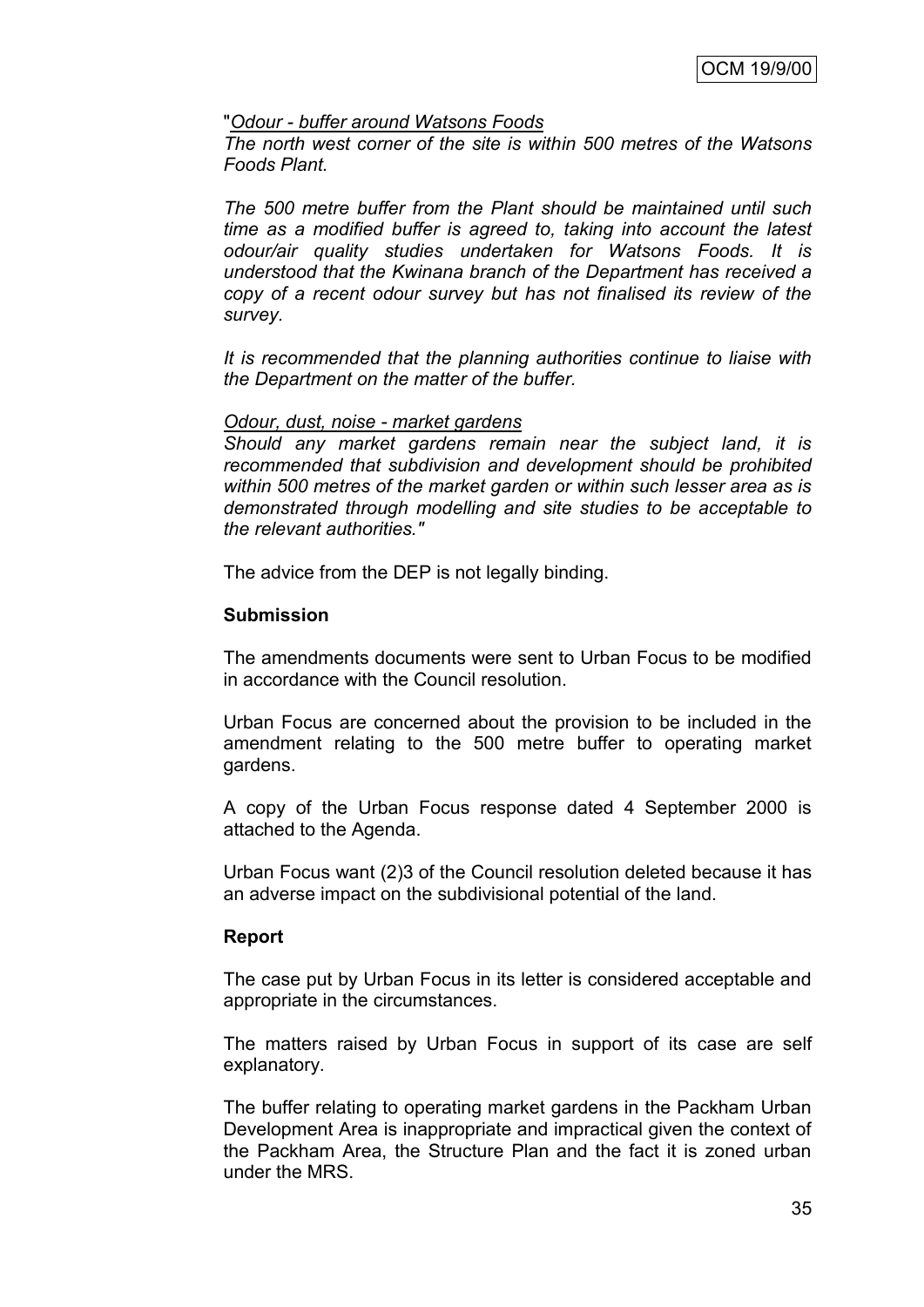Moreover, the advice from the DEP relates to subdivision and development, not zoning. When a subdivision is applied for, the DEP has the opportunity to impose conditions as it sees fit at the time. Such conditions would be the subject of appeal.

The local scheme is required to be made consistent with the MRS in any event. A criticism of the Council by the Minister for Planning when dismissing the appeal relating to the subdivision conditions for Lot 17 Hamilton Road, Spearwood, land within the Packham Area was that Council had been tardy in making its scheme consistent.

In addition, the Council received the same advice from the DEP in respect to Amendment No. 214, as for Amendment No. 205, which is re-zoned land immediately south of the subject land, which has now been finalised with no provision included relating to either Watsons or market garden buffers.

In the circumstances it is recommended that the Council proceed with the amendment as proposed, subject to the provisions relating to the market garden buffer being deleted.

Should the Council decide to amend its resolution it should advise the WAPC, the EPA and Urban Focus accordingly.

#### **Strategic Plan/Policy Implications**

Policy PD23 states that:

"*The City of Cockburn requires that where a proposal for a change in landuse conflicts with an existing buffer zone, then the onus is on the buffer beneficiary to show that the buffer is current, has been scientifically determined and is based on the use of best practicable management practices for minimising emissions. Unless this can be clearly demonstrated by the buffer beneficiary, then Council will fully support the proponent of the proposed landuse change providing that other planning and environmental considerations are properly met."*

#### **Budget/Financial Implications**

N/A

# **Implications of Section 3.18(3) Local Government Act, 1995**

Final approval of the Amendment is required to be given by the Hon. Minister for Planning.

The generic buffers applied by the EPA are contained in **Draft** Policy No. 3 dated July 1997 entitled "Policies, Guidelines and Criteria for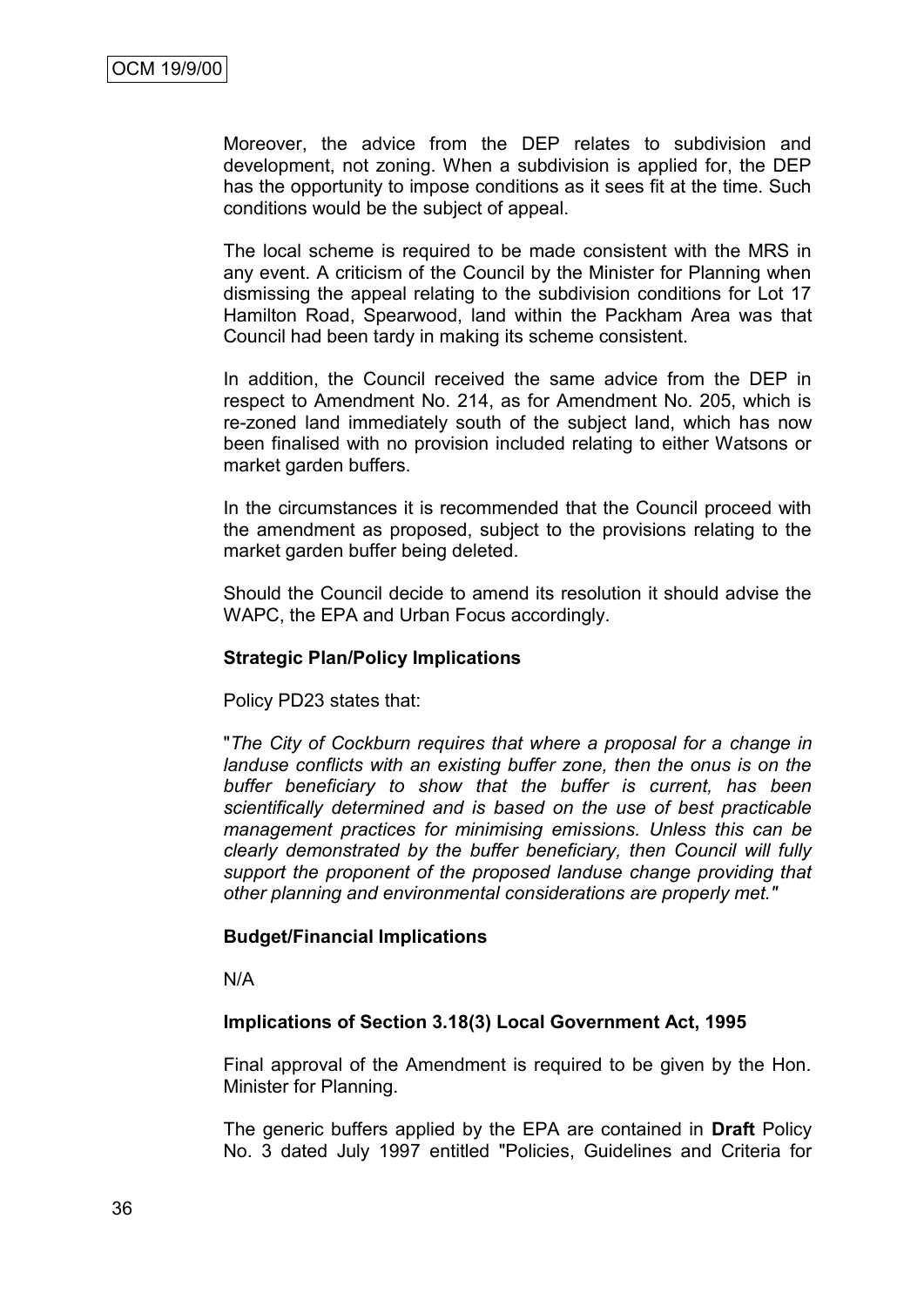Environmental Impact Assessment - Industrial - Residential Buffer Areas (Separation Distances)".

# **13.7 (Ocm1\_9\_2000) - PROPOSED MOBILE PHONE TOWER AND BASE STATION - PT LOT 202; 39 MIGUEL ROAD, BIBRA LAKE - OWNER: BIRIGHITTI HOLDINGS PTY LTD - APPLICANT: THE PLANNING GROUP (4413026) (MT) (MAP NO. 8) (ATTACH)**

# **RECOMMENDATION**

That Council:

(1) approve the application for a mobile phone tower and base station on Part Lot 202; 39 Miguel Road, Bibra Lake subject to the following conditions:

# Standard Conditions

1. Standard conditions contained in Council Policy PD 17 as determined appropriate to this application by the delegated officer under clause 7.6 of Council"s District Zoning Scheme Nº 2;

Special Conditions

- 1. The tower being designed so as to enable other telecommunications carriers to co-locate on the facility.
- (2) issue a Form 2 Approval to Commence Development to the applicant.
- (3) advise those who made a submission of Council"s decision accordingly.

# **COUNCIL DECISION**

# **Background**

| ZONING:           | MRS:                    | INDUSTRIAL            |
|-------------------|-------------------------|-----------------------|
|                   |                         | DZS: GENERAL INDUSTRY |
| LAND USE:         | <b>FACTORY BUILDING</b> |                       |
| LOT SIZE:         | 10 099 $m^2$            |                       |
| AREA:             | N/A                     |                       |
| <b>USE CLASS:</b> |                         | "Use Not Listed"      |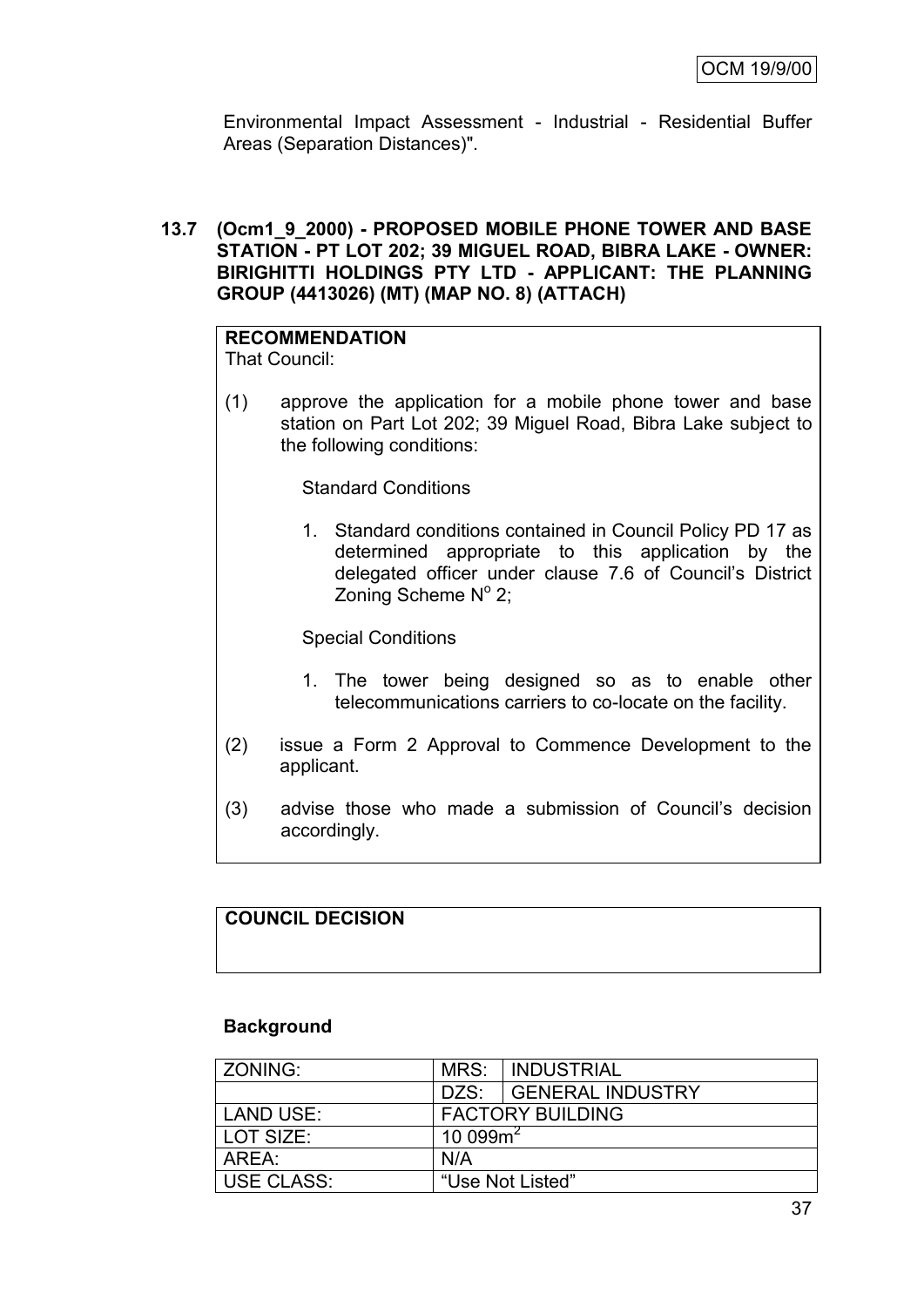# **Submission**

The proposed development comprises:

- A 40 metre high steel monopole;
- Three 2.3 metre long panel antennae at a height of 38.8 metres;
- Two 0.6 metre diameter parabolic antennae at a height of 36 metres;
- An equipment shelter with an area of 3m by 2.5m, with a height of 2.65m;
- Interconnecting gantry;
- A security chain wire fence;

The submitted site plans and elevations are attached to this agenda.

The application was referred to all landowners within a 400 metre radius of the tower to provide them with an opportunity to comment. Three submissions were received opposing the development. A summary is included is attached to this agenda.

# **Report**

The facility will have some visual impact by virtue of it being 40 metres high. The photo montages submitted by the applicant indicate it will be visible to some extent from the residential areas in Yangebup. However, the location is sufficiently separated from the residential area such that it could not be considered to have any significant impact on residential amenity. The location is low-lying, with the land to the west rising steeply. The new slimline pole design with flush mounted antennae is less bulky and visually intrusive than the alternative lattice towers. Further, the proposed location is within an industrial area, where the level of amenity is not what it might be in a commercial or residential area. Overall, it is not considered the proposal will negatively affect the amenity of the locality.

Some of the landowners surrounding the site are opposed to the development. However, the proposal meets all of the location requirements of Council Policy PD32 - Location of High Voltage Overhead Power Lines and Microwave Towers. The Policy states that where possible they should be in industrial, commercial or nonresidential areas and should be as far as possible from any residences. The closest residence is 450 metres away. It is in line with the wider community"s request that structures with mobile phone antennae be located in industrial or rural areas.

Vodafone have deferred an application for Lot 2 Corokia Road (approximately 850 metres from Lot 202 Miguel) which received strong opposition from residents in Yangebup. Council officers have been working with the consultants for Optus and Vodafone to attempt to find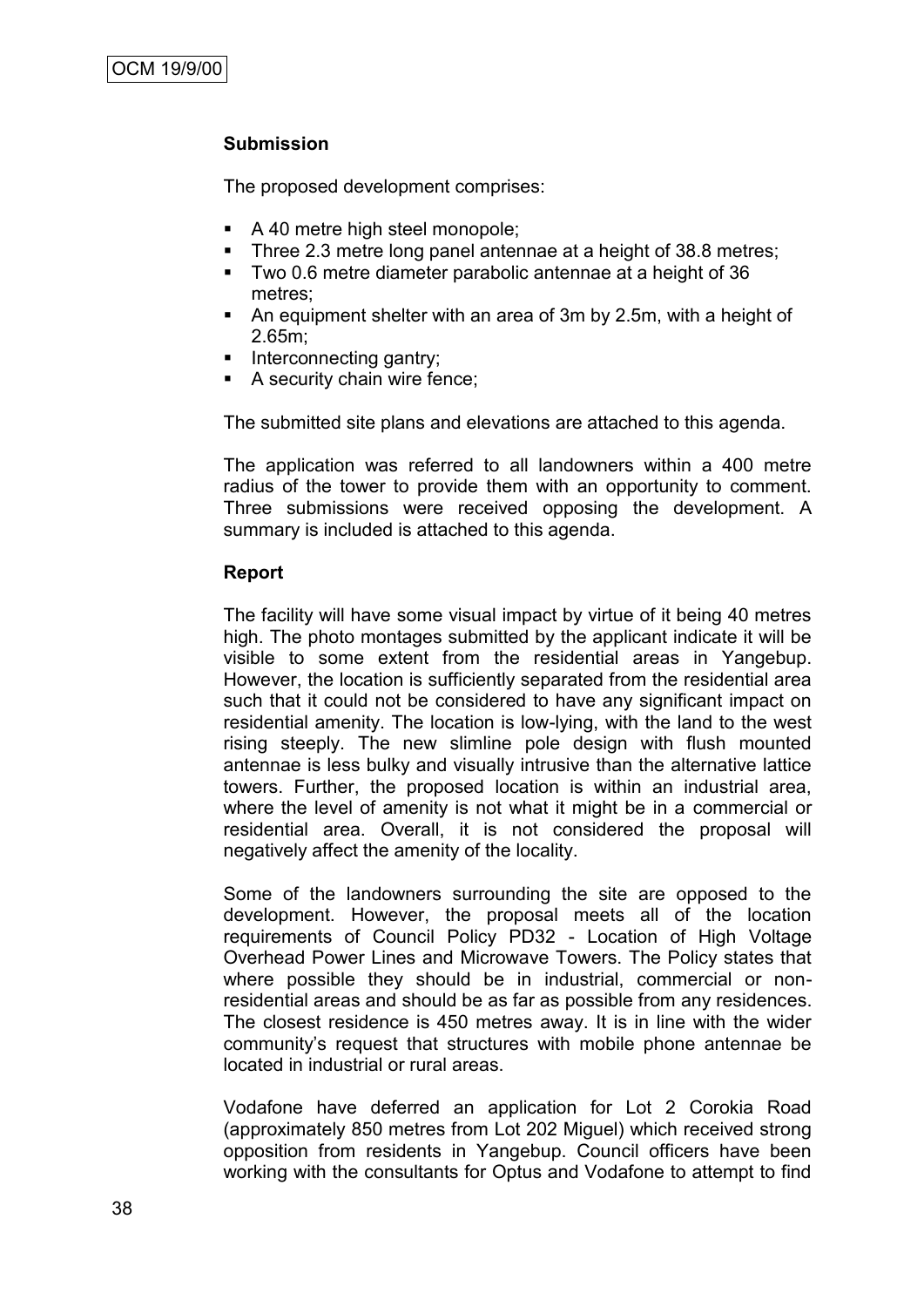a site that will suitable both carriers network requirements. Optus has advised that they have previously sought a site to the east of the subject lot (closer to the proposed Vodafone tower) but where unable to find a suitable location that met network requirements. The consultants for Vodafone are yet to formally reply to the City"s request that they examine the possibility of locating on the Optus tower. However preliminary advice is that it is unlikely it will meet their coverage requirements.

# **Strategic Plan/Policy Implications**

The Corporate Strategic Plan Key Result Areas which apply to this item are:-

- 1. Planning Your City
	- *"To ensure that the planning of the City is based on an approach which has the potential to achieve high levels of convenience for its citizens."*
	- *"To ensure that the development will enhance the levels of amenity currently enjoyed by the community."*

The Planning Policies which apply to this item are:-

PD31\* Telecommunications Policy - High Impact Facilities PD32 Location of High Voltage Overhead Power Lines and Microwave Towers

# **Budget/Financial Implications**

N/A

# **Implications of Section 3.18(3) Local Government Act, 1995**

Nil

# **13.8 (Ocm1\_9\_2000) - PROPOSED COMMERCIAL VEHICLE PARKING -** LOT 145, 10 HURFORD ROAD, HAMILTON HILL **OWNER/APPLICANT: T GALINDO (2212192) (SA) (ATTACH)**

# **RECOMMENDATION**

That Council:

- (1) refuse the proposed commercial vehicle parking on Lot 145, 10 Hurford Road, Hamilton Hill for the following reasons:
	- 1. the proposed use will and has detrimentally affect the residential amenity of the locality,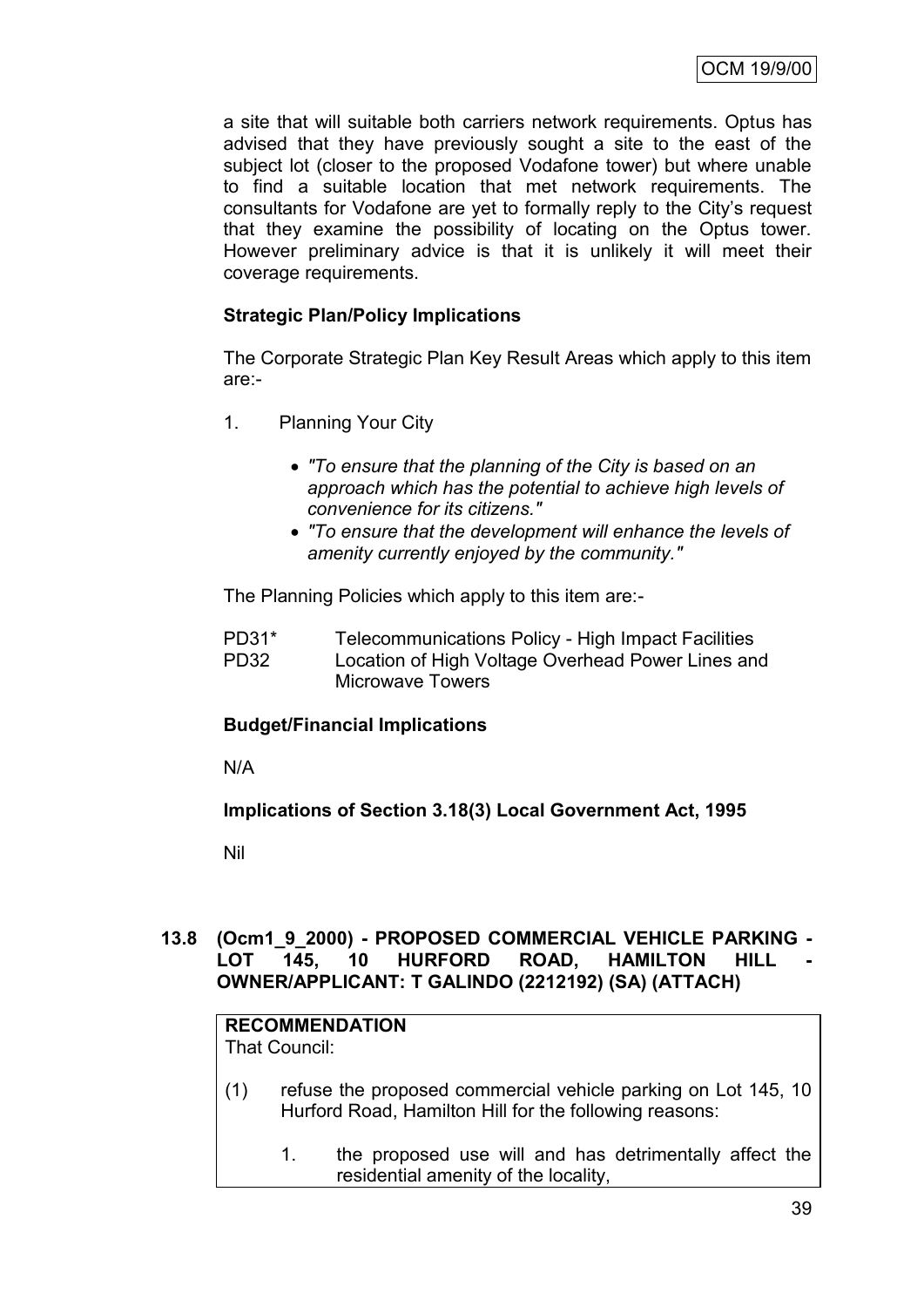- 2. the applicant/owner of the truck and property does not live at the property where the commercial vehicles are parked, therefore the application does not comply with Council's District Zoning Scheme No. 2 requirements for commercial vehicle parking;
- (2) issue a MRS Form 2 Notice of Refusal;
- (3) advise applicant that if the commercial vehicle is not removed within sixty (60) days from the date of the MRS Form 2 Notice of Refusal, then Council officers will initiate legal action against the landowner of the subject lot;
- (4) advise those who made submissions of Council's decision accordingly.

# **COUNCIL DECISION**

# **Background**

| l ZONING:         | MRS:         | Urban                  |  |
|-------------------|--------------|------------------------|--|
|                   |              | DZS:   Residential R20 |  |
| LAND USE:         | Single House |                        |  |
|                   | 478m2        |                        |  |
| AREA:             | N/A          |                        |  |
| <b>USE CLASS:</b> | AA           |                        |  |
| l LOT SIZE:       |              |                        |  |

# **Submission**

The submitted application is to park two trucks on the subject lot at the rear of the lot, which has been fenced off and a non-approved cross over constructed, prior to the applicant applying for Council approval.

The applicant wishes to park a 1.5 tonne truck and a 4 tonne truck, at the rear of the property. The applicant stated that one truck *"will only be started and driven once or twice a week (always in the afternoons and therefore will not awake anyone). The second truck to be stored there will only be left there over the weekend (it will be left the Saturday afternoon, and will be picked up Sunday evening at approximately 5.00pm)"* 

The application was advertised for a period of 21 days, and 4 written submissions were received all objecting the proposal. Refer to the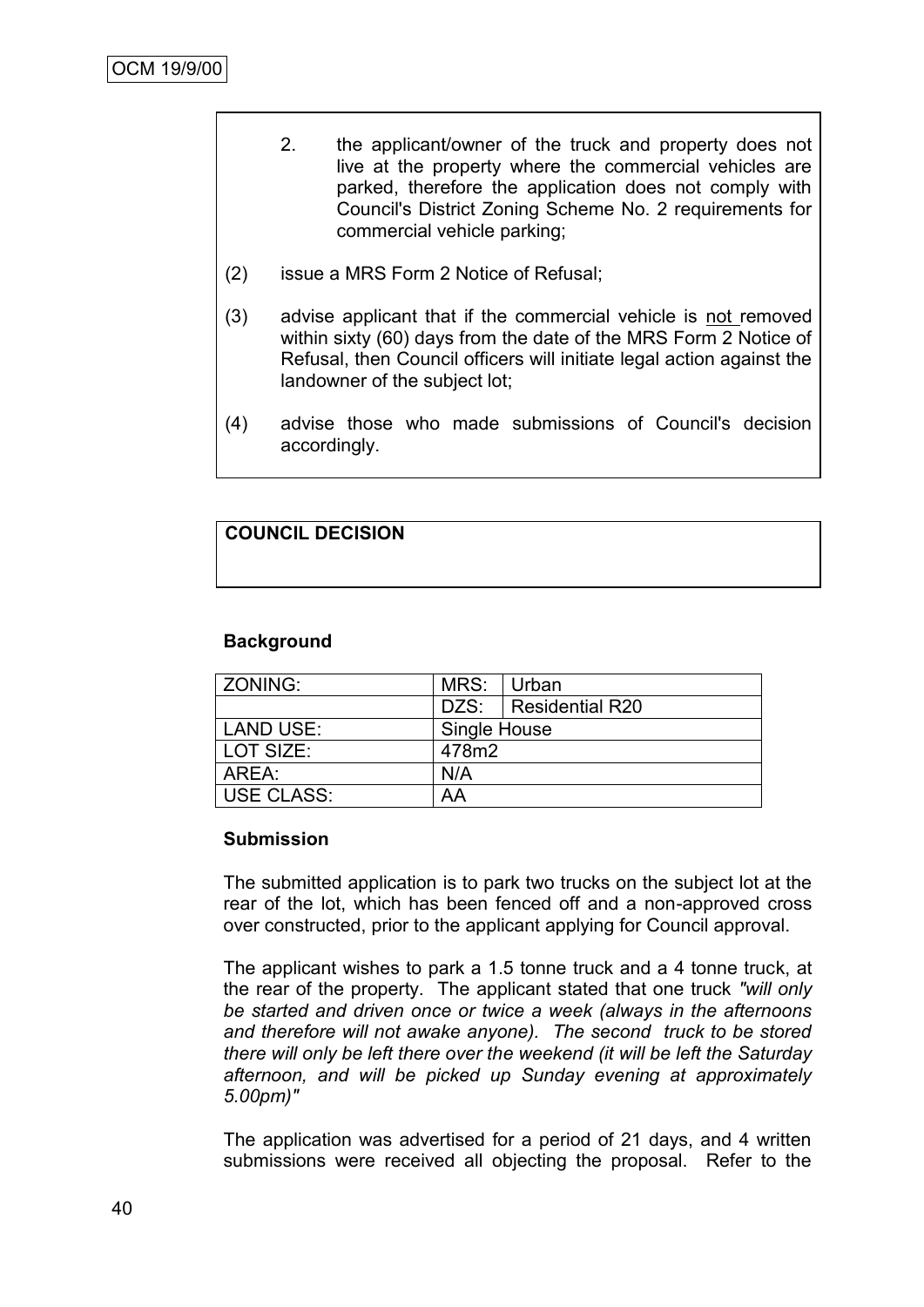Agenda Attachments for further details and the Schedule of Submissions.

# **Report**

Council's Planing Department received several complaints from adjoining landowners in regard to the parking of commercial vehicles on the subject lot, and also the construction of the fence and nonapproved cross-over onto Foppoli Mews.

Site inspections by Council Officers revealed that commercial vehicles were parking on site, and the owner of the property was advised to apply to Council for a Commercial Vehicle Parking approval. An application was only required for the 4 tonne truck as any truck under 3.5 tonne in tare weight is not included in the definition of a Commercial Vehicle.

The applicant advised in a letter attached to the application, dated 11 July 2000, that *"what started to be the solution to a parking problem we had a 9 Parakeet Way, Coogee, where the trucks blocked the whole frontage of the house has turned into a larger problem as we will have no where at all to park these trucks if they are not permitted at Hurford Way."*

The applicant further advised that *"there will mainly be one truck left there during the week, and times these trucks are started will always be times that do not and will not disturb any residents in the area."*

However the problem with the commercial vehicles is not the starting time, but rather the impact of the vehicles on the small cul-de-sac. One resident states they were unable to exit Foppoli Mews, and had to drive out over the verge, as the truck took up the entire width of the road.

Commercial Vehicle Parking is listed as a "AA" (discretionary use) use in a Residential zone. However, in this case there has been objections to the use from the surrounding neighbours, in fact Council received a phone call and/or letter from every residents in the Foppoli Mews and landowner abutting the subject lot, concerned about the commercial vehicles. The major concerns were that:

- 1. the small cul-de-sac street (Foppoli Mews) could not contain the commercial vehicle parking use, without detrimentally impacting on the amenity and lifestyle of the residents in the area;
- 2. the noise created by the commercial vehicle movements;
- 3. the construction by the applicant of the non-approved crossover, and the fencing off the rear section of the subject lot;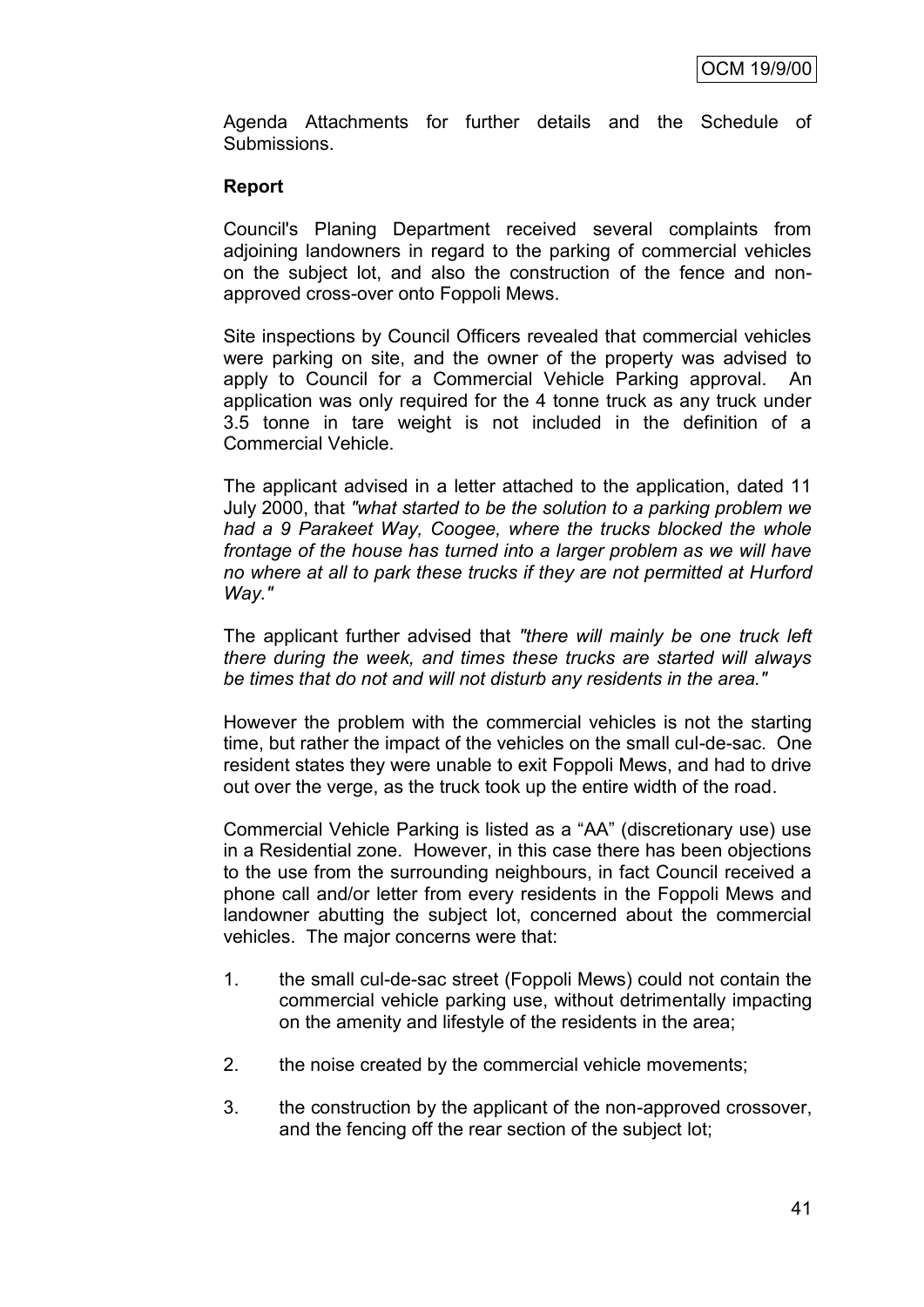4. the applicant does not live at the subject property, and has been parking the commercial vehicles on the subject lot without Council approval and with little regard for other residents in the street.

It is therefore considered that the proposed use has and will affect the residential amenity of the locality, and it is recommended that application be refused.

# **Strategic Plan/Policy Implications**

The Corporate Strategic Plan Key Result Areas which apply to this item are:-

- 2. Planning Your City
	- *"To ensure that the planning of the City is based on an approach which has the potential to achieve high levels of convenience for its citizens."*
	- *"To ensure that the development will enhance the levels of amenity currently enjoyed by the community."*
	- *"To foster a sense of community within the district generally and neighbourhoods in particular."*

# **Budget/Financial Implications**

N/A

# **Implications of Section 3.18(3) Local Government Act, 1995**

Nil

**13.9 (Ocm1\_9\_2000) - PROPOSED SHOWROOM GARDEN CENTRE - LOT 500 ARMADALE ROAD, JANDAKOT - OWNER: COMMERCIAL PROPERTIES WEST PTY LTD - APPLICANT: DEVELOPMENT PLANNING STRATEGIES (5517201) (CC) (ATTACH)**

#### **RECOMMENDATION** That Council:

(1) refuse the proposed showroom and garden centre development on Lot 500 Armadale Road for the following reasons and the following footnote:

Reasons for Refusal

1. Approval to the proposal would have a detrimental impact on traffic safety in the locality by reason of a significant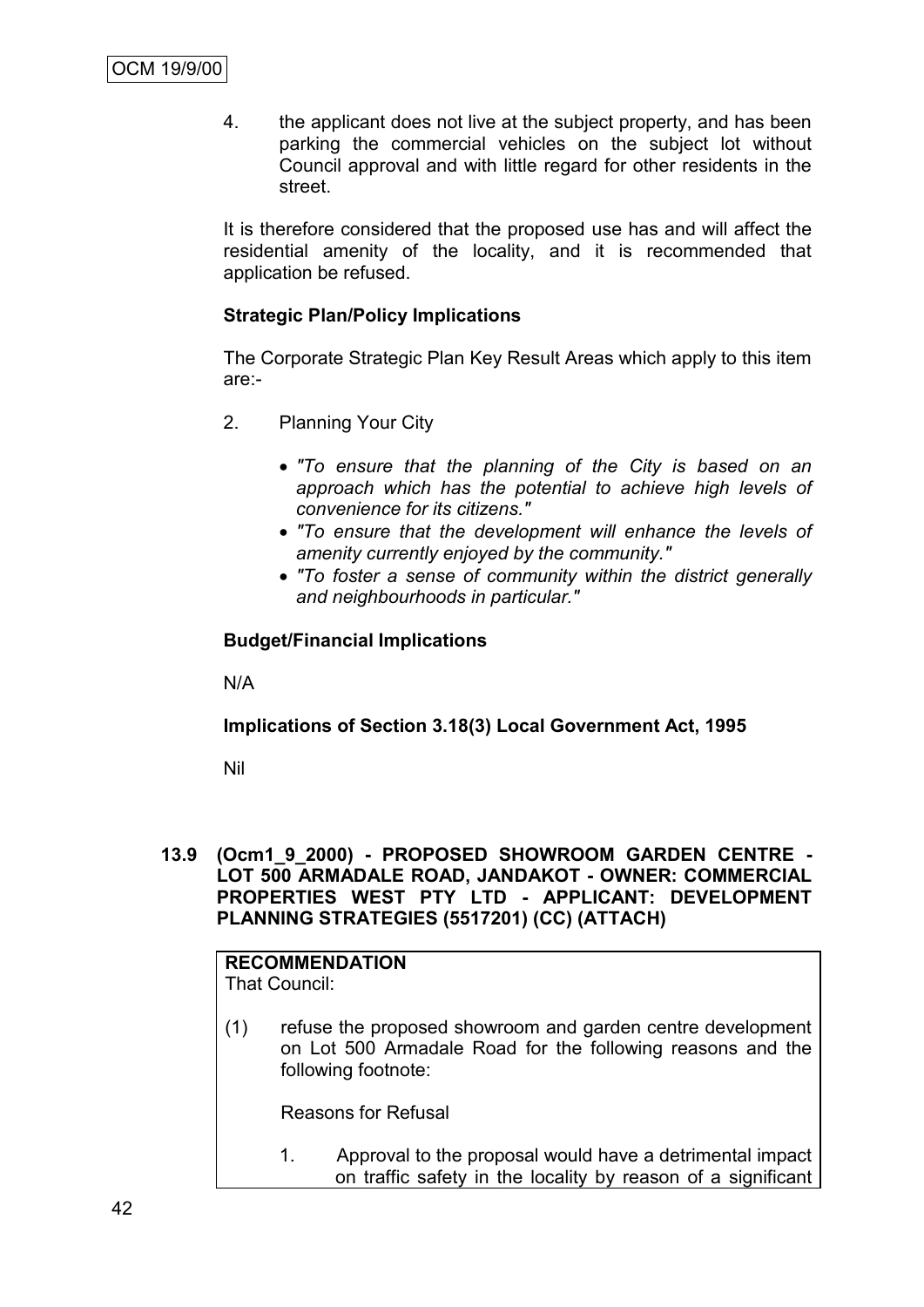number of motorists accessing and egressing the site having to make u-turns as a result of the lack of facility for right turn movements on Armadale Road adjacent to the site.

- 2. The sites strategic location within the Thomsons Lake Regional Centre near the intersection of two major regional roads warrants a high quality landmark development that can be safely and conveniently accessed by the community. The failure of the development to provide full and proper access and egress is inconsistent with the long-term amenity of the locality which is served by the establishment of a fully functional and high quality development on this site.
	- 3. The proposed egress from the site opposite Freshwater Drive is premised on the future removal of right–turn traffic movements into and out of Freshwater Drive. The option to retain full movements at the intersection of Armadale Road and Freshwater Drive should be preserved in the interest of orderly and proper planning.

# Footnote

- 1. Full access and egress from the development may be readily secured via an easement over adjacent Crown Land (Reserve 27950). Council would be prepared to reconsider its decision where full access and egress over the adjacent Crown Land is provided to the proposed development.
- (2) issue a Form 2 "Refusal to Commence Development" to the applicant;
- (3) advise the applicant and MRWA of the Council"s decision.

# **COUNCIL DECISION**

# **Background**

| ZONING:   | MRS:   | I INDUSTRY         |
|-----------|--------|--------------------|
|           | DZS:   | I LIGHT INDUSTRY   |
| LAND USE: |        | <b>VACANT LAND</b> |
| LOT SIZE: | 3.03HA |                    |
| AREA:     | N/A    |                    |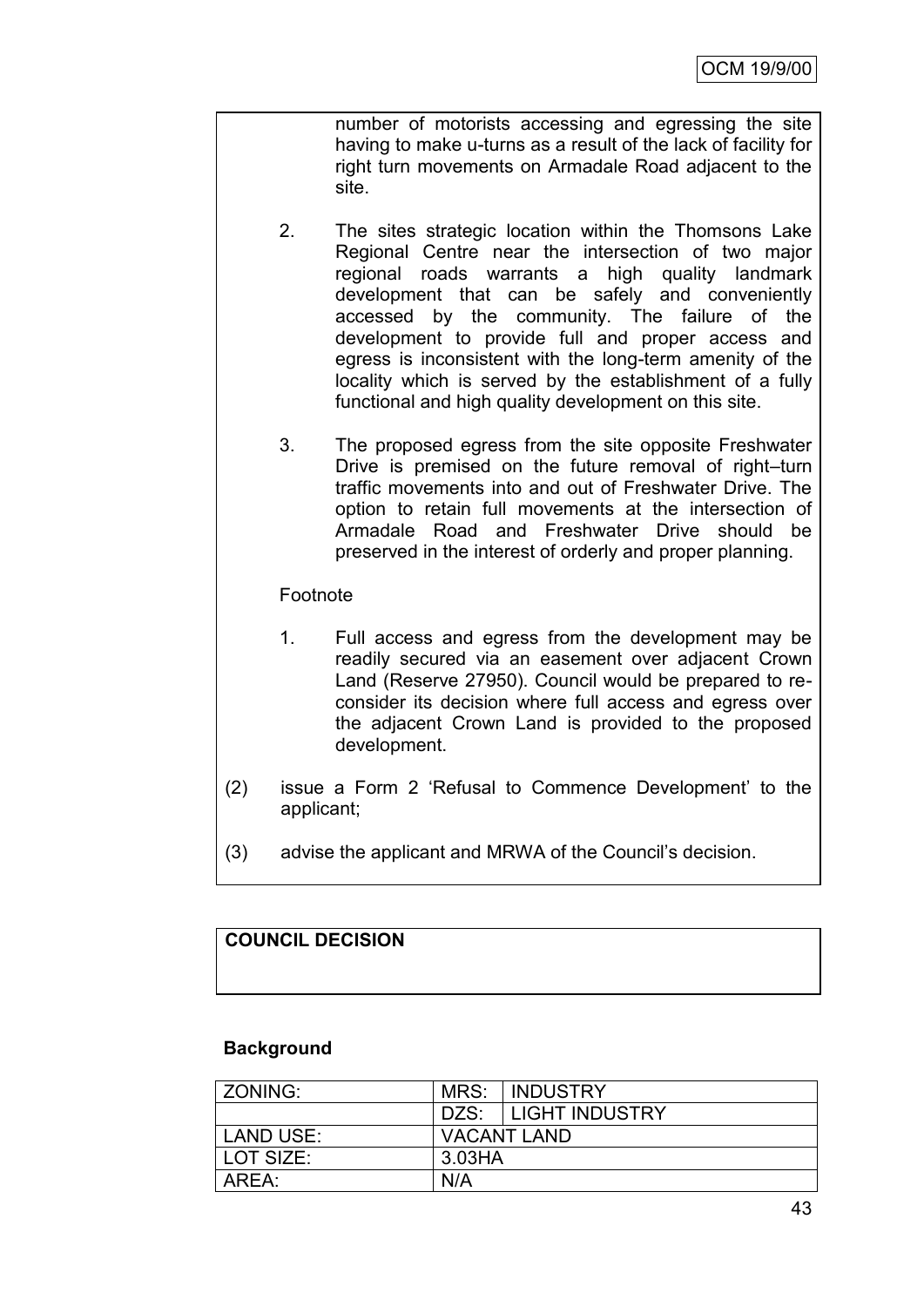| $\sim$<br>∟טי<br>$\cup$ $\cup$ $\cup$ $\cup$ $\cdot$ | N<br>. . |
|------------------------------------------------------|----------|
|------------------------------------------------------|----------|

Lot 500 is a highly visible site located at the north east corner of the Kwinana Freeway and Armadale Road interchange and falls within the Thompson Lake Master Plan Area.

The land on the northern boundary (Reserve 27950) is vested in the Department of Lands Administration and is known to contain a fibre optic cable and gas main.

Site access is currently only available from Armadale Road.

#### **Submission**

Application has been made to develop a showroom and garden centre on the site with the following characteristics:

- Single building with 8366m2 of showroom, storage and office space.
- Building height of 6 metres
- Outdoor garden centre 1209m2
- 205 parking bays
- left in left out access only onto Armadale Road.

#### **Report**

Showroom and Garden Centre are permitted uses under the land"s Light Industry zoning in TPS No. 2 and parking and landscaping provision are in accordance with Scheme requirements.

The pivotal issue is access to and from the site. The proposed development with 205 car parking bays has potential to create a large number of traffic movements.

An initial plan submitted by the applicant with a single cross over for left in left out was not supported by the City and MRWA on the grounds that traffic safety at the intersection of Armadale Road and Freshwater Drive would be compromised. There was potential for traffic leaving the site crossing two lanes to access the turning lane to Freshwater Drive.

In respect to the existing traffic arrangements at Armadale and Freshwater Drive, Council at its meeting of June 1999 resolved to take no action to alter the current traffic pattern in Freshwater Drive, but review the situation should the Armadale and Tapper Road intersections be upgraded.

Furthermore, motorists leaving the site and seeking to travel west on Armadale Road would be forced to make inappropriate u-turns possible at Solomon or Tapper Roads. Motorists travelling west on Armadale Road and seeking to access the site would have to also make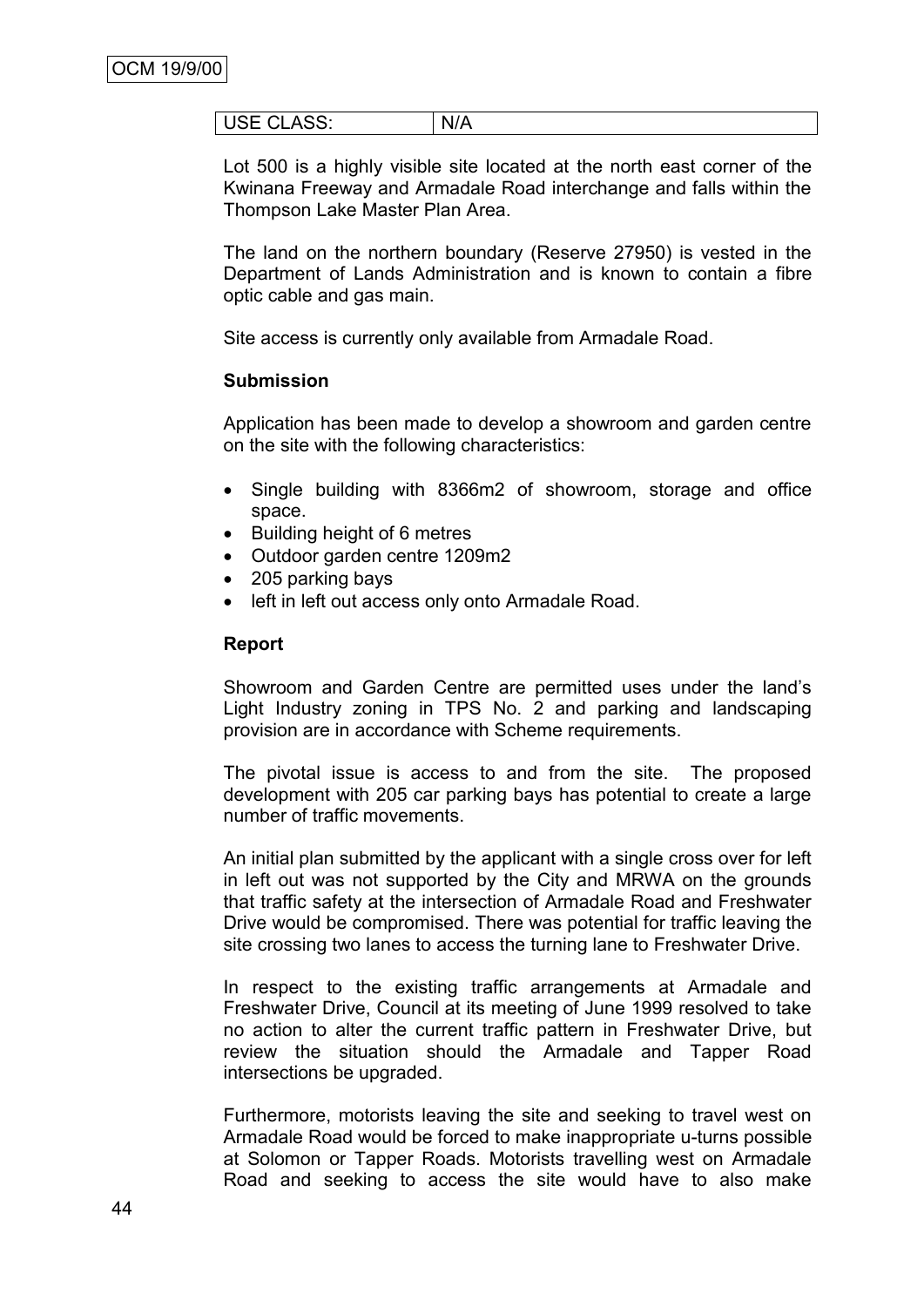inappropriate u-turns on the west-side of Kwinana Freeway possibly at Gateway Shopping Centre.

The Council and MRWA requested the applicant explore the possibility of gaining access over Reserve 27950 to Knock Place for egress purposes thereby allowing vehicles to make left and right turn movements at the intersection of Solomon and Armadale Road.

The applicant has advised the City and MRWA that access over the reserve is not possible. Consultants verbally advised the City that the land was too timely and expensive to acquire and of issues relevant to existing services. No written advice from the Department of Lands and Administration has been provided to verify circumstances under which access may or may not be provided, however it is considered that an access easement should be possible.

The applicant proposes an interim access arrangement until the median at Freshwater Drive is closed. The interim measure is for an egress at the intersection of Armadale Road and Freshwater Parade with a 'seagull' island/median to prevent right turn movements of vehicles from the site. Upon closure of the medium the access is proposed to revert back to a single crossover for both access and egress, however as mentioned above there is no guarantee that the median at Freshwater Drive will be closed. **See Agenda Attachments for interim access plan and ultimate access plan.**

MRWA has advised that it only supports the interim access arrangement (separate access/egress and seagull island) on the grounds that the applicant provides proof that access over the Reserve to Knock Place cannot be obtained. The applicant has not provided any correspondence from DOLA in this regard. It is therefore considered that MRWA does not support either the original or interim access plan.

The proposed location of the egress and the construction of the seagull-island eliminates the potential problem of vehicles accessing the turning lane to Freshwater Drive, however the issue of motorists making inappropriate u-turns as discussed above would remain.

In view of the likely traffic volumes from the site combined with the issue of u-turns and the fact that the applicant does not appear to have made a serious endeavour to negotiate with the Department of Lands Administration regarding access over R2750 to Knock Place, Council should not support the proposal.

# **Strategic Plan/Policy Implications**

1. Managing Your City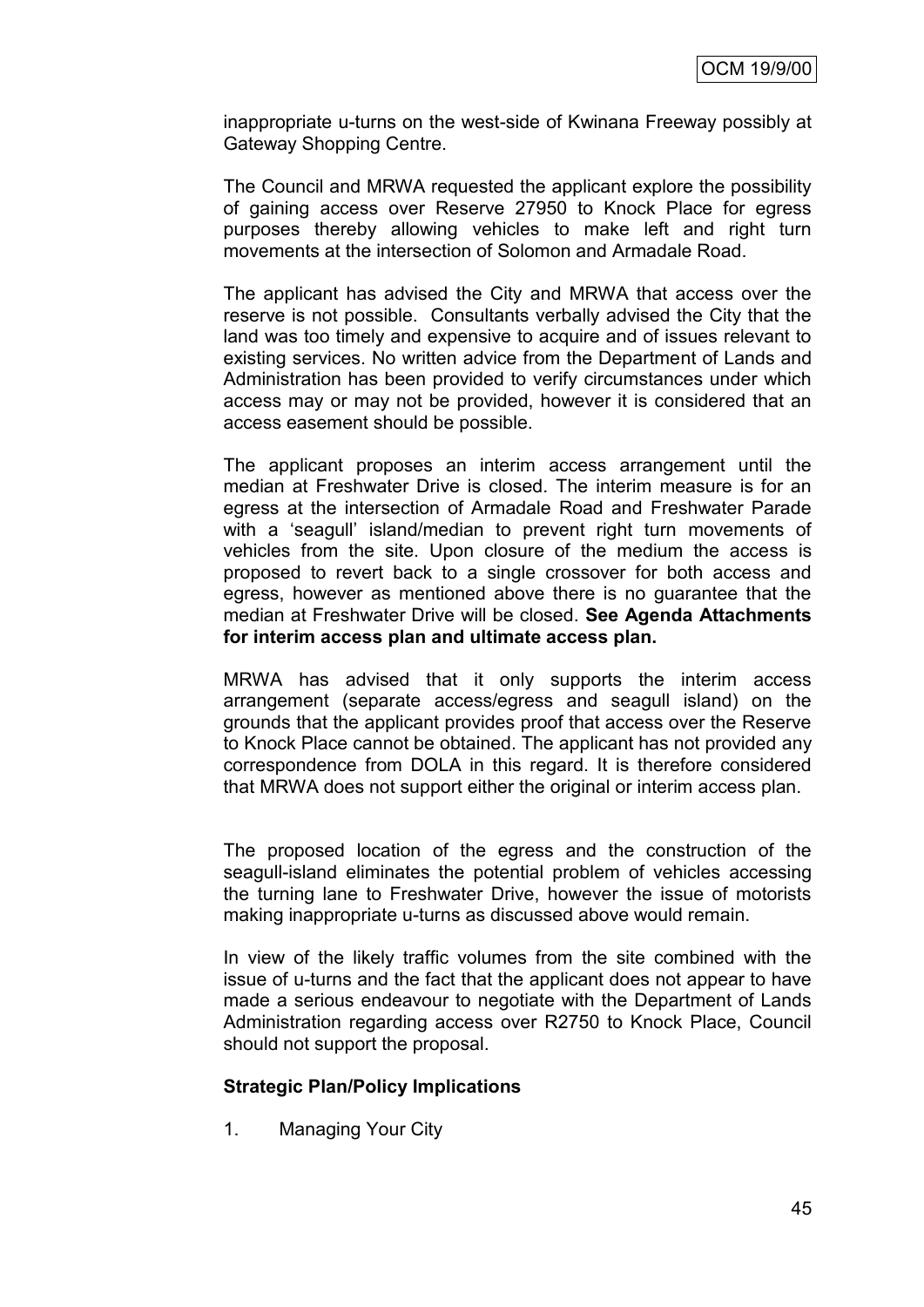- *""To conduct Council business in open public forums and to manage Council affairs by employing publicly accountable practices."*
- 2. Planning Your City
	- *"To ensure that the planning of the City is based on an approach which has the potential to achieve high levels of convenience for its citizens."*
	- *"To ensure that the development will enhance the levels of amenity currently enjoyed by the community."*

# **Budget/Financial Implications**

N/A

# **Implications of Section 3.18(3) Local Government Act, 1995**

Nil.

# **13.10 (Ocm1\_9\_2000) - PLANNING AND DEVELOPMENT DIVISION POLICY MANUAL REVIEW (SCHEME POLICIES) (9004) (MT) (ATTACH)**

#### **RECOMMENDATION** That Council:

- (1) adopt the following draft Policies as attached to the Council Agenda for the purpose of advertising under Clause 11.1.1 of District Zoning Scheme No. 2:-
	- Discretion to Modify Development Standards
	- Aged Persons Accommodation Development **Guidelines**
	- Ancillary Outbuildings (Sheds)
	- Aged or Dependent Persons Dwellings and Ancillary Accommodation on Rural and Resource
	- Domestic Satellite Dishes Policy
	- Telecommunications Policy High Impact Facilities
- (2) advertise the Policies in accordance with Clause 11.1.1 of the Scheme.

# **COUNCIL DECISION**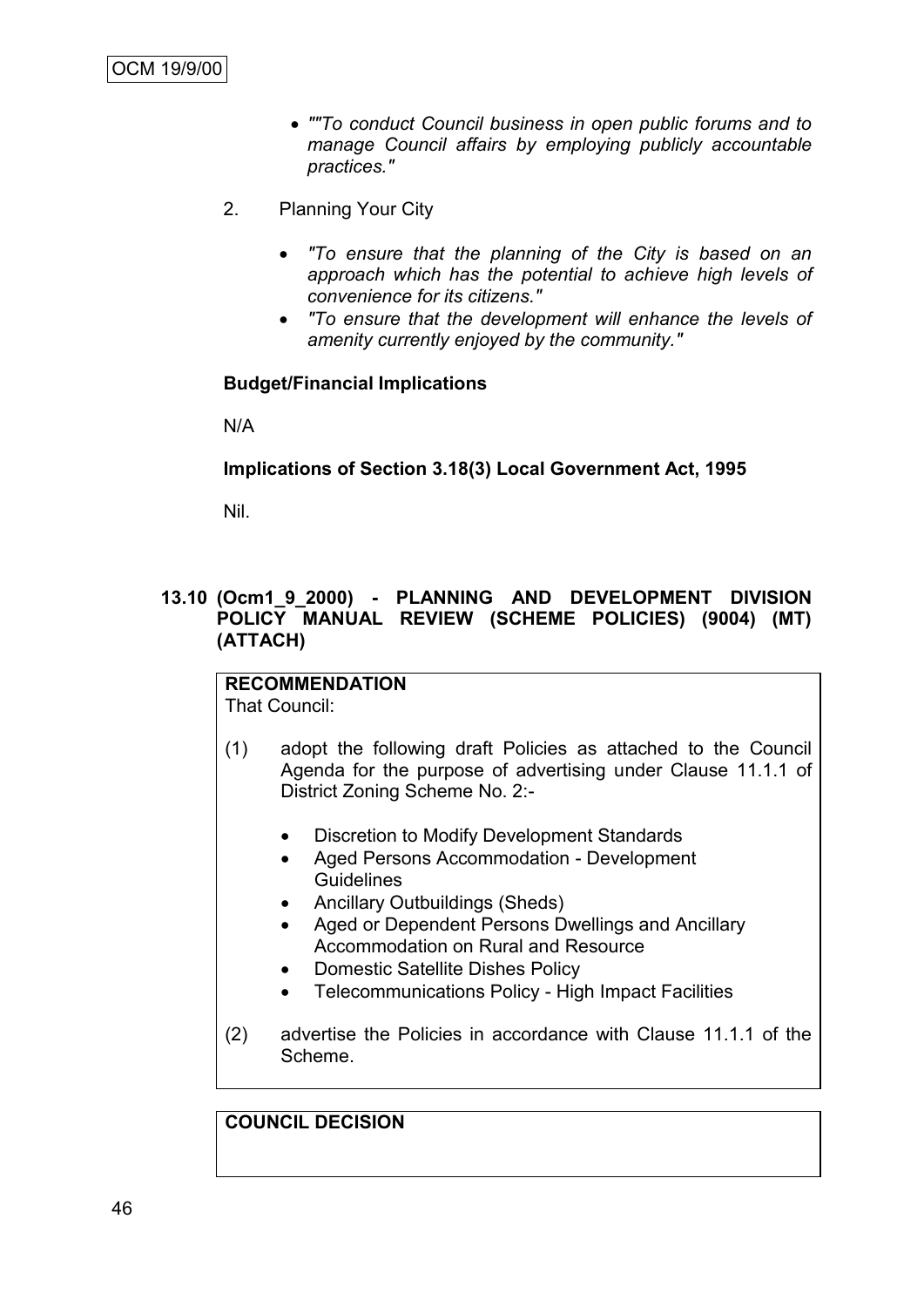# **Background**

The Planning and Development Division is currently undertaking an annual review of its policies. It is proposed that the policy manual be divided into the Five Service Units within the Division (Statutory Planning Services, Health Services, Building Services, Strategic Planning Services and Environmental Management Services) and the revised policies allocated accordingly. This report will deal with those polices from Statutory Planning Services which should be advertised prior to inclusion in the policy manual.

Amendment 191 to TPS No. 2, gazetted in July 1999, introduced "Part 11 – Policies" to the Scheme. Clause 11 provides a procedure for formal adoption and amendment of those policies that provide clarification of Scheme provisions or introduce other development standards. A policy that has been adopted under Part 11 (a "Clause 11 Policy") would carry greater weight in an appeal.

To the present only three policies have been subjected to the Part 11 process. PD28 "Aged or Dependent Persons Dwellings and Ancillary Accommodation on Rural and Special Rural Lots', 'PD45 Wetland Conservation Policy" and PD 54 "Design Guidelines for the East Jandakot Industrial Area and North Lake Road Frontage – Berrigan Drive to the Freeway" which is currently being advertised.

# **Report**

It is proposed that all the Statutory Planning Services policies that require advertising be proceeded with. The review of the other policies will be the subject of another report at the November Council meeting.

Clause 11.4 of the Scheme states:

*"Prior to adoption all existing policies shall go through the procedure as set out in Clause 11.2.3. Only after having gone through this procedure shall the Council declare such a policy to be a Clause 11 Policy."*

In accordance with the requirements of Part 11, a notice will be placed in a local paper for two consecutive weeks. It will advise that the policies are being adopted and submissions are invited for a four week period. The detail of each policy will be available for viewing at Council. The policies will also be available on the Council web site. All submissions will be considered and the final polices will be prepared for adoption by Council at the November meeting.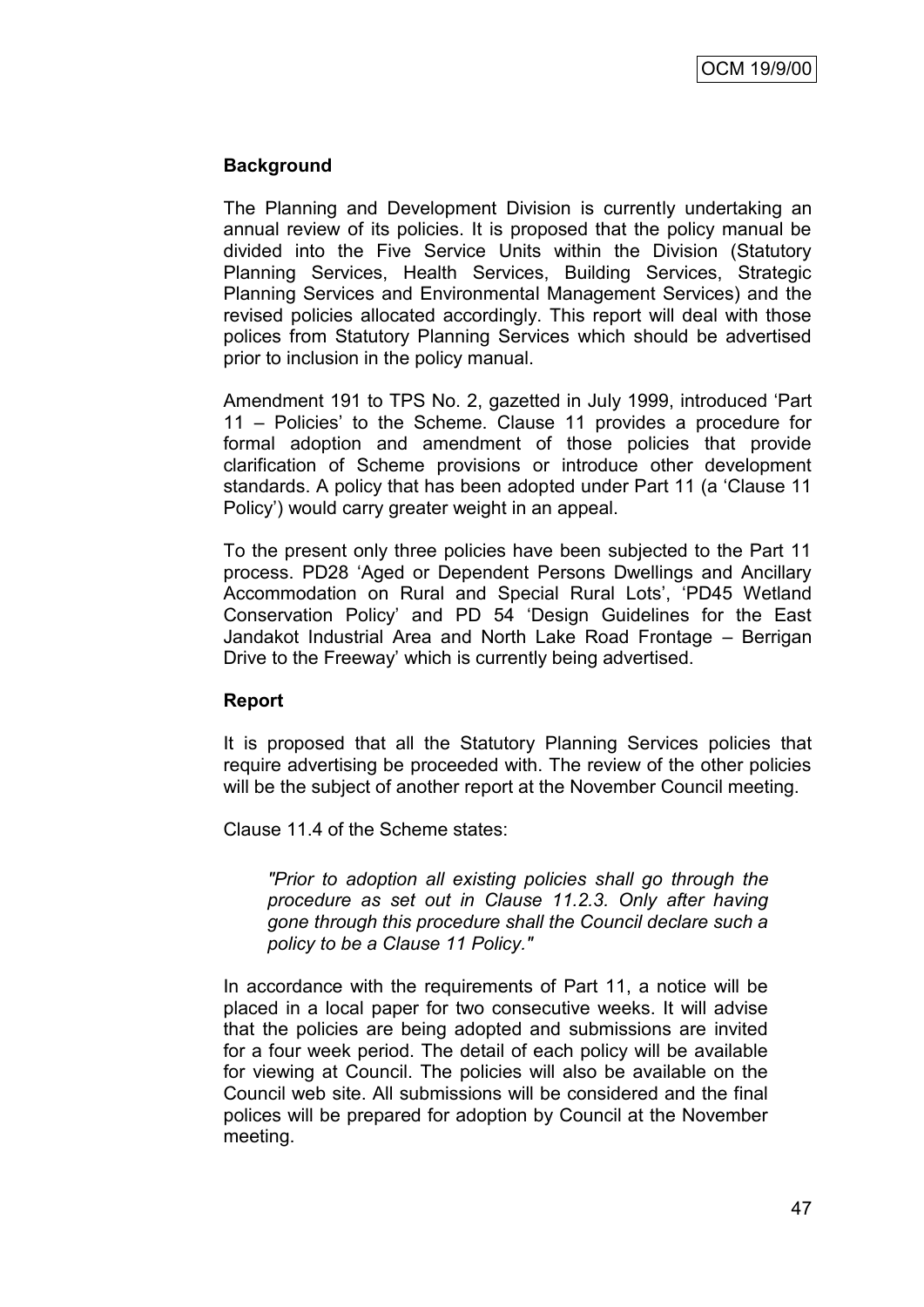The majority of the policies to be advertised have been modified to reflect current circumstances and requirements. The policies are attached to the Agenda. A description of the changes to each policy is contained below:

#### 1. **Discretion to Modify Development Standards** (currently PD2)

This new Policy is a combination of the Rural Setbacks Policy (PD2) and Delegated Authority PD15 Discretion to Modify Development Standards. It will provide one policy to deal with modifications of Scheme development requirements. The Policy relates to rural setbacks and factory units.

#### 2. **Aged Persons Accommodation – Development Guidelines** (currently PD6)

There were no major modifications to the intent or provisions of this Policy. Some irrelevant information was removed to reduce its length and simplify it.

# 3. **Ancillary Outbuildings (Sheds)** (currently PD18)

There are no changes to this recently modified policy.

# 4. **Aged or Dependent Persons Dwellings and Ancillary Accommodation on Rural and Resource** (currently PD28)

This Policy has been adopted as a Clause 11 Policy. The current Policy refers to Special Rural lots. The Schedules for the Special Rural have been removed from the Scheme and all the land is now zoned "Resource". The Policy title and provisions have been modified accordingly.

# 5. **Domestic Satellite Dishes Policy** (currently PD30)

There are no changes to this recently modified policy.

# 6. **Telecommunications Policy – High Impact Facilities** (currently PD31)

The advertising process has been included in the policy to provide clear guidance to Council, the community and the carriers on the process that will be undertaken for all telecommunication applications. Provisions dealing with the appropriate location of telecommunications infrastructure has been transferred into this policy from PD32 "Location of High Voltage Overhead Power Lines and Microwave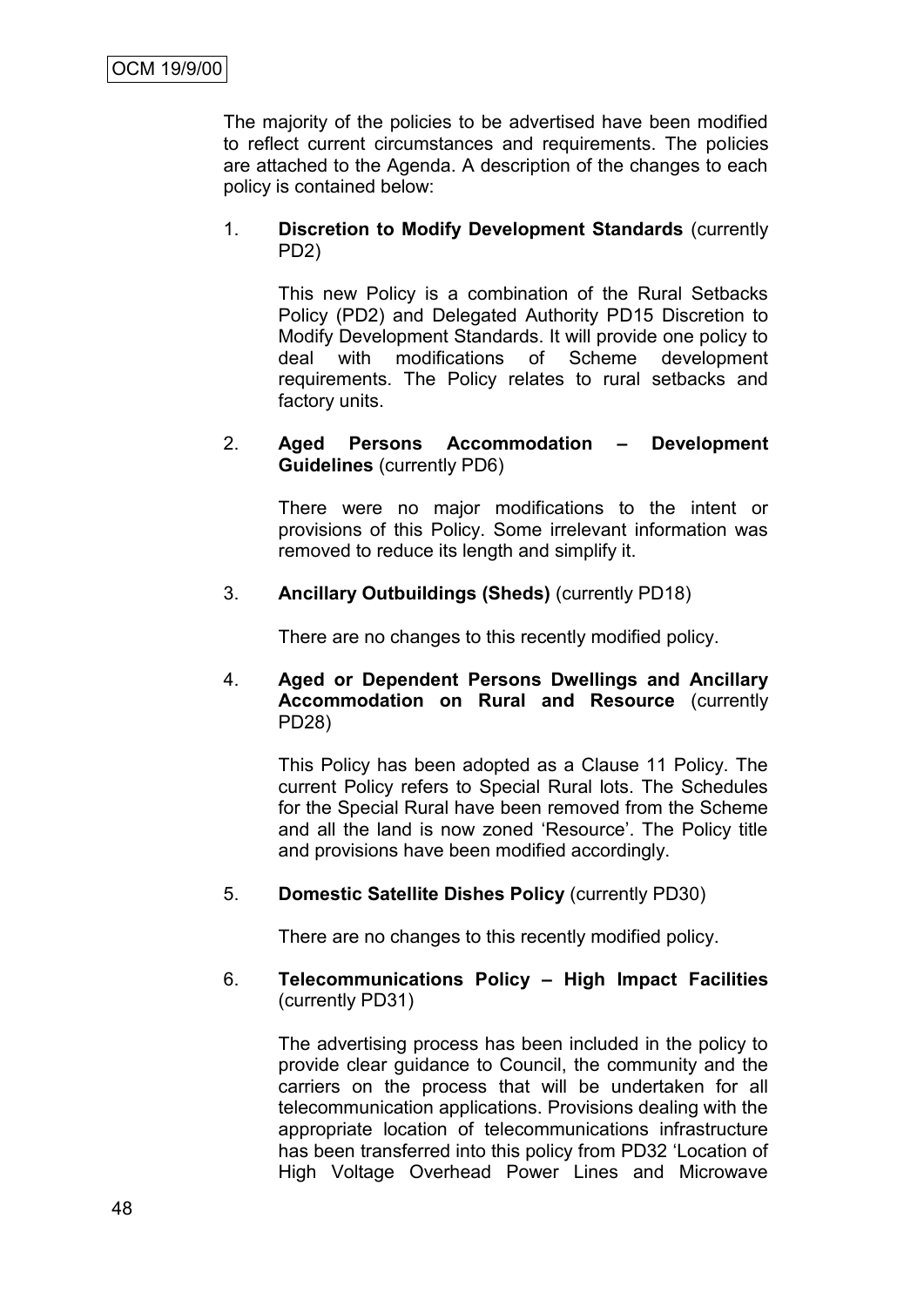Towers". PD32 will not be included in the new policy manual*.*

# **Strategic Plan/Policy Implications**

The report deals with the proposed modification and adoption of some of the Planning and Development polices.

# **Budget/Financial Implications**

N/A

# **Implications of Section 3.18(3) Local Government Act, 1995**

Nil

# **13.11 (Ocm1\_9\_2000) - REVIEW OF THE CITY OF COCKBURN HEALTH BY-LAWS - EATING HOUSES (1149) (LCD) (ATTACH)**

# **RECOMMENDATION**

That Council:

- 1. receive the proposed City of Cockburn Eating Houses Local Law 2000, as attached to the Agenda and which forms part of this report; and
- 2. advertise the proposed Local Law for public comment pursuant to section 3.12 of the Local Government Act 1995.

# **COUNCIL DECISION**

# **Background**

The Health By-Laws-Eating Houses were adopted by Council on the 5 March 1996 and were published in the Government Gazette on 17 May 1996.

# **Submission**

The following statement is to be read aloud to the meeting.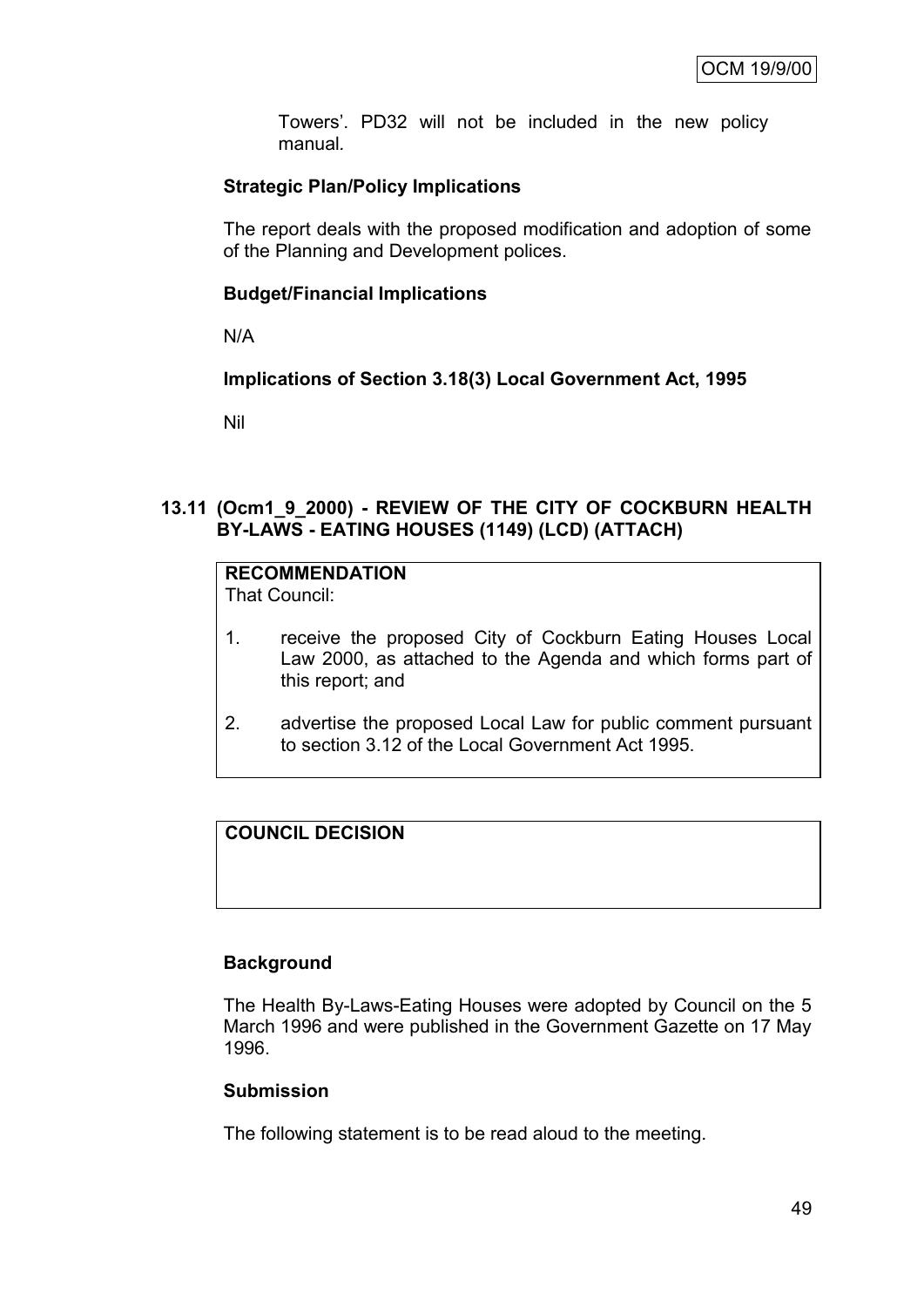"**The purpose and effect of this local law is to provide for the regulation, control and management of eating houses within the district.**"

#### **Report**

Council is required to review all of its local laws prior to the 31 December 2000 and this review of the Eating Houses Local Law satisfies that requirement.

#### **Strategic Plan/Policy Implications**

Key Result Area "Managing Your City" refers.

#### **Budget/Financial Implications**

N/A

# **Implications of Section 3.18(3) Local Government Act, 1995**

Nil

#### **13.12 (Ocm1\_9\_2000) - DEVELOPER CONTRIBUTION ARRANGEMENTS FOR THOMAS AND BRIGGS STREET, SOUTH LAKE STRUCTURE PLAN AREA - CELL 21 - OWNER: VARIOUS - APPLICANT: DAVID BARNAO & ASSOCIATES (9628) (AJB) (MAP 14) (ATTACH)**

# **RECOMMENDATION**

That Council:

- (1) support in principle cost sharing arrangements for strategic drainage infrastructure and works including Council studies and administration, for land within the defined drainage catchment area of Cell 21;
- (2) prepare an amendment to formalise developer contributions for strategic drainage infrastructure and works including Council studies and administration, for land within the defined catchment area of Cell 21;
- (3) modify Policy PD 41 "Subdivision Requirements for the Thomas Street Residential Area South Lake' to redefine the responsibilities of Council and landowners/developers and include the requirement for Council to request the Western Australian Planning Commission impose conditions on subdivision for the payment of drainage head-works contributions, including Council studies and administration for land within the defined catchment area of Cell 21; and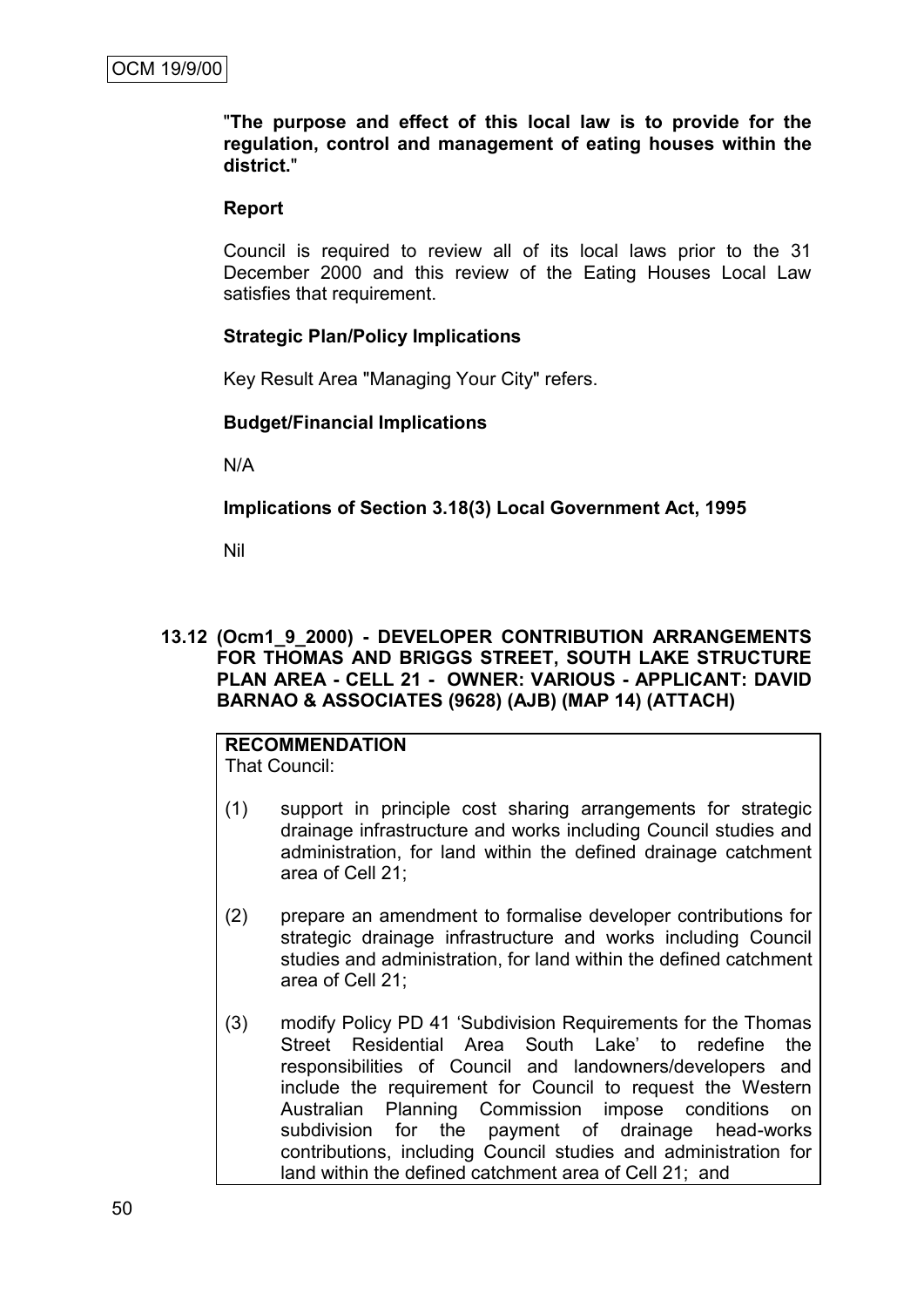# (4) advise David Barnao & Associates of the Council"s decision.

# **COUNCIL DECISION**

#### **Background**

| LOCATION:         | Land bounded by Berrigan Drive, Thomas Street, Semple<br>Court and inclusive of Lot 13 (Western Power Easement) |                        |  |
|-------------------|-----------------------------------------------------------------------------------------------------------------|------------------------|--|
| ZONING:           | MRS:                                                                                                            | Urban                  |  |
|                   | DZS:                                                                                                            | <b>Residential R15</b> |  |
| <b>LAND USE:</b>  | N/A                                                                                                             |                        |  |
| LOT SIZE:         | N/A                                                                                                             |                        |  |
| AREA:             | 30ha                                                                                                            |                        |  |
| <b>USE CLASS:</b> | N/A                                                                                                             |                        |  |
|                   |                                                                                                                 |                        |  |

The Cell 21 Structure Plan Area in South Lake is defined by the boundaries of Berrigan Drive to the north, Thomas Street to the south, Semple Court to the east and a Western Power transmission easement to the west.

Council adopted a draft structure plan for the area in October 1994 subject to, among other requirements, the preparation of an overall drainage management plan by developers prior to Council"s formal endorsement of the Structure Plan and consideration of subdivision applications.

In May 1995, an appeal against a deemed refusal to subdivide Lots 14 and 15 was upheld by the Minister for Planning, prior to drainage issues being adequately resolved. The drainage design and associated earthworks for stage 1 of the subdivision, have since been determined to be ineffective for the following reasons:

- Failure to remove peat from the site and/or insufficient clearance of the land from a perched water table.
- Portion of drainage infrastructure directing stormwater into the site.
- Failure of design in respect to off-site drainage infrastructure.
- Subdivision occurring in the absence of a comprehensive drainage design.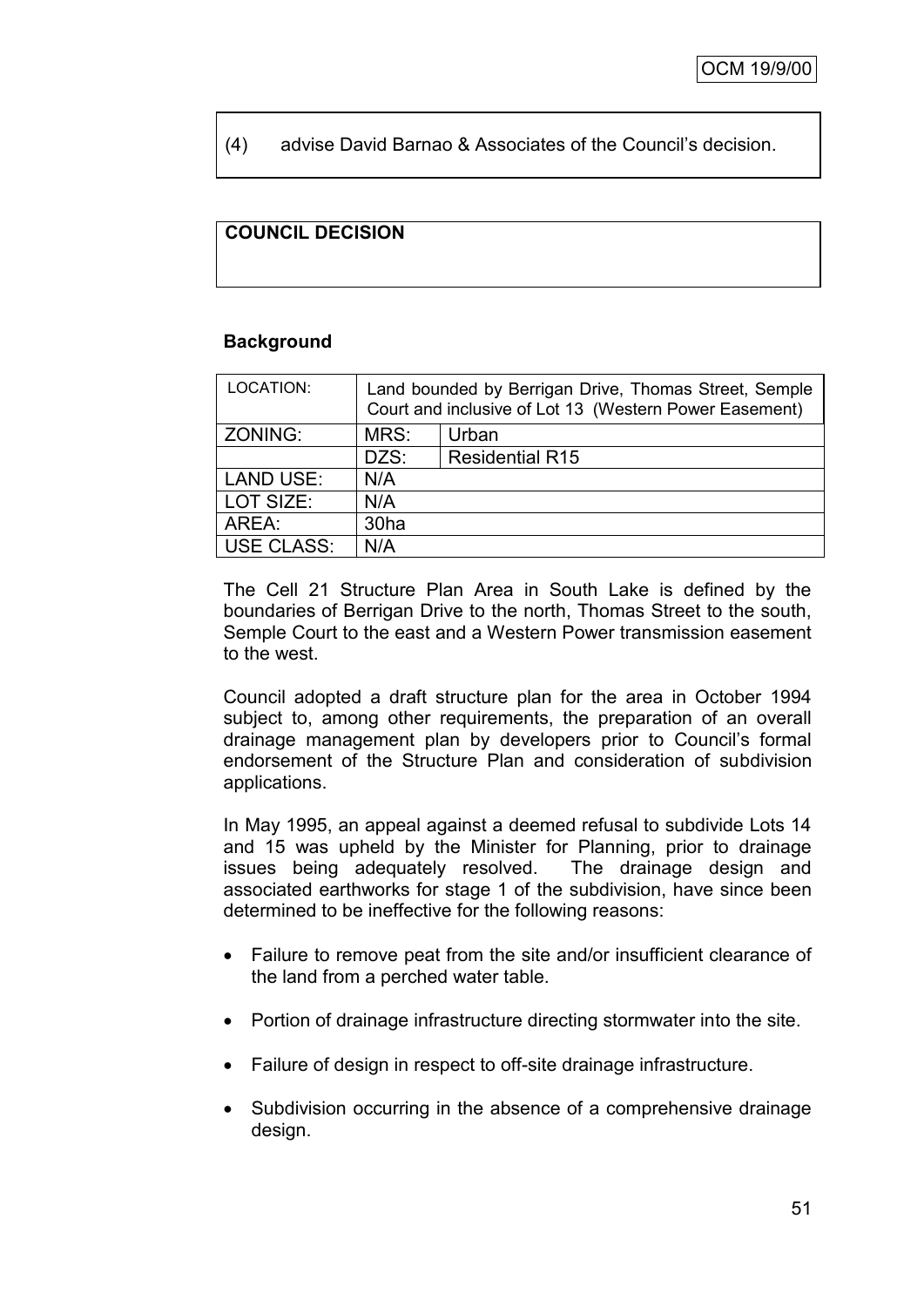In November 1998, the Council adopted Policy PD 41 "Subdivision Requirements for the Thomas Street Residential Area South Lake" to outline developer responsibilities, pre-requisites for subdivision particularly in respect to drainage and the scope to which Council would become involved in facilitating subdivision of the land. In the policy, Council undertook not to collect monies (go banker) in respect to major or shared infrastructure items.

The Council also commissioned two reports to examine drainage for Cell 21. The report by Evangalisti and Associates indicated a requirement for detention basins for outflows from Cell 21 prior to discharge into off-site drainage channels on North Lake Road. The report by GHD identified the need and requirement for fill, drainage detention basins and upgrading of the drain along North Lake Road.

Three Landowners, through consultants, purchased adjacent Lot 13 Thomas Street (Western Power Easement) to accommodate drainage detention basins and undertook investigation into the sizing of the basins and the catchment. Preliminary investigations were also carried out in respect to the down stream drainage requirements and preliminary costings, including those for Council studies, have been prepared. **See Agenda Attachments 'Costs For Cell 21 Drainage Infrastructure' and Drainage Catchment Plan.**

# **Submission**

David Barnao & Associates, through various landowners, are seeking the in-principle endorsement of Council to implement cost sharing arrangements as indicated in the Agenda Attachments "Costs for Cell 21 Drainage Infrastructure for Landowners' within the defined catchment boundary via a Scheme Amendment for developer contributions.

Detailed costs for each of the infrastructure components has to be provided by the developer/subdivider prior to preparation and presentation to Council of an Amendment.

It is proposed that upon formal initiation by Council of an amendment for developer contributions for Cell 21, Council shall support subdivision proposals subject to a pro-rata drainage head-works contribution condition in accordance with detailed costs.

Developers pre-funding major infrastructure works, will be made aware of the financial risk should the amendment not proceed to finalisation.

Council will not be required to pre-fund any of the drainage head-works but will take on the role of banker so that as surplus funds become available, developers/landowners pre-funding the major infrastructure components may be reimbursed.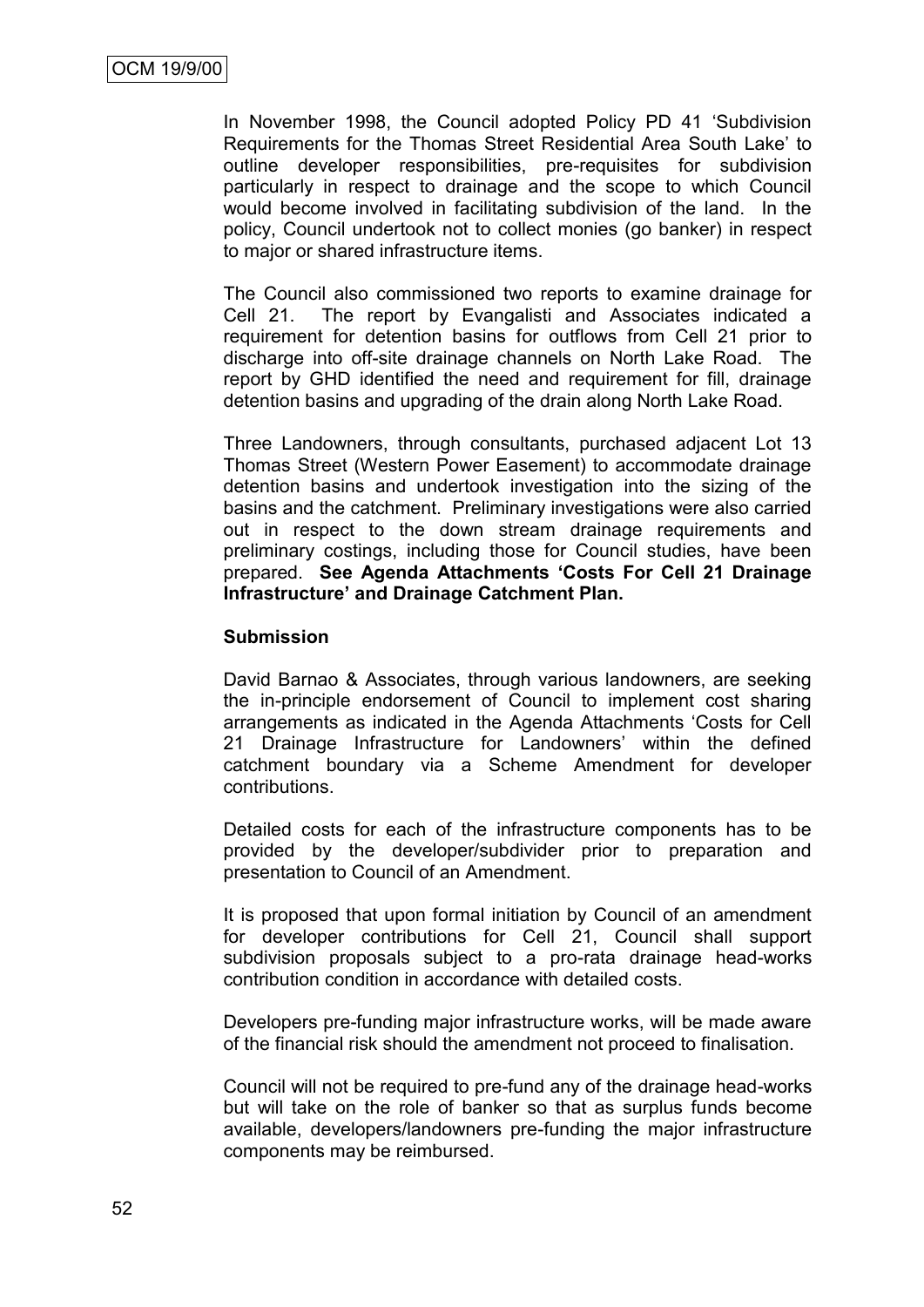# **Report**

Given the history of drainage problems within Cell 21 resulting from the lack of an overall drainage management plan and the ineffective drainage of the subdivision occurring on Lot 14 and 15, it is considered appropriate that Council support in principle, an amendment for cost sharing arrangements to facilitate the resolution of drainage issues and the orderly and proper subdivision of the land.

The Engineering Department has reviewed the proposal and supports the drainage concept in principle, but acknowledges that the resolution of drainage issues is still subject to detailed design.

Council will be required to modify the existing Council Policy PD 41 "Subdivision Requirements for the Thomas Street Residential Area South Lake" to redefine the role of Council and requirements for subdividers to pay the required drainage head-works contribution. A revised policy shall guide Council decision making pending finalisation of developer contributions Amendment for Cell 21.

# **Strategic Plan/Policy Implications**

- 1. Managing Your City
	- *"To conduct Council business in open public forums and to manage Council affairs by employing publicly accountable practices."*
- 2. Planning Your City
	- *"To ensure that the planning of the City is based on an approach which has the potential to achieve high levels of convenience for its citizens."*
	- *"To ensure that the development will enhance the levels of amenity currently enjoyed by the community."*
- 3. Conserving and Improving Your Environment
	- *"To ensure that the development of the district is undertaken in such a way that the balance between the natural and human environment is maintained."*
- PD41\* Subdivision Requirements for the Thomas Street Residential Area South Lake.

# **Budget/Financial Implications**

Council required to collect funds and manage accounts for developer contributions.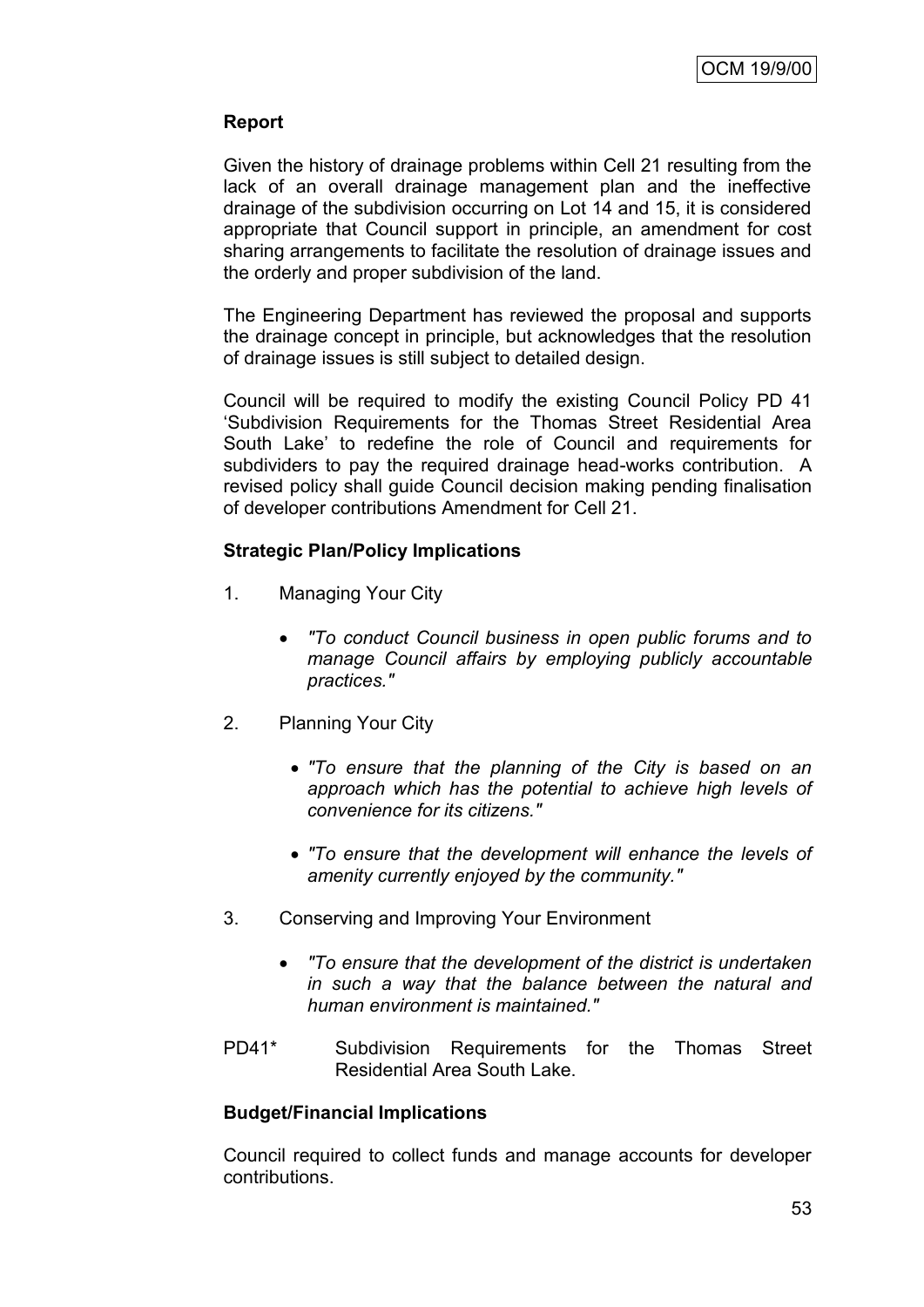# **Implications of Section 3.18(3) Local Government Act, 1995**

Nil

#### **13.13 (Ocm1\_9\_2000) - DISTRICT ZONING SCHEME NO. 2 AMENDMENT NO. 217 - LOTS JAA 241 AND 242 RUSSELL ROAD, WATTLEUP - BSD CONSULTANTS - ADDITIONAL USE - LANDFILL (92217) (SR) (ATTACH)**

#### **RECOMMENDATION** That Council:

- (1) receive the report;
- (2) adopt the recommendations contained in the Schedule of Submissions attached to the Agenda;
- (3) advise the Western Australian Planning Commission that in accordance with Regulation 17(2)(b), the Council does not wish to proceed with Amendment No. 217 to District Zoning Scheme No. 2;
- (4) under Regulation 18, forward the Amendment documents together with copies of the submissions on Amendment No. 217 with the Council recommendations to the Commission;
- (5) under Regulation 18(1)(e), forward a copy of the Council Report containing a summary of the reasons why the Council does not wish to proceed with the Amendment to the Commission;
- (6) advise each person or organisation who lodged a submission on the proposed amendment of the Council's decision; and
- (7) advise the applicant of the Council's decision.

# **COUNCIL DECISION**

# **Background**

Council at its meeting on 16 November 1999, resolved to amend the scheme to provide for an inert landfill site.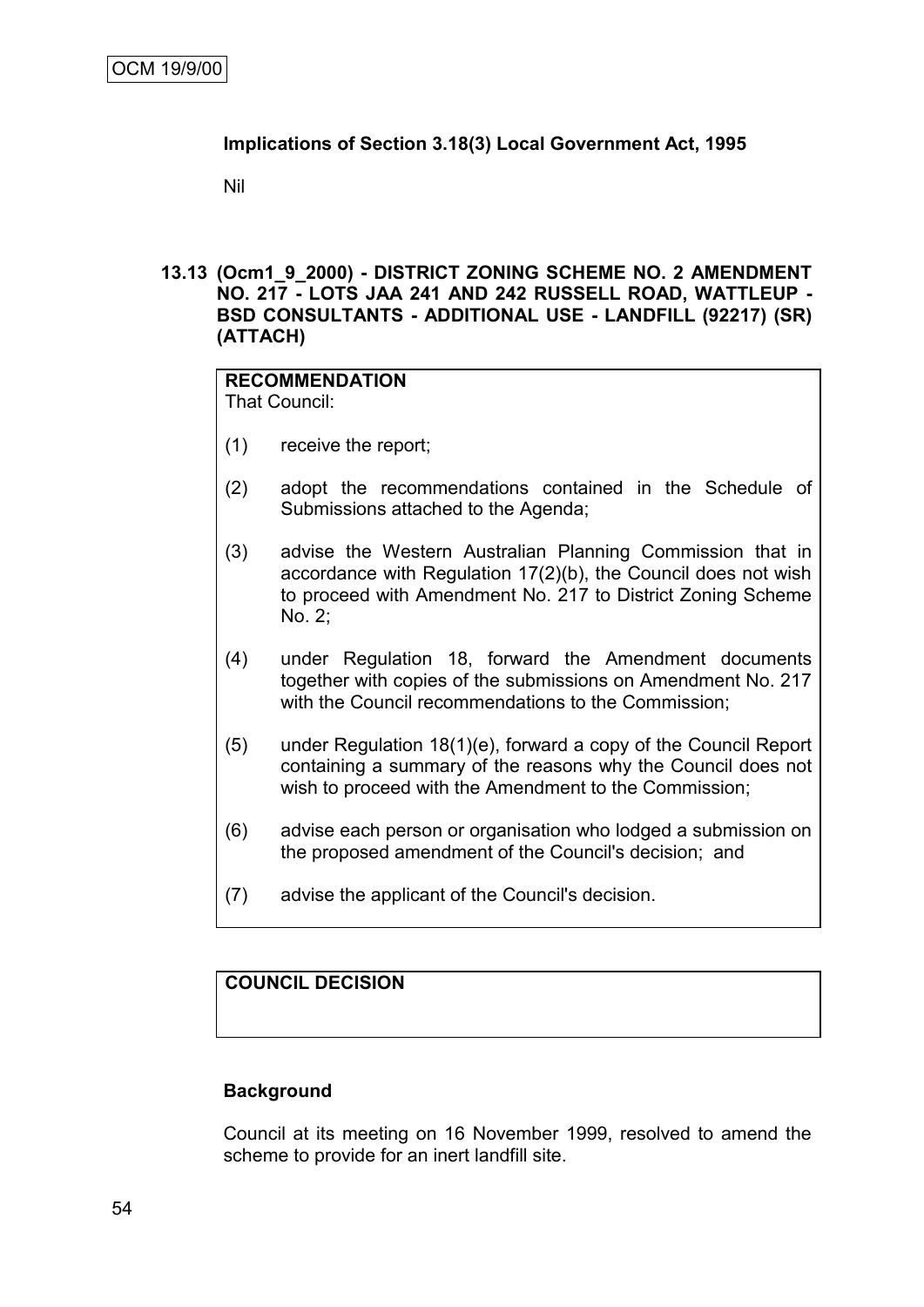The reason for the amendment was that a landfill site is an 'X' use in the Rural zone because it is included in the definition of 'Noxious' industry.

The amendment, as required, was referred to the EPA for assessment, and it determined that the environmental impacts were not so severe as to require it to be assessed.

Because the amendment complied with the Town Planning Regulations and Bulletin No. 29, the Council advertised the amendment and notified affected owners.

A large number of submissions was received (refer to the Schedule of Submissions).

#### **Submission**

Refer to the attachment to the Agenda.

#### **Report**

Refer to the attachment to the Agenda.

Council's initiation of the Amendment was based on the potential acceptability of the proposal, however, it should not be construed that Council's decision to initiate any Amendment necessarily represents its formal position on a proposal. The due process under the Town Planning Regulations requires that the Council is to consider the public submissions made when it makes its recommendation to the Minister for Planning as to whether:

- a) the Scheme Amendment be adopted with or without modifications; or
- b) that it does not wish to proceed with the Scheme Amendment.

Although a case can be made to either proceed or not to proceed with the amendment, on balance, based on the submissions and other planning considerations, it is recommended that Amendment No. 217 not be proceeded with.

A comprehensive report is attached to the Agenda.

In essence the reason for recommending not to proceed with Amendment No. 217 is based on:-

1. The extent and nature of the public submissions against the proposal; and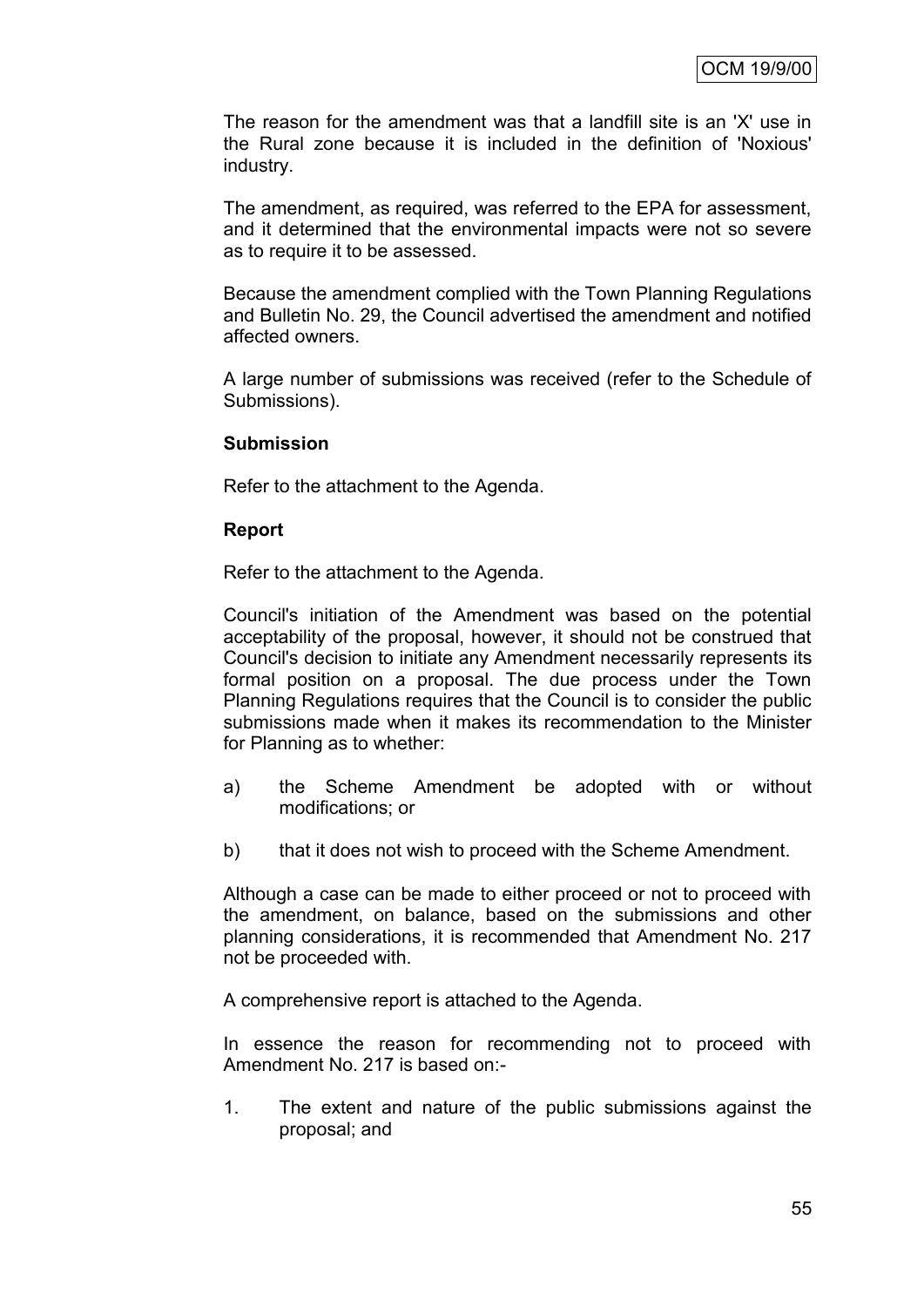2. The fact that the FRIARS Final Report (April 2000) has been released by the WAPC and the associated Hope Valley and Wattleup Redevelopment Bill is currently before the Upper House of State Parliament.

# **Strategic Plan/Policy Implications**

The Corporate Strategic Plan Key Result Areas which apply to this item are:-

- 2. Planning Your City
	- *"To ensure that the development will enhance the levels of amenity currently enjoyed by the community."*

The land the subject of the amendment is located within the proposed FRIARS Redevelopment Area.

This area is proposed to be removed from both the control of the MRS and the local scheme as provided for in the Hope Valley and Wattleup Re-development Area Bill which is currently before State Parliament.

This will mean that all existing and proposed zones and scheme provisions under both District Zoning Scheme No. 2 and proposed Town Planning Scheme No. 3 will not apply. This, therefore, will render the amendment ineffective.

The implementation of the FRIARS Master Plan will be by Landcorp and the approval of all development within the re-development area will be by the WAPC. The Council is likely to have a recommendation role.

# **Budget/Financial Implications**

N/A

# **Implications of Section 3.18(3) Local Government Act, 1995**

The Council is complying with the requirements of the Planning Act and Regulations.

The final decision on the amendment will be made by the Minister for Planning.

# **14. FINANCE AND CORPORATE SERVICES DIVISION ISSUES**

**14.1 (Ocm1\_9\_2000) - LIST OF CREDITORS PAID (KL) (5605) (ATTACH)**

**RECOMMENDATION**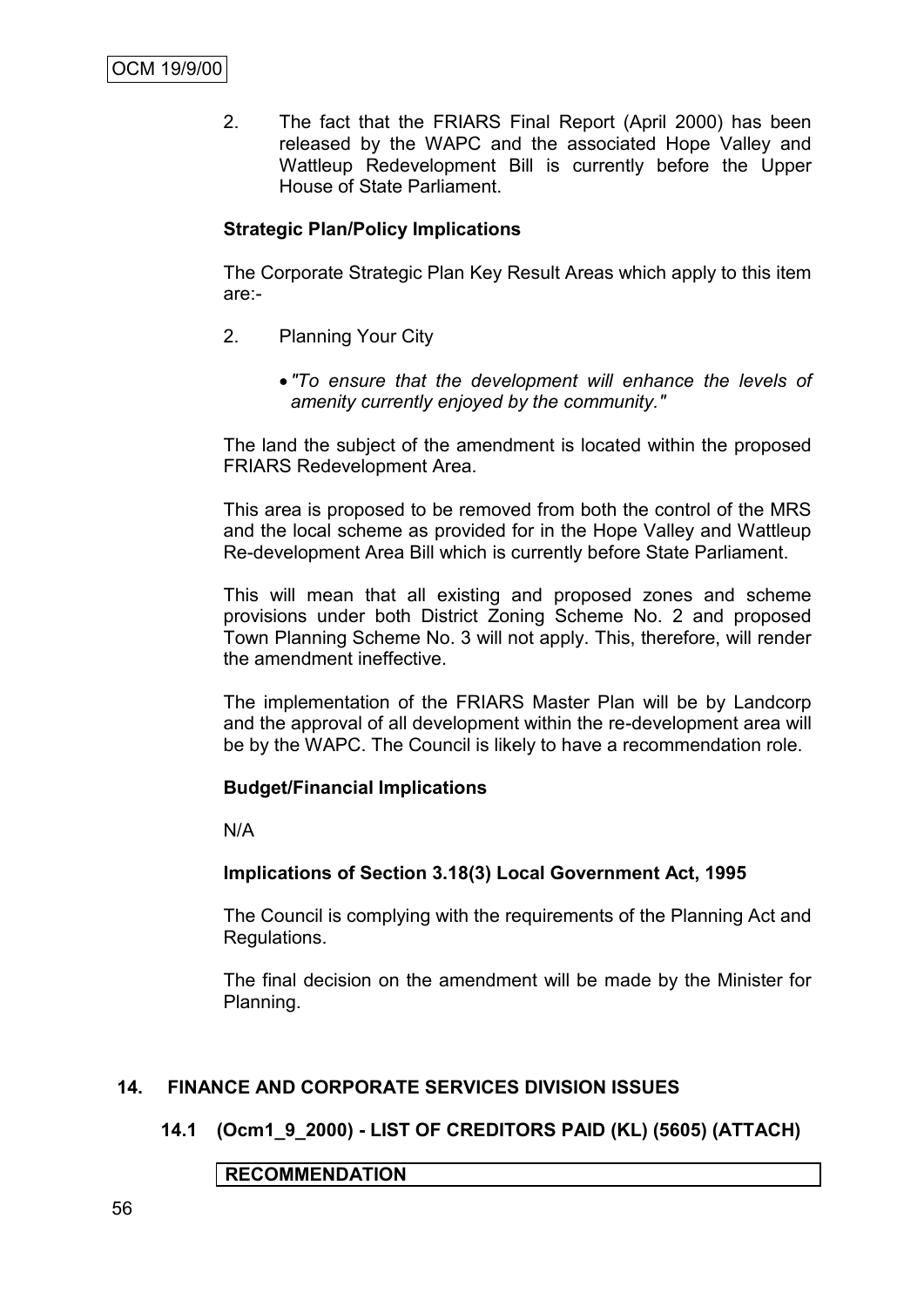That Council receive the List of Creditors Paid for August 2000, as attached to the Agenda.

# **COUNCIL DECISION**

# **Background**

It is a requirement of the Local Government (Financial Management) Regulations 1996, that a List of Creditors be compiled each month and provided to Council.

#### **Submission**

N/A

**Report**

N/A

**Strategic Plan/Policy Implications**

N/A

**Budget/Financial Implications**

N/A

**Implications of Section 3.18(3) Local Government Act, 1995**

Nil

# **14.2 (Ocm1\_9\_2000) - CITY OF COCKBURN INQUIRY - COSTS - MINISTER FOR LOCAL GOVERNMENT (1335) (ATC)**

# **RECOMMENDATION**

That Council:

- (1) give one months local public notice of its intention to use funds from the Rubbish Disposal Development Reserve Fund to pay the Department of Local Government, the first installment of the Douglas Inquiry costs; and
- (2) note that should the final decision be made in November to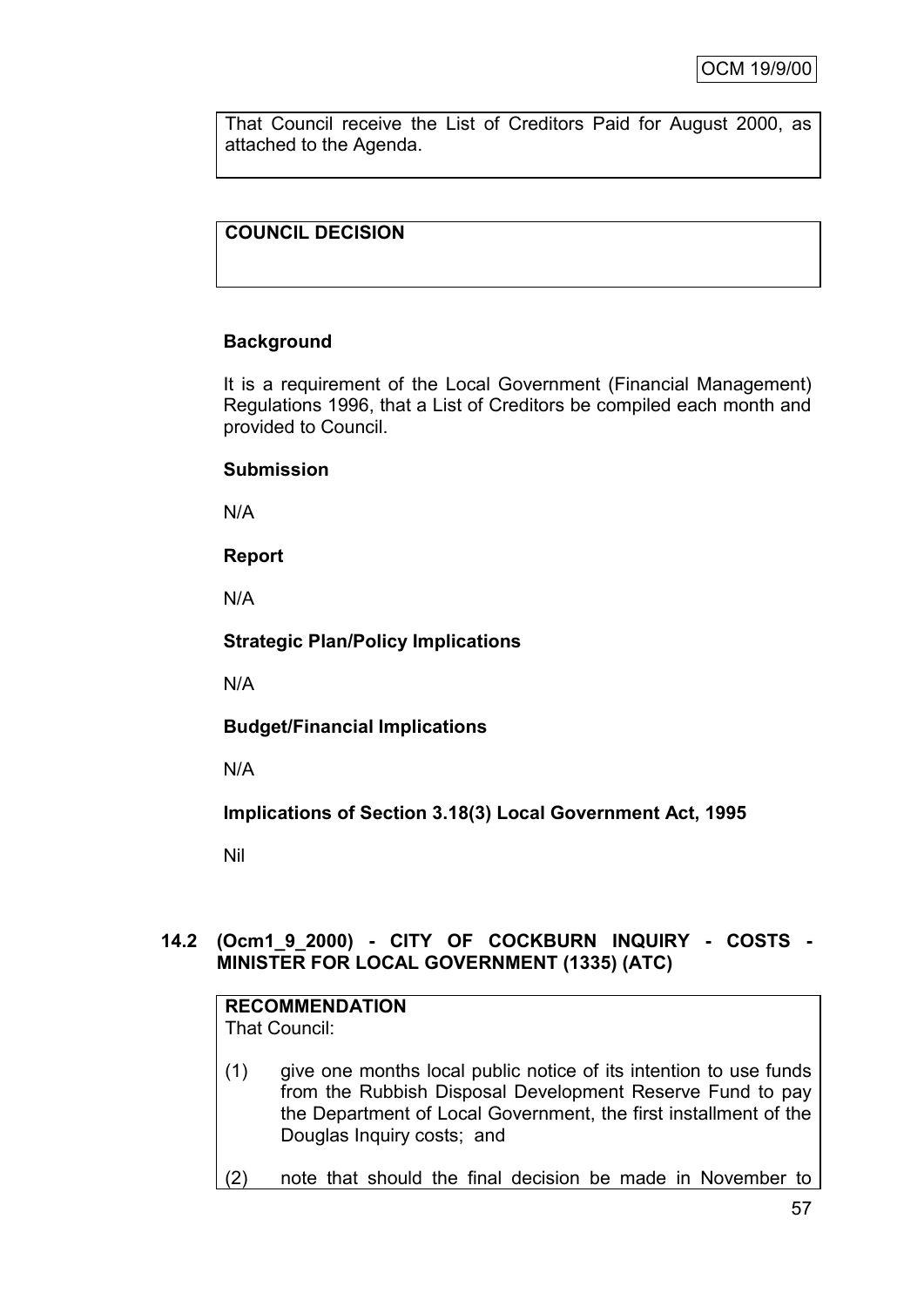utilise those funds for the payment of the costs, it will have a long term impact on Council's ability to provide for community infrastructure.

**TO BE CARRIED BY AN ABSOLUTE MAJORITY OF COUNCIL**

# **COUNCIL DECISION**

#### **Background**

In April 1999, the Hon. Minister for Local Government suspended the Council and appointed Commissioners to manage the affairs of Council.

An Inquiry was instigated under Division 2 - Part 8 of the Local Government Act 1995. This followed an Inquiry under Division 1 - Part 8 of the Act (Martin and Vicary).

An Inquiry Panel consisting of Mr Neil Douglas was appointed to inquire into the operations and affairs of the City of Cockburn.

The Inquiry concluded in April 2000 and the Hon. Minister for Local Government, tabled the Report in Parliament on 4 May 2000.

Council, at its Special Meeting held on 23 May 2000, has since responded to the recommendations of the Inquiry

By letter dated 15 June 2000 (received 19 June), the Hon. Minister for Local Government advised:

"*Section 8.27 of the Local Government Act 1995 provides that if an Inquiry Panel makes findings adverse to a local government, or its Council or any member, or to any of its employees the Minister may order the local government to pay all or part of the costs of the inquiry. This determination is irrespective of whether the suspended Council is dismissed or reinstated.*

*It is clear from the Report of the Inquiry that there are sufficient adverse findings to warrant consideration of S8.27.*

*I have given careful consideration to the question of whether the State Government should bear any proportion of the cost. I have formed the view that there are no, or insufficient, issues of a general Local Government nature which would warrant the State Government paying part of the cost of the Inquiry.*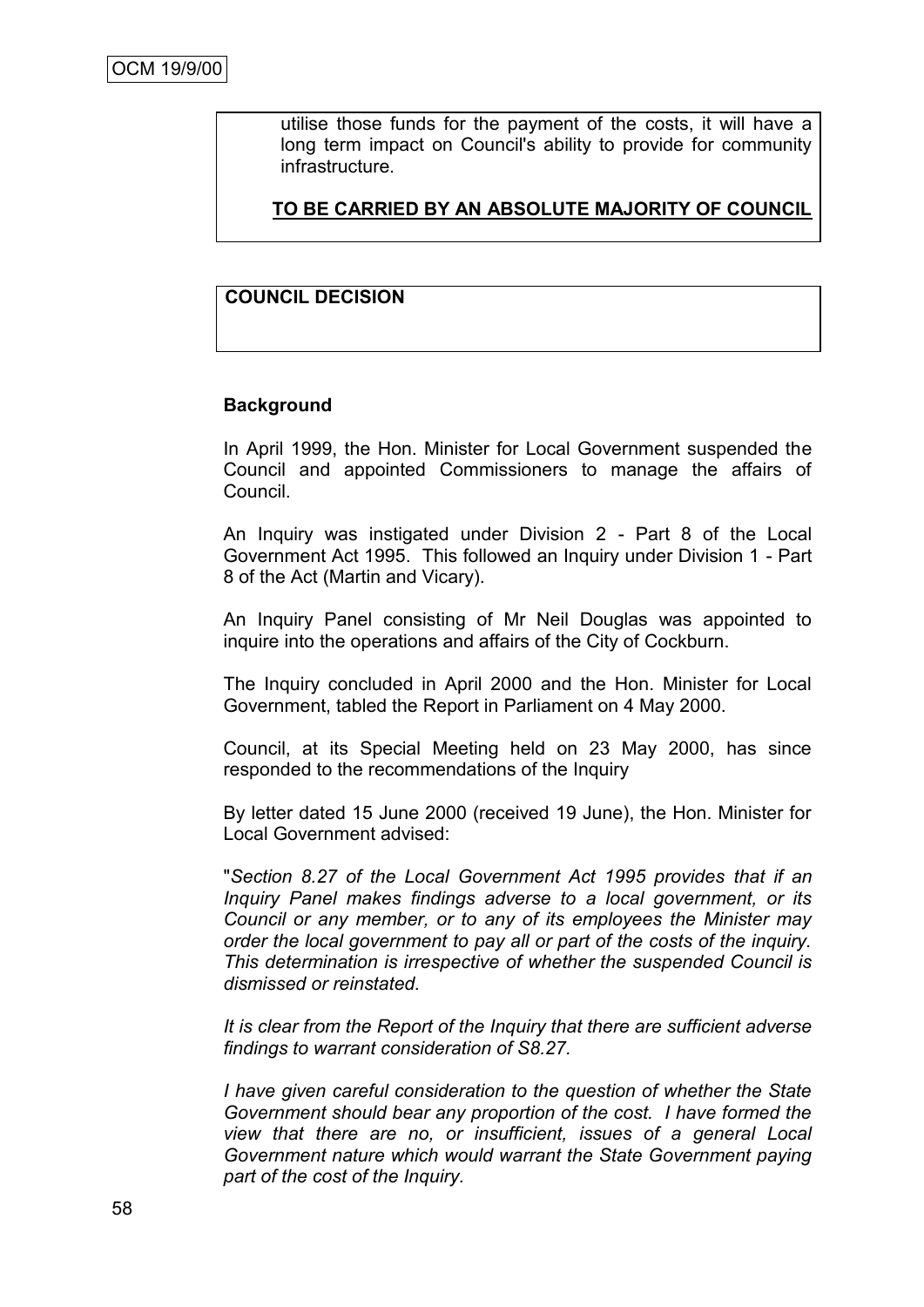*Accordingly I have determined that the City will pay the whole of the costs of the Inquiry.*

*At this stage the estimated total cost is \$1.8m.*

*I am prepared to consider spreading the cost over several years and to consider submissions in that regard.*

*I* therefore invite you to put a submission to me in regard to the *recovery of costs arising from the Inquiry Report. Such submissions should be received by my office by 30 June 2000*."

The Chief Executive Officer requested an extension of time to respond to the issue and by letter dated 22 June 2000, the Hon. Minister advised that it would be in order to receive the response "*on or about 21 July 2000*".

At its meeting on 18 July 2000, Council decided as follows:

That Council:

- (1) receive the letters from the Hon. Minister dated 15 June and 22 June 2000;
- (2) advise the Minister that in response to his letter, it is of the opinion that there are sufficient issues of a general Local Government nature, which would warrant the State Government paying part of the cost of the Inquiry;
- (3) request the Hon. Minister for Local Government:-
	- (i) To use his discretion as provided for under Section 8.27 of the Local Government Act 1995, for the apportionment of the cost of the Inquiry to be negotiated between the State Government and the Council, on the basis that some of the conclusions and recommendations as outlined in the officer's report, would also be of widespread interest to the Local Government industry.
	- (ii) In the interests of public accountability, provide Council with an itemised account of the costs applicable to each of the issues investigated by the Inquirer, in the event that the Minister orders the Council to pay all or portion of the cost of the Inquiry into the City of Cockburn.
	- (iii) To agree that any payment to be made by the City of Cockburn, be spread equally over four(4) consecutive financial years, with the first payment due in February 2001.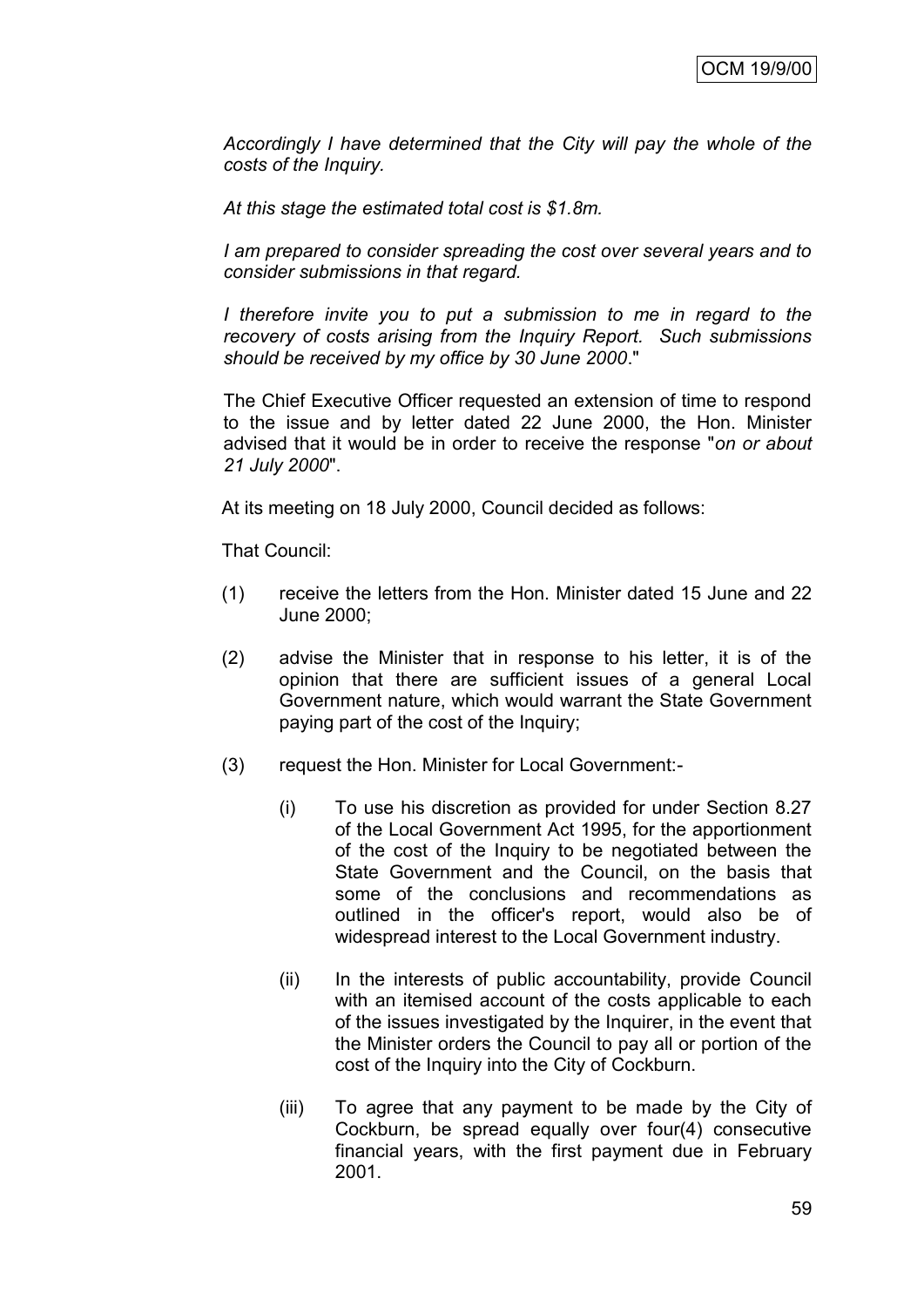- (iv) To provide specific clarification on the circumstances surrounding the Cockburn and Wanneroo Inquiries which resulted in the City of Cockburn being expected to pay the full cost of the Inquiry and the City of Wanneroo being relieved of any cost imposition.
- (v) To provide any details of initiatives to amend Part 8 of the Local Government Act 1995, in respect of Inquiry Panel processes, which may be contemplated as an outcome of the City of Cockburn Inquiry.
- (4) advise the Hon. Minister that it will be necessary for Council to explore all possible options to meet the final legal costs apportioned to the City, which may include the use of:

reserve funds, sale of assets, reduction in services, loan funds, rate increase.

In a letter dated 15 August 2000 addressed to the Chief Executive Officer, the Minister for Local Government advised as follows:

#### *"CITY OF COCKBURN INQUIRY COSTS*

*I refer to your recent submission and to my subsequent meeting with Mr Donaldson and yourself in regard to the above.*

*I have given careful consideration to the propositions advanced by Council as to the allocation of the cost of the Inquiry now finalised at \$1,722,494.*

*In accordance with S8.27 of the Local Government Act 1995 I have determined that the City of Cockburn will be required to pay the entire cost of the Inquiry.*

*I require the City to reimburse the Department of Local Government:*

- *\$722,494 on or before 30 October 2000*
- *\$500,000 on or before 30 October 2001*
- *\$500,000 on or before 30 October 2002*

*In making this determination I had regard for:*

- *the prior Inquiries by the Department of Local Government and the Ombudsman and Council"s responses;*
- *the range of findings against Councillors and staff covering various issues;*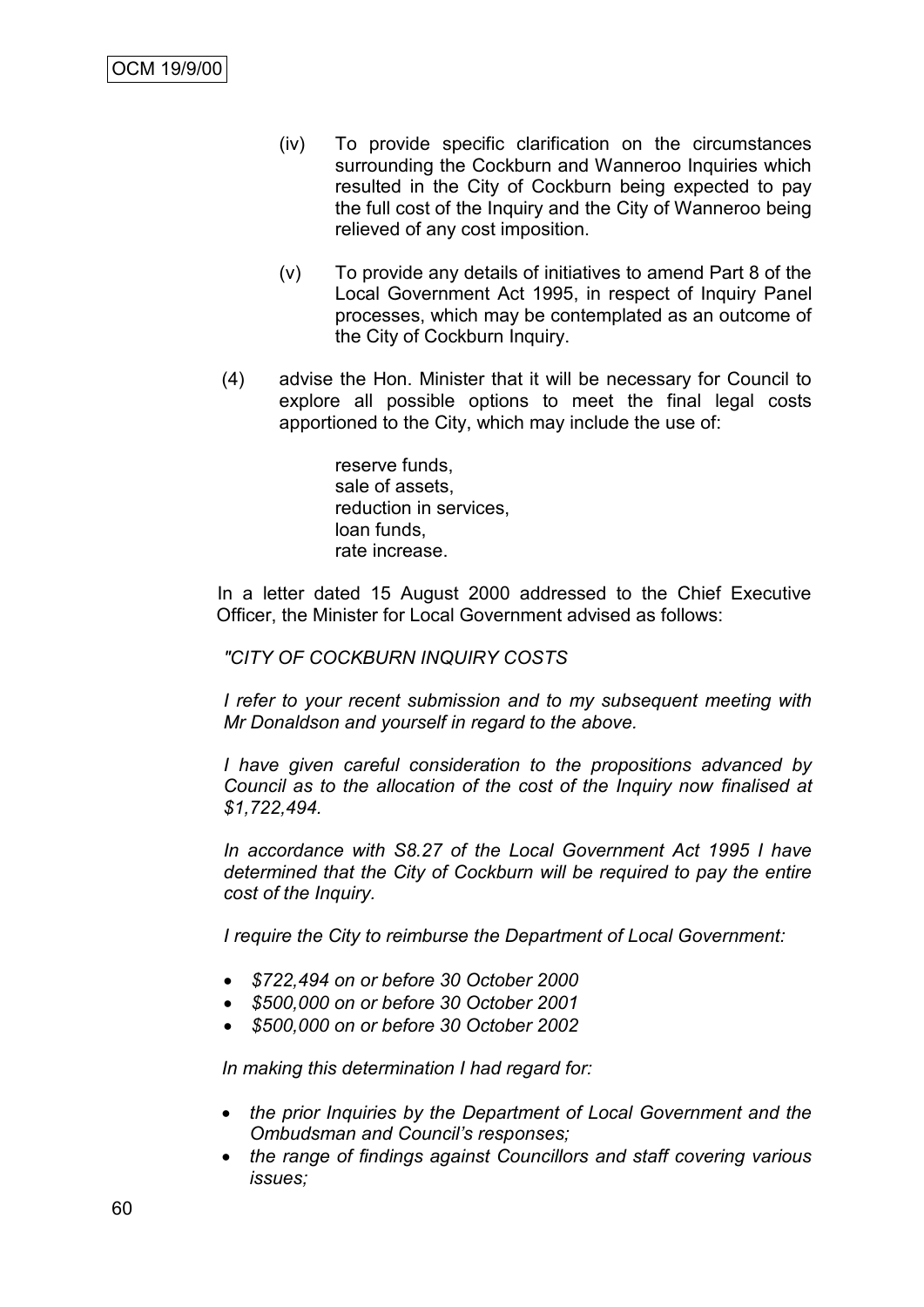*the fact that it was the behaviour of the Council itself which led to the establishment of the Inquiry.*

Following receipt of the Minister"s letter dated 15 August 2000, at its meeting on 15 August 2000 Council resolved to:

- *1) receive the letter dated 15th August 2000 from the Hon. Minister for Local Government, requiring Council to reimburse the Department of Local Government, the full cost of the Inquiry, being \$1,722,494.00;*
- *2) in acknowledging receipt of the letter, record its extreme disappointment in the decision which has been taken by the Minister, despite the strong representation made by the Council and the strong opposition demonstrated by the community;*
- *3) seek legal advice on any avenues which may be open to it to appeal the decision taken by the Hon. Minister under Section 8.27 of the Local Government Act 1995;*
- *4) Seek from the Hon. Minister, an extension of time until 31st December 2000, to make the first payment of \$722,494, bearing in mind :*
	- *a) Council statutory obligations under Section 6.11 of the Local Government Act, to give one months public notice of any proposal to use funds held in reserve account for another purpose, should Council finally determine that funds held in reserve be transferred for the purpose of paying towards the cost of the Inquiry;*
	- *b) The need for a full report to be prepared and considered by Council on the alternative source of funds as previously identified by Council and subsequently advised to the Hon. Minister;*
- *5) strongly request the Hon. Minister to again consider Council's request for the Inquiry costs which are to be borne by the City, to be apportioned over four financial years;*
- *6) reaffirm its request to the Hon. Minister for Council to be provided with an itemised account of the costs applicable to each of the issues investigated by the Inquirer, noting that the information provided with the Minister's letter of the 15th August was a cash expenditure analysis on a line item basis and not attributed across the issues of the Inquiry as previously requested on the basis of public accountability;*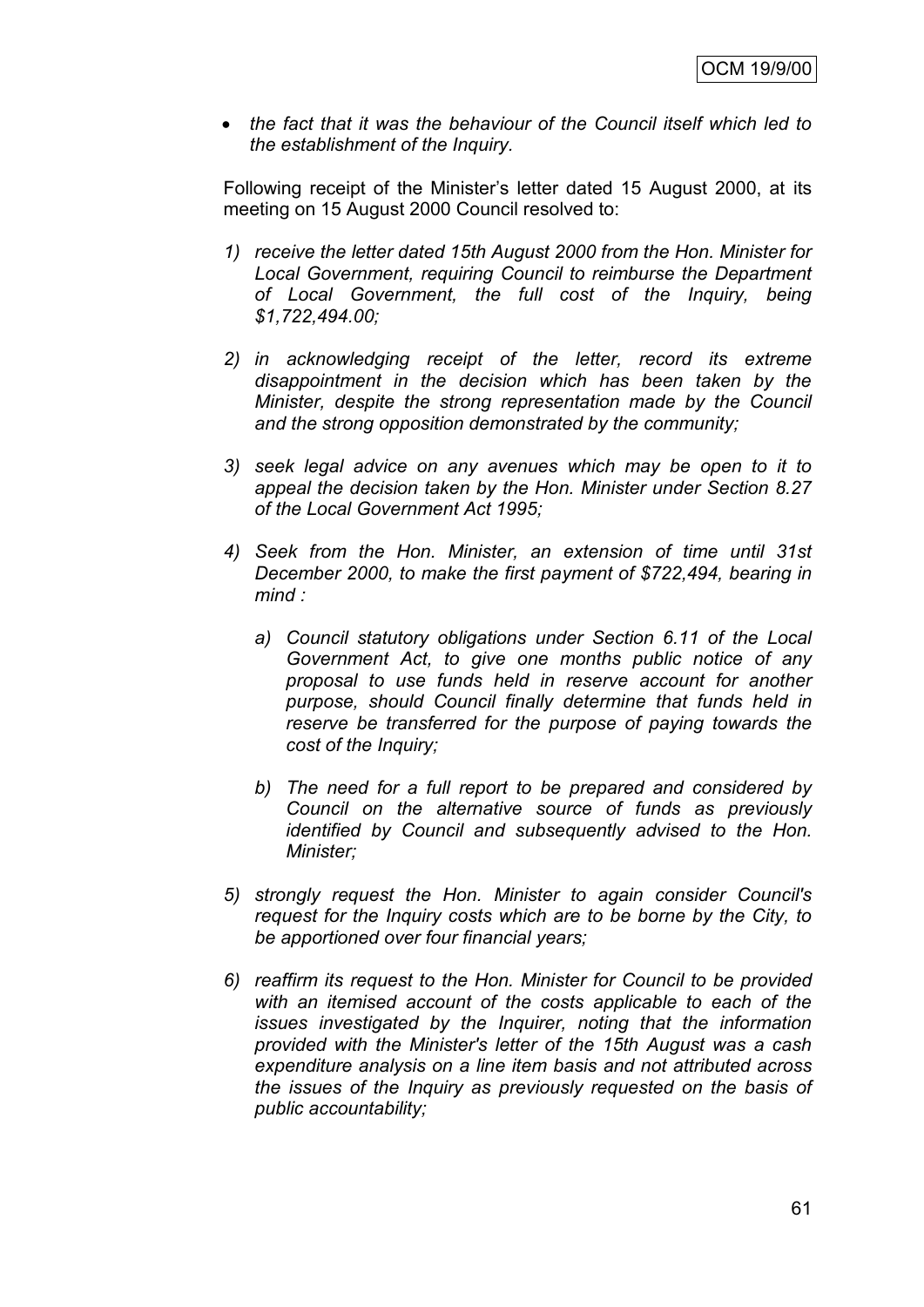- *7) note that there are a number of capital purchases included in the cash expenditure analysis and request that such items be forwarded to Council with appropriate documentation; and*
- *8) require the Chief Executive Officer to have urgent discussions with Members of Parliament and WAMA, to seek their support in opposing the proposition that the City of Cockburn should pay the full cost of the Inquiry.*

#### **Submission**

In response to Council"s decisions on 15 August 2000 the Minister for Local Government replied on 4 September 2000 as follows:

*I refer to your letter of 16 August 2000 requesting an extension of time until 31 December 2000 to make the first payment of \$722,494.*

*I acknowledge the lead time required of S6.11 of the "Local Government Act 1995" which was partly the reason for the timeframe proposed in my original determination.*

*Had my direction been considered and dealt with expeditiously then Council could have considered your report and resolved to advertise soon after its meeting on 15 August 2000.*

*Given that Council is not to meet again until 19 September 2000 and 30 days notice will go beyond its next meeting on 17 October 2000, it seems that the 21 November 2000 meeting will be the earliest that Council can confirm the change of purpose of part of the reserve account.*

*Accordingly, I am prepared to defer payment of \$722,494 until 23 November 2000 but not until 31 December 2000 as you request.*

#### **Report**

Section 8.27 of the Local Government Act 1995, provides that if adverse findings are made against a local government, or to its Council or any member or any of its employees, *the Minister may order the local government to pay all or part of the cost of the inquiry and the local government is to comply with that order*.

The Hon. Minister for Local Government, by way of letter dated 15 August 2000, has determined that the City will be required to pay the entire cost of the Douglas Inquiry despite a strong case put by Council, that many of the conclusions and recommendations of the Inquiry would be of widespread interest to the local government industry and should therefore be apportioned accordingly.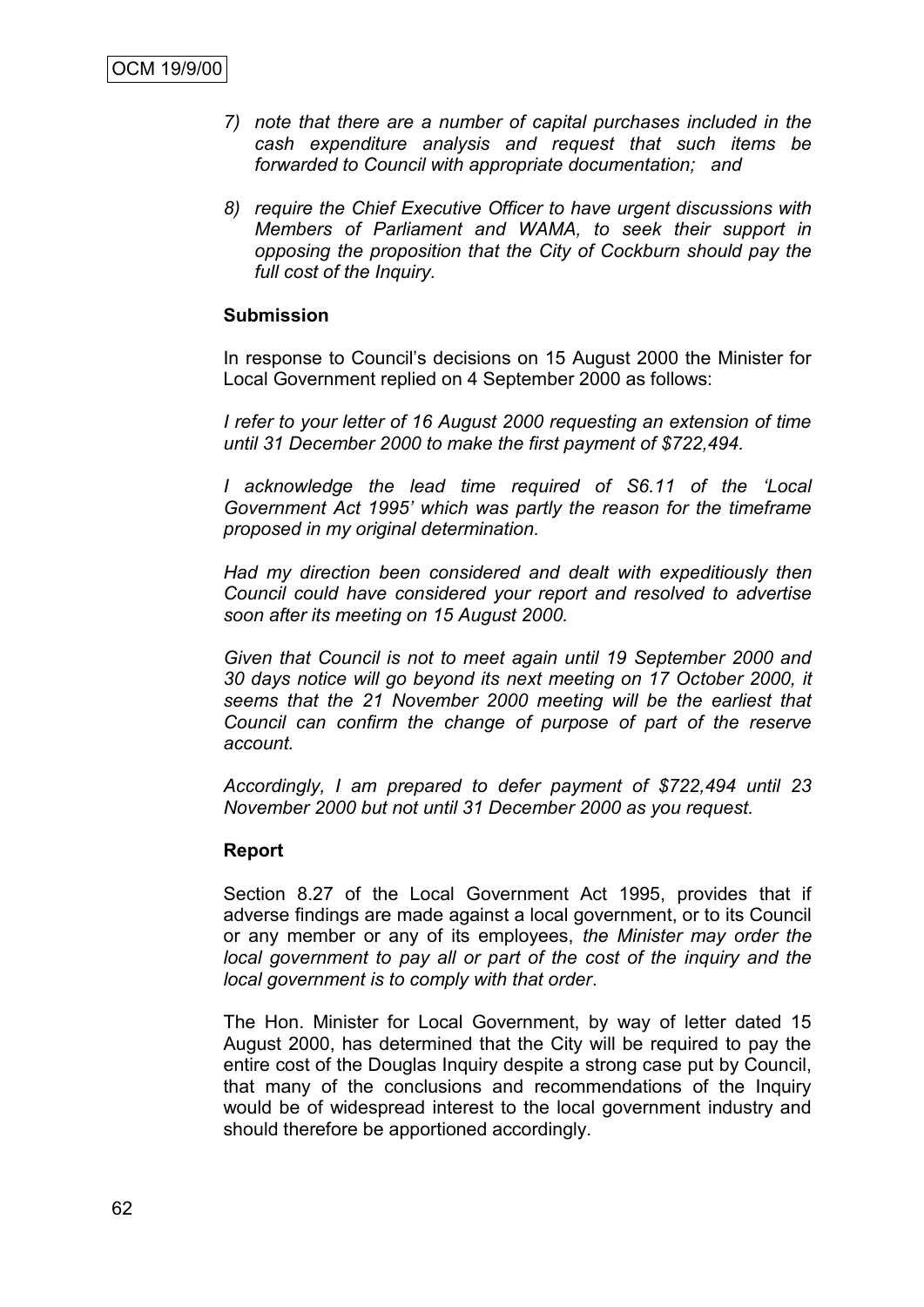Council had requested that any payments to be made by Council, be spread over four years with the first payment due in February 2001. However in his letter dated 15 August 2000, the Minister directed that payments be made as follows:

- \$722,494 on or before 30 October 2000
- \$500,000 on or before 30 October 2001
- **\$500,000 on or before 30 October 2002**

Following Council"s request at its meeting on 15 August 2000 the Minister has agreed to defer the first payment until 23 November 2000.

The source of funding for the repayment of the \$1,722,494 now needs to be identified.

At its meeting on 18 July 2000, Council decided that all possible options to meet the final legal costs apportioned to the City, should be examined including:

- sale of assets
- reduction in services
- use of loan funds
- rate increase
- use of Reserve Funds

These options are discussed below.

# **SALE OF ASSETS**

Some of the assets that could be sold are:

- $\blacksquare$  light car fleet;
- heavy plant fleet;
- **freehold land.**

The sale of these assets is not recommended because:

- 1) It is not recommended business practice to sell assets (capital) to fund operating costs.
- 2) The assets were accumulated to provide services in a costeffective manner. The sale of the asset does not diminish the need for the plant/equipment and therefore, the items would have to be leased. This would result in an increase in operating expenditure.
- 3) Funds available from the sale of land holdings may not be easily realised unless sold at a price less than the proper value. There is a requirement to prepare business plans for major land transactions with a requirement to advertise the business plan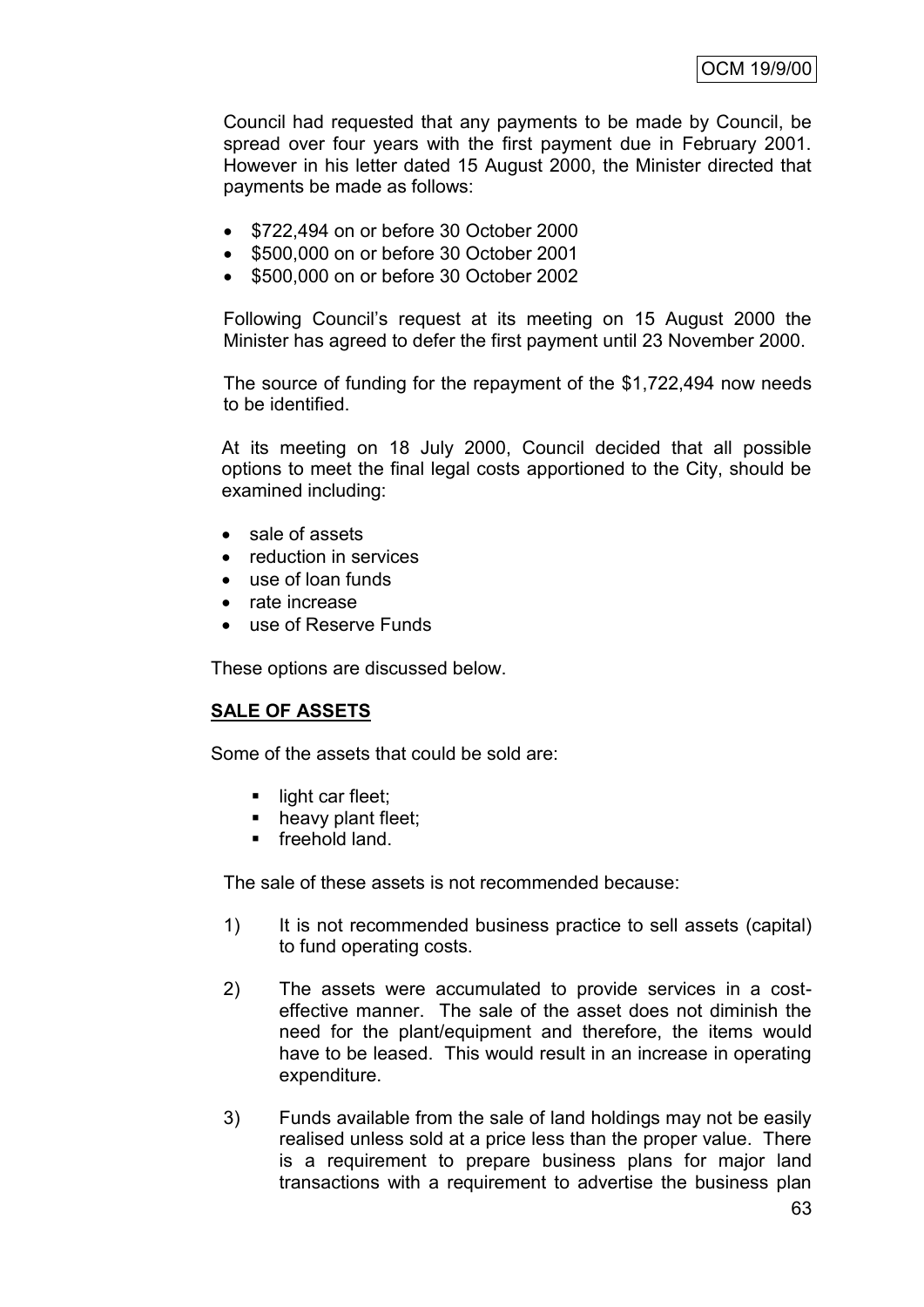for public comment for a period of six weeks. The timeframes involved and the need to pay the first payment by 23 November 2000, does not make this a viable option.

The sale of assets is therefore not considered to be an appropriate option.

#### **REDUCTION IN SERVICES**

The Council currently provides a wide range of services. A reduction in service to achieve the cost savings required, would have a significant impact on the level of service to the community.

The community has in the most recent Community Satisfaction Survey, indicated that they wish current services to be retained. A reduction in services is therefore not considered to be an appropriate option.

#### **LOANS**

Council could borrow the \$1,722,494 from the W.A. Treasury. Repayments over a period of say 10 years, would be around \$250,000 per year based on current interest rates, a total repayment of \$2.50m. This would represent a rate increase of 1.6% in the first year based on current rate revenue, with the 1.6% dropping off in the 11th year. An amount of around \$778,000 in interest would be paid over the term of the loan. This option is therefore not recommended if alternative funding can be found.

#### **RATE INCREASE**

As the Budget for 2000/01 has been adopted, a supplementary general rate (LGA S6.32 (3)(a)) could be levied for 2000/01 to cover the \$722,494. The supplementary rate would need to be an additional 4.5% to cover the payment due. Previous considerations were based on repaying the amount due over a four-year period, which would have required a rate increase of 2.8% held for a period of four years. It is considered that while 2.8% may have been acceptable to ratepayers, the 4.5% increase required would not be acceptable.

The supplementary general rate would be based on the Gross Rental Value or Unimproved Value of properties as appropriate. The amount paid by each ratepayer would vary accordingly. Properties with lower values would be levied less than those with higher values.

A rate increase of just over 3% would be required in 2001/02 which would remain in force for 2002/03, to cover the \$500,000 payments due in those years before dropping off in 2003/04.

There will also be a proposed increase of about 2.5% each year to provide for the services demanded by a growing local government.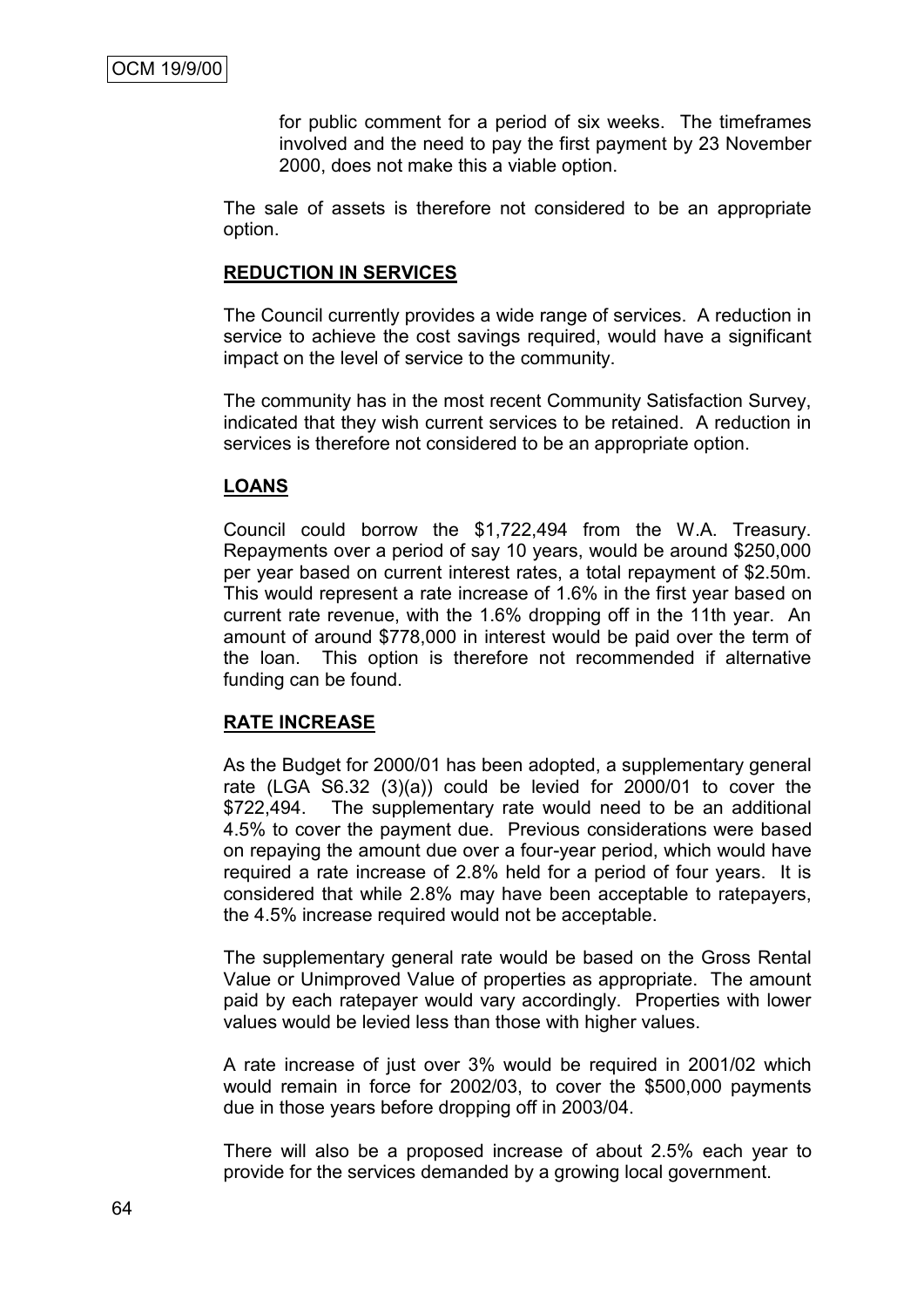As a supplementary rate levy of 4.5% in 2000/01 to cover the Inquiry costs would have a direct and immediate impact on ratepayers, it would be preferable to find another funding source.

#### **RESERVE FUNDS**

The Council currently has 20 cash-backed reserves which fall into three major areas:

- 1) funds to cover future employee entitlements;
- 2) funds to cover capital expenditure from year to year to allow internal businesses to function efficiently and in a cost-effective manner; and
- 3) funds to cover large expenditures for infrastructure work required in the future.

All Reserve Funds have been examined to determine whether funds held are at appropriate levels for the short and longer term and whether the use of those funds to pay for the Inquiry, would result in a need in future to borrow funds and/or increase rates income to provide the funds for the identified and approved projects.

The Rubbish Disposal Development Reserve Fund has been identified as having surplus funds for the next three years, with any long term shortfall caused by use of these funds to pay the Inquiry costs, being capable of being covered in the longer term from increased revenue from tip fees in future years. Preliminary planning had identified that a portion of the increased tip fees could be used to assist in the funding of community facilities rather than using loan funds. The use of these fees to cover the Inquiry costs, may result in delays to the provision of some facilities.

Preliminary consideration was also being given to using part of the tip fees to subsidise the increase in rubbish rates that will occur in 2001/02 as a result of the introduction of the recycling bin system. Any possible subsidy will need to be delayed until 2003/04 if the Reserve Fund is used for the Inquiry costs. Even though a subsidy is being considered, in the long term, a problem would arise when the income from the landfill site ceases and therefore cannot be used as a subsidy. It should be noted the general rates are currently being subsidised by \$1.5m from Tip Fees and long term planning will need to phase out the general rates subsidy over the life of the tip.

While a delay in the provision of facilities may result, the use of these Reserve funds is considered to be preferable to raising a supplementary rate of 4.5% in 2000/01 to cover the Inquiry costs, as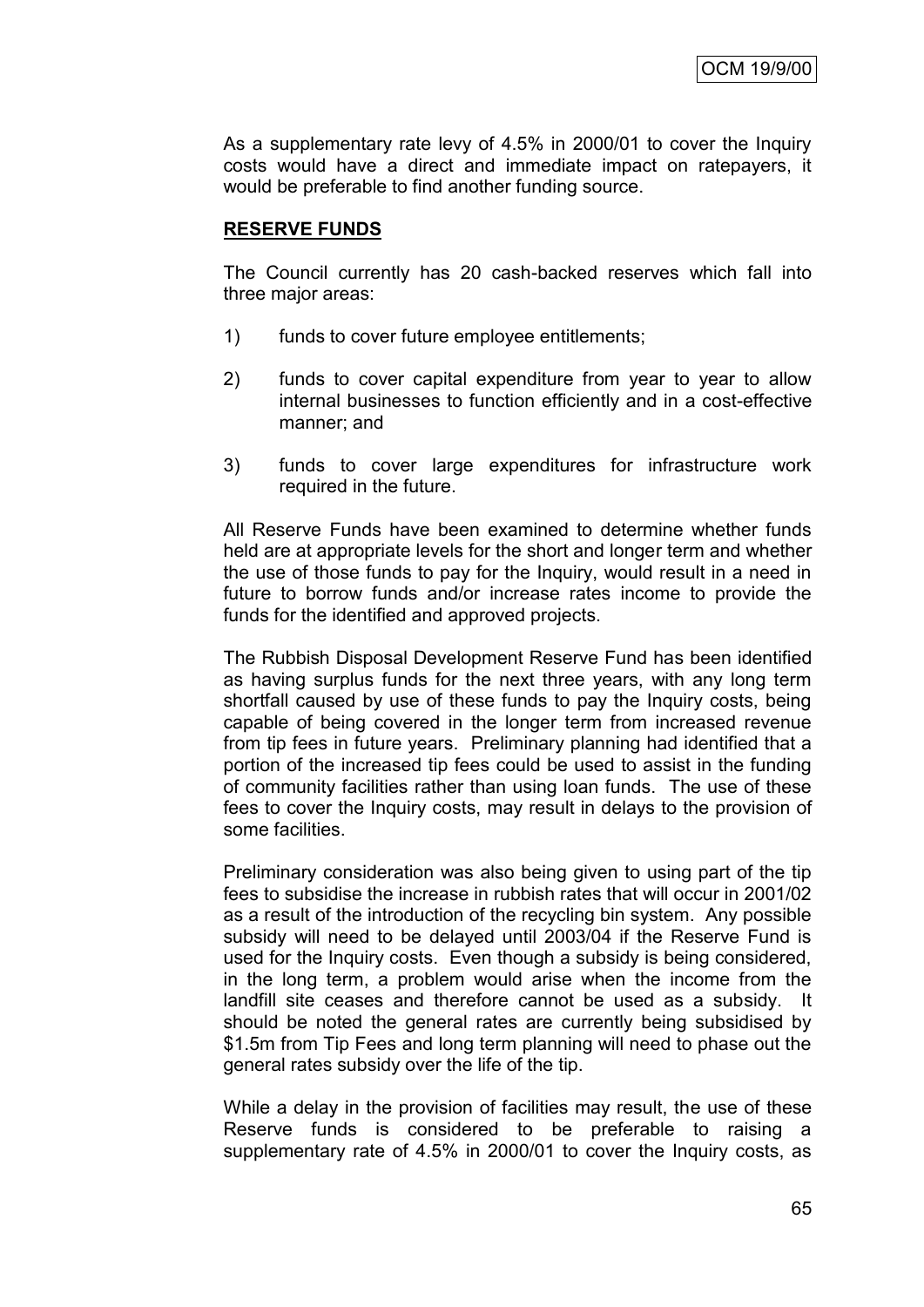rates have a direct and immediate impact on all ratepayers of the district.

In order to use the money in a Reserve Fund for a purpose other than which it was set aside, Section 6.11 of the Local Government Act 1995 requires Council to give one months local public notice of the proposed use. If such a change of purpose is made as part of the Budget adoption, then such advertising is not required. Advertising will therefore be required of a proposal to use funds from the Rubbish Development Reserve Fund to pay Inquiry costs in 2000/01.

At its meeting on 21 November Council will be required to approve payment of the amount of \$722,494 using funds from the Rubbish Disposal Development Reserve Fund, to meet the Minister"s deadline for payment on 23 November 2000.

#### **OTHER ISSUES**

The Minister"s reply dated 4 September 2000 did not address Council"s request for an extension of the repayment period from three years to four years, the request for an itemised account of the costs applicable to each issue investigated by the Inquirer, and the request for capital items purchased by the Inquirer that form part of the costs to be paid by Council to be forwarded to Council for its use.

A further letter has been sent to the Minister requesting him to address these issues.

#### **Strategic Plan/Policy Implications**

N/A

# **Budget/Financial Implications**

The use of monies from the Rubbish Development Reserve Fund to pay the Inquiry costs, will not have any immediate financial impact but will require long term planning to ensure that in the longer term, sufficient funds are transferred from tip fees to cover the funds withdrawn.

It is to be noted that the Leader of the Opposition, Geoff Gallop and Shadow Minister for Local Government, Mark McGowan, have stated that should the Australian Labor Party win office at the next State Election, Council will not be required to pay the Department of Local Government, any outstanding repayments for the Inquiry costs.

# **Implications of Section 3.18(3) Local Government Act, 1995**

Nil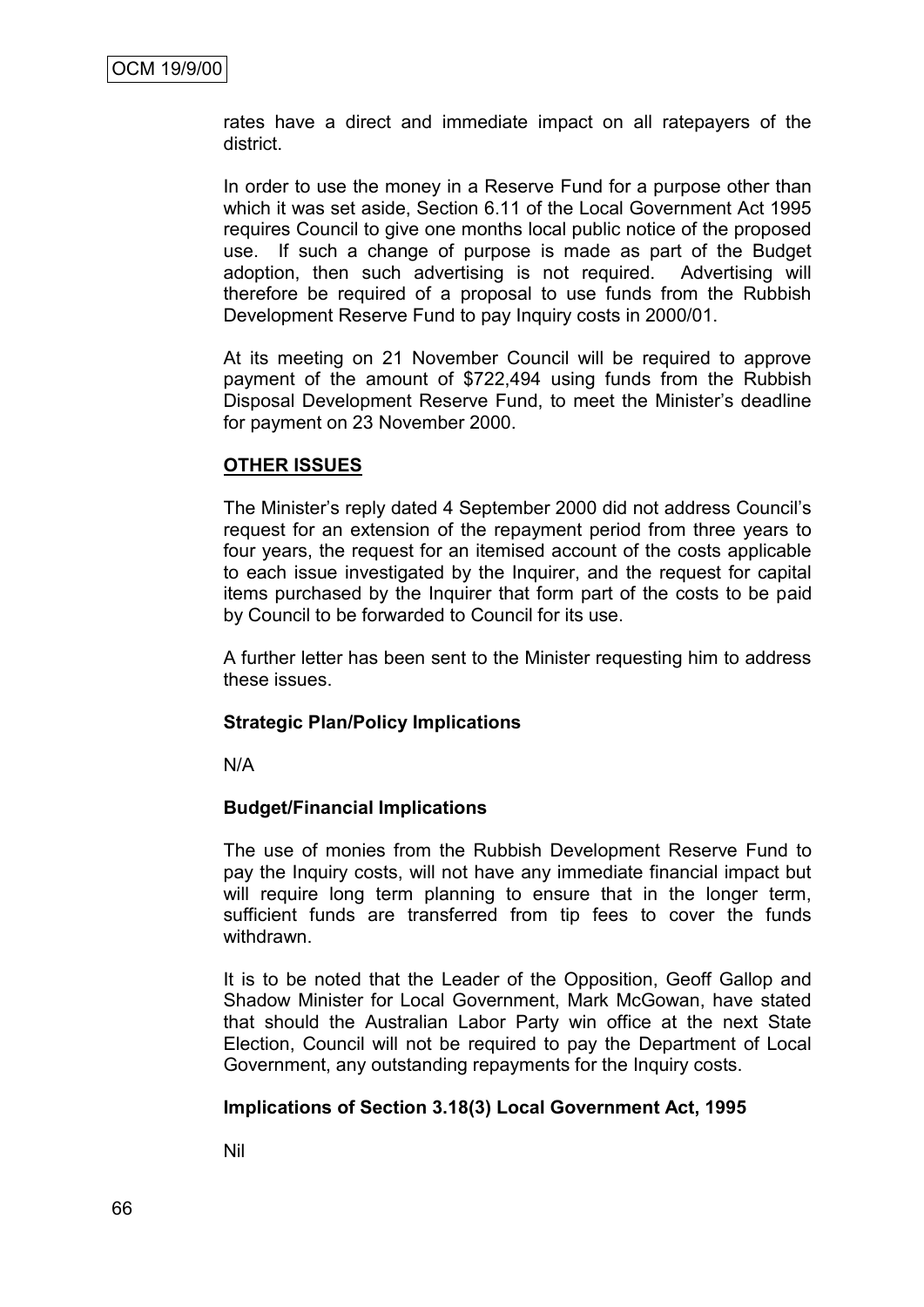#### **14.3 (Ocm1\_9\_2000) - DEDICATION OF PORTION OF RESERVE 27950 TO ROAD RESERVE - KENTUCKY COURT, JANDAKOT (4500024; 450959) (KJS) (ATTACH)**

# **RECOMMENDATION**

That Council:

- (1) accept the Dedication of portion of Reserve 27950 as Road Reserve - Kentucky Court, Jandakot pursuant to Section 56(1)(a) of the land Administration Act 1997;
- (2) indemnify the Minister for Lands against any claim in respect of Section 56(4) of the Land Administration Act; and
- (3) subject to (1) and (2) above being conditional, the Department of Land Administration undertakes all survey and land transfer costs associated with the creation of portion of dedicated road.

## **COUNCIL DECISION**

## **Background**

The Department of Land Administration, responding to a request from the Water Corporation, has written to Council with a suggestion that portion of Reserve be re-vested as road reserve.

The Water Corporation proposes to put plant in this portion of land. As road reserve, the Water Corporation will be relieved of the necessity to create a Crown Easement over that portion of land.

#### **Submission**

N/A

## **Report**

The area identified has a formed sealed road and connects North Lake Road to Kentucky Court. The Reserve 27950 is a former railway reserve but is now controlled by the Department of Land Administration.

The indemnification against costs is a requirement of the Land Administration Act 1997 and only pertains to cost and expenses that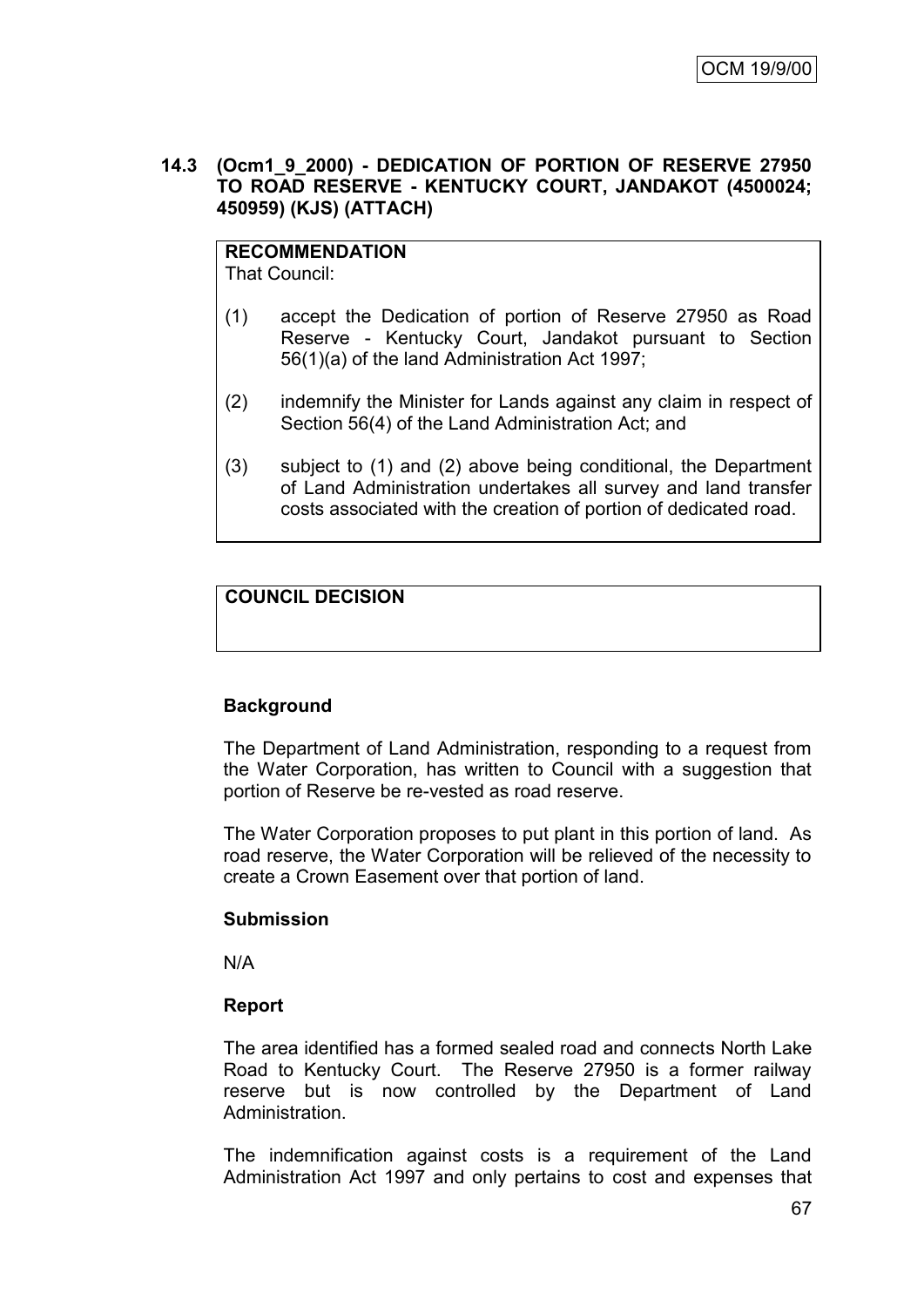the Minister reasonably incurred, in considering and granting a request for compensation. Given that the land in question is Crown land managed by the Department of Land Administration, this requirement can be seen as a formality of the Act.

### **Strategic Plan/Policy Implications**

N/A

### **Budget/Financial Implications**

N/A

**Implications of Section 3.18(3) Local Government Act, 1995**

Nil

#### **15. ENGINEERING AND WORKS DIVISION ISSUES**

**15.1 (Ocm1\_9\_2000) - REGIONAL RESOURCE RECOVERY CENTRE - DRAFT SECURED LENDING FACILITY AGREEMENT (4904) (BKG) (ATTACH)**

#### **RECOMMENDATION** That Council:

- (1) agrees with the terms and conditions of the Western Australian Treasury Corporation Draft Secured Lending Facility Agreement dated 18 August 2000 in relation to the funding for the construction of the Regional Resource Recovery Centre and resolves to enter into a secured lending facility agreement between Southern Metropolitan Regional Council, City of Canning, City of Cockburn, City of Fremantle, City of Melville, Town of East Fremantle and Western Australian Treasury Corporation and a charge agreement between the Council and Western Australian Treasury Corporation in, or substantially in, the form of those draft agreements; and
- (2) authorises the Chairman of Commissioners and the Chief Executive Officer to sign the Western Australian Treasury Corporation Draft Secured Lending Facility Agreement and Charge Agreement.

**COUNCIL DECISION**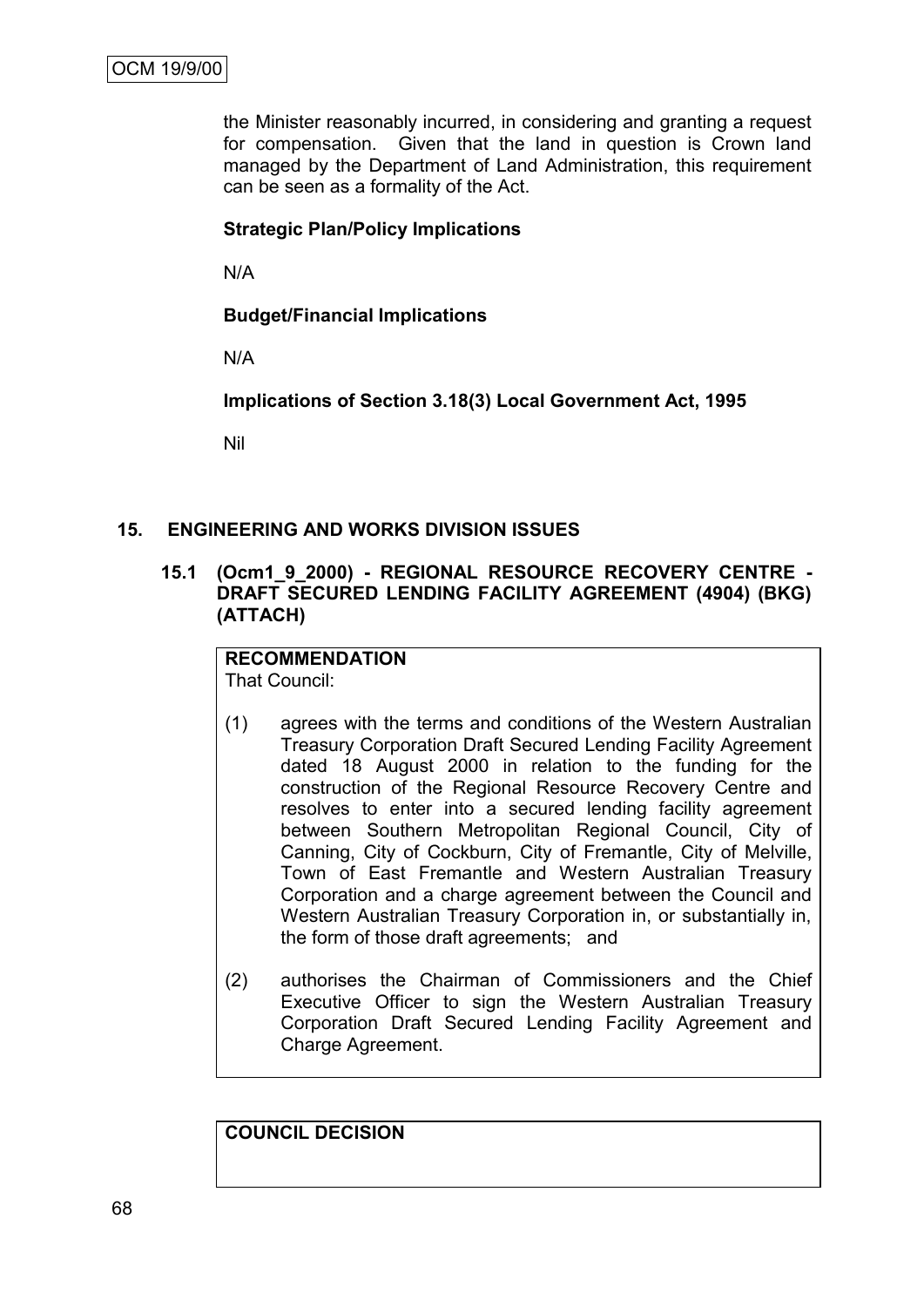## **Background**

Council resolved at its meeting on 20 April 1999, to participate as a project participant in the Regional Resource Recovery Centre (RRRC) project.

The project was established through the Southern Metropolitan Regional Council (SMRC) and involves the Cities of Canning, Cockburn, Fremantle, Melville and Town of East Fremantle, in the development of a waste processing plant and a recyclable and green waste facility at Canning Vale.

The capital construction of the facility will be funded from borrowings as indicated in Project Business Plan. The Regional Council would obtain and administer the borrowings and the project participants would make annual contributions towards the repayment of these borrowings. The contributions are based on participants' populations over the term of the loan.

Clauses 2.3(5) & (6) of the Project Participants' Agreement requires a project participant to undertake to guarantee or secure the borrowing if it is a requirement from a financial institution from which the borrowing is to be made by the Regional Council. The guarantee or security is limited to the proportion of liability for each participant (based on population).

#### **Submission**

N/A

## **Report**

The Draft agreements are in two parts:

- 1. Secured Lending Facility Agreement
- 2. Charge Agreement
- 1. The Draft Secured Lending Facility Agreement is between the Western Australian Treasury Corporation (WATC) (l*ender*) and the Regional Council (SMRC) (*borrower*) and the five project participants (*participants*). In summary, the agreement provides that the SMRC promises to pay the loan at the times and in the manner set out and gives as security, the project participant's annual contributions as prescribed in the recently amended regulation in the *Local Government (Functions and General) Regulations*. The Project Participants agree to meet their "share" based on a percentage of the liability as certified by the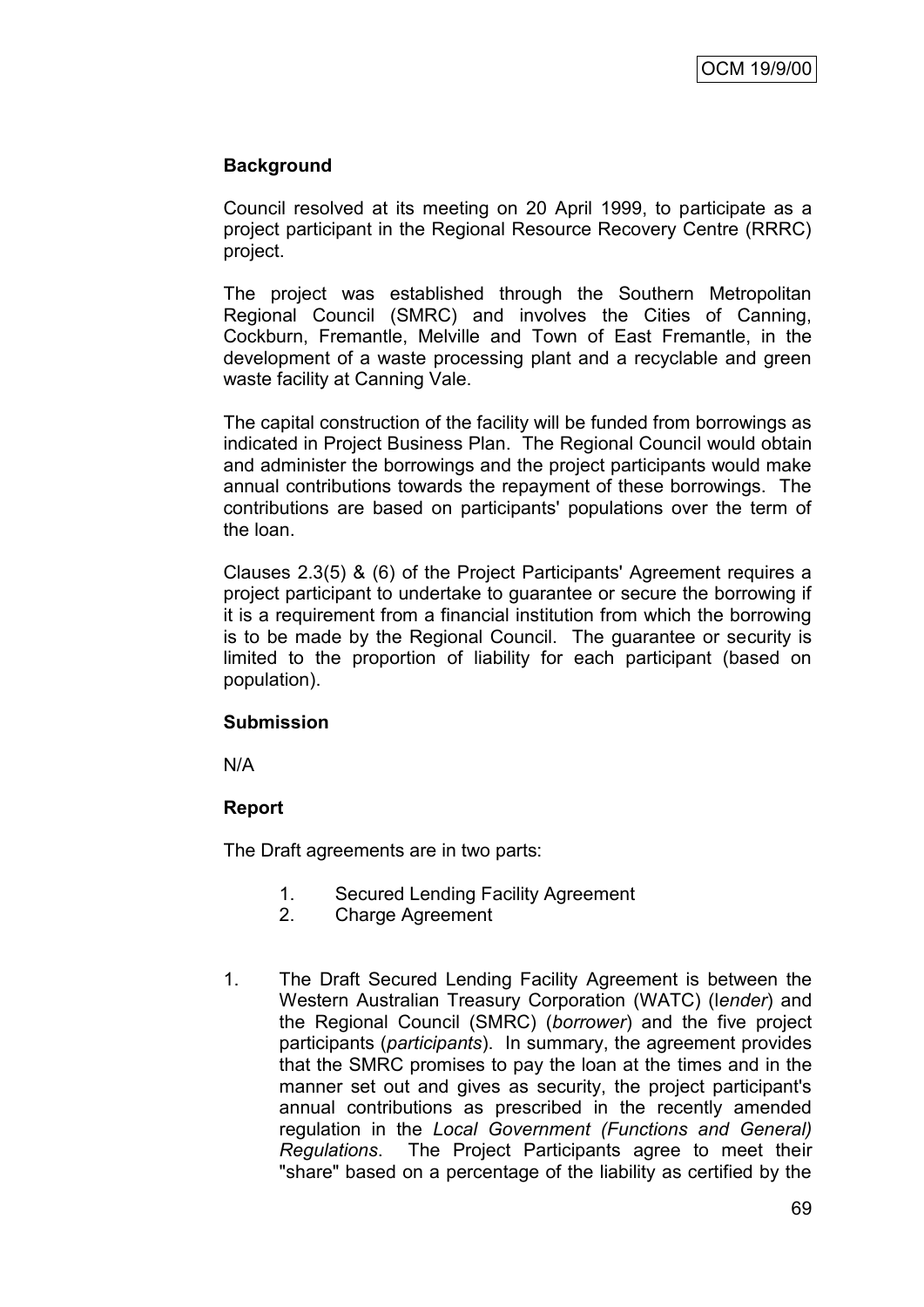SMRC. Only if SMRC default, will WATC demand payment from the Project Participants or if only a partial default, then WATC will demand payment from the defaulting Project Participant. It should be noted that whilst each participant is severally liable for their share only, any default may have an impact on all participants if not resolved early.

2. The "Charge Agreement" is between a project participant and WATC. Each project participant is required to sign its own agreement with WATC to promise to pay any outstanding monies of its "share" or a charge over its general funds as identified in the Secured Lending Facility Agreement.

As the Council is a party to these two agreements, it is then required to sign both documents.

#### Financial Implications

The Council's estimated share of the \$40M lending facility is based on population percentages (census figures each 5 years) over the term of the loan. The Council's share of the estimated annual contribution of principal and interest over the twenty-year loan period, is \$845,000 to \$1.1M (\$34 - \$37 pa per household).

The graph below shows the Council's estimated outstanding loan principal at each five-year period after census adjustments, until the loan is fully paid in December 2021.



**Cockburn's Estimated Share of the RRRC Loan Liability**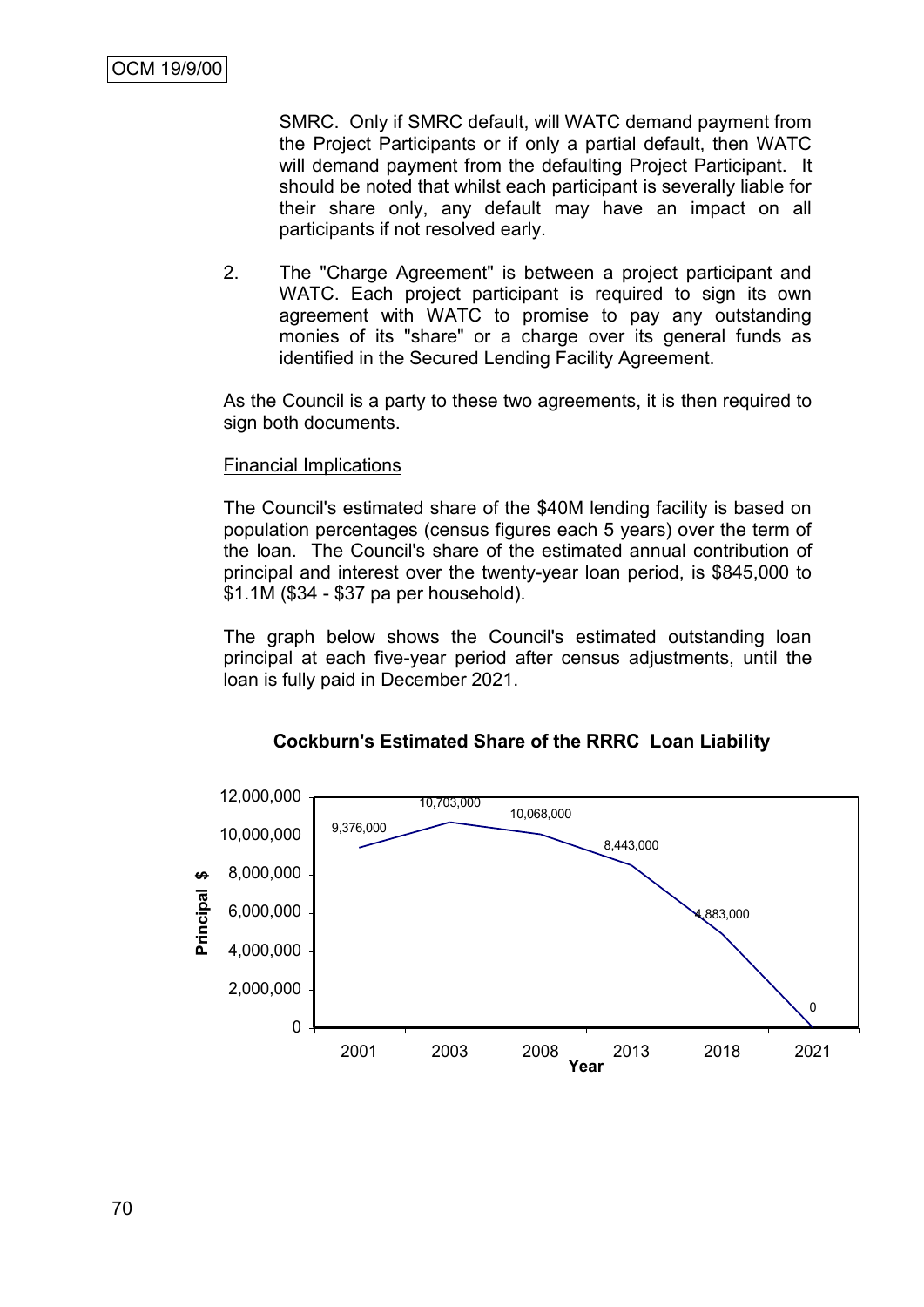#### Legislation Implications

Section 6.21(2) of the Local Government Act 1995 and Regulation 24H of the Local Government (Functions and General) Amendment Regulations 2000.

The City of Canning, on behalf of the other participating Councils, asked McLeod & Co. to review the agreements.

Copies of the letters dated 3 August 2000 and 8 August 2000 are attached to the agenda.

The letter of 3 August 2000 states in paragraph 4:

*"In our opinion the provisions of the loan facility agreement are sufficiently clear and unequivocal for the participants to be confident that the provisions will have effect as intended."*

However, in the same letter in paragraph 6, he also explains there may be some interconnectedness between member local governments.

The letter of 8 August 2000 expands on this comment.

In this letter the explanation of the interconnectedness is that if the Southern Metropolitan Regional Council does not inform the WATC of which Council is in default should a default occur, then WATC has the right to recover from member local governments regardless of which is in default.

This is considered to be of a minor nature as it is the member local governments that control the SMRC.

The agreement has been drafted to ensure that the WATC recovers its debt only from the local government that is in default.

The copies of the Secured Lending Facility Agreement and the Charge Agreement are also attached to the agenda.

It is recommended that Council agrees to the signing of agreement to allow the Regional Council, on behalf of the 5 project participants, to borrow up to \$40,000,000 from the WA Treasury Corporation for the construction of the Regional Resource Recovery Centre at Canning Vale.

The City of Canning has agreed to the proposals.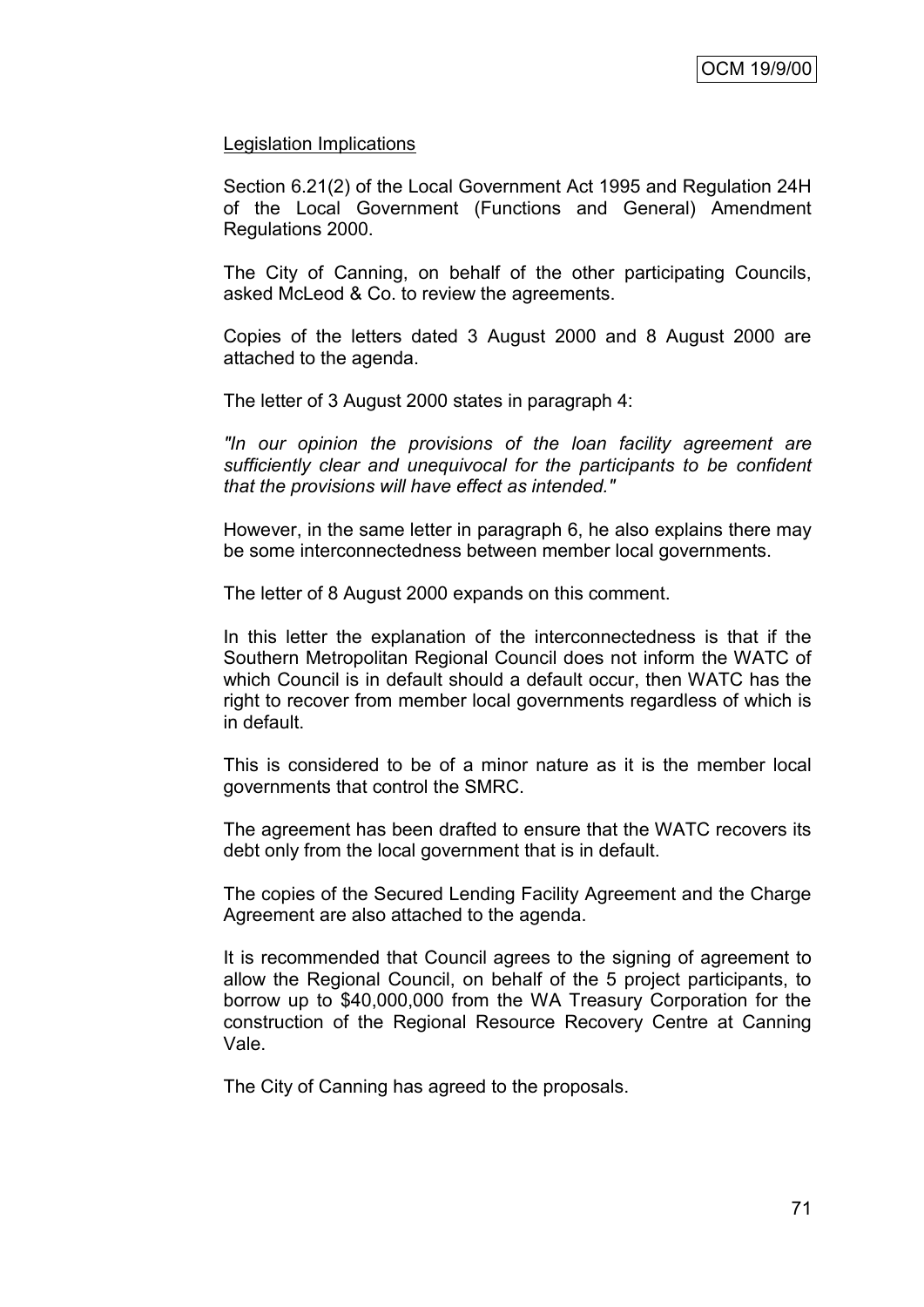#### **Strategic Plan/Policy Implications**

One of the objectives of the Corporate Plan is to "reduce the amount of waste from residential properties going to landfill". The construction of this facility will allow 80% of the waste coming from residential properties, to be recycled and reprocessed into compost.

#### **Budget/Financial Implications**

Up to \$40,000,000 is to be borrowed to construct the waste processing plant at Canning Vale.

The City of Cockburn's commitment is to pay its share back over 20 years. Its commitment varies from \$845,000 to \$1,100,000. The higher contributions result from the higher population of Cockburn in years to come.

There is also the gate fee that has to be paid to the Regional Council.

As previously outlined, this will result in an increase in rubbish rates of approximately \$70.00 over 2 years.

#### **Implications of Section 3.18(3) Local Government Act, 1995**

Nil

## **15.2 (Ocm1\_9\_2000) - TENDER NO. 18/2000 - ONE (1) WHEEL LOADER CLASS 90KW-120KW (4407) (BKG) (ATTACH)**

#### **RECOMMENDATION**

That Council decline to accept any submission for Tender No. 18/2000 for the supply of one (1) wheel loader for Henderson Landfill Site.

### **COUNCIL DECISION**

#### **Background**

At the meeting of Council held on Tuesday 18 April 2000, it was resolved to purchase a wheel loader with 1.4 cubic metre bucket for use at the Henderson Landfill with funds from the rubbish development fund and that the replacement machine for the Caterpillar 963 Traxcavator not be purchased at this time.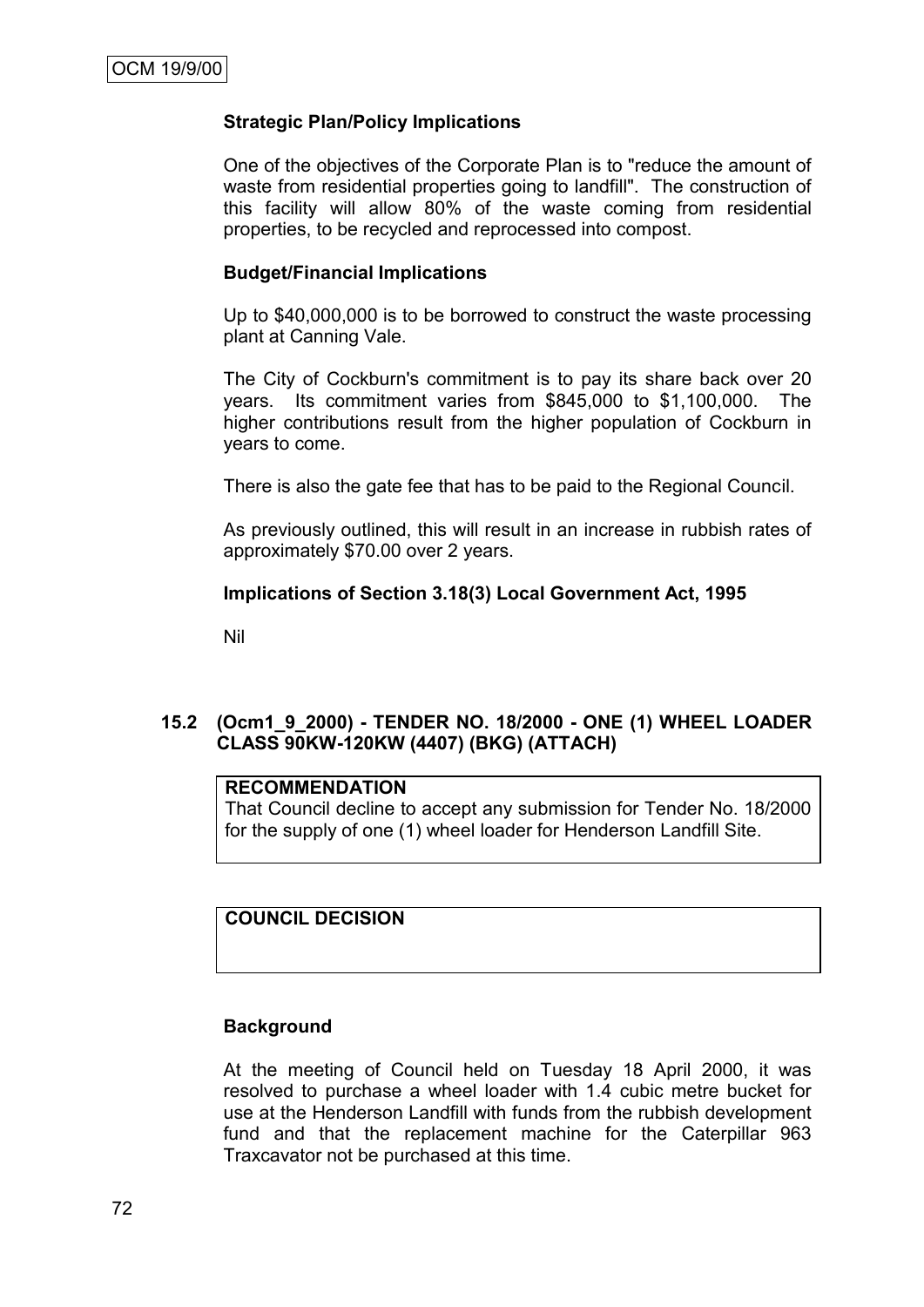Accordingly tenders were called.

#### **Submission**

At the close of the tender period, fourteen(14) submissions were received and the results are attached to the Agenda.

#### **Report**

During the tender period, an earthmoving contractor located his business adjacent to the Henderson Landfill Site which provides an opportunity to hire a loader on an as required basis.

The Landfill Site Supervisor has held discussions with the contractor and it will be possible to hire a loader from the contractor for the work that is required.

It is recommended that no tenders be accepted and the loader is hired from a contractor as required. This can be reviewed in 12 months or when the requirements of the trailer waste transfer station are known.

#### **Strategic Plan/Policy Implications**

One of the objectives of the Corporate Plan is to maximise revenue sources. The operation of the landfill site is an area where this occurs. The hire or purchase of plant is required to be able to operate this business.

#### **Budget/Financial Implications**

The funds for the capital purchase of a machine will not be required at this stage.

The funds were to be drawn from the Rubbish Reserve Account. The operating cost will be similar.

#### **Implications of Section 3.18(3) Local Government Act, 1995**

Nil

### **15.3 (Ocm1\_9\_2000) - TENDER NO. 66/2000 - TRAFFIC SIGNAL ALTERATIONS PHOENIX ROAD/ROCKINGHAM ROAD (WEST) (450498) (450005) (JR)**

#### **RECOMMENDATION**

That Council accept the tender from Quality Traffic Management Pty Ltd for Tender No. 66/2000 - Traffic Signal Alterations Phoenix Road/Rockingham Road in the sum of \$93,447.08, plus GST.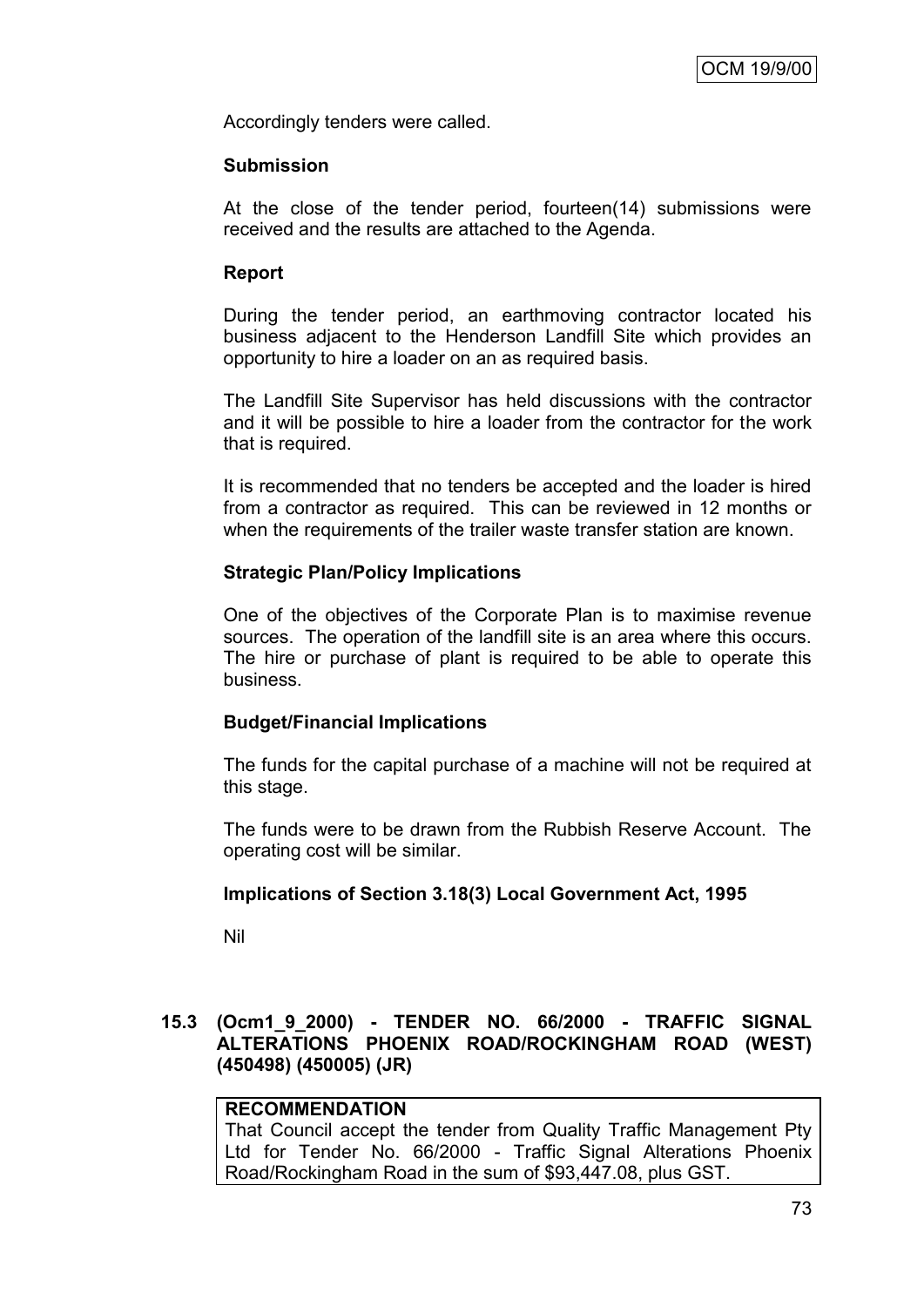## **COUNCIL DECISION**

### **Background**

There is a Blackspot allocation on the current Budget of \$132,785 to undertake geometric and traffic signal modifications at the Phoenix Road/Rockingham Road intersection to improve traffic safety.

#### **Submission**

The project involves civil works and major traffic signal modifications to accommodate dedicated right turns for Phoenix Road traffic. BSD Consultants Pty Ltd were engaged to prepare the traffic signal design and tender documentation for the traffic signal works. These are to be completed by a suitably experienced contractor in conjunction with Council's Roads Department who will be undertaking the civil works.

Accordingly, tenders were called for the traffic signal alterations and three (3) submissions from two (2) tenderers were received as follows:

| <b>Quality Traffic Management</b> |    |                                 |
|-----------------------------------|----|---------------------------------|
| <b>Ptv Ltd</b>                    |    | \$93,447.08 plus \$9,344.71 GST |
| <b>Stork Electrical Pty Ltd</b>   | #1 | \$90,748.93 plus \$9,074.89 GST |
| <b>Stork Electrical Pty Ltd</b>   | #2 | \$86,690.21 plus \$8,669.02 GST |

#### **Report**

The tenders have been assessed by Council's consultant under the following criteria, which were clearly outlined in the tender documents:

| A            | Price                                                                                                                                                                                                                                                                                            | 60% |
|--------------|--------------------------------------------------------------------------------------------------------------------------------------------------------------------------------------------------------------------------------------------------------------------------------------------------|-----|
| B            | Evidence of company<br>stability<br>and                                                                                                                                                                                                                                                          | 10% |
|              | experience                                                                                                                                                                                                                                                                                       |     |
| $\mathsf{C}$ | Demonstrated past and current experience of<br>work of a similar nature<br>[Outline 3 projects undertaken within 24<br>months of the time of this Tender, detail the<br>project description, the project value, the<br>Superintendent's Representative (Name and<br>Company) and the Principal.] | 10% |
| D            | Demonstrated ability to manage<br>projects<br>requiring:<br>• A high level of on site management<br>• High level of finish                                                                                                                                                                       | 20% |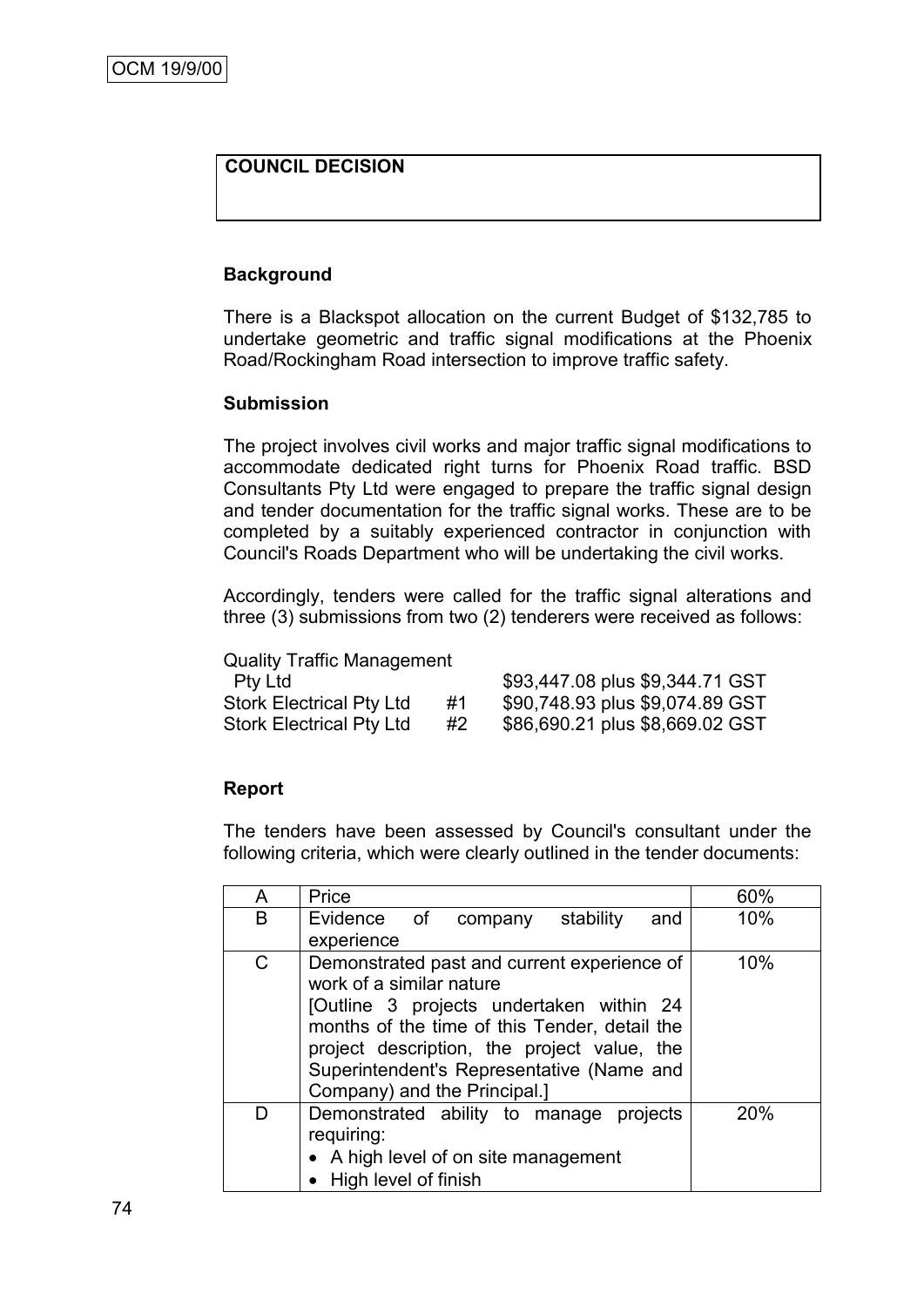| • An interface with the public using existing<br>associated facilities<br>• Sound practices regarding environmental<br>protection<br>• Provision of a safe working environment<br>through an approved safety management<br>plan<br>• Delivery within time required<br>(This should relate to each of the 3 projects)<br>specified above) |  |
|------------------------------------------------------------------------------------------------------------------------------------------------------------------------------------------------------------------------------------------------------------------------------------------------------------------------------------------|--|
|                                                                                                                                                                                                                                                                                                                                          |  |

Tenderers were required to provide adequate information in their tender submission to allow for scoring against each criteria.

Whilst Quality Traffic Management supplied all the information requested in the tender documentation, Stork Electrical failed to address the third criterion regarding experience over the past 24 months. Consequently, their scoring in the associated criteria was substantially reduced and only based on one project that they were involved in with the consultant. In addition, Stork Electrical would not accept a clause in the Conditions of Contract in regard to insurance and sole liability for damage to persons and property other than the works, and would only accept it to the extent of their insurances.

Notwithstanding these shortfalls in Stork Electrical's submissions, the assessment scored the following:

| <b>Quality Traffic Management</b> | 93% |
|-----------------------------------|-----|
| Stork Electrical #1               | 80% |
| Stork Electrical # 2              | 83% |

Consequently, with consideration given to the qualitative criteria and the information supplied, the submission from Quality Traffic Management is the most advantageous to Council and should be supported.

#### **Strategic Plan/Policy Implications**

The maintenance of a safe road system is a principal objective of the Corporate Strategic Plan and addressing identified accident Blackspots is an essential component of maintaining a safe road system.

#### **Budget/Financial Implications**

The works can be accommodated within the Budget allocation for this project. The funds are provided from the Blackspot Programme which is a government sponsored initiative.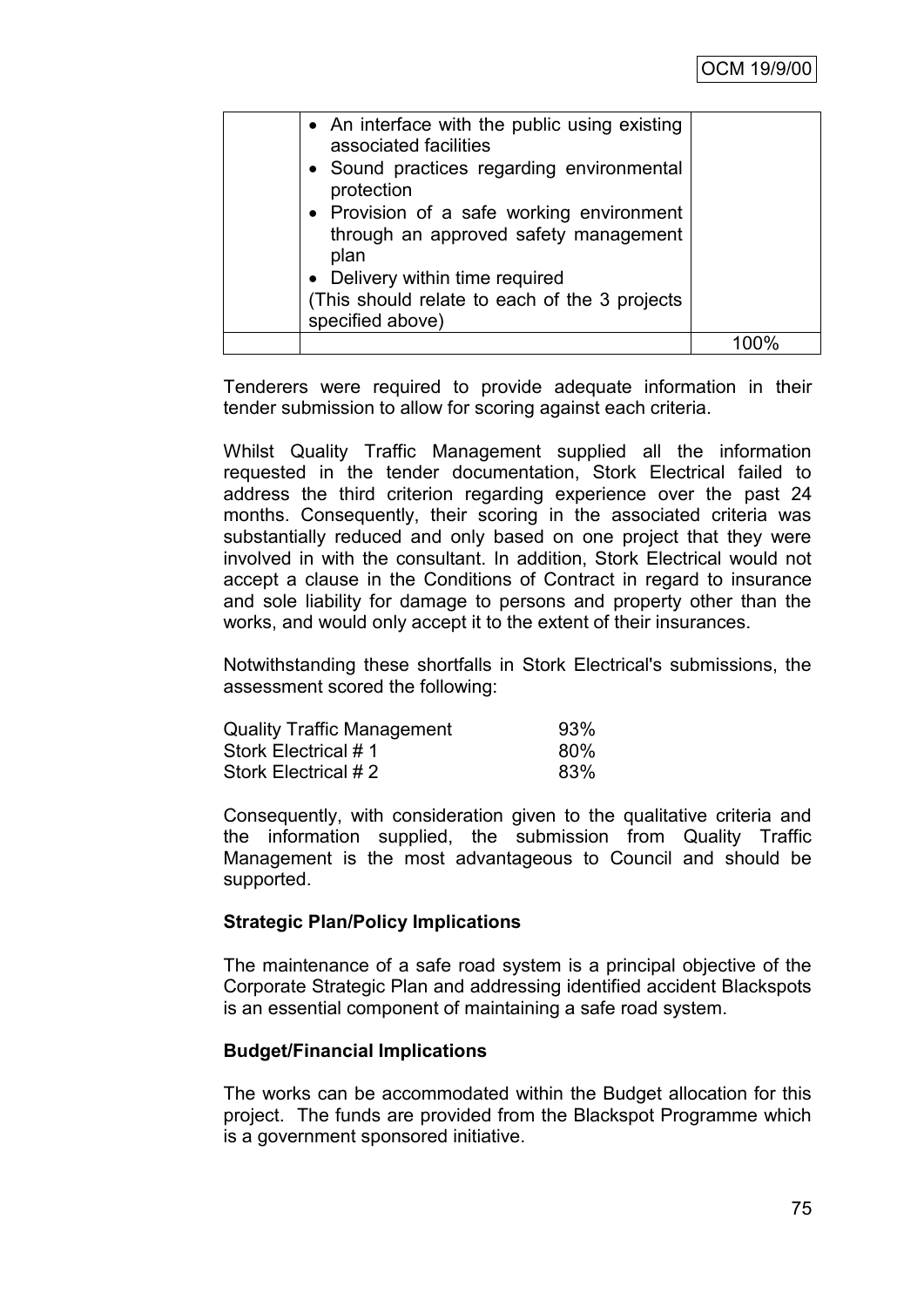### **Implications of Section 3.18(3) Local Government Act, 1995**

Nil

**15.4 (Ocm1\_9\_2000) - TENDER NO. 73/2000 - SUPPLY AND INSTALLATION OF INFIELD IRRIGATION AT ANNING PARK (4412) (AC)**

#### **RECOMMENDATION** That Council:

- (1) accept the tender price of \$71,962 (including GST) submitted by Malua Reticulation for Tender No. 73/2000 for the Supply and Installation of Infield Irrigation at Anning Park; and
- (2) reallocate an expenditure amount of \$14,162 from Account Number 575942 Bibra Golf Practice Range Irrigation Installation, to account number 575209 Anning Park - Replace Irrigation, and the budget be amended accordingly.

## **TO BE CARRIED BY AN ABSOLUTE MAJORITY OF COUNCIL**

#### **COUNCIL DECISION**

#### **Background**

During the preparation of the 2000/01 Budget, the infield irrigation system of Anning Park was identified as having reached the end of its serviceable life and required replacement.

#### **Submission**

Tenders were called for the supply and installation of infield irrigation at Anning Park. Seven (7) tenders were received as follows:

| <b>Malua Reticulation</b>               | \$71,962.00 |
|-----------------------------------------|-------------|
| <b>Stirling Irrigation</b>              | \$73,007.00 |
| <b>Total Eden</b>                       | \$76,103.50 |
| <b>McDonald Building &amp; Plumbing</b> | \$79,850.00 |
| <b>West Coast Water Works</b>           | \$83,952.00 |
| <b>Rollney Nominees</b>                 | \$91,674.00 |
| <b>Bibra Lake Irrigation</b>            | \$90,915.00 |
|                                         |             |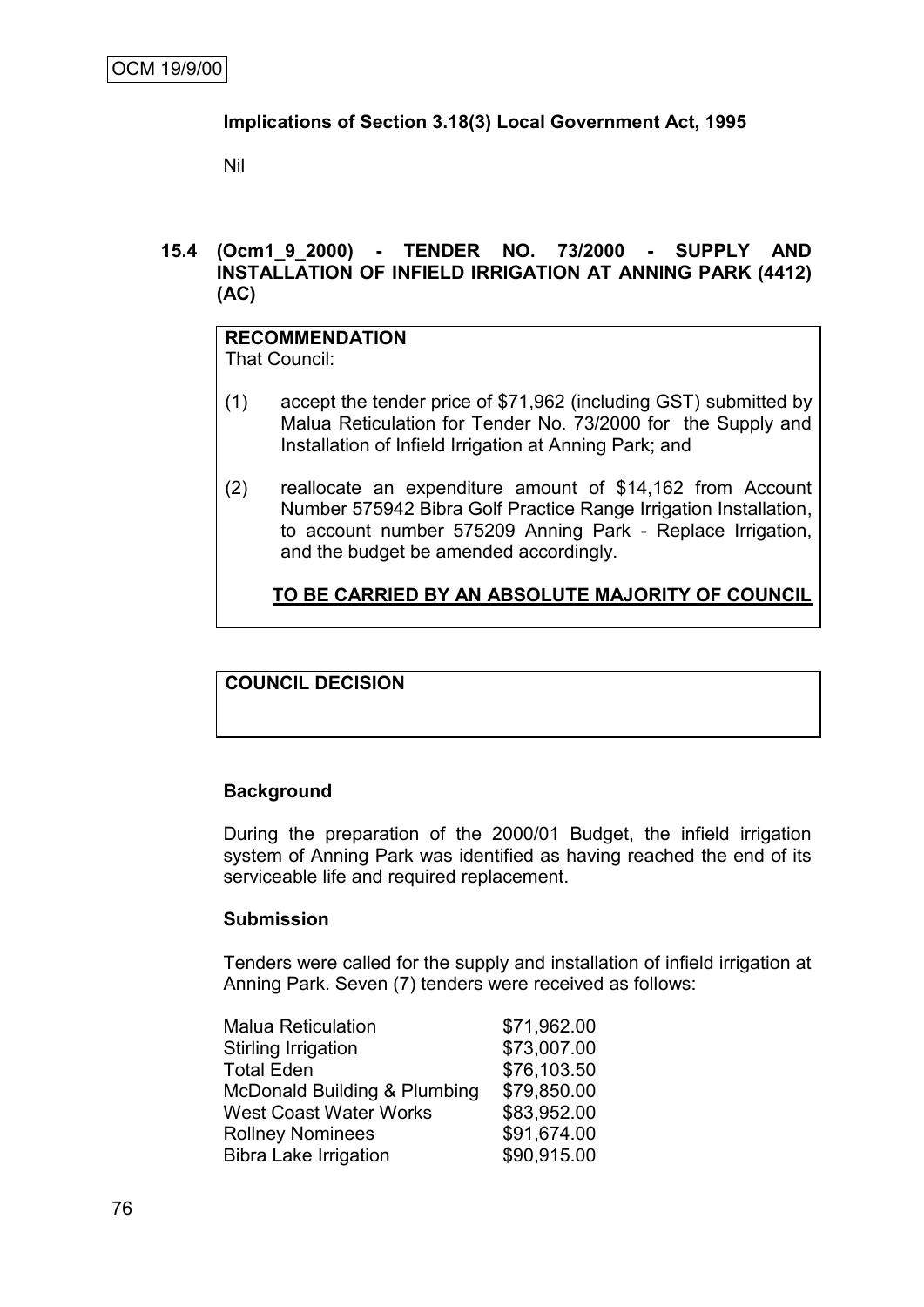### **Report**

The lowest tender received was from Malua Reticulation, who have satisfactorily completed similar work for the City of Cockburn within the previous twelve months.

Malua Reticulation has satisfactorily met all the requirements of the tender evaluation process, for Tender No. 73/2000. Consequently, it is recommended that their tendered price of \$71,962, for the supply and installation of infield irrigation at Anning Park be accepted.

### **Strategic Plan/Policy Implications**

Maintenance of parks is a principal objective of the Corporate Strategic Plan and infield irrigation is an essential component in maintaining parks.

### **Budget/Financial Implications**

An amount of \$57,800 is allocated in the 2000/01 budget for this work, leaving a shortfall of \$14,162 from the lowest tender price received.

It is recommended that \$14,162 is reallocated from surplus funds in account number 575942 Bibra Golf Practice Range Irrigation Installation, to cover this shortfall.

#### **Implications of Section 3.18(3) Local Government Act, 1995**

Nil

#### **16. COMMUNITY SERVICES DIVISION ISSUES**

#### **16.1 (Ocm1\_9\_2000) - ENVIRONMENTAL MANAGEMENT REPORT - SUBDIVISION OF LOT 14 PROGRESS DRIVE, BIBRA LAKE (1100231) (LCD) (ATTACH)**

#### **RECOMMENDATION**

That Council notes the information provided by the Minister for the Environment as is attached to the Agenda and which forms part of this report.

### **COUNCIL DECISION**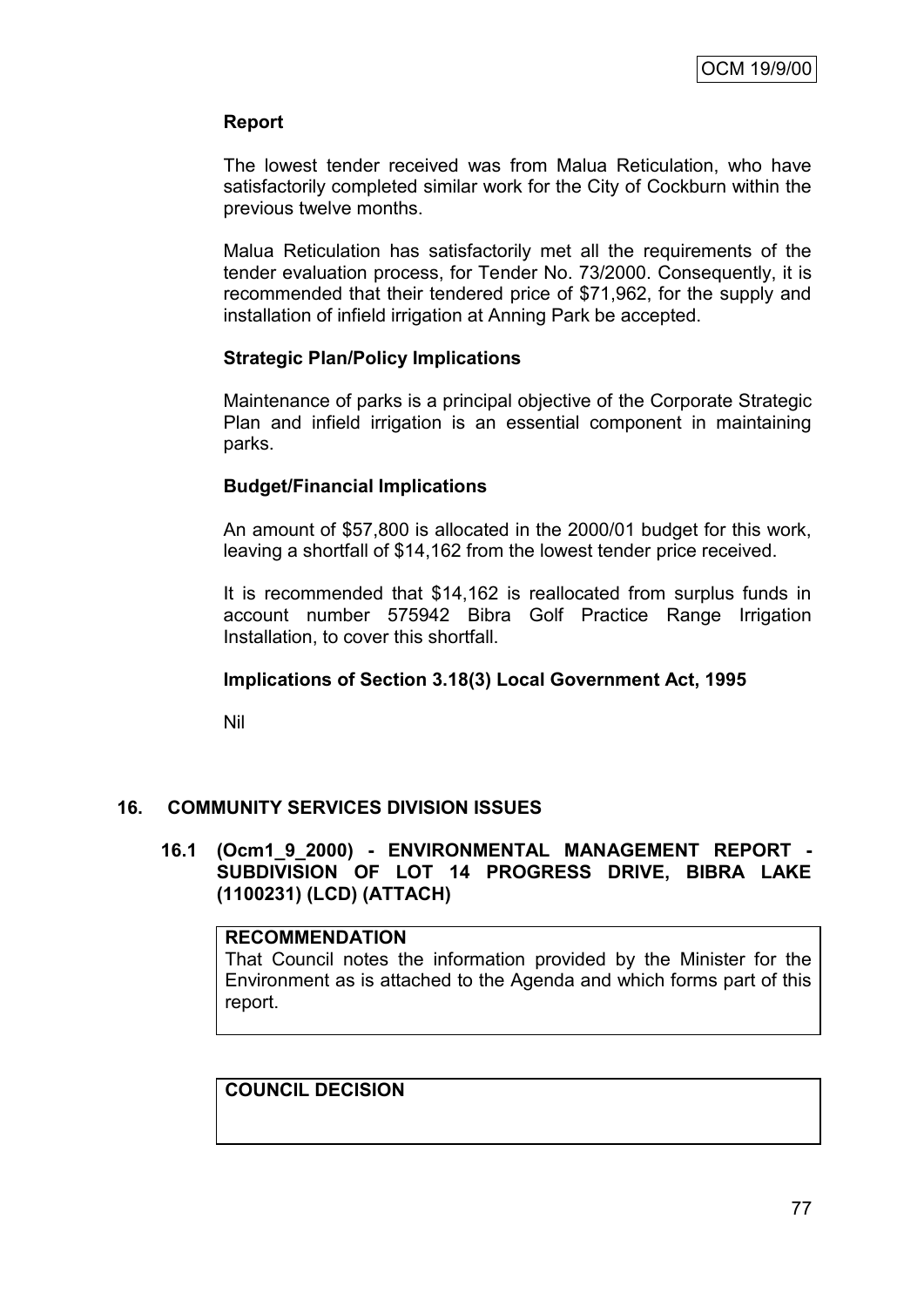## **Background**

This item of business has arisen by reason of a Council decision at the 15 August 2000 meeting of Council, instructing that an Environmental Management Report concerning the subdivision of Lot 14 Progress Drive, be presented to the next meeting of Council.

#### **Submission**

N/A

#### **Report**

In November 1996, the subdivision of Lot 14 Progress Drive was to proceed based on an Environmental Management Plan. However, the Department of Environmental Protection deemed that the subdivision should be formally assessed by a Consultative Environmental Review.

The Consultative Environment Review was prepared and statutory processes were satisfied.

After due process had been followed, the Minister for the Environment issued statement No 000475 entitled a "Statement that a proposal may be implemented (Pursuant to the Provisions of the Environmental Protection Act 1986) – Soccer and Recreation Development, Progress Drive, Bibra Lake."

A copy of Statement No 000475 is attached to the Agenda.

## **Strategic Plan/Policy Implications**

Key Result Area "Facilitating the Needs of Your Community" refers.

## **Budget/Financial Implications**

The financial implications of compliance with statement 475, is the Compliance Audit of which Council is responsible to fund to the value of \$3,000 only. Any residue in costing, belongs to WACA.

## **Implications of Section 3.18(3) Local Government Act, 1995**

Nil

## **16.2 (Ocm1\_9\_2000) - BEELIAR COMMUNITY FACILITIES (9519) (RA)**

**RECOMMENDATION**

That Council accepts the tender (No 64/2000) submitted by Holton Connor Architects and Planners, for the sum of \$58,477 (GST inc) to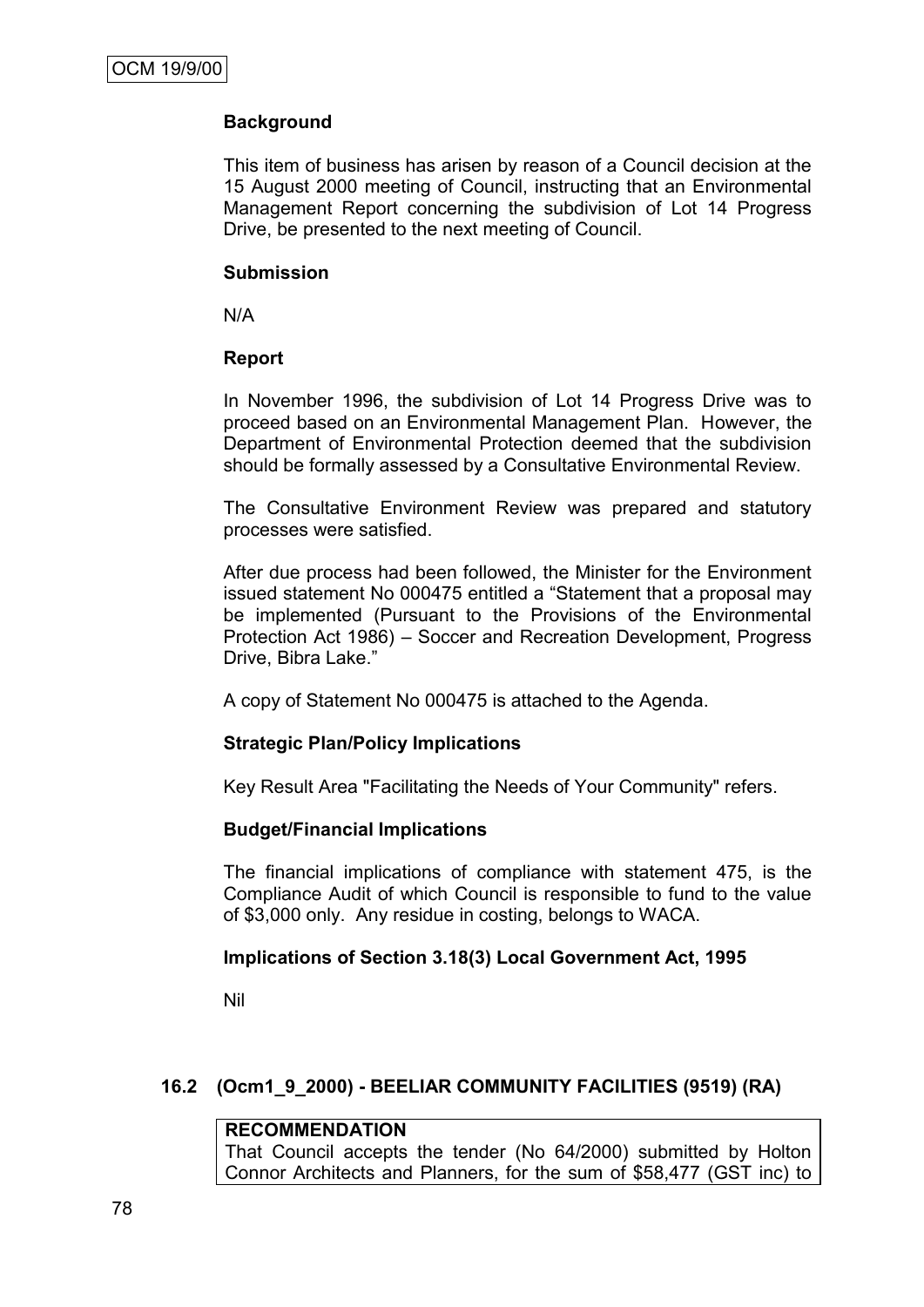carry out the design, documentation and supervision of construction for the Beeliar Community Centre.

### **COUNCIL DECISION**

### **Background**

The need for a multi-functional community centre to serve the new residential area of Beeliar has been identified. The proposed facilities will be approximately  $670m^2$  include change/club rooms to serve the already constructed ovals, children"s activity areas, a small multifunctional hall meeting room, office space and the requisite toilets and kitchen facilities.

Council has placed on its 2000/01 budget, the sum of \$34,000 for Architectural Services for preliminary design work for the development of community facilities for the suburb of Beeliar (Panorama Gardens). In the Principal Activity Plan, there is a commitment to construct these facilities in the 2001/02 with a budget allocation of \$450,000.

#### **Submission**

N/A

#### **Report**

Under delegated authority, Council called tenders from suitable qualified and experienced architectural firms to carry out design, documentation and supervision of construction for the Beeliar Community Centre. Tenders were received from six (6) firms. An assessment of these tenders were made using the following selection criteria:

- Demonstrated technical expertise of the Architectural firm for this type of building. Weighting 20.
- Credentials and experience of key personnel. Weighting 15.
- Evidence of stability of the firm including length of time the firm has been in continued existence and has performed this type of commission. Weighting 10.
- Resource capacity and ability to meet the time line. Weighting 10.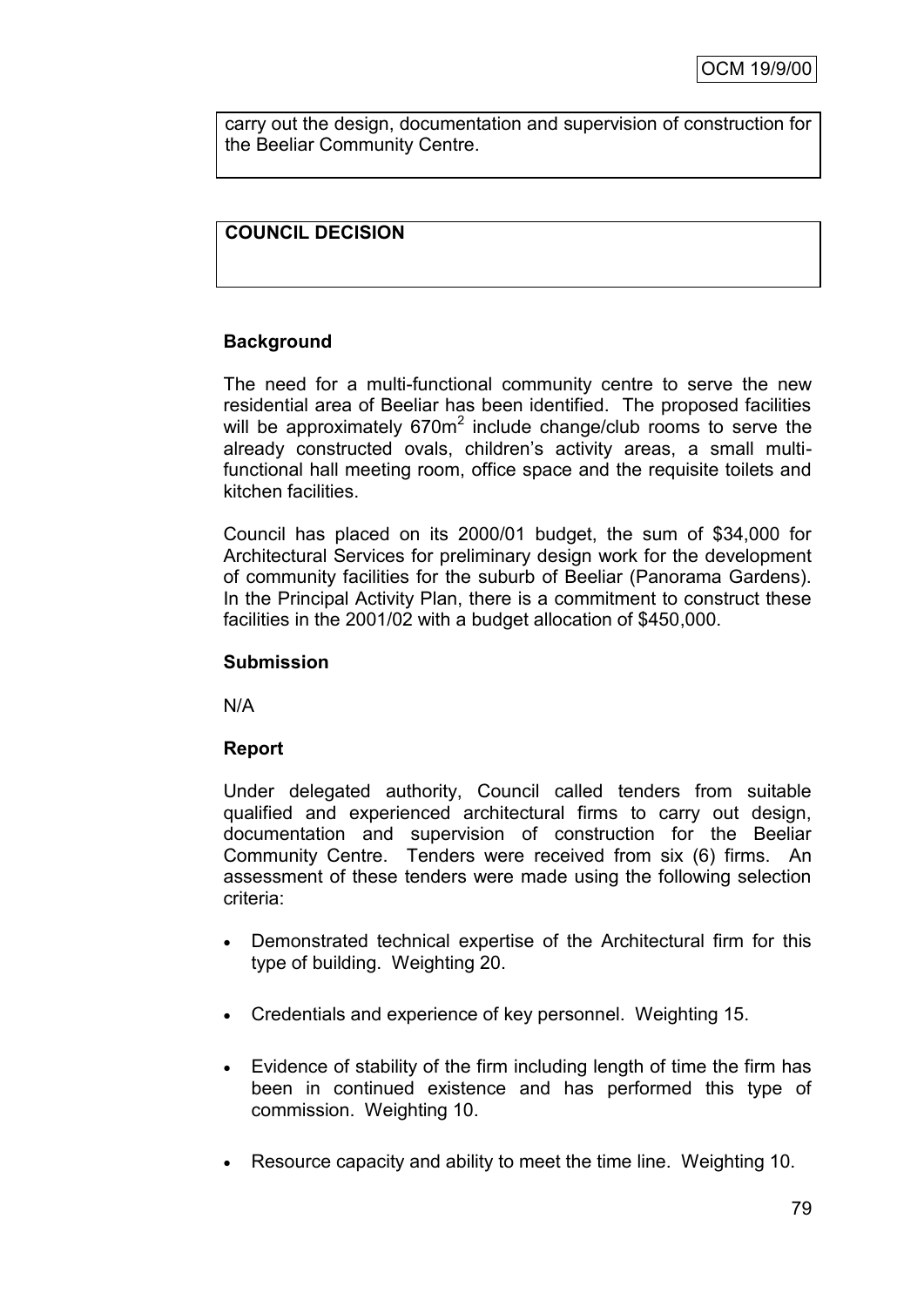## OCM 19/9/00

- Credentials of nominated secondary consultants. Weighting 10.
- Quality endorsement or demonstrated intention to achieve Quality endorsement. Weighting 10.
- Fee schedule. Weighting 15.
- References. Weighting 10.

The following is the average score of the 3 assessors of the tenders:

| • Bateman, Grundman and Wilson Architects | 78.53 |
|-------------------------------------------|-------|
| • Paterson Group Architects               | 75.93 |
| • Woodland International B.D.H.           | 75.5  |
| • Adcroft Architects                      | 71.03 |
| • Dubczuk Architects                      | 77.5  |
| • Holton Connor Architects                | 82.56 |

On the above selection criteria, the firm Holton Connor Architects and Planners received the highest score. On the basis of this selection, it is proposed that the tender from this firm be accepted.

#### **Strategic Plan/Policy Implications**

Key Result Areas "Managing the City in an Open and Accountable Manner" and "Facilitating a Range of Facilities Responsive to Community Needs" refer.

#### **Budget/Financial Implications**

There are sufficient funds in the Beeliar Facilities Design Account to cover the initial costs of design and documentation. The balance of the funds required, will be drawn from the construction account in 2001/02. Council has committed \$450,000 to the building and its fit out in 2001/02 and has had a very positive response from officers from the Lotteries Commission and the Ministry of Sport and Recreation, for contributions of approximately \$250,000 each. The developer has verbally committed to a similar figure.

#### **Implications of Section 3.18(3) Local Government Act, 1995**

Nil

#### **17. EXECUTIVE DIVISION ISSUES**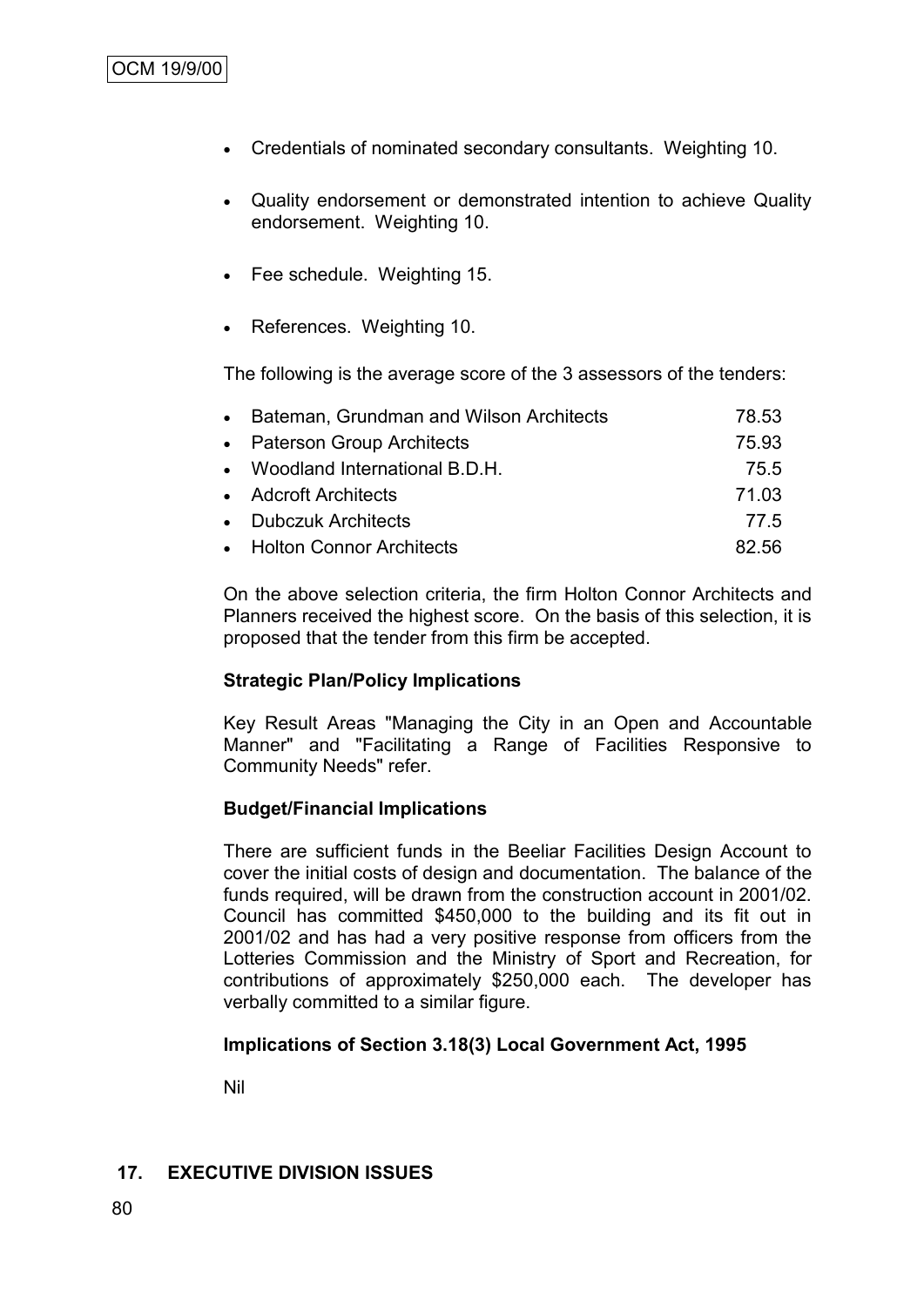Nil

### **18. MOTIONS OF WHICH PREVIOUS NOTICE HAS BEEN GIVEN**

Nil

### **19. NOTICES OF MOTION GIVEN AT THE MEETING FOR CONSIDERATION AT NEXT MEETING**

Nil

#### **20. URGENT MATTERS**

Nil

## **21. MATTERS TO BE NOTED FOR INVESTIGATION, WITHOUT DEBATE**

Nil

### **22. CONFIDENTIAL BUSINESS**

Nil

#### **23. RESOLUTION OF COMPLIANCE (Section 3.18(3), Local Government Act 1995)**

That Council is satisfied that resolutions carried at this Meeting and applicable to items concerning Council provided services and facilities, are:-

- (a) integrated and co-ordinated, so far as practicable, with any provided by the Commonwealth, the State or any public body;
- (b) not duplicated, to an extent Council considers inappropriate, services or facilities as provided by the Commonwealth, the State or any other body or person, whether public or private; and
- (c) managed efficiently and effectively.